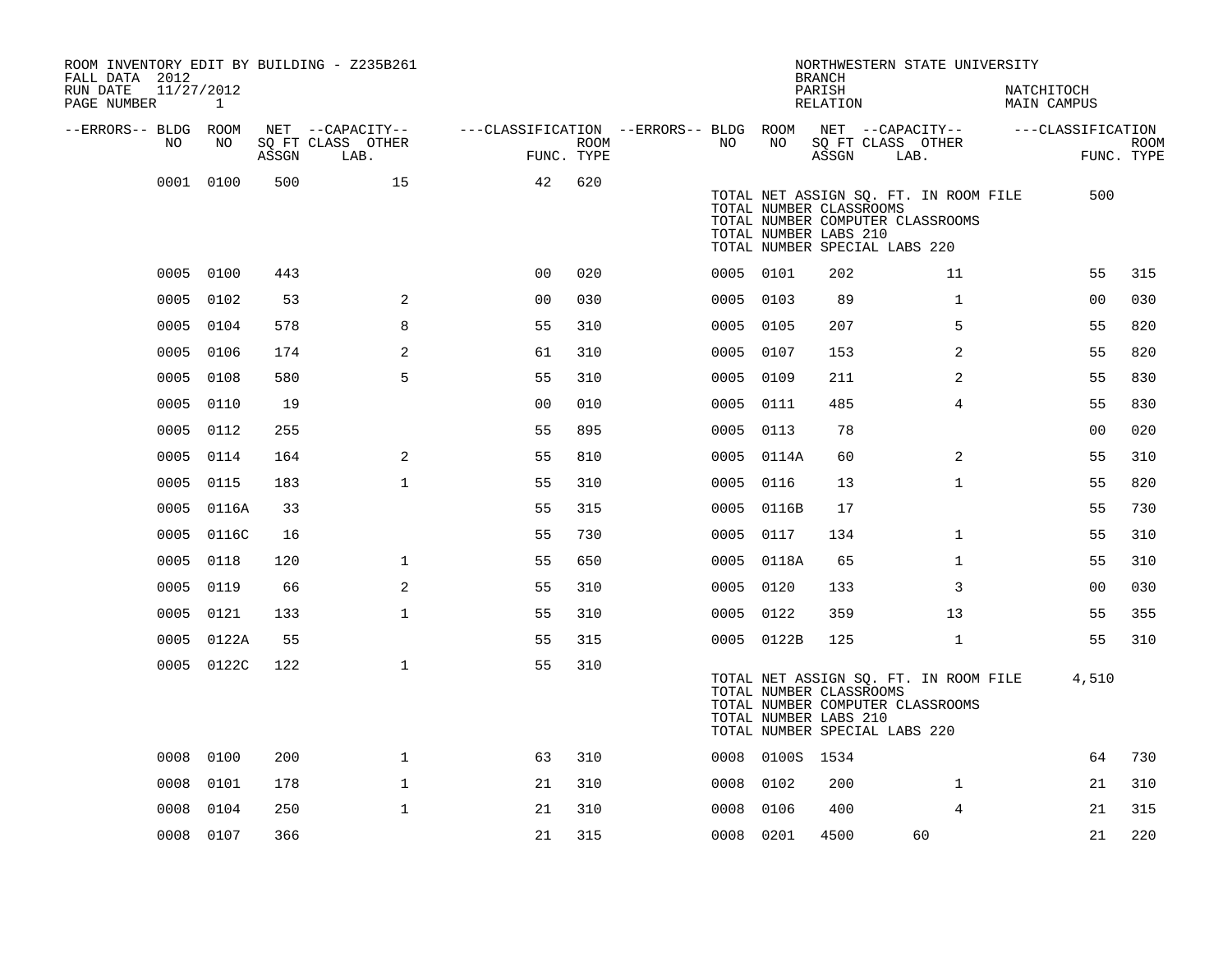| ROOM INVENTORY EDIT BY BUILDING - Z235B261<br>FALL DATA 2012 |            |       |                           |                |                    |                                                                              |                                                        | <b>BRANCH</b>      | NORTHWESTERN STATE UNIVERSITY                                                                                                           |                           |                           |
|--------------------------------------------------------------|------------|-------|---------------------------|----------------|--------------------|------------------------------------------------------------------------------|--------------------------------------------------------|--------------------|-----------------------------------------------------------------------------------------------------------------------------------------|---------------------------|---------------------------|
| RUN DATE<br>11/27/2012<br>PAGE NUMBER                        | 2          |       |                           |                |                    |                                                                              |                                                        | PARISH<br>RELATION |                                                                                                                                         | NATCHITOCH<br>MAIN CAMPUS |                           |
| --ERRORS-- BLDG ROOM                                         |            |       | NET --CAPACITY--          |                |                    | ---CLASSIFICATION --ERRORS-- BLDG ROOM NET --CAPACITY--    ---CLASSIFICATION |                                                        |                    |                                                                                                                                         |                           |                           |
| NO                                                           | NO         | ASSGN | SQ FT CLASS OTHER<br>LAB. |                | ROOM<br>FUNC. TYPE | NO                                                                           | NO<br>TOTAL NUMBER CLASSROOMS<br>TOTAL NUMBER LABS 210 | ASSGN              | SQ FT CLASS OTHER<br>LAB.<br>TOTAL NET ASSIGN SQ. FT. IN ROOM FILE<br>TOTAL NUMBER COMPUTER CLASSROOMS<br>TOTAL NUMBER SPECIAL LABS 220 | 7,628<br><sup>1</sup>     | <b>ROOM</b><br>FUNC. TYPE |
|                                                              | 0010 0100  | 414   | 10 <sup>°</sup>           | 0 <sub>0</sub> | 020                |                                                                              | 0010 0100A                                             | 111                |                                                                                                                                         | 0 <sub>0</sub>            | 020                       |
|                                                              | 0010 0101  | 293   | 5                         | 45             | 655                |                                                                              | 0010 0101A                                             | 524                | 5                                                                                                                                       | 45                        | 650                       |
| 0010                                                         | 0102       | 798   | 30                        | 45             | 630                |                                                                              | 0010 0102A                                             | 157                | 4                                                                                                                                       | 45                        | 635                       |
| 0010                                                         | 0102B      | 51    | 10                        | 45             | 630                |                                                                              | 0010 0102C                                             | 215                | $\mathbf{1}$                                                                                                                            | 45                        | 635                       |
|                                                              | 0010 0102D | 58    |                           | 45             | 635                |                                                                              | 0010 0102E                                             | 70                 |                                                                                                                                         | 45                        | 635                       |
| 0010                                                         | 0103       | 126   |                           | 0 <sub>0</sub> | 030                |                                                                              | 0010 0103A                                             | 17                 |                                                                                                                                         | 0 <sub>0</sub>            | 030                       |
| 0010                                                         | 0103B      | 143   |                           | 45             | 635                | 0010                                                                         | 0104                                                   | 831                | 25                                                                                                                                      | 55                        | 680                       |
| 0010                                                         | 0104A      | 69    |                           | 0 <sub>0</sub> | 010                | 0010                                                                         | 0104B                                                  | 52                 |                                                                                                                                         | 00                        | 010                       |
| 0010                                                         | 0105       | 408   | $\mathbf 1$               | 65             | 310                | 0010                                                                         | 0105A                                                  | 38                 |                                                                                                                                         | 00                        | 030                       |
| 0010                                                         | 0106       | 1859  | 40                        | 11             | 550                | 0010                                                                         | 0107                                                   | 253                |                                                                                                                                         | 65                        | 315                       |
| 0010                                                         | 0108       | 193   | 4                         | 0 <sub>0</sub> | 030                | 0010                                                                         | 0109                                                   | 723                | $\mathbf{1}$                                                                                                                            | 00                        | 030                       |
| 0010                                                         | 0110       | 430   | $\mathbf 1$               | 45             | 310                |                                                                              | 0010 0110A                                             | 200                | 2                                                                                                                                       | 45                        | 315                       |
| 0010                                                         | 0110B      | 250   | $\mathbf{1}$              | 45             | 310                |                                                                              | 0010 0110C                                             | 839                | 36                                                                                                                                      | 45                        | 350                       |
| 0010                                                         | 0110D      | 140   |                           | 45             | 730                |                                                                              | 0010 0110F                                             | 75                 | $\mathbf{1}$                                                                                                                            | 0 <sub>0</sub>            | 030                       |
| 0010                                                         | 0112       | 193   | $\overline{4}$            | 0 <sub>0</sub> | 030                | 0010                                                                         | 0113A                                                  | 8620               | 100                                                                                                                                     | 45                        | 550                       |
|                                                              | 0010 0114  | 355   |                           | 0 <sub>0</sub> | 030                |                                                                              | 0010 0116                                              | 3085               | 80                                                                                                                                      | 45                        | 550                       |
|                                                              | 0010 0116L | 233   | 1                         | 45             | 115                | 0010                                                                         | 0118                                                   | 1859               | 40                                                                                                                                      | 11                        | 550                       |
|                                                              | 0010 0119  | 260   | 22                        | 45             | 315                |                                                                              | 0010 0120                                              | 686                | 27                                                                                                                                      | 45                        | 355                       |
| 0010                                                         | 0122       | 354   |                           | 45             | 315                | 0010                                                                         | 0123                                                   | 797                | 27                                                                                                                                      | 45                        | 110                       |
|                                                              | 0010 0124  | 607   | 27                        | 45             | 110                |                                                                              | 0010 0126                                              | 1007               | 27                                                                                                                                      | 45                        | 110                       |
| 0010                                                         | 0126A      | 109   |                           | 45             | 115                | 0010                                                                         | 0130                                                   | 3973               | 100                                                                                                                                     | 65                        | 110                       |
| 0010                                                         | 0200       | 266   | 15                        | 45             | 650                | 0010                                                                         | 0200A                                                  | 102                | 7                                                                                                                                       | 45                        | 115                       |
|                                                              | 0010 0200C | 129   | 9                         | 82             | 082                |                                                                              | 0010 0201                                              | 215                | $\mathbf{1}$                                                                                                                            | 45                        | 310                       |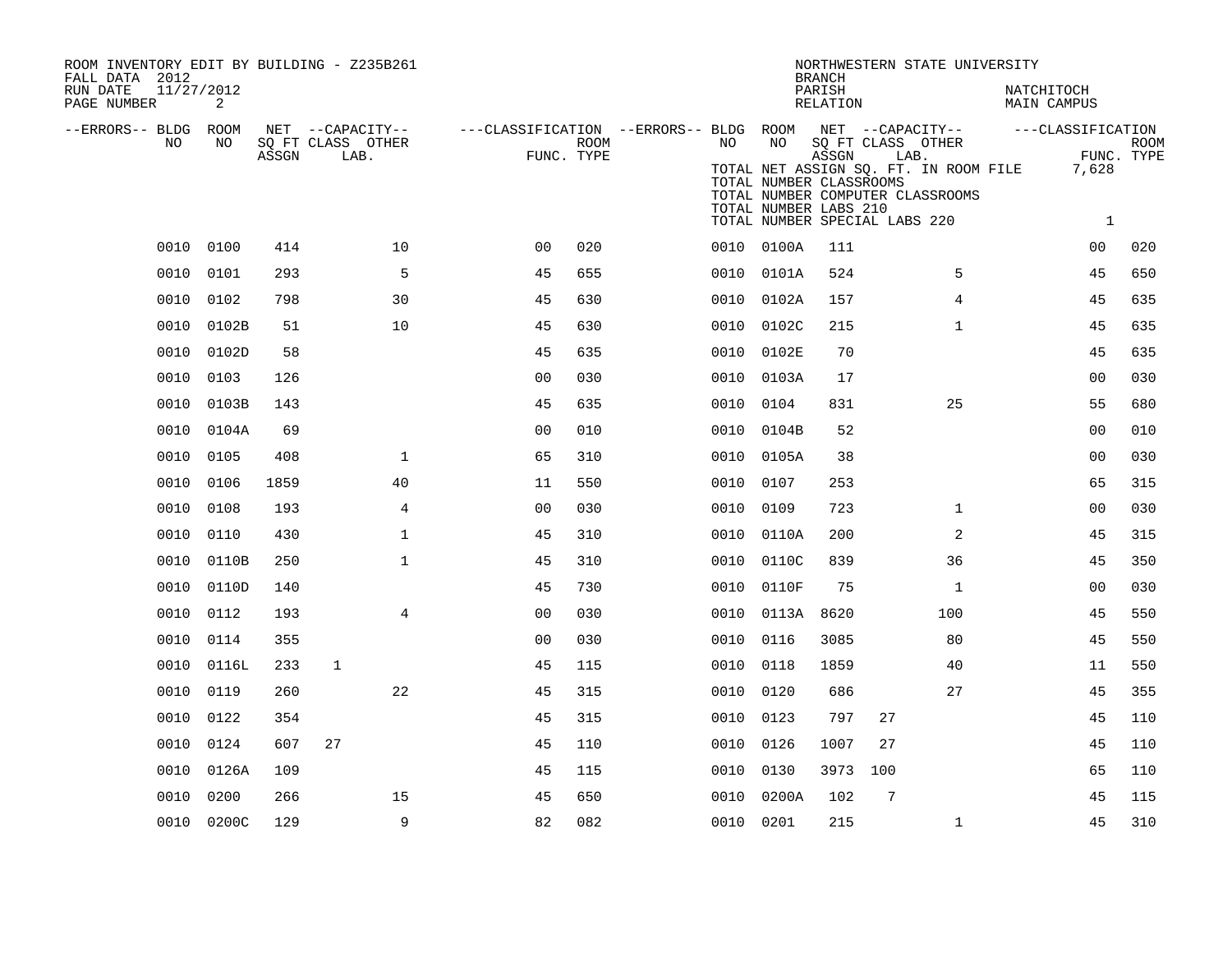| ROOM INVENTORY EDIT BY BUILDING - Z235B261<br>FALL DATA 2012 |                 |       |                           |                |             |                                   |           | <b>BRANCH</b>      | NORTHWESTERN STATE UNIVERSITY |                           |                           |
|--------------------------------------------------------------|-----------------|-------|---------------------------|----------------|-------------|-----------------------------------|-----------|--------------------|-------------------------------|---------------------------|---------------------------|
| RUN DATE<br>PAGE NUMBER                                      | 11/27/2012<br>3 |       |                           |                |             |                                   |           | PARISH<br>RELATION |                               | NATCHITOCH<br>MAIN CAMPUS |                           |
| --ERRORS-- BLDG                                              | ROOM            |       | NET --CAPACITY--          |                |             | ---CLASSIFICATION --ERRORS-- BLDG | ROOM      |                    | NET --CAPACITY--              | ---CLASSIFICATION         |                           |
| N <sub>O</sub>                                               | NO.             | ASSGN | SO FT CLASS OTHER<br>LAB. | FUNC. TYPE     | <b>ROOM</b> | NO.                               | NO        | ASSGN              | SO FT CLASS OTHER<br>LAB.     |                           | <b>ROOM</b><br>FUNC. TYPE |
| 0010                                                         | 0201A           | 246   | 2                         | 45             | 315         | 0010                              | 0201B     | 191                | 13                            | 45                        | 350                       |
| 0010                                                         | 0201C           | 52    | $\overline{4}$            | 45             | 630         | 0010                              | 0202      | 757                | 50                            | 45                        | 350                       |
| 0010                                                         | 0202A           | 140   |                           | 45             | 355         | 0010                              | 0203      | 220                | $\mathbf{1}$                  | 45                        | 310                       |
| 0010                                                         | 0204            | 2211  | 60                        | 45             | 410         | 0010                              | 0204A     | 142                | $\mathbf{1}$                  | 45                        | 310                       |
| 0010                                                         | 0204B           | 75    |                           | 45             | 315         | 0010                              | 0206      | 199                | $\overline{c}$                | 00                        | 010                       |
| 0010                                                         | 0206A           | 219   | 2                         | 45             | 315         | 0010                              | 0206D     | 52                 | $\mathbf{1}$                  | 00                        | 030                       |
| 0010                                                         | 0208            | 222   | 5                         | 0 <sub>0</sub> | 030         | 0010                              | 0209      | 727                | 44                            | 45                        | 110                       |
| 0010                                                         | 0209A           | 377   | 5                         | 45             | 315         | 0010                              | 0210      | 212                | 5                             | 0 <sub>0</sub>            | 030                       |
| 0010                                                         | 0212            | 620   | 24                        | 45             | 530         | 0010                              | 0214      | 225                |                               | 0 <sub>0</sub>            | 030                       |
| 0010                                                         | 0214A           | 92    |                           | 45             | 315         | 0010                              | 0215      | 670                | 30                            | 45                        | 310                       |
| 0010                                                         | 0215A           | 217   |                           | 45             | 315         | 0010                              | 0216      | 257                | 5                             | 45                        | 535                       |
| 0010                                                         | 0216B           | 2000  | 40                        | 45             | 550         | 0010                              | 0217      | 1071               | 30                            | 45                        | 110                       |
| 0010                                                         | 0218            | 305   | $\mathbf{1}$              | 45             | 310         | 0010                              | 0218A     | 89                 |                               | 45                        | 315                       |
| 0010                                                         | 0220            | 647   | 27                        | 45             | 110         | 0010                              | 0221      | 42                 |                               | 0 <sub>0</sub>            | 010                       |
| 0010                                                         | 0221A           | 266   | $\mathbf{2}$              | 45             | 310         | 0010                              | 0221B     | 152                | $\mathbf{1}$                  | 45                        | 310                       |
| 0010                                                         | 0222            | 305   | $\mathbf{1}$              | 45             | 315         | 0010                              | 0222A     | 87                 |                               | 45                        | 315                       |
| 0010                                                         | 0224            | 633   | 27                        | 45             | 110         | 0010                              | 0226      | 2243               | 224                           | 11                        | 110                       |
| 0010                                                         | 0226A           | 119   |                           | 45             | 315         | 0010                              | 0226B     | 161                |                               | 45                        | 731                       |
| 0010                                                         | 0228            | 3186  | 150                       | 65             | 115         | 0010                              | 0230      | 243                |                               | 65                        | 315                       |
| 0010                                                         | 0300            | 382   | $\mathbf{1}$              | 45             | 310         | 0010                              | 0300A     | 83                 |                               | 45                        | 315                       |
| 0010                                                         | 0300B           | 115   |                           | 0 <sub>0</sub> | 030         | 0010                              | 0300C     | 183                |                               | 00                        | 030                       |
| 0010                                                         | 0300E           | 137   | $\mathbf{1}$              | 45             | 310         | 0010                              | 0300F     | 125                |                               | 45                        | 315                       |
| 0010                                                         | 0300G           | 177   | $\mathbf{1}$              | 46             | 310         | 0010                              | 0300H     | 30                 |                               | 0 <sub>0</sub>            | 010                       |
| 0010                                                         | 0300I           | 91    |                           | 45             | 315         | 0010                              | 0300J     | 109                | $\mathbf{1}$                  | 45                        | 310                       |
| 0010                                                         | 0301            | 1277  | 40                        | 45             | 420         | 0010                              | 0302      | 697                | 20                            | 45                        | 550                       |
| 0010                                                         | 0302A           | 72    |                           | 45             | 315         |                                   | 0010 0304 | 450                | 20                            | 45                        | 550                       |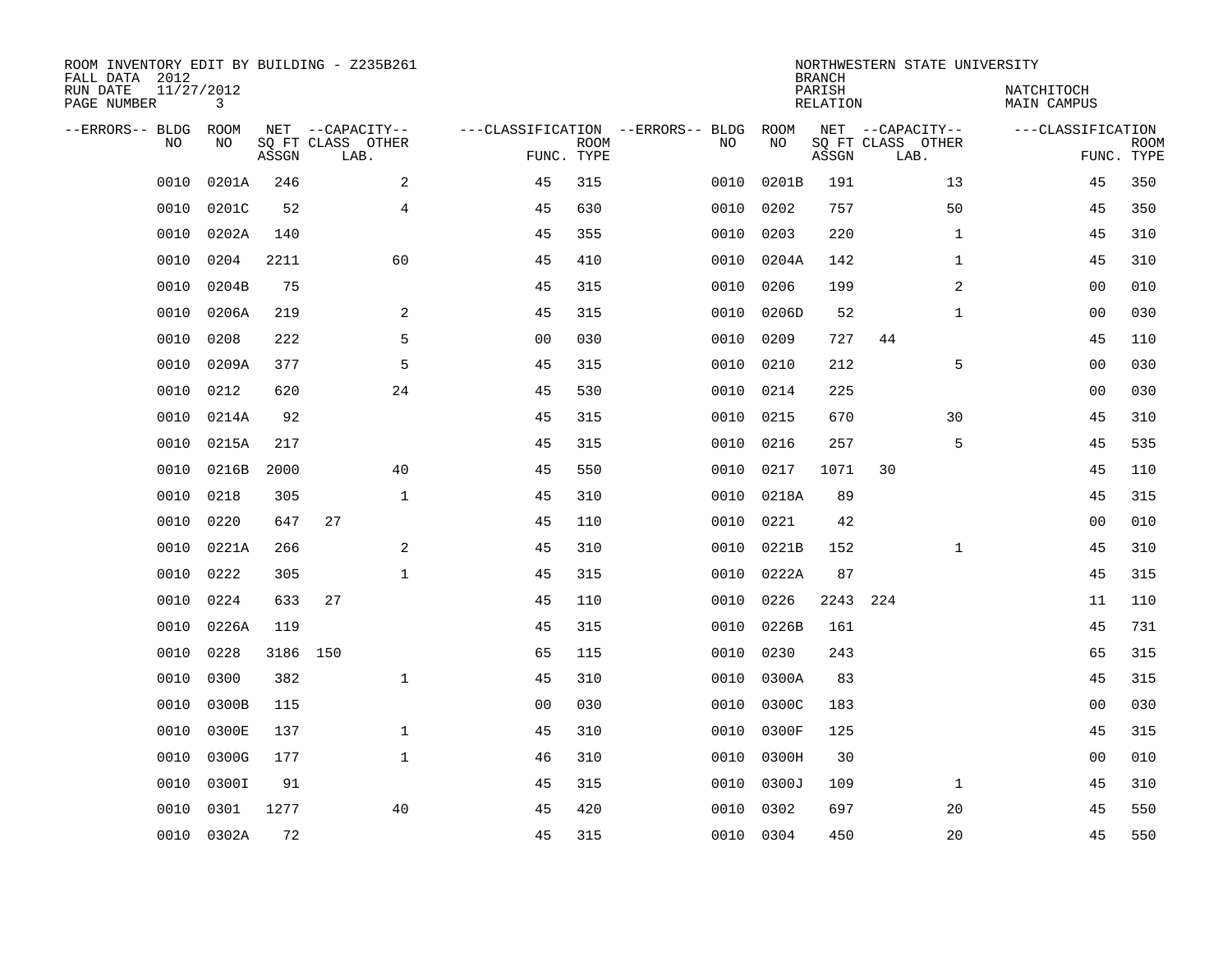| ROOM INVENTORY EDIT BY BUILDING - Z235B261<br>FALL DATA 2012 |                 |       |                           |                |      |                                        |                                                  | <b>BRANCH</b>      | NORTHWESTERN STATE UNIVERSITY                                                                              |                                  |                           |
|--------------------------------------------------------------|-----------------|-------|---------------------------|----------------|------|----------------------------------------|--------------------------------------------------|--------------------|------------------------------------------------------------------------------------------------------------|----------------------------------|---------------------------|
| 11/27/2012<br>RUN DATE<br>PAGE NUMBER                        | $4\overline{ }$ |       |                           |                |      |                                        |                                                  | PARISH<br>RELATION |                                                                                                            | NATCHITOCH<br><b>MAIN CAMPUS</b> |                           |
| --ERRORS-- BLDG ROOM                                         |                 |       | NET --CAPACITY--          |                |      | ---CLASSIFICATION --ERRORS-- BLDG ROOM |                                                  |                    | NET --CAPACITY--                                                                                           | ---CLASSIFICATION                |                           |
| NO                                                           | NO              | ASSGN | SQ FT CLASS OTHER<br>LAB. | FUNC. TYPE     | ROOM | NO                                     | NO                                               | ASSGN              | SQ FT CLASS OTHER<br>LAB.                                                                                  |                                  | <b>ROOM</b><br>FUNC. TYPE |
| 0010                                                         | 0306            | 761   | 20                        | 45             | 550  | 0010                                   | 0306A                                            | 252                |                                                                                                            | 45                               | 315                       |
| 0010                                                         | 0308            | 1073  | 30                        | 45             | 550  | 0010                                   | 0310                                             | 211                | 5                                                                                                          | 0 <sub>0</sub>                   | 030                       |
| 0010                                                         | 0310D           | 205   |                           | 45             | 315  |                                        | 0010 0312                                        | 200                | $\overline{2}$                                                                                             | 00                               | 030                       |
| 0010                                                         | 0314            | 172   | 5                         | 0 <sub>0</sub> | 030  | 0010                                   | 0316                                             | 373                | 22                                                                                                         | 0 <sub>0</sub>                   | 030                       |
| 0010                                                         | 0318            | 638   | 80                        | 45             | 110  |                                        | 0010 0318A                                       | 25                 |                                                                                                            | 00                               | 010                       |
| 0010                                                         | 0318B           | 104   |                           | 45             | 650  |                                        | 0010 0321                                        | 510                | 24                                                                                                         | 45                               | 110                       |
|                                                              | 0010 0321A      | 233   |                           | 65             | 315  |                                        | 0010 0323                                        | 129                | $\mathbf{1}$                                                                                               | 45                               | 310                       |
| 0010                                                         | 0323A           | 142   |                           | 45             | 315  | 0010                                   | 0324                                             | 83                 | 6                                                                                                          | 0 <sub>0</sub>                   | 010                       |
| 0010                                                         | 0325            | 114   |                           | 83             | 083  |                                        | 0010 0325A                                       | 92                 |                                                                                                            | 83                               | 083                       |
|                                                              | 0010 0326       | 225   |                           | 83             | 083  |                                        | 0010 0327                                        | 293                | 20                                                                                                         | 83                               | 083                       |
| 0010                                                         | 0328            | 271   | 18                        | 83             | 083  |                                        | 0010 0329                                        | 593                | 40                                                                                                         | 83                               | 083                       |
| 0010                                                         | 0331            | 38    |                           | 83             | 083  | 0010                                   | 0333                                             | 38                 |                                                                                                            | 83                               | 083                       |
| 0010                                                         | 0335            | 25    |                           | 83             | 083  |                                        | 0010 0337                                        | 80                 |                                                                                                            | 83                               | 083                       |
| 0010                                                         | 0339            | 78    |                           | 83             | 083  |                                        | 0010 0401                                        | 81                 | 2                                                                                                          | 0 <sub>0</sub>                   | 030                       |
| 0010                                                         | 0402            | 83    | 2                         | 00             | 030  |                                        | 0010 0403                                        | 326                | 22                                                                                                         | 45                               | 730                       |
| 0010                                                         | 0404            | 2385  | 160                       | 45             | 730  |                                        | 0010 0405                                        | 224                |                                                                                                            | 65                               | 730                       |
|                                                              | 0010 0406       | 224   |                           | 65             | 730  |                                        | TOTAL NUMBER CLASSROOMS<br>TOTAL NUMBER LABS 210 |                    | TOTAL NET ASSIGN SQ. FT. IN ROOM FILE<br>TOTAL NUMBER COMPUTER CLASSROOMS<br>TOTAL NUMBER SPECIAL LABS 220 | 61,194<br>11                     |                           |
|                                                              | 0011 0001       | 228   |                           | 0 <sub>0</sub> | 020  |                                        | 0011 0004                                        | 700                |                                                                                                            | 63                               | 555                       |
|                                                              | 0011 0005       | 95    | $\mathbf{1}$              | 00             | 030  |                                        | 0011 0006                                        | 183                | 13                                                                                                         | 11                               | 310                       |
|                                                              | 0011 0007       | 11    |                           | 62             | 555  |                                        | 0011 0008                                        | 110                |                                                                                                            | 62                               | 555                       |
|                                                              | 0011 0009       | 105   |                           | 0 <sub>0</sub> | 020  |                                        | 0011 0010                                        | 27                 | $\mathbf{1}$                                                                                               | 0 <sub>0</sub>                   | 030                       |
|                                                              | 0011 0020       | 232   |                           | 0 <sub>0</sub> | 020  |                                        | 0011 0022                                        | 208                |                                                                                                            | 62                               | 555                       |
|                                                              | 0011 0023       | 49    |                           | 62             | 555  |                                        | 0011 0024                                        | 11                 |                                                                                                            | 62                               | 731                       |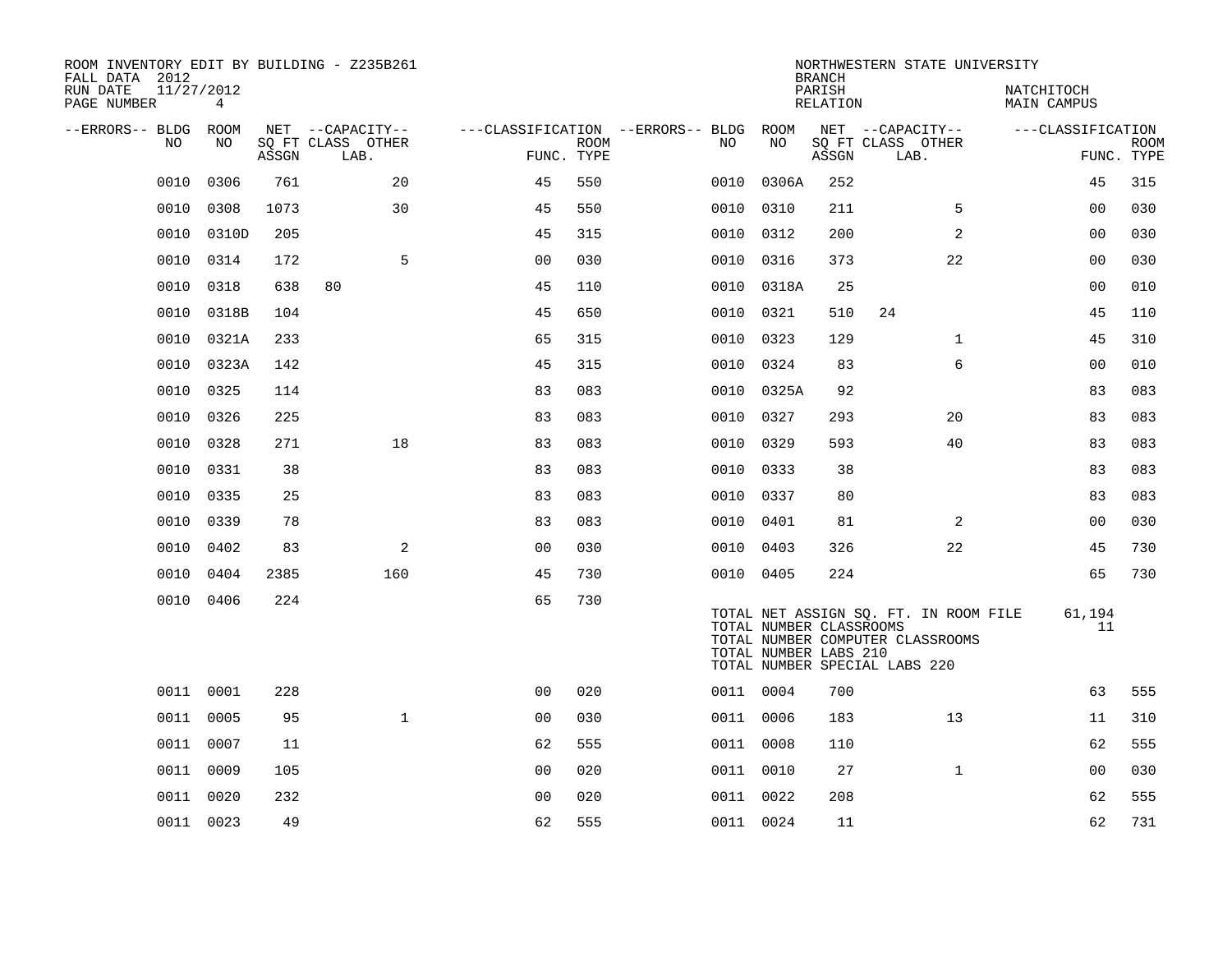| ROOM INVENTORY EDIT BY BUILDING - Z235B261<br>FALL DATA 2012 |            |       |                           |              |                                        |      |           |                                                                                   | <b>BRANCH</b>      |      | NORTHWESTERN STATE UNIVERSITY                                             |                           |                           |
|--------------------------------------------------------------|------------|-------|---------------------------|--------------|----------------------------------------|------|-----------|-----------------------------------------------------------------------------------|--------------------|------|---------------------------------------------------------------------------|---------------------------|---------------------------|
| 11/27/2012<br>RUN DATE<br>PAGE NUMBER                        | 5          |       |                           |              |                                        |      |           |                                                                                   | PARISH<br>RELATION |      |                                                                           | NATCHITOCH<br>MAIN CAMPUS |                           |
| --ERRORS-- BLDG ROOM                                         |            |       | NET --CAPACITY--          |              | ---CLASSIFICATION --ERRORS-- BLDG ROOM |      |           |                                                                                   |                    |      | NET --CAPACITY--                                                          | ---CLASSIFICATION         |                           |
| NO.                                                          | NO         | ASSGN | SQ FT CLASS OTHER<br>LAB. |              | FUNC. TYPE                             | ROOM | NO.       | NO                                                                                | ASSGN              | LAB. | SQ FT CLASS OTHER                                                         |                           | <b>ROOM</b><br>FUNC. TYPE |
| 0011                                                         | 0026       | 108   |                           |              | 62                                     | 555  |           | 0011 0028                                                                         | 191                |      |                                                                           | 62                        | 555                       |
|                                                              | 0011 0029  | 209   |                           |              | 62                                     | 555  |           | 0011 0030                                                                         | 198                |      |                                                                           | 62                        | 555                       |
|                                                              | 0011 0031  | 86    |                           | $\mathbf{1}$ | 62                                     | 310  |           | 0011 0032                                                                         | 38                 |      |                                                                           | 62                        | 731                       |
|                                                              | 0011 0100  | 182   |                           | $\mathbf{1}$ | 65                                     | 310  |           | 0011 0107                                                                         | 100                |      | $\mathbf{1}$                                                              | 0 <sub>0</sub>            | 030                       |
|                                                              | 0011 0200  | 323   |                           | 2            | 65                                     | 350  |           | 0011 0201                                                                         | 137                |      | $\mathbf{1}$                                                              | 65                        | 310                       |
|                                                              | 0011 0202  | 236   |                           | 1            | 65                                     | 310  |           | 0011 0203                                                                         | 400                |      | 10                                                                        | 65                        | 310                       |
|                                                              | 0011 0204  | 236   |                           | $\mathbf{1}$ | 65                                     | 310  |           | TOTAL NUMBER CLASSROOMS<br>TOTAL NUMBER LABS 210<br>TOTAL NUMBER SPECIAL LABS 220 |                    |      | TOTAL NET ASSIGN SQ. FT. IN ROOM FILE<br>TOTAL NUMBER COMPUTER CLASSROOMS | 3,616                     |                           |
|                                                              | 0012 0100  | 360   |                           |              | 65                                     | 730  |           | TOTAL NUMBER CLASSROOMS<br>TOTAL NUMBER LABS 210<br>TOTAL NUMBER SPECIAL LABS 220 |                    |      | TOTAL NET ASSIGN SQ. FT. IN ROOM FILE<br>TOTAL NUMBER COMPUTER CLASSROOMS | 360                       |                           |
|                                                              | 0015 0100  | 340   |                           |              | 0 <sup>0</sup>                         | 020  |           | 0015 0100A 1475                                                                   |                    |      |                                                                           | 0 <sub>0</sub>            | 020                       |
|                                                              | 0015 0100B | 694   |                           |              | 0 <sub>0</sub>                         | 020  |           | 0015 0100C                                                                        | 318                |      |                                                                           | 0 <sub>0</sub>            | 020                       |
|                                                              | 0015 0100D | 231   |                           |              | 0 <sub>0</sub>                         | 020  |           | 0015 0100E                                                                        | 685                |      |                                                                           | 0 <sub>0</sub>            | 020                       |
|                                                              | 0015 0101  | 230   | 6                         |              | 11                                     | 220  |           | 0015 0101A                                                                        | 558                | 20   |                                                                           | 11                        | 110                       |
|                                                              | 0015 0101B | 70    |                           | $\mathbf{1}$ | 46                                     | 310  |           | 0015 0101C                                                                        | 354                |      | 12                                                                        | 11                        | 220                       |
|                                                              | 0015 0101D | 540   | 28                        |              | 11                                     | 210  |           | 0015 0101E                                                                        | 128                |      | $\mathbf{1}$                                                              | 11                        | 310                       |
|                                                              | 0015 0102  | 124   |                           |              | 0 <sub>0</sub>                         | 020  |           | 0015 0103                                                                         | 160                |      | $\mathbf{1}$                                                              | 11                        | 310                       |
|                                                              | 0015 0104  | 422   | 20                        |              | 11                                     | 210  |           | 0015 0105                                                                         | 694                | 25   |                                                                           | 11                        | 110                       |
|                                                              | 0015 0106  | 324   |                           |              | 0 <sub>0</sub>                         | 030  |           | 0015 0107                                                                         | 1972 172           |      |                                                                           | 11                        | 110                       |
| 0015                                                         | 0108       | 608   | 32                        |              | 11                                     | 210  | 0015 0109 |                                                                                   | 184                |      | 5                                                                         | 11                        | 220                       |
| 0015                                                         | 0110       | 196   |                           | 2            | 44                                     | 715  |           | 0015 0112                                                                         | 64                 |      |                                                                           | 0 <sub>0</sub>            | 030                       |
|                                                              | 0015 0113  | 988   | 30                        |              | 11                                     | 210  |           | 0015 0114                                                                         | 57                 |      |                                                                           | 0 <sub>0</sub>            | 010                       |
|                                                              | 0015 0114A | 182   |                           | 5            | 65                                     | 310  |           | 0015 0114B                                                                        | 315                |      | 5                                                                         | 65                        | 310                       |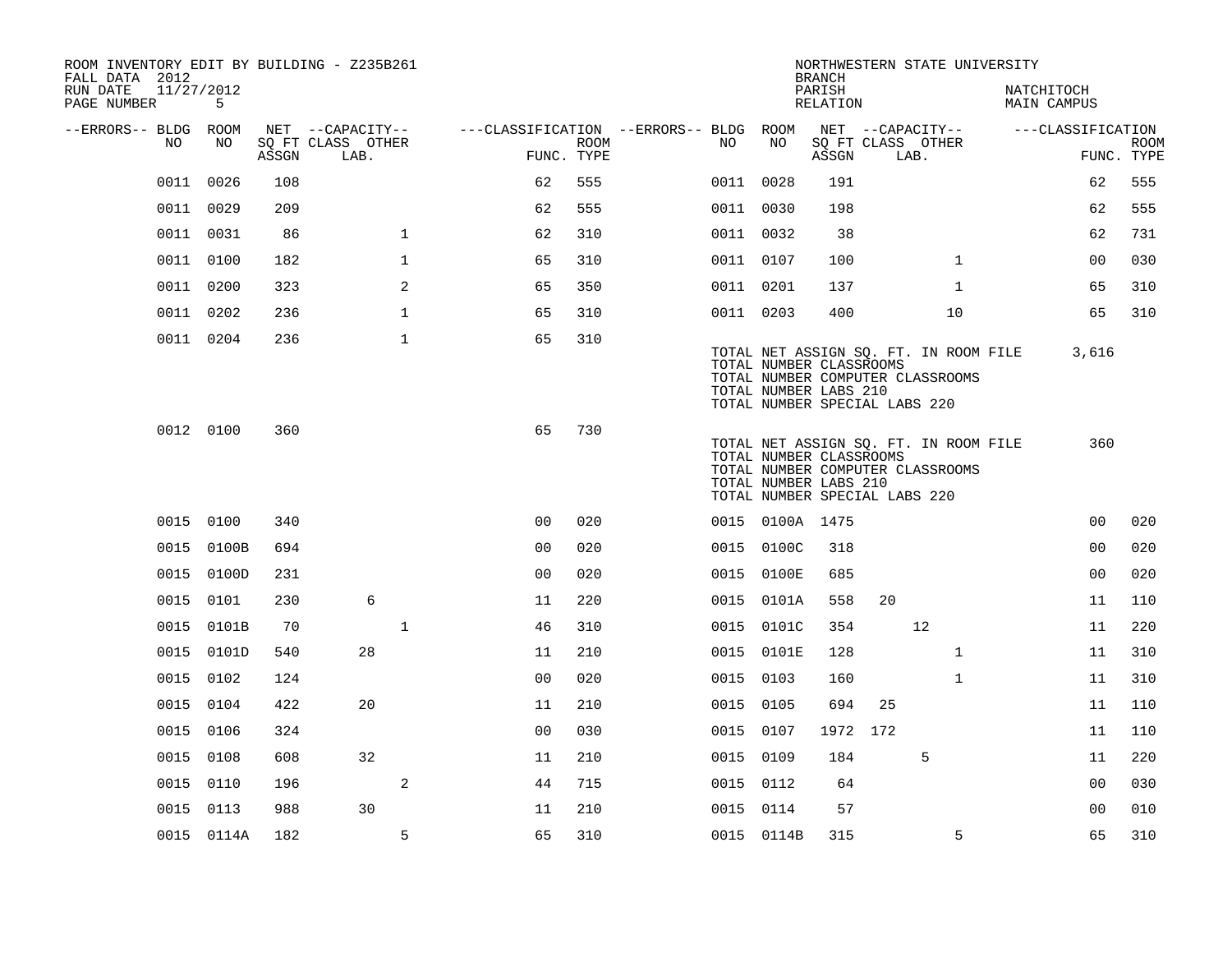| ROOM INVENTORY EDIT BY BUILDING - Z235B261<br>FALL DATA 2012 |                 |       |                           |              |                                   |                           |      |            | <b>BRANCH</b>             | NORTHWESTERN STATE UNIVERSITY |                                  |                           |
|--------------------------------------------------------------|-----------------|-------|---------------------------|--------------|-----------------------------------|---------------------------|------|------------|---------------------------|-------------------------------|----------------------------------|---------------------------|
| RUN DATE<br>PAGE NUMBER                                      | 11/27/2012<br>6 |       |                           |              |                                   |                           |      |            | PARISH<br><b>RELATION</b> |                               | NATCHITOCH<br><b>MAIN CAMPUS</b> |                           |
| --ERRORS-- BLDG                                              | ROOM            |       | NET --CAPACITY--          |              | ---CLASSIFICATION --ERRORS-- BLDG |                           |      | ROOM       |                           | NET --CAPACITY--              | ---CLASSIFICATION                |                           |
| NO                                                           | NO              | ASSGN | SQ FT CLASS OTHER<br>LAB. |              |                                   | <b>ROOM</b><br>FUNC. TYPE | NO   | NO         | ASSGN                     | SQ FT CLASS OTHER<br>LAB.     |                                  | <b>ROOM</b><br>FUNC. TYPE |
| 0015                                                         | 0114C           | 202   |                           | 5            | 46                                | 310                       | 0015 | 0114D      | 156                       | 3                             | 46                               | 310                       |
| 0015                                                         | 0114E           | 156   |                           | $\mathsf{3}$ | 63                                | 310                       |      | 0015 0114F | 195                       | 3                             | 46                               | 310                       |
| 0015                                                         | 0114G           | 374   |                           | $\mathbf{1}$ | 46                                | 310                       | 0015 | 0114H      | 342                       | 5                             | 63                               | 350                       |
| 0015                                                         | 0115            | 636   | 30                        |              | 11                                | 110                       |      | 0015 0117  | 172                       | 4                             | 00                               | 030                       |
| 0015                                                         | 0118            | 222   |                           |              | 0 <sub>0</sub>                    | 030                       | 0015 | 0119       | 188                       | 5                             | 63                               | 310                       |
| 0015                                                         | 0119B           | 84    |                           | $\mathbf{1}$ | 63                                | 310                       |      | 0015 0120  | 143                       | 3                             | 46                               | 310                       |
| 0015                                                         | 0121            | 192   |                           | 3            | 46                                | 310                       |      | 0015 0121A | 209                       | $\mathbf{1}$                  | 44                               | 310                       |
| 0015                                                         | 0122            | 972   | 30                        |              | 44                                | 210                       |      | 0015 0123  | 1634                      | 3                             | 46                               | 310                       |
| 0015                                                         | 0124            | 143   |                           | 2            | 46                                | 310                       | 0015 | 0125       | 157                       | 3                             | 46                               | 310                       |
| 0015                                                         | 0126            | 147   |                           |              | 72                                | 730                       |      | 0015 0127  | 184                       | 5                             | 63                               | 310                       |
| 0015                                                         | 0128            | 143   |                           |              | 0 <sub>0</sub>                    | 030                       | 0015 | 0129       | 90                        |                               | 00                               | 030                       |
| 0015                                                         | 0130            | 84    |                           |              | 0 <sub>0</sub>                    | 010                       |      | 0015 0130A | 63                        | $\mathbf{1}$                  | 00                               | 010                       |
| 0015                                                         | 0131            | 217   |                           |              | 74                                | 710                       | 0015 | 0133       | 213                       | $\mathbf{1}$                  | 44                               | 310                       |
| 0015                                                         | 0139            | 347   |                           |              | 65                                | 350                       | 0015 | 0200       | 88                        |                               | 63                               | 115                       |
| 0015                                                         | 0200A           | 968   |                           |              | 0 <sub>0</sub>                    | 020                       | 0015 | 0200B      | 659                       |                               | 00                               | 020                       |
| 0015                                                         | 0200C           | 525   |                           |              | 0 <sub>0</sub>                    | 020                       | 0015 | 0200D      | 790                       |                               | 0 <sub>0</sub>                   | 020                       |
| 0015                                                         | 0200E           | 422   |                           |              | 0 <sub>0</sub>                    | 020                       | 0015 | 0200F      | 265                       | $\mathbf{1}$                  | 65                               | 310                       |
| 0015                                                         | 0200G           | 90    |                           |              | 65                                | 315                       | 0015 | 0200H      | 208                       | $\mathbf{1}$                  | 65                               | 310                       |
| 0015                                                         | 0200I           | 426   | 9                         |              | 63                                | 210                       | 0015 | 0201       | 279                       | 5                             | 61                               | 310                       |
| 0015                                                         | 0201A           | 280   |                           | 3            | 63                                | 310                       | 0015 | 0201B      | 388                       | 5                             | 63                               | 530                       |
| 0015                                                         | 0201C           | 294   |                           | 5            | 63                                | 350                       |      | 0015 0201D | 194                       | $\mathbf{1}$                  | 65                               | 310                       |
| 0015                                                         | 0201E           | 100   |                           | $\mathbf 1$  | 63                                | 310                       | 0015 | 0201F      | 236                       | $\mathbf{1}$                  | 63                               | 310                       |
| 0015                                                         | 0201G           | 236   |                           | $\mathbf{1}$ | 44                                | 310                       | 0015 | 0202       | 276                       | 3                             | 63                               | 310                       |
| 0015                                                         | 0202A           | 211   |                           | $\mathbf{1}$ | 44                                | 310                       | 0015 | 0203       | 1187                      | 50                            | 47                               | 610                       |
| 0015                                                         | 0204            | 360   |                           |              | 63                                | 650                       | 0015 | 0205       | 182                       | 5                             | 64                               | 630                       |
|                                                              | 0015 0206       | 172   |                           | 4            | 74                                | 650                       |      | 0015 0207  | 60                        |                               | 0 <sub>0</sub>                   | 010                       |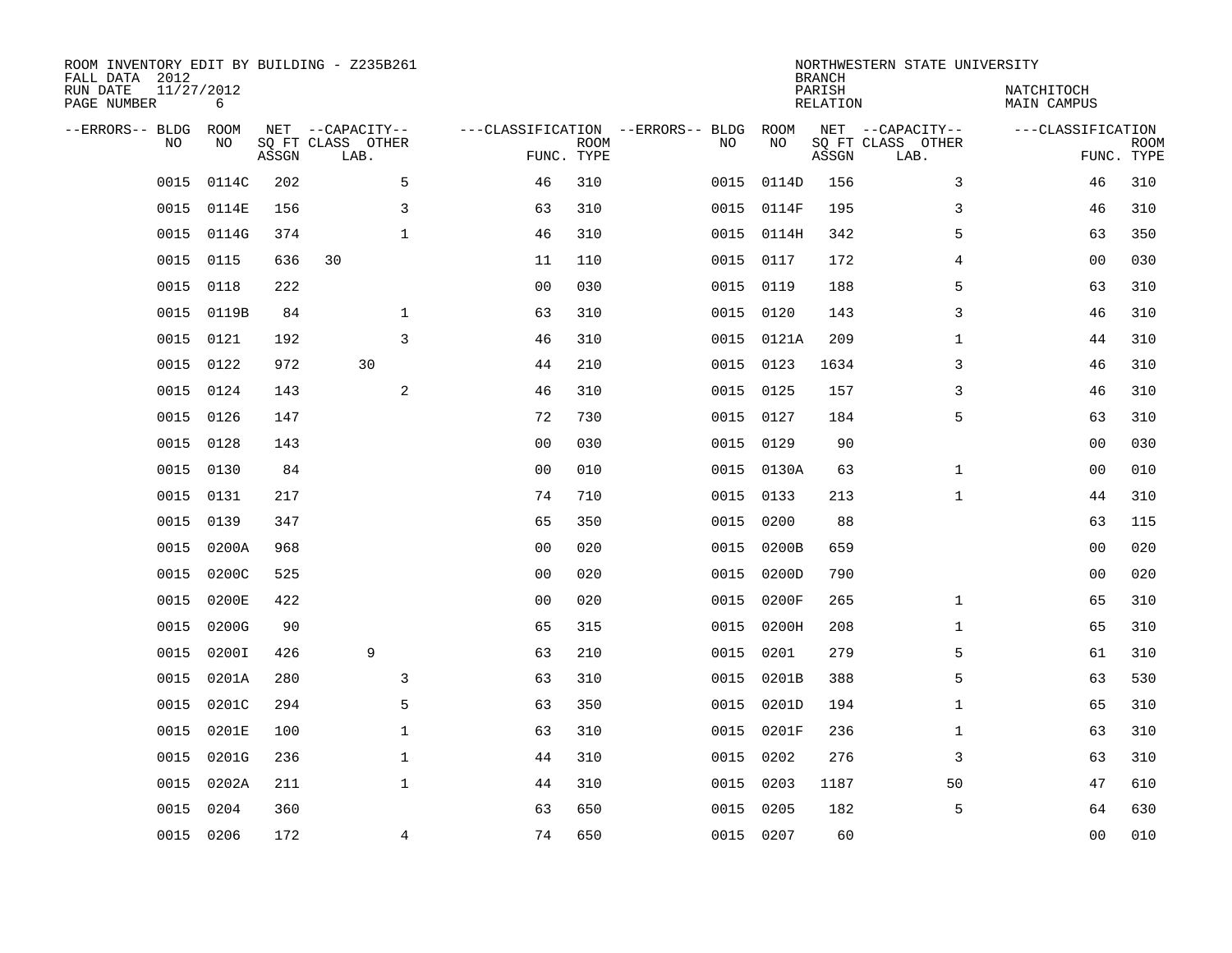| ROOM INVENTORY EDIT BY BUILDING - Z235B261<br>FALL DATA 2012<br>RUN DATE | 11/27/2012      |       |                                       |                      |             |                                               |                                                  | <b>BRANCH</b><br>PARISH |                                       | NORTHWESTERN STATE UNIVERSITY                                             | NATCHITOCH             |             |
|--------------------------------------------------------------------------|-----------------|-------|---------------------------------------|----------------------|-------------|-----------------------------------------------|--------------------------------------------------|-------------------------|---------------------------------------|---------------------------------------------------------------------------|------------------------|-------------|
| PAGE NUMBER                                                              | 7               |       |                                       |                      |             |                                               |                                                  | RELATION                |                                       |                                                                           | MAIN CAMPUS            |             |
| --ERRORS-- BLDG ROOM<br>NO                                               | NO              |       | NET --CAPACITY--<br>SQ FT CLASS OTHER |                      | <b>ROOM</b> | ---CLASSIFICATION --ERRORS-- BLDG ROOM<br>NO. | NO                                               |                         | NET --CAPACITY--<br>SQ FT CLASS OTHER |                                                                           | ---CLASSIFICATION      | <b>ROOM</b> |
|                                                                          |                 | ASSGN | LAB.                                  |                      | FUNC. TYPE  |                                               |                                                  | ASSGN                   | LAB.                                  |                                                                           |                        | FUNC. TYPE  |
| 0015                                                                     | 0208            | 52    |                                       | 2<br>0 <sub>0</sub>  | 030         | 0015                                          | 0209                                             | 52                      |                                       | 3                                                                         | 00                     | 030         |
| 0015                                                                     | 0210A           | 256   |                                       | 2<br>46              | 310         | 0015                                          | 0210B                                            | 192                     |                                       | $\mathbf{1}$                                                              | 46                     | 310         |
|                                                                          | 0015 0212       | 191   |                                       | 3<br>63              | 310         | 0015                                          | 0213                                             | 1264                    | 50                                    |                                                                           | 11                     | 110         |
| 0015                                                                     | 0214            | 143   |                                       | 3<br>63              | 310         | 0015                                          | 0215                                             | 50                      |                                       |                                                                           | 63                     | 115         |
| 0015                                                                     | 0216            | 174   |                                       | 0 <sub>0</sub>       | 020         |                                               | 0015 0218                                        | 374                     | 10                                    |                                                                           | 11                     | 110         |
| 0015                                                                     | 0220            | 683   | 30                                    | 11                   | 110         | 0015                                          | 0221                                             | 171                     |                                       | 2                                                                         | 0 <sub>0</sub>         | 030         |
| 0015                                                                     | 0222            | 171   |                                       | 2<br>0 <sub>0</sub>  | 010         |                                               | 0015 0223                                        | 605                     | 36                                    |                                                                           | 11                     | 110         |
| 0015                                                                     | 0225            | 385   | 20                                    | 11                   | 110         | 0015                                          | 0226                                             | 144                     |                                       | 2                                                                         | 63                     | 310         |
| 0015                                                                     | 0227            | 218   |                                       | 2<br>63              | 310         |                                               | 0015 0228                                        | 368                     | 15                                    |                                                                           | 11                     | 110         |
| 0015                                                                     | 0229            | 389   | 15                                    | 11                   | 110         |                                               | 0015 0230                                        | 169                     |                                       | $\overline{2}$                                                            | 63                     | 310         |
| 0015                                                                     | 0231            | 25    |                                       | 74                   | 710         |                                               | 0015 0232                                        | 332                     |                                       |                                                                           | 0 <sub>0</sub>         | 020         |
| 0015                                                                     | 0300            | 150   |                                       | 0 <sub>0</sub>       | 020         |                                               | 0015 0301                                        | 115                     |                                       | 3                                                                         | 63                     | 310         |
| 0015                                                                     | 0302            | 58    |                                       | 0 <sub>0</sub>       | 010         |                                               | 0015 0303                                        | 224                     |                                       |                                                                           | 0 <sub>0</sub>         | 030         |
| 0015                                                                     | 0304            | 124   |                                       | 2<br>0 <sub>0</sub>  | 030         |                                               | 0015 0305                                        | 42                      |                                       | 2                                                                         | 0 <sub>0</sub>         | 030         |
| 0015                                                                     | 0306            | 142   |                                       | $\mathbf{1}$<br>63   | 310         |                                               | 0015 0306A                                       | 153                     |                                       | 2                                                                         | 63                     | 315         |
| 0015                                                                     | 0306B           | 140   |                                       | $\overline{a}$<br>63 | 310         |                                               | 0015 0306C                                       | 162                     |                                       | 2                                                                         | 63                     | 310         |
| 0015                                                                     | 0306D           | 174   |                                       | 2<br>63              | 310         |                                               | 0015 0306E                                       | 135                     |                                       | 2                                                                         | 63                     | 310         |
| 0015                                                                     | 0306F           | 140   |                                       | 2<br>63              | 310         |                                               | 0015 0307                                        | 124                     |                                       | $\overline{a}$                                                            | 63                     | 310         |
| 0015                                                                     | 0308            | 52    |                                       | 0 <sub>0</sub>       | 030         |                                               | 0015 0310                                        | 142                     |                                       | 2                                                                         | 63                     | 310         |
| 0015                                                                     | 0311            | 142   |                                       | $\overline{a}$<br>63 | 310         |                                               | 0015 0312                                        | 142                     |                                       | $\overline{a}$                                                            | 63                     | 310         |
| 0015                                                                     | 0314            | 142   |                                       | 2<br>63              | 310         |                                               | 0015 0315A                                       | 90                      |                                       | $\mathbf{1}$                                                              | 63                     | 310         |
|                                                                          | 0015 0315B      | 90    |                                       | $\mathbf 1$<br>63    | 310         |                                               | TOTAL NUMBER CLASSROOMS<br>TOTAL NUMBER LABS 210 |                         | TOTAL NUMBER SPECIAL LABS 220         | TOTAL NET ASSIGN SQ. FT. IN ROOM FILE<br>TOTAL NUMBER COMPUTER CLASSROOMS | 27,453<br>11<br>6<br>3 |             |
|                                                                          | 0018 0100 24776 |       |                                       | 93                   | 525         |                                               | 0018 0101                                        | 103                     |                                       |                                                                           | 93                     | 525         |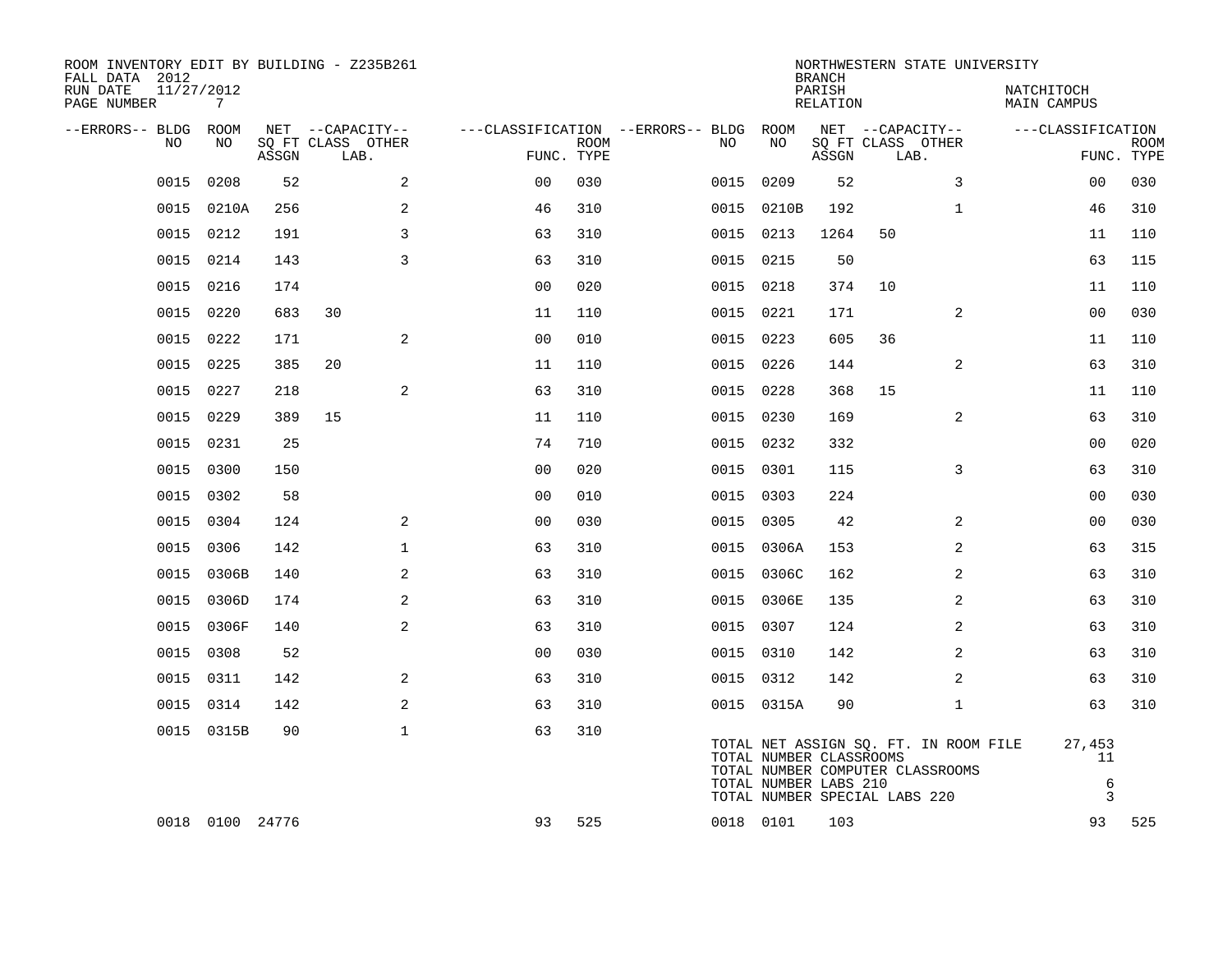| ROOM INVENTORY EDIT BY BUILDING - Z235B261<br>FALL DATA 2012 |                 |       |                           |                |             |                                              |           | <b>BRANCH</b>             | NORTHWESTERN STATE UNIVERSITY |                                  |             |
|--------------------------------------------------------------|-----------------|-------|---------------------------|----------------|-------------|----------------------------------------------|-----------|---------------------------|-------------------------------|----------------------------------|-------------|
| RUN DATE<br>PAGE NUMBER                                      | 11/27/2012<br>8 |       |                           |                |             |                                              |           | PARISH<br><b>RELATION</b> |                               | NATCHITOCH<br><b>MAIN CAMPUS</b> |             |
| --ERRORS-- BLDG ROOM<br>NO                                   | NO              |       | NET --CAPACITY--          |                | <b>ROOM</b> | ---CLASSIFICATION --ERRORS-- BLDG ROOM<br>NO | NO        |                           | NET --CAPACITY--              | ---CLASSIFICATION                | <b>ROOM</b> |
|                                                              |                 | ASSGN | SQ FT CLASS OTHER<br>LAB. | FUNC. TYPE     |             |                                              |           | ASSGN                     | SQ FT CLASS OTHER<br>LAB.     |                                  | FUNC. TYPE  |
| 0018                                                         | 0102            | 154   |                           | 93             | 525         | 0018                                         | 0103      | 15                        | $\mathbf{1}$                  | 93                               | 315         |
| 0018                                                         | 0104            | 88    |                           | 93             | 520         | 0018                                         | 0105      | 622                       | 12                            | 00                               | 030         |
| 0018                                                         | 0106            | 302   | 15                        | 93             | 630         | 0018                                         | 0107      | 302                       | 15                            | 93                               | 630         |
| 0018                                                         | 0108            | 622   | 12                        | 0 <sub>0</sub> | 030         | 0018                                         |           | 0109 11236                |                               | 00                               | 020         |
| 0018                                                         | 0110            | 208   |                           | 0 <sub>0</sub> | 030         | 0018                                         | 0111      | 170                       |                               | 0 <sub>0</sub>                   | 020         |
| 0018                                                         | 0112            | 140   |                           | 0 <sub>0</sub> | 030         | 0018                                         | 0113      | 150                       | $7\phantom{.0}$               | 93                               | 630         |
| 0018                                                         | 0114            | 100   |                           | 93             | 525         | 0018                                         | 0115      | 100                       |                               | 93                               | 525         |
| 0018                                                         | 0116            | 1404  |                           | 93             | 525         | 0018                                         | 0117      | 231                       |                               | 93                               | 525         |
| 0018                                                         | 0118            | 210   | $\overline{4}$            | 93             | 310         | 0018                                         | 0119      | 70                        | 3                             | 93                               | 315         |
| 0018                                                         | 0120            | 158   |                           | 93             | 525         | 0018                                         | 0121      | 212                       |                               | 93                               | 730         |
| 0018                                                         | 0122            | 1334  |                           | 93             | 525         | 0018                                         | 0123      | 231                       | $\overline{4}$                | 93                               | 525         |
| 0018                                                         | 0124            | 176   |                           | 93             | 525         | 0018                                         | 0125      | 64                        |                               | 93                               | 525         |
| 0018                                                         | 0126            | 56    | 3                         | 93             | 525         | 0018                                         | 0127      | 309                       |                               | 00                               | 020         |
| 0018                                                         | 0128            | 180   | 8                         | 93             | 310         | 0018                                         | 0129      | 18                        |                               | 93                               | 315         |
| 0018                                                         | 0130            | 34    | $\mathbf 1$               | 93             | 315         | 0018                                         | 0131      | 248                       | 12                            | 93                               | 650         |
| 0018                                                         | 0132            | 210   | 10                        | 0 <sub>0</sub> | 030         | 0018                                         | 0133      | 491                       | 14                            | 0 <sub>0</sub>                   | 030         |
| 0018                                                         | 0134            | 941   |                           | 93             | 525         | 0018                                         | 0135      | 61                        |                               | 93                               | 525         |
| 0018                                                         | 0136            | 104   | 3                         | 93             | 525         | 0018                                         | 0137      | 309                       |                               | 0 <sub>0</sub>                   | 020         |
| 0018                                                         | 0138            | 431   |                           | 93             | 730         | 0018                                         | 0139      | 150                       |                               | 0 <sub>0</sub>                   | 030         |
| 0018                                                         | 0140            | 50    |                           | 0 <sub>0</sub> | 020         | 0018                                         |           | 0141 29198                |                               | 0 <sub>0</sub>                   | 020         |
| 0018                                                         | 0142            | 705   |                           | 0 <sub>0</sub> | 030         | 0018                                         | 0143      | 291                       |                               | 00                               | 030         |
| 0018                                                         | 0200            | 209   |                           | 0 <sub>0</sub> | 030         | 0018                                         | 0201      | 3648                      |                               | 00                               | 020         |
| 0018                                                         | 0202            | 50    |                           | 0 <sub>0</sub> | 020         | 0018                                         | 0301      | 175                       |                               | 0 <sub>0</sub>                   | 020         |
| 0018                                                         | 0302            | 1101  | 81                        | 93             | 523         | 0018                                         | 0303      | 81                        | 2                             | 00                               | 030         |
| 0018                                                         | 0304            | 84    | 2                         | 0 <sub>0</sub> | 030         | 0018                                         | 0305      | 180                       | 9                             | 93                               | 630         |
|                                                              | 0018 0307       | 915   | 72                        | 93             | 523         |                                              | 0018 0308 | 85                        | 2                             | 0 <sub>0</sub>                   | 030         |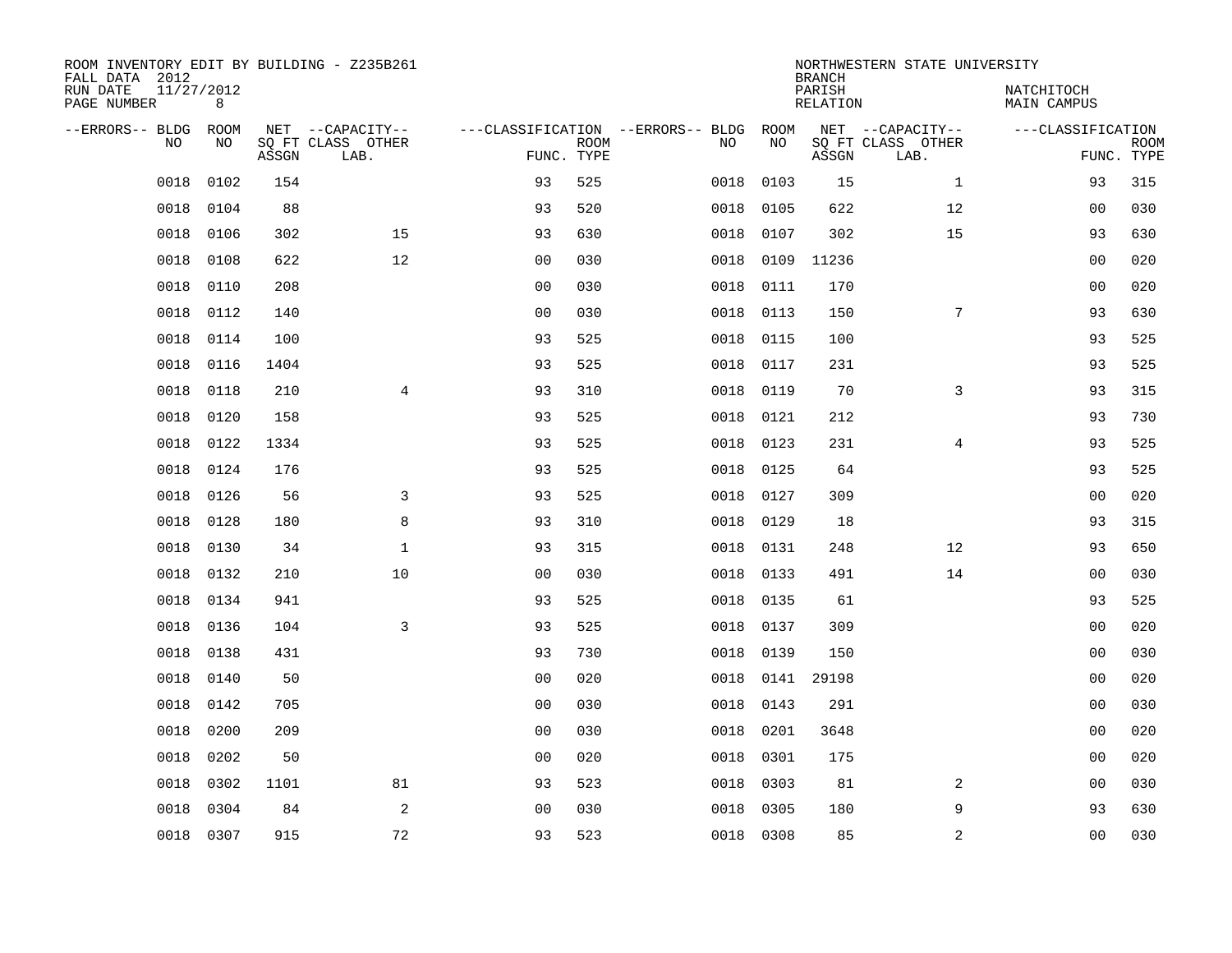| ROOM INVENTORY EDIT BY BUILDING - Z235B261<br>FALL DATA 2012<br>RUN DATE | 11/27/2012 |       |                                       |                |             |                                         |            | <b>BRANCH</b><br>PARISH | NORTHWESTERN STATE UNIVERSITY         | NATCHITOCH               |             |
|--------------------------------------------------------------------------|------------|-------|---------------------------------------|----------------|-------------|-----------------------------------------|------------|-------------------------|---------------------------------------|--------------------------|-------------|
| PAGE NUMBER                                                              | 9          |       |                                       |                |             |                                         |            | RELATION                |                                       | <b>MAIN CAMPUS</b>       |             |
| --ERRORS-- BLDG<br>NO                                                    | ROOM<br>NO |       | NET --CAPACITY--<br>SQ FT CLASS OTHER |                | <b>ROOM</b> | ---CLASSIFICATION --ERRORS-- BLDG<br>NO | ROOM<br>NO |                         | NET --CAPACITY--<br>SQ FT CLASS OTHER | ---CLASSIFICATION        | <b>ROOM</b> |
|                                                                          |            | ASSGN | LAB.                                  | FUNC. TYPE     |             |                                         |            | ASSGN                   | LAB.                                  |                          | FUNC. TYPE  |
| 0018                                                                     | 0309       | 85    | 2                                     | 00             | 030         | 0018                                    | 0310       | 243                     | 12                                    | 93                       | 630         |
| 0018                                                                     | 0311       | 347   | 5                                     | 0 <sub>0</sub> | 030         | 0018                                    | 0312       | 915                     | 72                                    | 93                       | 523         |
| 0018                                                                     | 0316       | 347   | 6                                     | 0 <sub>0</sub> | 030         | 0018                                    | 0317       | 170                     |                                       | 0 <sub>0</sub>           | 030         |
| 0018                                                                     | 0318       | 17963 |                                       | 0 <sub>0</sub> | 020         | 0018                                    | 0401       | 170                     |                                       | 0 <sub>0</sub>           | 030         |
| 0018                                                                     | 0402       | 318   | 5                                     | 0 <sub>0</sub> | 030         | 0018                                    | 0403       | 318                     | 6                                     | 00                       | 030         |
| 0018                                                                     | 0405       | 72    |                                       | 93             | 730         | 0018                                    | 0406       | 72                      |                                       | 93                       | 730         |
| 0018                                                                     | 0501       | 140   | 7                                     | 93             | 630         | 0018                                    | 0502       | 170                     |                                       | 0 <sub>0</sub>           | 030         |
| 0018                                                                     | 0503       | 46    | $\overline{a}$                        | 00             | 030         | 0018                                    | 0504       | 42                      | $\mathbf{1}$                          | 00                       | 030         |
| 0018                                                                     | 0505       | 61    |                                       | 93             | 525         | 0018                                    | 0506       | 138                     |                                       | 00                       | 020         |
| 0018                                                                     | 0507       | 128   | 6                                     | 93             | 530         | 0018                                    | 0508       | 114                     |                                       | 93                       | 525         |
| 0018                                                                     | 0509       | 620   |                                       | 93             | 525         | 0018                                    | 0510       | 113                     | 5                                     | 93                       | 530         |
| 0018                                                                     | 0511       | 113   | 5                                     | 93             | 530         | 0018                                    | 0512       | 128                     | 6                                     | 93                       | 530         |
| 0018                                                                     | 0513       | 138   |                                       | 0 <sub>0</sub> | 020         | 0018                                    | 0514       | 54                      |                                       | 93                       | 730         |
| 0018                                                                     | 0515       | 46    |                                       | 0 <sub>0</sub> | 010         | 0018                                    | 0516       | 612                     |                                       | 0 <sub>0</sub>           | 020         |
| 0018                                                                     | 0601       | 170   |                                       | 0 <sub>0</sub> | 030         | 0018                                    | 0602       | 120                     | 6                                     | 93                       | 630         |
| 0018                                                                     | 0603       | 54    |                                       | 93             | 525         | 0018                                    | 0604       | 63                      |                                       | 93                       | 525         |
| 0018                                                                     | 0605       | 41    |                                       | 0 <sub>0</sub> | 010         | 0018                                    | 0606       | 419                     |                                       | 0 <sub>0</sub>           | 020         |
| 0018                                                                     | 0607       | 174   |                                       | 93             | 525         | 0018                                    | 0608       | 107                     |                                       | 93                       | 525         |
| 0018                                                                     | 0609       | 107   | 5                                     | 93             | 530         | 0018                                    | 0610       | 107                     | 5                                     | 93                       | 530         |
| 0018                                                                     | 0611       | 107   |                                       | 93             | 525         | 0018                                    | 0612       | 143                     | 6                                     | 93                       | 530         |
| 0018                                                                     | 0613       | 56    | 2                                     | 0 <sub>0</sub> | 030         | 0018                                    | 0614       | 107                     |                                       | 93                       | 525         |
| 0018                                                                     | 0615       | 107   |                                       | 93             | 525         | 0018                                    | 0616       | 583                     | 27                                    | 93                       | 523         |
| 0018                                                                     | 0617       | 86    | $\overline{a}$                        | 0 <sub>0</sub> | 030         | 0018                                    | 0618       | 59                      | $\mathbf{1}$                          | 0 <sub>0</sub>           | 030         |
| 0018                                                                     | 0619       | 51    | $\mathbf 1$                           | 0 <sub>0</sub> | 030         | 0018                                    | 0620       | 274                     |                                       | 00                       | 020         |
| 0018                                                                     | 0621       | 274   |                                       | 0 <sub>0</sub> | 020         |                                         | 0018 0701  | 347                     | TOTAL NET ASSIGN SQ. FT. IN ROOM FILE | 0 <sub>0</sub><br>39,001 | 030         |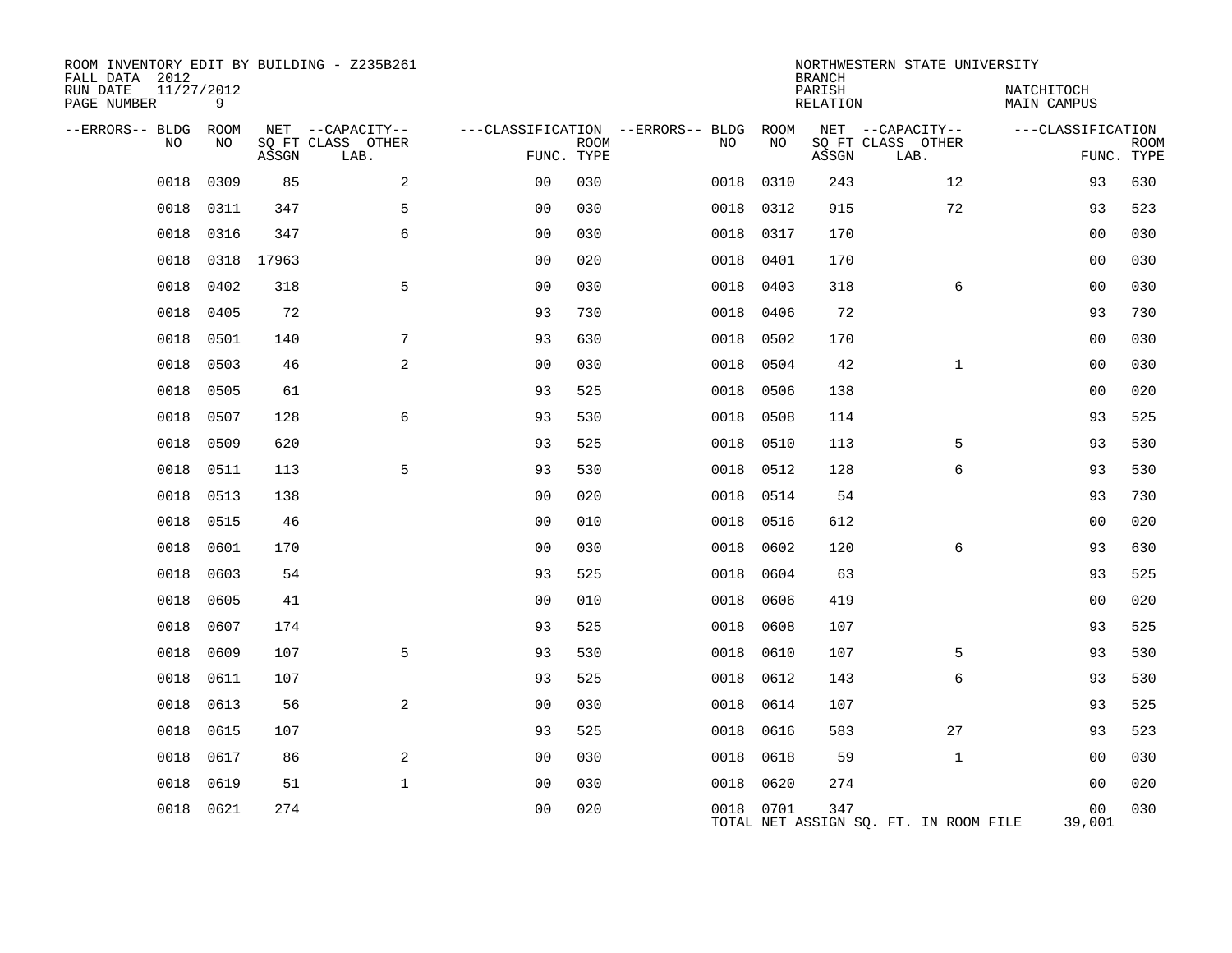| ROOM INVENTORY EDIT BY BUILDING - Z235B261<br>FALL DATA 2012 |                  |      |                   |                                                                             |      |           |            | <b>BRANCH</b>                                             | NORTHWESTERN STATE UNIVERSITY                                                                              |                           |             |
|--------------------------------------------------------------|------------------|------|-------------------|-----------------------------------------------------------------------------|------|-----------|------------|-----------------------------------------------------------|------------------------------------------------------------------------------------------------------------|---------------------------|-------------|
| RUN DATE<br>11/27/2012<br>PAGE NUMBER                        | 10               |      |                   |                                                                             |      |           |            | PARISH<br>RELATION                                        |                                                                                                            | NATCHITOCH<br>MAIN CAMPUS |             |
| --ERRORS-- BLDG ROOM<br>NO                                   | NO               |      | SQ FT CLASS OTHER | NET --CAPACITY--    ---CLASSIFICATION --ERRORS-- BLDG ROOM NET --CAPACITY-- | ROOM | NO        | NO         |                                                           | SQ FT CLASS OTHER                                                                                          | ---CLASSIFICATION         | <b>ROOM</b> |
|                                                              |                  |      | ASSGN LAB.        | FUNC. TYPE                                                                  |      |           |            | ASSGN<br>TOTAL NUMBER CLASSROOMS<br>TOTAL NUMBER LABS 210 | LAB.<br>TOTAL NUMBER COMPUTER CLASSROOMS<br>TOTAL NUMBER SPECIAL LABS 220                                  |                           | FUNC. TYPE  |
|                                                              | 0019 0101        | 2711 |                   | 0 <sup>0</sup>                                                              | 030  | 0019 0102 |            | 1712                                                      |                                                                                                            | 00                        | 030         |
| 0019                                                         | 0103             | 113  | $\mathbf{1}$      | 65                                                                          | 310  | 0019 0104 |            | 431                                                       | $\mathbf{1}$                                                                                               | 63                        | 310         |
| 0019                                                         | 0105             | 84   |                   | 0 <sub>0</sub>                                                              | 030  | 0019 0106 |            | 316                                                       |                                                                                                            | 63                        | 315         |
|                                                              | 0019 0107        | 535  | $\mathbf{1}$      | 61                                                                          | 310  |           |            | TOTAL NUMBER CLASSROOMS<br>TOTAL NUMBER LABS 210          | TOTAL NET ASSIGN SQ. FT. IN ROOM FILE<br>TOTAL NUMBER COMPUTER CLASSROOMS<br>TOTAL NUMBER SPECIAL LABS 220 | 1,395                     |             |
|                                                              | 0020 0100R 35036 |      | 50                | 55                                                                          | 650  | 0020 0128 |            | 195                                                       | 19                                                                                                         | 55                        | 410         |
| 0020                                                         | 0129             | 189  | $\mathbf 1$       | 55                                                                          | 310  | 0020 0131 |            | 136                                                       | 7                                                                                                          | 55                        | 650         |
| 0020                                                         | 0138             | 45   | $\mathbf{1}$      | 55                                                                          | 545  | 0020 0139 |            | 186                                                       | 2                                                                                                          | 55                        | 540         |
| 0020                                                         | 0140             | 170  | 4                 | 55                                                                          | 410  | 0020 0141 |            | 170                                                       | 4                                                                                                          | 55                        | 410         |
|                                                              | 0020 0142        | 2552 | 125               | 55                                                                          | 650  | 0020 0143 |            | 170                                                       | 17                                                                                                         | 55                        | 630         |
|                                                              | 0020 0144        | 170  |                   | 55                                                                          | 635  |           | 0020 0215E | 287                                                       | 28                                                                                                         | 55                        | 410         |
| 0020                                                         | 0215W            | 287  | 28                | 55                                                                          | 410  |           | 0020 0216E | 114                                                       |                                                                                                            | 55                        | 635         |
| 0020                                                         | 0216W            | 114  |                   | 55                                                                          | 635  | 0020      | 0314E      | 287                                                       | 28                                                                                                         | 55                        | 410         |
| 0020                                                         | 0314W            | 287  | 28                | 55                                                                          | 410  |           | 0020 0315E | 114                                                       |                                                                                                            | 55                        | 635         |
|                                                              | 0020 0315W       | 114  |                   | 55                                                                          | 635  |           |            | TOTAL NUMBER CLASSROOMS<br>TOTAL NUMBER LABS 210          | TOTAL NET ASSIGN SQ. FT. IN ROOM FILE<br>TOTAL NUMBER COMPUTER CLASSROOMS<br>TOTAL NUMBER SPECIAL LABS 220 | 40,623                    |             |
|                                                              | 0025 0001        | 20   |                   | 0 <sub>0</sub>                                                              | 020  |           | 0025 0001A | 825                                                       |                                                                                                            | 52                        | 525         |
|                                                              | 0025 0001B       | 91   |                   | 0 <sub>0</sub>                                                              | 020  |           | 0025 0001D | 29                                                        |                                                                                                            | 0 <sub>0</sub>            | 020         |
|                                                              | 0025 0001E       | 363  |                   | 0 <sub>0</sub>                                                              | 020  |           | 0025 0001F | 277                                                       |                                                                                                            | 52                        | 525         |
| 0025                                                         | 0001G            | 138  |                   | 0 <sub>0</sub>                                                              | 020  | 0025 0002 |            | 722                                                       |                                                                                                            | 52                        | 615         |
|                                                              | 0025 0002A       | 77   |                   | 52                                                                          | 615  |           | 0025 0002B | 130                                                       |                                                                                                            | 0 <sub>0</sub>            | 030         |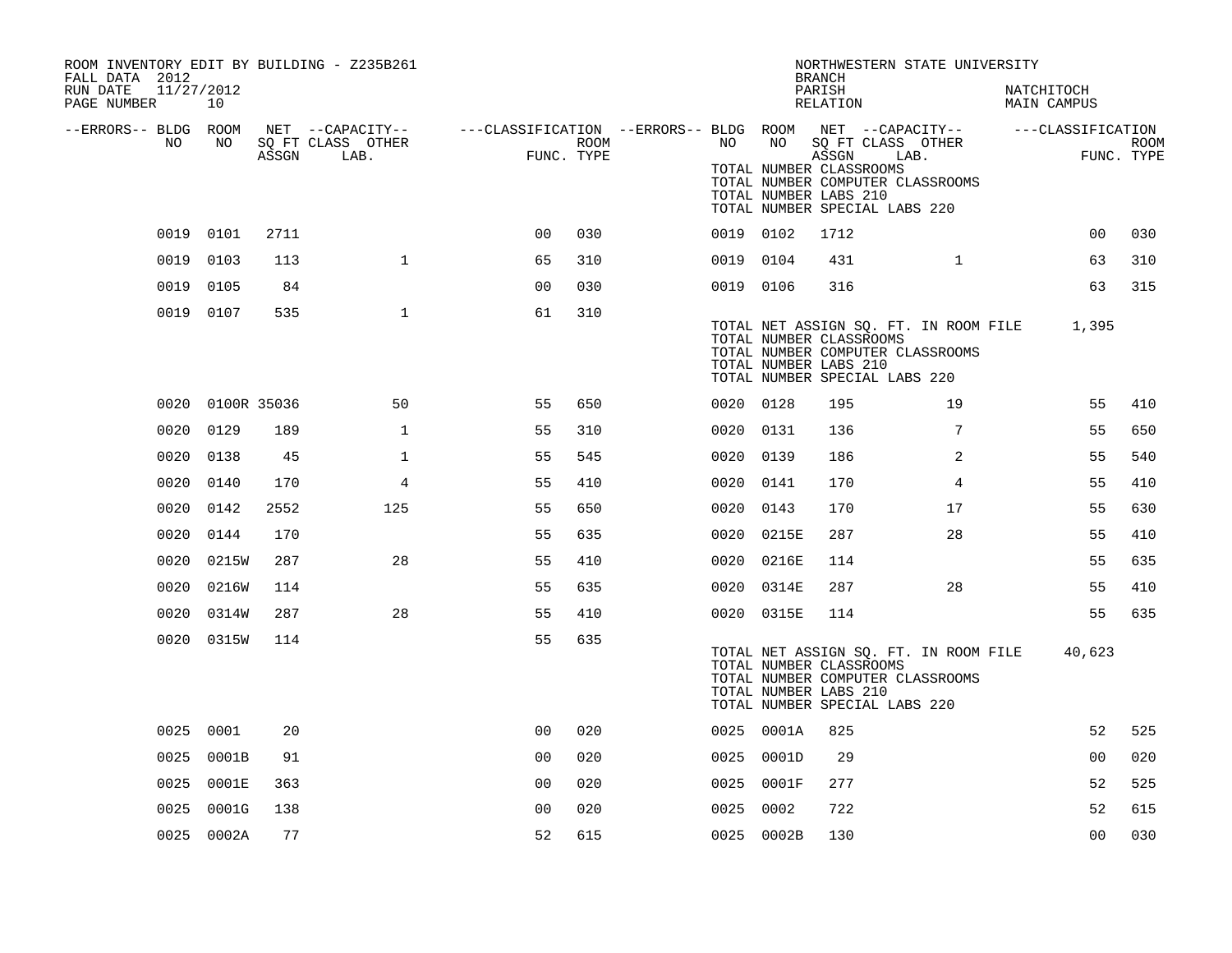| ROOM INVENTORY EDIT BY BUILDING - Z235B261<br>FALL DATA 2012 |            |       |                           |                |             |                                        |            | <b>BRANCH</b>      | NORTHWESTERN STATE UNIVERSITY |                           |                           |
|--------------------------------------------------------------|------------|-------|---------------------------|----------------|-------------|----------------------------------------|------------|--------------------|-------------------------------|---------------------------|---------------------------|
| RUN DATE<br>11/27/2012<br>PAGE NUMBER                        | 11         |       |                           |                |             |                                        |            | PARISH<br>RELATION |                               | NATCHITOCH<br>MAIN CAMPUS |                           |
| --ERRORS-- BLDG ROOM                                         |            |       | NET --CAPACITY--          |                |             | ---CLASSIFICATION --ERRORS-- BLDG ROOM |            |                    | NET --CAPACITY--              | ---CLASSIFICATION         |                           |
| NO.                                                          | NO.        | ASSGN | SQ FT CLASS OTHER<br>LAB. | FUNC. TYPE     | <b>ROOM</b> | NO.                                    | NO         | ASSGN              | SQ FT CLASS OTHER<br>LAB.     |                           | <b>ROOM</b><br>FUNC. TYPE |
| 0025                                                         | 0003       | 116   |                           | 52             | 615         | 0025                                   | 0004       | 1254               |                               | 52                        | 615                       |
| 0025                                                         | 0005       | 28    |                           | 52             | 615         | 0025                                   | 0006       | 633                | 10                            | 52                        | 615                       |
| 0025                                                         | 0006A      | 153   | 2                         | 52             | 615         | 0025                                   | 0006B      | 9                  |                               | 52                        | 615                       |
| 0025                                                         | 0006C      | 8     |                           | 52             | 615         | 0025                                   | 0007       | 28                 |                               | 52                        | 615                       |
| 0025                                                         | 0008       | 166   |                           | 52             | 615         | 0025                                   | 0008A      | 48                 |                               | 52                        | 615                       |
| 0025                                                         | 0009       | 121   | 8                         | 52             | 615         | 0025                                   | 0009A      | 50                 |                               | 52                        | 615                       |
| 0025                                                         | 0010       | 462   | 20                        | 52             | 615         | 0025                                   | 0010A      | 62                 | 20                            | 52                        | 615                       |
| 0025                                                         | 0010B      | 48    |                           | 52             | 615         | 0025                                   | 0011       | 582                | 25                            | 52                        | 615                       |
| 0025                                                         | 0012       | 581   | 20                        | 52             | 615         | 0025                                   | 0012A      | 93                 | 5                             | 52                        | 615                       |
| 0025                                                         | 0012B      | 67    | 20                        | 52             | 615         | 0025                                   | 0013       | 114                |                               | 0 <sub>0</sub>            | 030                       |
| 0025                                                         | 0014       | 107   |                           | 52             | 615         | 0025                                   | 0015       | 42                 |                               | 0 <sub>0</sub>            | 020                       |
| 0025                                                         | 0016       | 107   |                           | 52             | 615         | 0025                                   | 0017       | 48                 |                               | 00                        | 030                       |
| 0025                                                         | 0018       | 107   |                           | 52             | 615         | 0025                                   | 0019       | 216                |                               | 52                        | 615                       |
| 0025                                                         | 0020       | 414   |                           | 52             | 615         | 0025                                   | 0021       | 129                |                               | 00                        | 020                       |
| 0025                                                         | 0022       | 3799  |                           | 52             | 615         | 0025                                   | 0023       | 909                |                               | 65                        | 730                       |
| 0025                                                         | 0024       | 117   |                           | 0 <sub>0</sub> | 020         | 0025                                   | 0025       | 198                |                               | 0 <sub>0</sub>            | 020                       |
| 0025                                                         | 0100A      | 29    |                           | 0 <sub>0</sub> | 020         | 0025                                   | 0100B      | 40                 |                               | 00                        | 020                       |
| 0025                                                         | 0100C      | 17    |                           | 0 <sub>0</sub> | 010         | 0025                                   | 0100D      | 51                 |                               | 00                        | 020                       |
| 0025                                                         | 0100E      | 77    |                           | 0 <sub>0</sub> | 020         |                                        | 0025 0100G | 160                |                               | 00                        | 020                       |
| 0025                                                         | 0100H      | 109   | $\mathbf{1}$              | 46             | 315         |                                        | 0025 0100I | 2173               | 80                            | 11                        | 210                       |
| 0025                                                         | 0100J      | 307   |                           | 0 <sub>0</sub> | 020         |                                        | 0025 0100K | 137                |                               | 0 <sub>0</sub>            | 020                       |
| 0025                                                         | 0100L      | 195   |                           | 0 <sub>0</sub> | 020         | 0025                                   | 0100M      | 19                 |                               | 00                        | 020                       |
| 0025                                                         | 0100N      | 210   |                           | 0 <sub>0</sub> | 020         |                                        | 0025 0100P | 1269               |                               | 62                        | 615                       |
| 0025                                                         | 01000      | 204   |                           | 00             | 020         | 0025                                   | 0100R      | 204                |                               | 0 <sub>0</sub>            | 020                       |
| 0025                                                         | 0100S      | 210   |                           | 0 <sub>0</sub> | 020         | 0025                                   | $0100$ T   | 618                |                               | 0 <sub>0</sub>            | 020                       |
|                                                              | 0025 0100U | 64    |                           | 0 <sub>0</sub> | 030         |                                        | 0025 0102  | 400                | $\mathbf{1}$                  | 63                        | 310                       |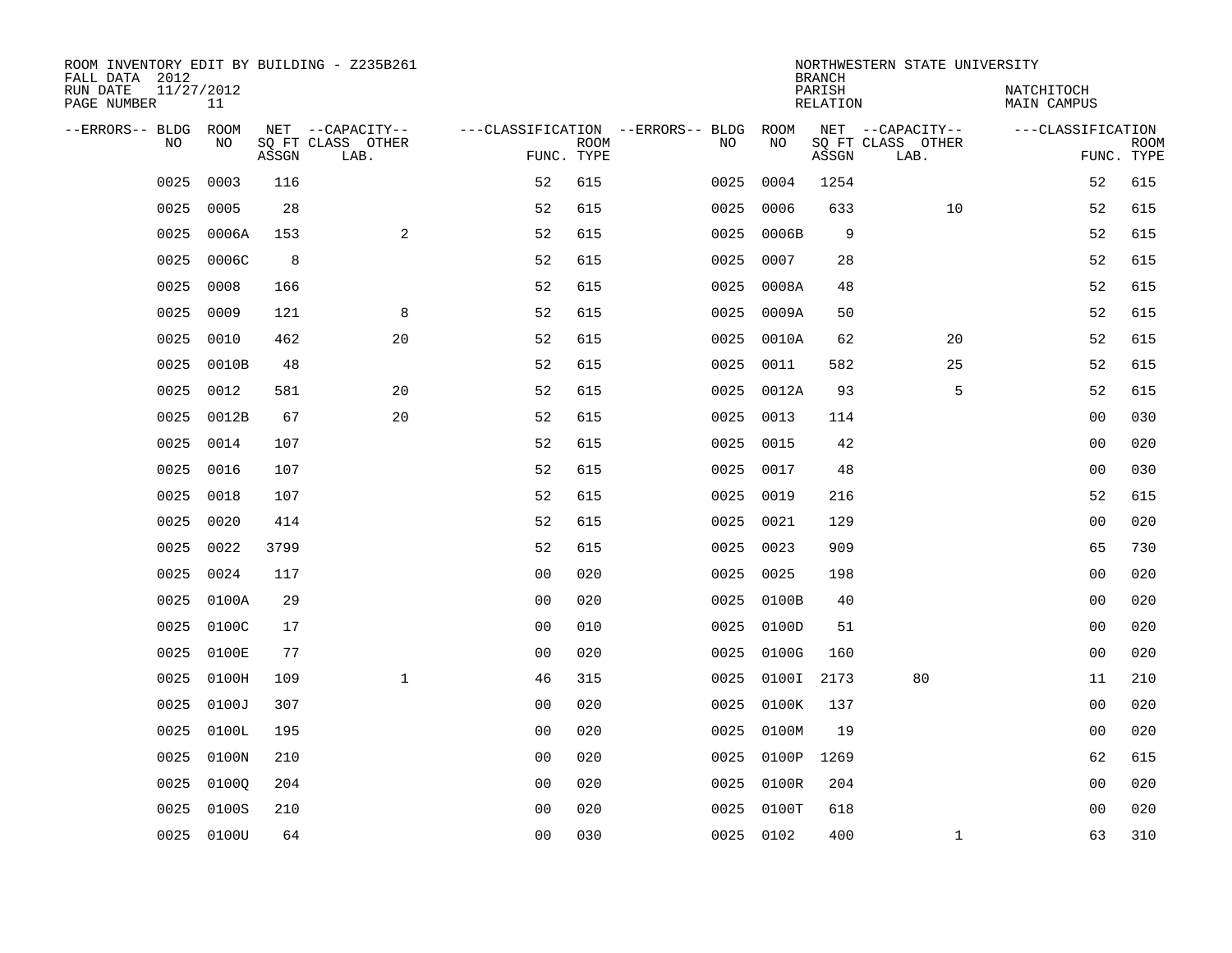| ROOM INVENTORY EDIT BY BUILDING - Z235B261<br>FALL DATA 2012<br>RUN DATE | 11/27/2012 |       |                           |                |                           |                                   |            | <b>BRANCH</b><br>PARISH | NORTHWESTERN STATE UNIVERSITY | NATCHITOCH        |                           |
|--------------------------------------------------------------------------|------------|-------|---------------------------|----------------|---------------------------|-----------------------------------|------------|-------------------------|-------------------------------|-------------------|---------------------------|
| PAGE NUMBER                                                              | 12         |       |                           |                |                           |                                   |            | <b>RELATION</b>         |                               | MAIN CAMPUS       |                           |
| --ERRORS-- BLDG                                                          | ROOM       |       | NET --CAPACITY--          |                |                           | ---CLASSIFICATION --ERRORS-- BLDG | ROOM       |                         | NET --CAPACITY--              | ---CLASSIFICATION |                           |
| NO                                                                       | NO         | ASSGN | SQ FT CLASS OTHER<br>LAB. |                | <b>ROOM</b><br>FUNC. TYPE | NO                                | NO         | ASSGN                   | SQ FT CLASS OTHER<br>LAB.     |                   | <b>ROOM</b><br>FUNC. TYPE |
| 0025                                                                     | 0103       | 100   | $\mathbf{1}$              | 63             | 315                       | 0025                              | 0105       | 425                     | 10                            | 11                | 110                       |
| 0025                                                                     | 0106       | 600   | 18                        | 11             | 110                       | 0025                              | 0106A      | 5                       |                               | 63                | 315                       |
| 0025                                                                     | 0106B      | 19    | $\mathbf 1$               | 63             | 315                       | 0025                              | 0107       | 100                     | 2                             | 63                | 310                       |
| 0025                                                                     | 0108       | 100   | $\mathbf{1}$              | 63             | 310                       | 0025                              | 0108B      | 27                      |                               | 22                | 255                       |
| 0025                                                                     | 0108C      | 27    |                           | 22             | 255                       | 0025                              | 0109       | 150                     | $\mathbf{1}$                  | 63                | 315                       |
| 0025                                                                     | 0110       | 176   |                           | 0 <sub>0</sub> | 030                       |                                   | 0025 0110A | 27                      |                               | 64                | 730                       |
| 0025                                                                     | 0111       | 60    | $\mathbf{1}$              | 63             | 310                       | 0025                              | 0112       | 750                     | 30                            | 11                | 110                       |
| 0025                                                                     | 0112A      | 100   | 22                        | 11             | 115                       | 0025                              | 0113       | 47                      | $\mathbf{1}$                  | 63                | 310                       |
| 0025                                                                     | 0114       | 201   |                           | 0 <sub>0</sub> | 030                       | 0025                              | 0115       | 47                      | $\mathbf{1}$                  | 63                | 310                       |
| 0025                                                                     | 0116A      | 148   | $\mathbf 1$               | 11             | 310                       | 0025                              | 0117       | 47                      | $\mathbf{1}$                  | 63                | 310                       |
| 0025                                                                     | 0118       | 108   |                           | 11             | 615                       | 0025                              | 0119       | 47                      | $\mathbf{1}$                  | 63                | 310                       |
| 0025                                                                     | 0120       | 1000  | 98                        | 52             | 610                       |                                   | 0025 0120A | 119                     | 2                             | 52                | 615                       |
| 0025                                                                     | 0120B      | 226   |                           | 0 <sub>0</sub> | 020                       | 0025                              | 0120C      | 125                     |                               | 00                | 030                       |
| 0025                                                                     | 0121       | 47    | $\mathbf 1$               | 63             | 310                       | 0025                              | 0122       | 684                     | 14                            | 11                | 110                       |
| 0025                                                                     | 0123       | 134   |                           | 63             | 650                       | 0025                              | 0123A      | 279                     |                               | 00                | 020                       |
| 0025                                                                     | 0123B      | 319   |                           | 0 <sub>0</sub> | 020                       | 0025                              | 0124       | 207                     |                               | 0 <sub>0</sub>    | 030                       |
| 0025                                                                     | 0125       | 98    | 2                         | 0 <sub>0</sub> | 020                       | 0025                              | 0126       | 725                     | 18                            | 11                | 110                       |
| 0025                                                                     | 0127       | 750   | 50                        | 11             | 110                       |                                   | 0025 0127A | 106                     |                               | 11                | 115                       |
| 0025                                                                     | 0128       | 860   | 20                        | 11             | 210                       |                                   | 0025 0129  | 750                     | 16                            | 11                | 110                       |
| 0025                                                                     | 0130       | 176   |                           | 0 <sub>0</sub> | 030                       |                                   | 0025 0131  | 144                     |                               | 00                | 030                       |
| 0025                                                                     | 0132       | 2180  | 120                       | 11             | 210                       |                                   | 0025 0133  | 143                     |                               | 00                | 030                       |
| 0025                                                                     | 0134       | 132   |                           | 63             | 615                       | 0025                              | 0135       | 370                     | $\mathbf{1}$                  | 63                | 650                       |
| 0025                                                                     | 0135A      | 51    |                           | 63             | 655                       |                                   | 0025 0135B | 26                      |                               | 63                | 655                       |
| 0025                                                                     | 0135C      | 9     |                           | 63             | 655                       |                                   | 0025 0136  | 92                      |                               | 46                | 615                       |
| 0025                                                                     | 0137       | 125   |                           | 0 <sub>0</sub> | 010                       | 0025                              | 0138       | 125                     |                               | 46                | 615                       |
|                                                                          | 0025 0139  | 125   |                           | 46             | 615                       |                                   | 0025 0140  | 6285                    | 1257                          | 46                | 610                       |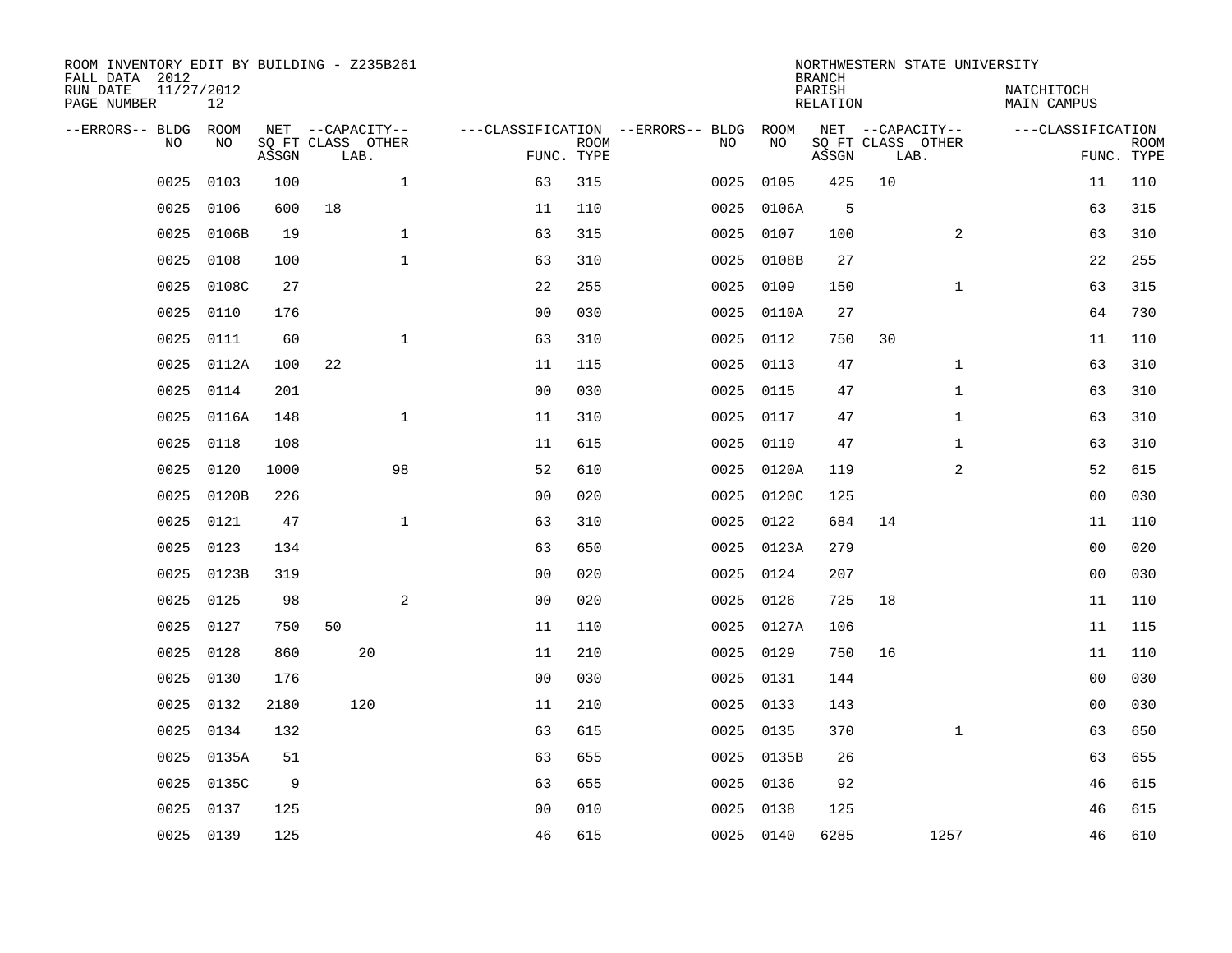| ROOM INVENTORY EDIT BY BUILDING - Z235B261<br>FALL DATA 2012 |                  |       |                           |                |             |                                        |            | <b>BRANCH</b>             | NORTHWESTERN STATE UNIVERSITY |                           |             |
|--------------------------------------------------------------|------------------|-------|---------------------------|----------------|-------------|----------------------------------------|------------|---------------------------|-------------------------------|---------------------------|-------------|
| RUN DATE<br>PAGE NUMBER                                      | 11/27/2012<br>13 |       |                           |                |             |                                        |            | PARISH<br><b>RELATION</b> |                               | NATCHITOCH<br>MAIN CAMPUS |             |
| --ERRORS-- BLDG                                              | ROOM             |       | NET --CAPACITY--          |                |             | ---CLASSIFICATION --ERRORS-- BLDG ROOM |            |                           | NET --CAPACITY--              | ---CLASSIFICATION         |             |
| NO                                                           | NO               | ASSGN | SQ FT CLASS OTHER<br>LAB. | FUNC. TYPE     | <b>ROOM</b> | NO                                     | NO         | ASSGN                     | SQ FT CLASS OTHER<br>LAB.     | FUNC. TYPE                | <b>ROOM</b> |
| 0025                                                         | 0140A            | 115   |                           | 46             | 615         | 0025                                   | 0140B      | 121                       |                               | 46                        | 615         |
| 0025                                                         | 0141             | 125   |                           | 46             | 615         |                                        | 0025 0142  | 3428                      |                               | 46                        | 615         |
| 0025                                                         | 0142A            | 15    |                           | 52             | 615         | 0025                                   | 0142B      | 105                       |                               | 52                        | 615         |
| 0025                                                         | 0142C            | 105   |                           | 52             | 615         |                                        | 0025 0142D | 15                        |                               | 52                        | 615         |
| 0025                                                         | 0142E            | 272   |                           | 52             | 615         |                                        | 0025 0142F | 928                       |                               | 52                        | 615         |
| 0025                                                         | 0142G            | 359   |                           | 52             | 615         |                                        | 0025 0142H | 100                       |                               | 0 <sub>0</sub>            | 020         |
| 0025                                                         | 0143             | 37    |                           | 52             | 615         |                                        | 0025 0144  | 150                       |                               | 52                        | 615         |
| 0025                                                         | 0144A            | 8     |                           | 52             | 615         |                                        | 0025 0145  | 1213                      |                               | 0 <sub>0</sub>            | 020         |
| 0025                                                         | 0146             | 2200  | 50                        | 11             | 110         | 0025                                   | 0146A      | 100                       |                               | 52                        | 615         |
| 0025                                                         | 0146B            | 300   |                           | 52             | 615         |                                        | 0025 0146C | 44                        |                               | 52                        | 615         |
| 0025                                                         | 0148             | 127   | 3                         | 63             | 310         |                                        | 0025 0148A | 162                       | $\mathbf{1}$                  | 63                        | 310         |
| 0025                                                         | 0148B            | 58    |                           | 63             | 315         |                                        | 0025 0148C | 65                        |                               | 63                        | 315         |
| 0025                                                         | 0150             | 211   |                           | 0 <sub>0</sub> | 020         | 0025                                   | 0151       | 285                       |                               | 0 <sub>0</sub>            | 020         |
| 0025                                                         | 0152             | 216   | 2                         | 0 <sub>0</sub> | 030         |                                        | 0025 0153  | 70                        |                               | 0 <sub>0</sub>            | 020         |
| 0025                                                         | 0153A            | 184   | $\mathbf 1$               | 63             | 310         |                                        | 0025 0153B | 39                        |                               | 0 <sub>0</sub>            | 020         |
| 0025                                                         | 0153C            | 101   | $\mathbf 1$               | 63             | 310         |                                        | 0025 0154  | 114                       | $\mathbf{1}$                  | 11                        | 310         |
| 0025                                                         | 0154A            | 97    |                           | 63             | 315         |                                        | 0025 0154B | 57                        |                               | 63                        | 315         |
| 0025                                                         | 0154C            | 142   | $\mathbf 1$               | 63             | 310         |                                        | 0025 0154D | 70                        |                               | 63                        | 315         |
| 0025                                                         | 0156             | 62    |                           | 0 <sub>0</sub> | 020         |                                        | 0025 0156A | 104                       | 2                             | 11                        | 310         |
| 0025                                                         | 0156B            | 40    |                           | 62             | 315         |                                        | 0025 0156C | 56                        |                               | 0 <sub>0</sub>            | 020         |
| 0025                                                         | 0156D            | 48    | 2                         | 63             | 310         |                                        | 0025 0156E | 223                       | 2                             | 62                        | 310         |
| 0025                                                         | 0158             | 182   | 2                         | 0 <sub>0</sub> | 030         | 0025                                   | 0160       | 59                        |                               | 0 <sub>0</sub>            | 020         |
| 0025                                                         | 0160A            | 104   | $\mathbf{1}$              | 63             | 310         | 0025                                   | 0200       | 469                       |                               | 0 <sub>0</sub>            | 020         |
| 0025                                                         | 0200A            | 27    |                           | 00             | 020         | 0025                                   | 0200B      | 2516                      |                               | 0 <sub>0</sub>            | 020         |
| 0025                                                         | 0200C            | 52    |                           | 0 <sub>0</sub> | 020         | 0025                                   | 0200D      | 95                        |                               | 0 <sub>0</sub>            | 020         |
|                                                              | 0025 0200E       | 98    |                           | 00             | 020         |                                        | 0025 0200F | 128                       |                               | 0 <sub>0</sub>            | 020         |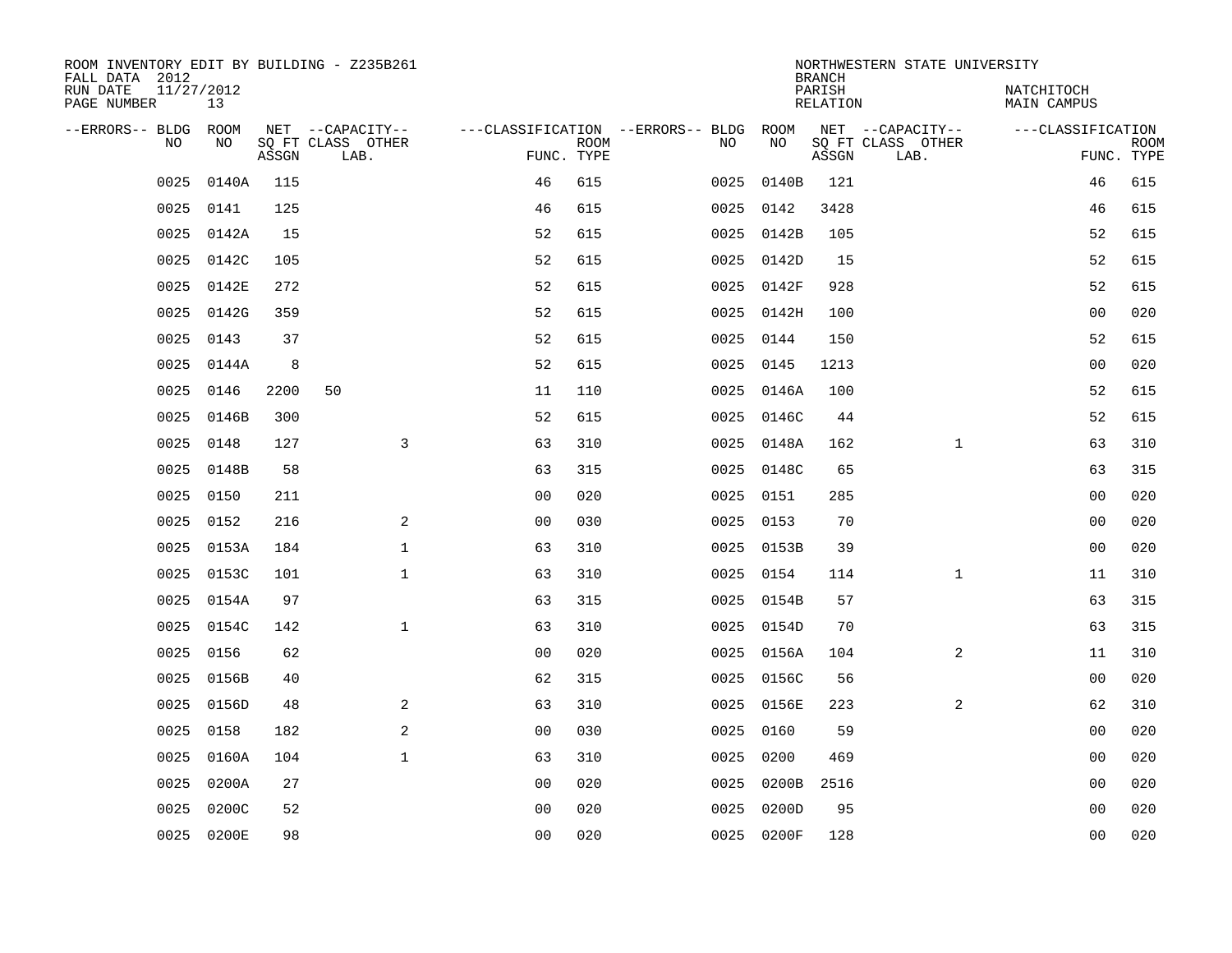| ROOM INVENTORY EDIT BY BUILDING - Z235B261<br>FALL DATA 2012 |                  |       |                           |    |                |                           |                                   |            | <b>BRANCH</b>             | NORTHWESTERN STATE UNIVERSITY |                                  |                           |
|--------------------------------------------------------------|------------------|-------|---------------------------|----|----------------|---------------------------|-----------------------------------|------------|---------------------------|-------------------------------|----------------------------------|---------------------------|
| RUN DATE<br>PAGE NUMBER                                      | 11/27/2012<br>14 |       |                           |    |                |                           |                                   |            | PARISH<br><b>RELATION</b> |                               | NATCHITOCH<br><b>MAIN CAMPUS</b> |                           |
| --ERRORS-- BLDG                                              | ROOM             |       | NET --CAPACITY--          |    |                |                           | ---CLASSIFICATION --ERRORS-- BLDG | ROOM       |                           | NET --CAPACITY--              | ---CLASSIFICATION                |                           |
| NO                                                           | NO               | ASSGN | SQ FT CLASS OTHER<br>LAB. |    |                | <b>ROOM</b><br>FUNC. TYPE | NO                                | NO         | ASSGN                     | SQ FT CLASS OTHER<br>LAB.     |                                  | <b>ROOM</b><br>FUNC. TYPE |
| 0025                                                         | 0200G            | 93    |                           |    | 42             | 620                       | 0025                              | 0200H      | 51                        |                               | 0 <sub>0</sub>                   | 020                       |
| 0025                                                         | 0201             | 108   | 2                         |    | 11             | 215                       | 0025                              | 0202       | 502                       |                               | 00                               | 020                       |
| 0025                                                         | 0202A            | 37    | $\mathbf{1}$              |    | 43             | 270                       | 0025                              | 0202B      | 37                        | $\mathbf 1$                   | 43                               | 270                       |
| 0025                                                         | 0202C            | 37    | $\mathbf 1$               |    | 43             | 270                       | 0025                              | 0202D      | 37                        | 1                             | 43                               | 270                       |
| 0025                                                         | 0202E            | 70    | $\mathbf{1}$              |    | 43             | 270                       | 0025                              | 0202F      | 93                        | 1                             | 11                               | 270                       |
| 0025                                                         | 0202G            | 70    | $\mathbf 1$               |    | 43             | 270                       | 0025                              | 0202H      | 93                        | 1                             | 11                               | 225                       |
| 0025                                                         | 0202I            | 93    | $\mathbf{1}$              |    | 43             | 270                       | 0025                              | 0202J      | 70                        | $\mathbf{1}$                  | 43                               | 270                       |
| 0025                                                         | 0202K            | 93    | $\mathbf{1}$              |    | 43             | 270                       | 0025                              | 0202L      | 70                        | $\mathbf{1}$                  | 11                               | 270                       |
| 0025                                                         | 0202M            | 37    | $\mathbf{1}$              |    | 43             | 270                       | 0025                              | 0202N      | 37                        | $\mathbf{1}$                  | 43                               | 270                       |
| 0025                                                         | 02020            | 37    | $\mathbf{1}$              |    | 43             | 270                       | 0025                              | 0202P      | 37                        | 1                             | 43                               | 270                       |
| 0025                                                         | 0203             | 99    | 2                         |    | 11             | 225                       | 0025                              | 0204       | 180                       |                               | 0 <sub>0</sub>                   | 030                       |
| 0025                                                         | 0205             | 107   | 2                         |    | 11             | 225                       | 0025                              | 0206       | 493                       | 10                            | 11                               | 210                       |
| 0025                                                         | 0207             | 1158  | 17                        |    | 11             | 220                       | 0025                              | 0208       | 602                       | 10                            | 11                               | 210                       |
| 9<br>0025                                                    | 0209             | 1145  |                           | 28 | 11             | 610                       | 0025                              | 0209A      | 162                       |                               | 11                               | 215                       |
| 0025                                                         | 0209B            | 96    | $\overline{4}$            |    | 11             | 215                       | 0025                              | 0210       | 571                       | 10                            | 11                               | 210                       |
| 0025                                                         | 0211             | 424   | 10                        |    | 11             | 210                       | 0025                              | 0212       | 192                       |                               | 00                               | 030                       |
| 0025                                                         | 0213             | 585   | 8                         |    | 11             | 210                       | 0025                              | 0214       | 616                       | 25                            | 11                               | 210                       |
| 0025                                                         | 0214A            | 100   |                           | 1  | 46             | 310                       | 0025                              | 0215       | 394                       | 12                            | 11                               | 110                       |
| 0025                                                         | 0216             | 566   | 22                        |    | 11             | 110                       |                                   | 0025 0217  | 325                       | 5                             | 11                               | 210                       |
| 0025                                                         | 0218             | 205   |                           |    | 0 <sub>0</sub> | 030                       | 0025                              | 0219       | 302                       | 6                             | 11                               | 110                       |
| 0025                                                         | 0220             | 345   | 12                        |    | 11             | 110                       |                                   | 0025 0221  | 349                       | 12                            | 11                               | 110                       |
| 0025                                                         | 0222             | 408   | 12                        |    | 11             | 110                       | 0025                              | 0223       | 418                       | 12                            | 11                               | 110                       |
| 0025                                                         | 0225             | 1343  |                           | 10 | 52             | 530                       |                                   | 0025 0226  | 180                       |                               | 0 <sub>0</sub>                   | 030                       |
| 0025                                                         | 0227             | 3868  |                           | 20 | 11             | 730                       |                                   | 0025 0227A | 152                       |                               | 52                               | 615                       |
| 0025                                                         | 0227B            | 152   |                           |    | 52             | 615                       | 0025                              | 0228       | 1092                      | 90                            | 11                               | 110                       |
|                                                              | 0025 0228A       | 36    |                           |    | 11             | 115                       |                                   | 0025 0229  | 525                       |                               | 52                               | 615                       |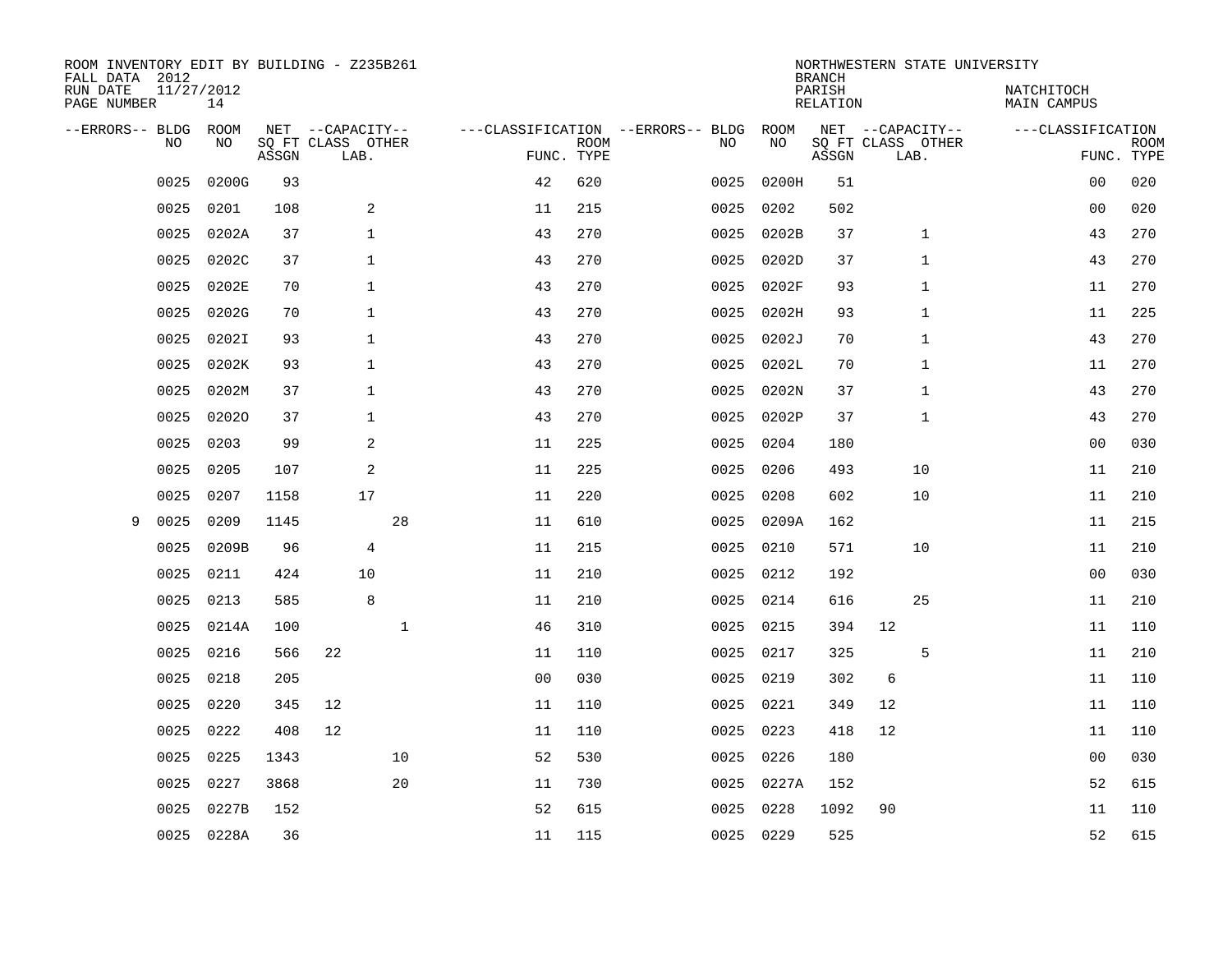| ROOM INVENTORY EDIT BY BUILDING - Z235B261<br>FALL DATA 2012<br>RUN DATE<br>PAGE NUMBER | 11/27/2012<br>15 |       |                                               |              |                                   |                           |      |            | <b>BRANCH</b><br>PARISH<br>RELATION | NORTHWESTERN STATE UNIVERSITY                 |              | NATCHITOCH<br>MAIN CAMPUS |                           |
|-----------------------------------------------------------------------------------------|------------------|-------|-----------------------------------------------|--------------|-----------------------------------|---------------------------|------|------------|-------------------------------------|-----------------------------------------------|--------------|---------------------------|---------------------------|
| --ERRORS-- BLDG<br><b>NO</b>                                                            | ROOM<br>NO.      | ASSGN | NET --CAPACITY--<br>SO FT CLASS OTHER<br>LAB. |              | ---CLASSIFICATION --ERRORS-- BLDG | <b>ROOM</b><br>FUNC. TYPE | NO   | ROOM<br>NO | ASSGN                               | NET --CAPACITY--<br>SQ FT CLASS OTHER<br>LAB. |              | ---CLASSIFICATION         | <b>ROOM</b><br>FUNC. TYPE |
| 0025                                                                                    | 0229A            | 79    |                                               | $\mathbf{1}$ | 63                                | 310                       | 0025 | 0229B      | 115                                 |                                               | $\mathbf{1}$ | 63                        | 310                       |
| 0025                                                                                    | 0229C            | 79    |                                               | $\mathbf{1}$ | 63                                | 310                       | 0025 | 0230       | 183                                 |                                               | 42           | 52                        | 615                       |
| 0025                                                                                    | 0231             | 525   |                                               |              | 52                                | 615                       | 0025 | 0233       | 170                                 |                                               |              | 0 <sub>0</sub>            | 020                       |
| 0025                                                                                    | 0235             | 224   |                                               |              | 11                                | 215                       | 0025 | 0300       | 384                                 |                                               |              | 0 <sub>0</sub>            | 020                       |
| 0025                                                                                    | 0300A            | 19    |                                               |              | 0 <sub>0</sub>                    | 020                       | 0025 | 0300B      | 2549                                |                                               |              | 0 <sub>0</sub>            | 020                       |
| 0025                                                                                    | 0300C            | 50    |                                               |              | 0 <sub>0</sub>                    | 020                       | 0025 | 0300D      | 53                                  |                                               |              | 0 <sub>0</sub>            | 020                       |
| 0025                                                                                    | 0300E            | 94    |                                               |              | 0 <sub>0</sub>                    | 020                       | 0025 | 0300F      | 52                                  |                                               |              | 0 <sub>0</sub>            | 020                       |
| 0025                                                                                    | 0300G            | 48    |                                               |              | 0 <sub>0</sub>                    | 020                       | 0025 | 0301       | 56                                  | 2                                             |              | 11                        | 215                       |
| 0025                                                                                    | 0302             | 179   |                                               |              | 0 <sub>0</sub>                    | 030                       | 0025 | 0303       | 38                                  | 2                                             |              | 11                        | 225                       |
| 0025                                                                                    | 0304             | 508   | 30                                            |              | 11                                | 110                       | 0025 | 0305       | 312                                 | 2                                             |              | 11                        | 225                       |
| 0025                                                                                    | 0306             | 806   | 30                                            |              | 11                                | 110                       | 0025 | 0307       | 43                                  | 2                                             |              | 11                        | 225                       |
| 0025                                                                                    | 0308             | 195   |                                               |              | 0 <sub>0</sub>                    | 030                       |      | 0025 0309  | 43                                  | 2                                             |              | 11                        | 225                       |
| 0025                                                                                    | 0310             | 446   | 15                                            |              | 11                                | 210                       | 0025 | 0311       | 50                                  | 2                                             |              | 11                        | 225                       |
| 0025                                                                                    | 0312             | 369   |                                               | 5            | 11                                | 210                       | 0025 | 0313       | 49                                  | 2                                             |              | 11                        | 225                       |
| 0025                                                                                    | 0314             | 237   |                                               | 5            | 11                                | 210                       | 0025 | 0315       | 50                                  | 2                                             |              | 11                        | 225                       |
| 0025                                                                                    | 0316             | 196   |                                               |              | 0 <sub>0</sub>                    | 030                       | 0025 | 0317       | 67                                  | 2                                             |              | 11                        | 225                       |
| 0025                                                                                    | 0318             | 442   | 10                                            |              | 11                                | 110                       | 0025 | 0319       | 1273                                | 25                                            |              | 41                        | 210                       |
| 0025                                                                                    | 0319A            | 404   | 20                                            |              | 11                                | 110                       | 0025 | 0319B      | 890                                 | 20                                            |              | 11                        | 110                       |
| 0025                                                                                    | 0320             | 620   |                                               | 8            | 11                                | 210                       |      | 0025 0322  | 490                                 | 10                                            |              | 11                        | 110                       |
| 0025                                                                                    | 0322A            | 252   |                                               | 8            | 11                                | 310                       |      | 0025 0323  | 68                                  |                                               | 2            | 0 <sub>0</sub>            | 030                       |
| 0025                                                                                    | 0324             | 446   | 15                                            |              | 11                                | 110                       |      | 0025 0325  | 129                                 |                                               |              | 0 <sub>0</sub>            | 020                       |
| 0025                                                                                    | 0326             | 188   |                                               |              | 0 <sub>0</sub>                    | 030                       | 0025 | 0327       | 91                                  |                                               |              | 0 <sub>0</sub>            | 030                       |
| 0025                                                                                    | 0329             | 63    |                                               |              | 64                                | 730                       |      | 0025 0331  | 88                                  |                                               |              | 64                        | 730                       |
| 0025                                                                                    | 0333             | 88    |                                               |              | 64                                | 730                       |      | 0025 0337  | 294                                 |                                               | 13           | 11                        | 310                       |
| 0025                                                                                    | 0339             | 333   |                                               | 20           | 11                                | 310                       |      | 0025 0341  | 317                                 |                                               | 20           | 11                        | 310                       |
|                                                                                         | 0025 0343        | 306   |                                               | 20           | 63                                | 310                       |      | 0025 0345  | 170                                 |                                               |              | 0 <sub>0</sub>            | 020                       |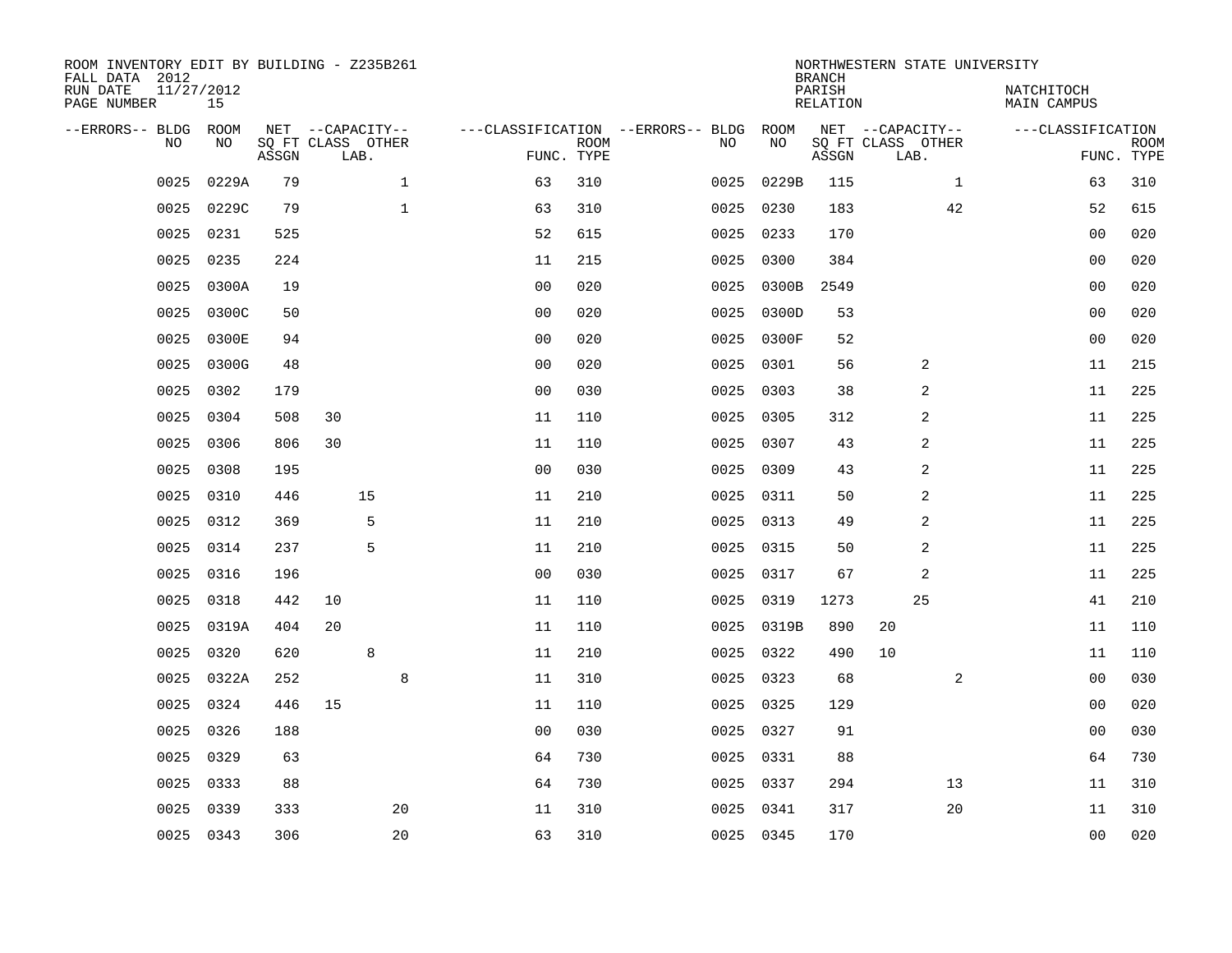| ROOM INVENTORY EDIT BY BUILDING - Z235B261<br>FALL DATA 2012<br>RUN DATE<br>11/27/2012<br>PAGE NUMBER | 16        |       |                   |                                                                                                |            |           |                         | <b>BRANCH</b><br>PARISH<br>RELATION | NORTHWESTERN STATE UNIVERSITY                                                            | NATCHITOCH<br>MAIN CAMPUS |             |
|-------------------------------------------------------------------------------------------------------|-----------|-------|-------------------|------------------------------------------------------------------------------------------------|------------|-----------|-------------------------|-------------------------------------|------------------------------------------------------------------------------------------|---------------------------|-------------|
| --ERRORS-- BLDG ROOM                                                                                  |           |       |                   | NET --CAPACITY-- - ---CLASSIFICATION --ERRORS-- BLDG ROOM NET --CAPACITY-- - ---CLASSIFICATION |            |           |                         |                                     |                                                                                          |                           |             |
| NO                                                                                                    | NO        |       | SQ FT CLASS OTHER |                                                                                                | ROOM       | NO        | NO <sub>1</sub>         |                                     | SQ FT CLASS OTHER                                                                        |                           | <b>ROOM</b> |
|                                                                                                       |           | ASSGN | LAB.              |                                                                                                | FUNC. TYPE |           | TOTAL NUMBER CLASSROOMS | ASSGN                               | LAB.<br>TOTAL NET ASSIGN SQ. FT. IN ROOM FILE 71,814<br>TOTAL NUMBER COMPUTER CLASSROOMS | 23                        | FUNC. TYPE  |
|                                                                                                       |           |       |                   |                                                                                                |            |           | TOTAL NUMBER LABS 210   |                                     | TOTAL NUMBER SPECIAL LABS 220                                                            | 15<br>$\overline{1}$      |             |
|                                                                                                       | 0026 0101 | 2882  |                   | 40                                                                                             | 615        | 0026 0102 |                         | 145                                 |                                                                                          | 0 <sub>0</sub>            | 020         |
| 0026 0103                                                                                             |           | 709   | $\mathbf{1}$      | 51                                                                                             | 731        | 0026 0104 |                         | 819                                 | 50                                                                                       | 40                        | 525         |
| 0026 0106                                                                                             |           | 244   |                   | 0 <sub>0</sub>                                                                                 | 030        | 0026 0107 |                         | 233                                 | 8                                                                                        | 0 <sub>0</sub>            | 030         |
| 0026 0108                                                                                             |           | 59    | $\mathbf 1$       | 40                                                                                             | 520        | 0026 0109 |                         | 96                                  |                                                                                          | 40                        | 525         |
| 0026 0110                                                                                             |           | 1257  | 10                | 40                                                                                             | 525        | 0026 0111 |                         | 124                                 |                                                                                          | 0 <sub>0</sub>            | 010         |
| 0026 0112                                                                                             |           | 96    | 4                 | 40                                                                                             | 525        | 0026 0113 |                         | 325                                 | $\mathbf{1}$                                                                             | 40                        | 525         |
| 0026                                                                                                  | 0114      | 58    | 4                 | 40                                                                                             | 525        | 0026 0115 |                         | 1285                                | 5                                                                                        | 40                        | 525         |
| 0026 0116                                                                                             |           | 344   | 8                 | 40                                                                                             | 525        | 0026 0117 |                         | 280                                 |                                                                                          | 00                        | 020         |
| 0026 0118                                                                                             |           | 622   | $\overline{4}$    | 40                                                                                             | 525        | 0026 0119 |                         | 373                                 |                                                                                          | 0 <sub>0</sub>            | 020         |
| 0026 0120                                                                                             |           | 143   | $\mathbf 1$       | 40                                                                                             | 675        | 0026 0121 |                         | 1959                                |                                                                                          | 0 <sub>0</sub>            | 030         |
| 0026 0122                                                                                             |           | 292   | $\mathbf{1}$      | 40                                                                                             | 675        | 0026 0123 |                         | 1218                                |                                                                                          | 40                        | 670         |
| 0026 0125                                                                                             |           | 1426  | 40                | 40                                                                                             | 670        | 0026 0126 |                         | 193                                 |                                                                                          | 0 <sub>0</sub>            | 020         |
|                                                                                                       | 0026 0127 | 56    |                   | 0 <sub>0</sub>                                                                                 | 010        | 0026 0128 |                         | 106                                 |                                                                                          | 40                        | 735         |
| 0026 0129                                                                                             |           | 1257  |                   | 40                                                                                             | 675        | 0026 0130 |                         | 92                                  |                                                                                          | 0 <sub>0</sub>            | 030         |
|                                                                                                       | 0026 0131 | 190   |                   | 40                                                                                             | 675        | 0026 0132 |                         | 190                                 | $\mathbf{1}$                                                                             | 40                        | 310         |
| 0026 0133                                                                                             |           | 196   |                   | 40                                                                                             | 670        | 0026 0134 |                         | 250                                 |                                                                                          | 0 <sub>0</sub>            | 020         |
| 0026 0135                                                                                             |           | 400   |                   | 40                                                                                             | 675        | 0026 0136 |                         | 205                                 |                                                                                          | 40                        | 670         |
| 0026 0137                                                                                             |           | 542   |                   | 40                                                                                             | 675        | 0026 0138 |                         | 1183                                |                                                                                          | 40                        | 675         |
| 0026                                                                                                  | 0139      | 174   |                   | 0 <sub>0</sub>                                                                                 | 030        | 0026 0140 |                         | 292                                 |                                                                                          | 40                        | 650         |
|                                                                                                       | 0026 0141 | 235   |                   | 0 <sub>0</sub>                                                                                 | 020        | 0026 0142 |                         | 201                                 |                                                                                          | 40                        | 745         |
| 0026                                                                                                  | 0143      | 293   |                   | 0 <sub>0</sub>                                                                                 | 030        | 0026 0144 |                         | 90                                  |                                                                                          | 0 <sub>0</sub>            | 030         |
| 0026 0145                                                                                             |           | 134   |                   | 0 <sub>0</sub>                                                                                 | 030        | 0026 0146 |                         | 193                                 |                                                                                          | 0 <sub>0</sub>            | 020         |
| 0026 0147                                                                                             |           | 140   |                   | 40                                                                                             | 675        | 0026 0150 |                         | 1554                                |                                                                                          | 0 <sub>0</sub>            | 020         |
|                                                                                                       |           |       |                   |                                                                                                |            |           |                         |                                     |                                                                                          |                           |             |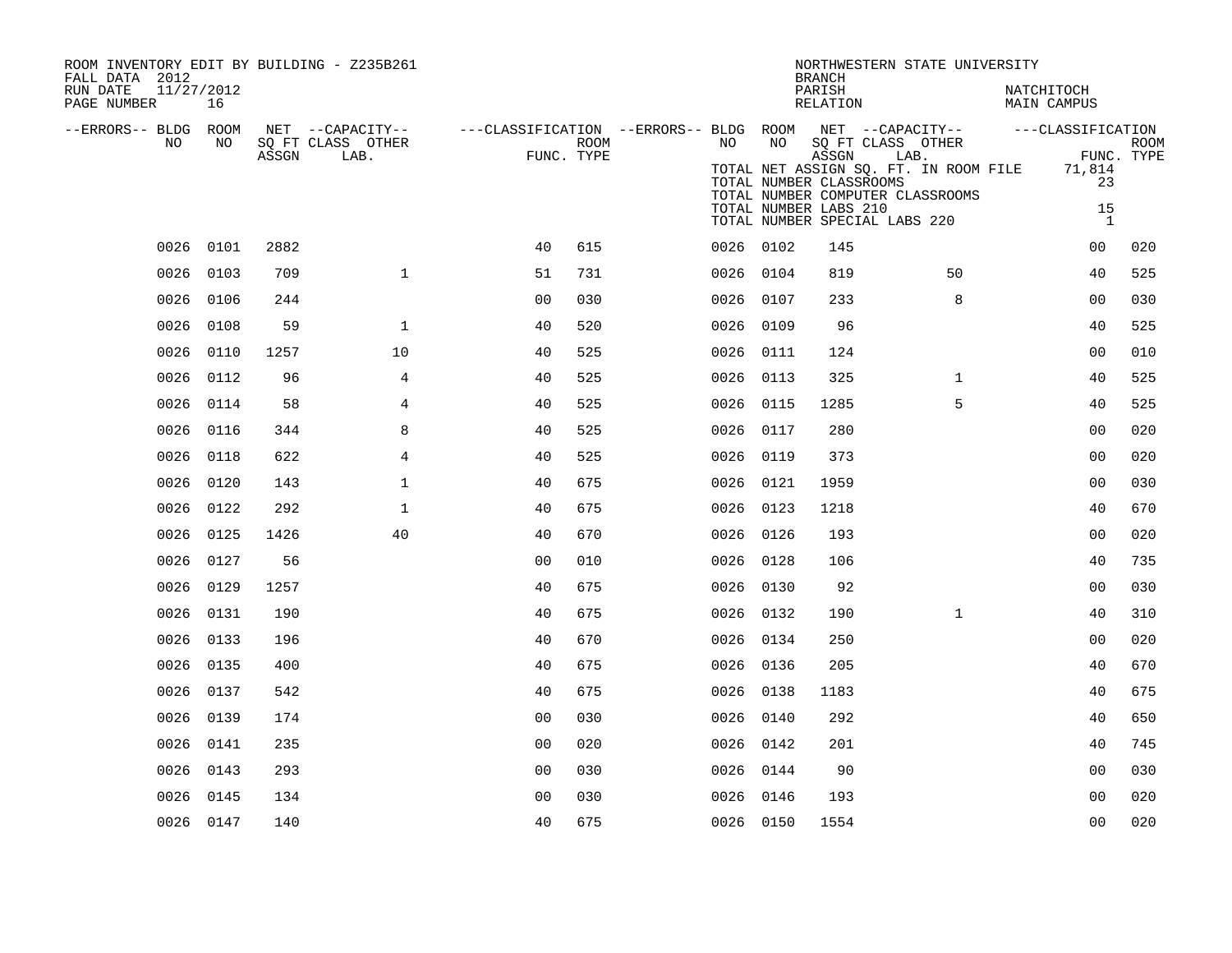| ROOM INVENTORY EDIT BY BUILDING - Z235B261<br>FALL DATA 2012 |                  |       |                           |                |             |                                        |           | <b>BRANCH</b>             | NORTHWESTERN STATE UNIVERSITY |                                  |                           |
|--------------------------------------------------------------|------------------|-------|---------------------------|----------------|-------------|----------------------------------------|-----------|---------------------------|-------------------------------|----------------------------------|---------------------------|
| RUN DATE<br>PAGE NUMBER                                      | 11/27/2012<br>17 |       |                           |                |             |                                        |           | PARISH<br><b>RELATION</b> |                               | NATCHITOCH<br><b>MAIN CAMPUS</b> |                           |
| --ERRORS-- BLDG ROOM<br>NO                                   | NO               |       | NET --CAPACITY--          |                | <b>ROOM</b> | ---CLASSIFICATION --ERRORS-- BLDG ROOM | NO        |                           | NET --CAPACITY--              | ---CLASSIFICATION                |                           |
|                                                              |                  | ASSGN | SQ FT CLASS OTHER<br>LAB. | FUNC. TYPE     |             | NO                                     |           | ASSGN                     | SQ FT CLASS OTHER<br>LAB.     |                                  | <b>ROOM</b><br>FUNC. TYPE |
| 0026                                                         | 0151             | 3628  |                           | 40             | 670         | 0026                                   | 0152      | 2000                      |                               | 40                               | 525                       |
| 0026                                                         | 0153             | 3628  |                           | 40             | 525         |                                        | 0026 0154 | 2116                      |                               | 40                               | 525                       |
| 0026                                                         | 0155             | 46    |                           | 0 <sub>0</sub> | 020         | 0026                                   | 0201      | 816                       |                               | 00                               | 020                       |
| 0026                                                         | 0202             | 904   |                           | 40             | 630         | 0026                                   | 0203      | 284                       |                               | 40                               | 630                       |
| 0026                                                         | 0204             | 95    |                           | 40             | 735         | 0026                                   | 0205      | 549                       |                               | 63                               | 315                       |
| 0026                                                         | 0206             | 225   |                           | 40             | 710         | 0026                                   | 0207      | 218                       |                               | 40                               | 715                       |
| 0026                                                         | 0208             | 1009  | 31                        | 40             | 645         | 0026                                   | 0209      | 907                       |                               | 64                               | 715                       |
| 0026                                                         | 0210             | 275   | $\mathbf{1}$              | 40             | 310         |                                        | 0026 0211 | 352                       |                               | 40                               | 315                       |
| 0026                                                         | 0212             | 384   | 2                         | 40             | 310         | 0026                                   | 0213      | 118                       |                               | 40                               | 315                       |
| 0026                                                         | 0214             | 295   | $\mathbf{1}$              | 40             | 310         | 0026                                   | 0215      | 162                       | $\mathbf{1}$                  | 40                               | 310                       |
| 0026                                                         | 0216             | 143   |                           | 0 <sub>0</sub> | 020         | 0026                                   | 0217      | 142                       | $\mathbf{1}$                  | 40                               | 310                       |
| 0026                                                         | 0218             | 321   | 5                         | 40             | 655         | 0026                                   | 0219      | 22                        |                               | 40                               | 315                       |
| 0026                                                         | 0220             | 49    | $\mathbf{1}$              | 0 <sub>0</sub> | 030         | 0026                                   | 0221      | 120                       |                               | 40                               | 315                       |
| 0026                                                         | 0222             | 825   |                           | 40             | 315         | 0026                                   | 0223      | 176                       |                               | 00                               | 020                       |
| 0026                                                         | 0224             | 193   |                           | 0 <sub>0</sub> | 020         | 0026                                   | 0225      | 199                       | 2                             | 0 <sub>0</sub>                   | 030                       |
| 0026                                                         | 0226             | 203   | $\overline{4}$            | 0 <sub>0</sub> | 030         | 0026                                   | 0227      | 299                       |                               | 0 <sub>0</sub>                   | 030                       |
| 0026                                                         | 0228             | 131   |                           | 40             | 315         | 0026                                   | 0229      | 298                       | $\mathbf{1}$                  | 40                               | 310                       |
| 0026                                                         | 0230             | 424   |                           | 40             | 735         | 0026                                   | 0231      | 8594                      |                               | 40                               | 523                       |
| 0026                                                         | 0232             | 7646  |                           | 40             | 523         |                                        | 0026 0233 | 610                       | 2                             | 40                               | 310                       |
| 0026                                                         | 0234             | 614   |                           | 0 <sub>0</sub> | 020         | 0026                                   | 0236      | 508                       |                               | 0 <sub>0</sub>                   | 030                       |
| 0026                                                         | 0237             | 242   | 2                         | 0 <sub>0</sub> | 030         |                                        | 0026 0238 | 162                       | 2                             | 00                               | 030                       |
| 0026                                                         | 0239             | 136   |                           | 0 <sub>0</sub> | 030         | 0026                                   | 0240      | 193                       |                               | 00                               | 020                       |
| 0026                                                         | 0241             | 147   |                           | 0 <sub>0</sub> | 030         |                                        | 0026 0301 | 5186                      | 35                            | 45                               | 670                       |
| 0026                                                         | 0306             | 2810  | 40                        | 40             | 520         | 0026                                   | 0307      | 129                       |                               | 0 <sub>0</sub>                   | 020                       |
| 0026                                                         | 0308             | 192   |                           | 0 <sub>0</sub> | 020         | 0026                                   | 0309      | 45                        | $\mathbf{1}$                  | 51                               | 731                       |
|                                                              | 0026 0310        | 45    | $\mathbf{1}$              | 0 <sub>0</sub> | 030         |                                        | 0026 0312 | 104                       |                               | 0 <sub>0</sub>                   | 020                       |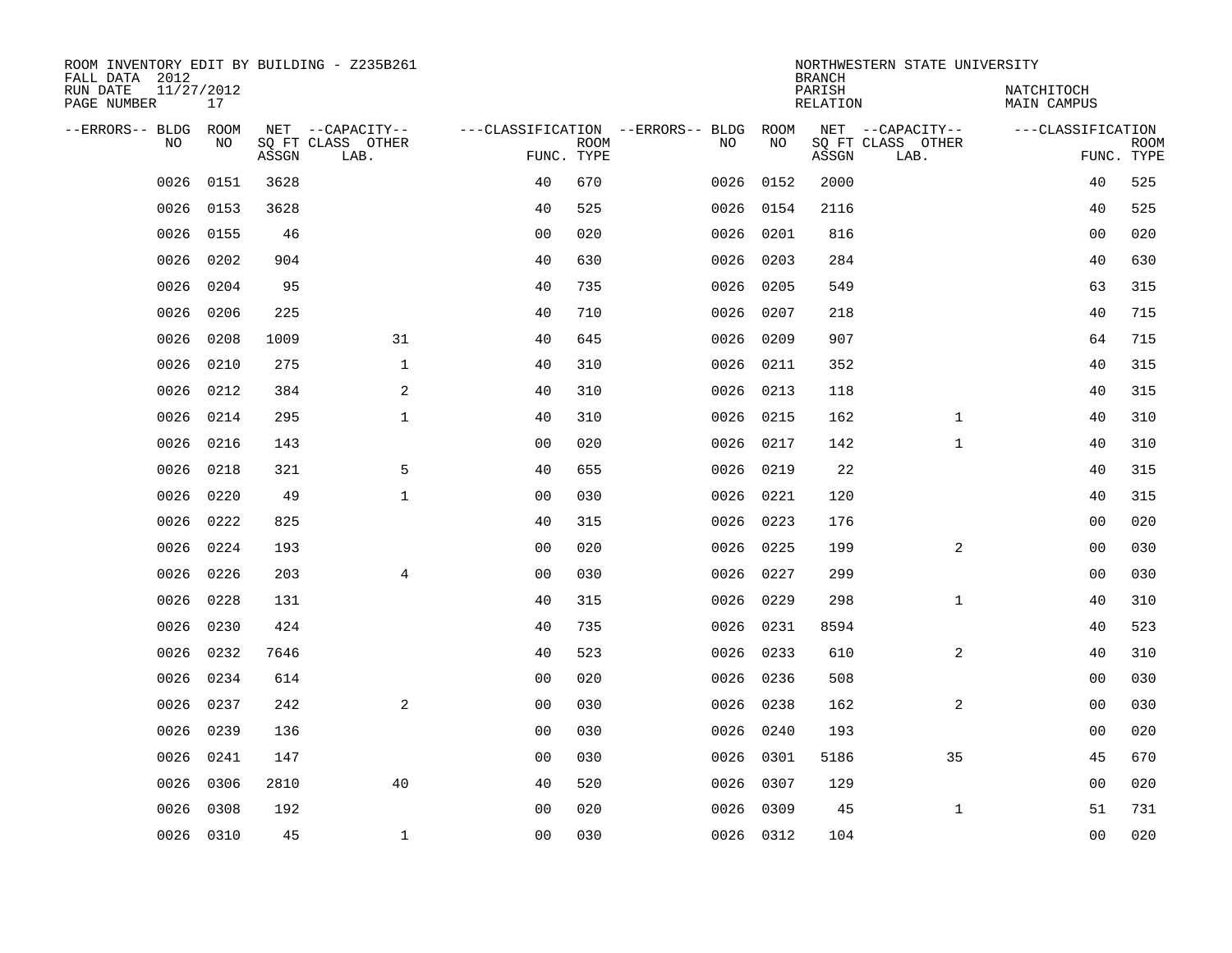| ROOM INVENTORY EDIT BY BUILDING - Z235B261<br>FALL DATA 2012 |                  |       |                           |                                        |                    |           |                                                                                                | <b>BRANCH</b>      |    | NORTHWESTERN STATE UNIVERSITY                                             |                           |                           |
|--------------------------------------------------------------|------------------|-------|---------------------------|----------------------------------------|--------------------|-----------|------------------------------------------------------------------------------------------------|--------------------|----|---------------------------------------------------------------------------|---------------------------|---------------------------|
| RUN DATE<br>PAGE NUMBER                                      | 11/27/2012<br>18 |       |                           |                                        |                    |           |                                                                                                | PARISH<br>RELATION |    |                                                                           | NATCHITOCH<br>MAIN CAMPUS |                           |
| --ERRORS-- BLDG ROOM                                         |                  |       | NET --CAPACITY--          | ---CLASSIFICATION --ERRORS-- BLDG ROOM |                    |           |                                                                                                |                    |    | NET --CAPACITY--                                                          | ---CLASSIFICATION         |                           |
| NO                                                           | NO               | ASSGN | SQ FT CLASS OTHER<br>LAB. |                                        | ROOM<br>FUNC. TYPE | NO        | NO                                                                                             | ASSGN              |    | SQ FT CLASS OTHER<br>LAB.                                                 |                           | <b>ROOM</b><br>FUNC. TYPE |
| 0026                                                         | 0313             | 59    |                           | 51                                     | 731                | 0026 0314 |                                                                                                | 193                |    |                                                                           | 0 <sub>0</sub>            | 020                       |
|                                                              | 0026 0315        | 59    | 2                         | 51                                     | 731                |           | 0026 0316<br>TOTAL NUMBER CLASSROOMS<br>TOTAL NUMBER LABS 210<br>TOTAL NUMBER SPECIAL LABS 220 | 56                 |    | TOTAL NET ASSIGN SQ. FT. IN ROOM FILE<br>TOTAL NUMBER COMPUTER CLASSROOMS | 00 <sub>o</sub><br>60,974 | 010                       |
|                                                              | 0028 0001        | 613   |                           | 12                                     | 525                |           | 0028 0001B                                                                                     | 302                |    |                                                                           | 0 <sub>0</sub>            | 030                       |
| 0028                                                         | 0002             | 244   |                           | 0 <sub>0</sub>                         | 030                | 0028      | 0003                                                                                           | 53                 |    |                                                                           | 0 <sub>0</sub>            | 030                       |
| 0028                                                         | 0004             | 59    |                           | 0 <sub>0</sub>                         | 030                | 0028      | 0005                                                                                           | 305                |    |                                                                           | 00                        | 030                       |
| 0028                                                         | 0100             | 500   | 20                        | 12                                     | 110                | 0028      | 0101                                                                                           | 5800               |    |                                                                           | 12                        | 520                       |
| 0028                                                         | 0102             | 29    | 2                         | 12                                     | 525                | 0028      | 0103                                                                                           | 16                 |    | $\mathbf{1}$                                                              | 12                        | 525                       |
| 0028                                                         | 0104A            | 9     |                           | 0 <sub>0</sub>                         | 010                | 0028      | 0106                                                                                           | 137                |    |                                                                           | 0 <sub>0</sub>            | 020                       |
| 0028                                                         | 0108             | 81    | 11                        | 12                                     | 525                | 0028      | 0109                                                                                           | 156                |    | 5                                                                         | 12                        | 525                       |
| 0028                                                         | 0110             | 25    |                           | 0 <sub>0</sub>                         | 020                | 0028 0111 |                                                                                                | 24                 |    | $\mathbf{1}$                                                              | 0 <sub>0</sub>            | 020                       |
| 0028                                                         | 0112             | 67    |                           | 0 <sub>0</sub>                         | 030                | 0028      | 0113                                                                                           | 134                |    |                                                                           | 0 <sub>0</sub>            | 020                       |
| 0028                                                         | 0114             | 71    | 6                         | 12                                     | 525                | 0028 0115 |                                                                                                | 79                 |    |                                                                           | 12                        | 525                       |
| 0028                                                         | 0117             | 24    | $\mathbf{1}$              | 12                                     | 525                | 0028      | 0118                                                                                           | 66                 |    |                                                                           | 0 <sub>0</sub>            | 020                       |
| 0028                                                         | 0119             | 142   | 7                         | 46                                     | 310                | 0028 0121 |                                                                                                | 120                | 15 |                                                                           | 11                        | 110                       |
| 0028                                                         | 0123             | 149   | $\mathbf{1}$              | 11                                     | 310                | 0028 0124 |                                                                                                | 28                 |    | 2                                                                         | 11                        | 730                       |
| 0028                                                         | 0125             | 16    | $\mathbf{1}$              | 65                                     | 525                | 0028 0126 |                                                                                                | 14                 |    |                                                                           | 0 <sub>0</sub>            | 010                       |
| 0028                                                         | 0221             | 1000  | 221                       | 65                                     | 523                |           | TOTAL NUMBER CLASSROOMS<br>TOTAL NUMBER LABS 210<br>TOTAL NUMBER SPECIAL LABS 220              |                    |    | TOTAL NET ASSIGN SQ. FT. IN ROOM FILE<br>TOTAL NUMBER COMPUTER CLASSROOMS | 8,824<br>2                |                           |
|                                                              | 0030 0H200       | 562   | 20                        | 0 <sub>0</sub>                         | 020                | 0030 0101 |                                                                                                | 56                 |    | $\mathbf{1}$                                                              | 00                        | 010                       |
| 0030                                                         | 0102             | 221   | $\mathbf{1}$              | 0 <sub>0</sub>                         | 030                | 0030 0103 |                                                                                                | 98                 |    | $\mathbf{1}$                                                              | 0 <sub>0</sub>            | 030                       |
| 0030                                                         | 0104             | 220   | $\mathbf{1}$              | 51                                     | 310                | 0030 0105 |                                                                                                | 175                |    | 2                                                                         | 51                        | 315                       |
|                                                              | 0030 0106        | 480   | 10                        | 41                                     | 110                | 0030 0107 |                                                                                                | 150                |    | $\mathbf{1}$                                                              | 51                        | 310                       |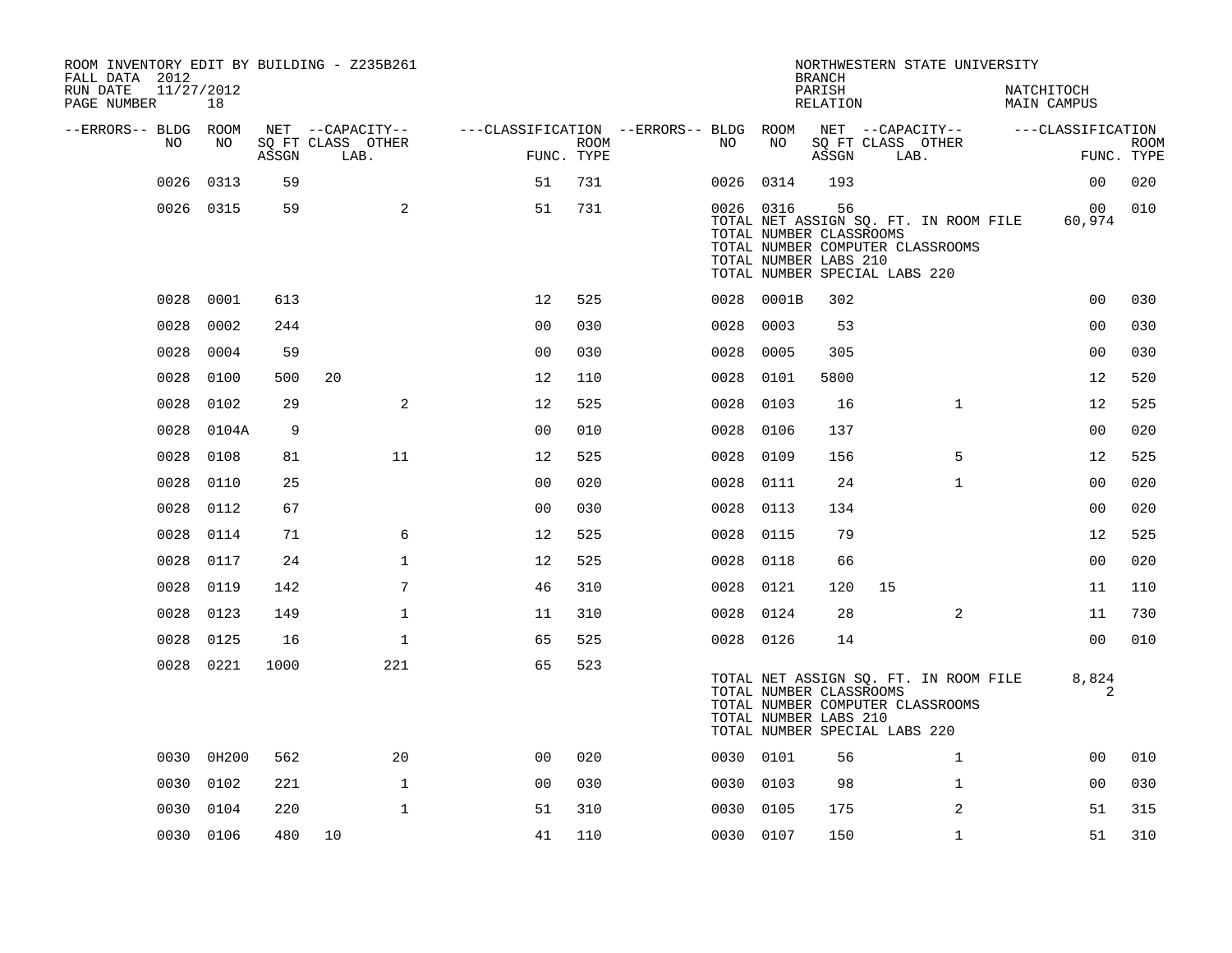| ROOM INVENTORY EDIT BY BUILDING - Z235B261<br>FALL DATA 2012<br>RUN DATE<br>PAGE NUMBER | 11/27/2012<br>19 |       |      |                   |                |                           |                                   |                                                               | <b>BRANCH</b><br>PARISH<br>RELATION | NORTHWESTERN STATE UNIVERSITY                                                                                              | NATCHITOCH<br>MAIN CAMPUS |                           |
|-----------------------------------------------------------------------------------------|------------------|-------|------|-------------------|----------------|---------------------------|-----------------------------------|---------------------------------------------------------------|-------------------------------------|----------------------------------------------------------------------------------------------------------------------------|---------------------------|---------------------------|
| --ERRORS-- BLDG ROOM                                                                    |                  |       |      | NET --CAPACITY--  |                |                           | ---CLASSIFICATION --ERRORS-- BLDG | ROOM                                                          |                                     | NET --CAPACITY--                                                                                                           | ---CLASSIFICATION         |                           |
| NO                                                                                      | NO.              | ASSGN | LAB. | SO FT CLASS OTHER |                | <b>ROOM</b><br>FUNC. TYPE | NO                                | NO                                                            | ASSGN                               | SO FT CLASS OTHER<br>LAB.                                                                                                  |                           | <b>ROOM</b><br>FUNC. TYPE |
| 0030                                                                                    | 0109             | 145   |      | $\mathbf{1}$      | 51             | 310                       | 0030                              | 0111                                                          | 140                                 | $\mathbf{1}$                                                                                                               | 51                        | 310                       |
| 0030                                                                                    | 0115             | 480   |      | $\mathbf{1}$      | 41             | 310                       | 0030                              | 0200                                                          | 147                                 |                                                                                                                            | 0 <sub>0</sub>            | 020                       |
| 0030                                                                                    | 0200A            | 84    |      |                   | 0 <sub>0</sub> | 020                       | 0030                              | 0202                                                          | 44                                  |                                                                                                                            | 0 <sub>0</sub>            | 030                       |
| 0030                                                                                    | 0203             | 2626  |      | $\mathbf{1}$      | 51             | 310                       | 0030                              | 0204                                                          | 44                                  |                                                                                                                            | 0 <sub>0</sub>            | 030                       |
| 0030                                                                                    | 0204A            | 312   |      | $\mathbf{1}$      | 63             | 310                       | 0030                              | 0204B                                                         | 268                                 | $\mathbf{1}$                                                                                                               | 63                        | 310                       |
| 0030                                                                                    | 0205             | 147   |      |                   | 63             | 315                       | 0030                              | 0206                                                          | 147                                 | $\mathbf{1}$                                                                                                               | 63                        | 310                       |
| 0030                                                                                    | 0207             | 147   |      | $\mathbf{1}$      | 63             | 310                       | 0030                              | 0208                                                          | 147                                 | $\mathbf{1}$                                                                                                               | 63                        | 310                       |
| 0030                                                                                    | 0209             | 910   | 30   |                   | 11             | 110                       | 0030                              | 0210                                                          | 201                                 | $\mathbf{1}$                                                                                                               | 51                        | 310                       |
| 0030                                                                                    | 0211             | 147   |      | $\mathbf 1$       | 51             | 310                       |                                   | 0030 0213                                                     | 147                                 | $\mathbf{1}$                                                                                                               | 51                        | 310                       |
|                                                                                         | 0030 0214        | 280   |      | $\mathbf 1$       | 0 <sub>0</sub> | 030                       |                                   | 0030 0217<br>TOTAL NUMBER CLASSROOMS<br>TOTAL NUMBER LABS 210 | 84                                  | $\mathbf{1}$<br>TOTAL NET ASSIGN SQ. FT. IN ROOM FILE<br>TOTAL NUMBER COMPUTER CLASSROOMS<br>TOTAL NUMBER SPECIAL LABS 220 | 00<br>6,989<br>2          | 030                       |
|                                                                                         | 0031 0101        | 2450  | 49   |                   | 11             | 110                       |                                   | 0031 0102                                                     | 303                                 | 7                                                                                                                          | 11                        | 310                       |
|                                                                                         | 0031 0103        | 150   |      | 3                 | 63             | 310                       |                                   | 0031 0104                                                     | 150                                 | 5                                                                                                                          | 46                        | 310                       |
|                                                                                         | 0031 0105        | 150   |      | 4                 | 46             | 310                       |                                   | 0031 0106                                                     | 150                                 | 4                                                                                                                          | 63                        | 310                       |
|                                                                                         | 0031 0107        | 55    |      | 3                 | 64             | 310                       |                                   | 0031 0108                                                     | 303                                 | 2                                                                                                                          | 63                        | 310                       |
|                                                                                         | 0031 0109        | 306   |      | 3                 | 65             | 310                       |                                   | 0031 0114                                                     | 98                                  |                                                                                                                            | 0 <sub>0</sub>            | 030                       |
|                                                                                         | 0031 0201        | 150   |      |                   | 11             | 515                       |                                   | 0031 0202                                                     | 55                                  |                                                                                                                            | 64                        | 515                       |
|                                                                                         | 0031 0203        | 150   |      | $\mathbf{1}$      | 62             | 730                       |                                   | 0031 0204                                                     | 822                                 |                                                                                                                            | 64                        | 730                       |
|                                                                                         | 0031 0205        | 150   |      |                   | 11             | 515                       |                                   | 0031 0206                                                     | 304                                 | 2                                                                                                                          | 64                        | 310                       |
|                                                                                         | 0031 0207        | 150   |      | 3                 | 64             | 310                       |                                   | 0031 0208                                                     | 150                                 | 4                                                                                                                          | 64                        | 515                       |
|                                                                                         | 0031 0209        | 767   | 25   |                   | 11             | 110                       |                                   | 0031 0210                                                     | 609                                 | 17                                                                                                                         | 11                        | 110                       |
|                                                                                         | 0031 0213        | 150   |      | 7                 | 63             | 310                       |                                   | 0031 0214                                                     | 459                                 | 22                                                                                                                         | 11                        | 110                       |
|                                                                                         | 0031 0215        | 56    |      |                   | 64             | 515                       |                                   | 0031 0217                                                     | 306                                 | 6                                                                                                                          | 65                        | 220                       |
|                                                                                         | 0031 0219        | 150   |      | 8                 | 10             | 220                       |                                   | 0031 0221                                                     | 150                                 | 8                                                                                                                          | 11                        | 220                       |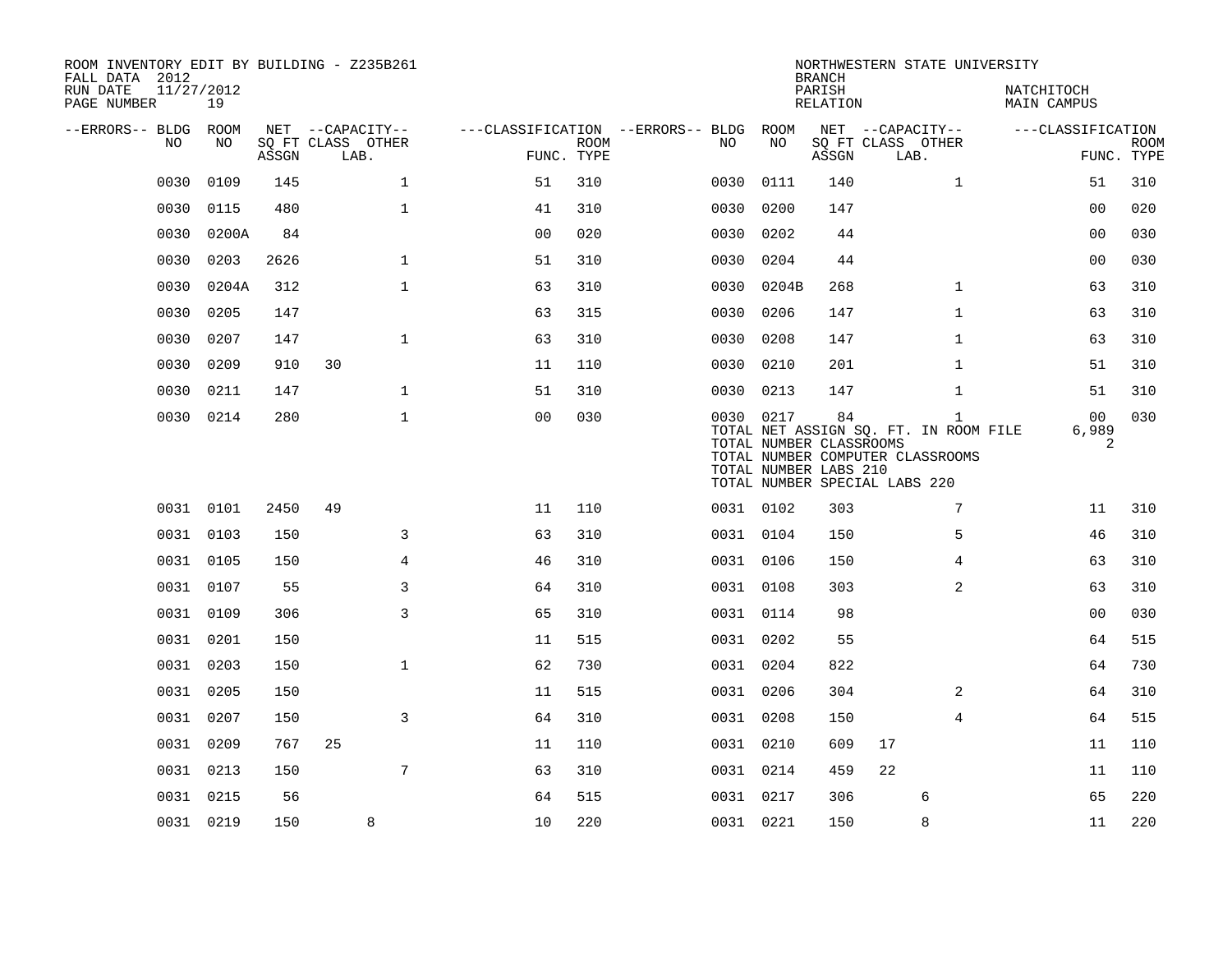| ROOM INVENTORY EDIT BY BUILDING - Z235B261<br>FALL DATA 2012 |           |       |                           |              |                                                                              |      |           |                                                                                   | <b>BRANCH</b>      |      | NORTHWESTERN STATE UNIVERSITY                         |                                       |                                                         |             |
|--------------------------------------------------------------|-----------|-------|---------------------------|--------------|------------------------------------------------------------------------------|------|-----------|-----------------------------------------------------------------------------------|--------------------|------|-------------------------------------------------------|---------------------------------------|---------------------------------------------------------|-------------|
| RUN DATE<br>11/27/2012<br>PAGE NUMBER                        | 20        |       |                           |              |                                                                              |      |           |                                                                                   | PARISH<br>RELATION |      |                                                       | NATCHITOCH<br>MAIN CAMPUS             |                                                         |             |
| --ERRORS-- BLDG ROOM<br>NO                                   | NO        |       | NET --CAPACITY--          |              | ---CLASSIFICATION --ERRORS-- BLDG ROOM NET --CAPACITY--    ---CLASSIFICATION |      | NO        | NO                                                                                |                    |      |                                                       |                                       |                                                         |             |
|                                                              |           | ASSGN | SO FT CLASS OTHER<br>LAB. |              | FUNC. TYPE                                                                   | ROOM |           | TOTAL NUMBER CLASSROOMS<br>TOTAL NUMBER LABS 210<br>TOTAL NUMBER SPECIAL LABS 220 | ASSGN              | LAB. | SQ FT CLASS OTHER<br>TOTAL NUMBER COMPUTER CLASSROOMS | TOTAL NET ASSIGN SQ. FT. IN ROOM FILE | FUNC. TYPE<br>8,595<br>$\overline{4}$<br>$\overline{3}$ | <b>ROOM</b> |
|                                                              | 0042 0001 | 439   |                           |              | 0 <sup>0</sup>                                                               | 030  | 0042 0102 |                                                                                   | 200                |      | 70                                                    |                                       | 00                                                      | 020         |
|                                                              | 0042 0104 | 1983  |                           | $\mathbf{1}$ | 0 <sub>0</sub>                                                               | 020  | 0042 0106 |                                                                                   | 207                |      | $\overline{4}$                                        |                                       | 46                                                      | 310         |
|                                                              | 0042 0109 | 21    |                           |              | 65                                                                           | 755  | 0042 0110 |                                                                                   | 192                |      | $\mathbf{1}$                                          |                                       | 11                                                      | 310         |
|                                                              | 0042 0111 | 265   |                           | $\mathbf{1}$ | 46                                                                           | 310  | 0042 0112 |                                                                                   | 106                |      | $\mathbf{1}$                                          |                                       | 46                                                      | 310         |
|                                                              | 0042 0113 | 503   |                           | 10           | 11                                                                           | 315  | 0042 0114 |                                                                                   | 178                |      |                                                       |                                       | 46                                                      | 315         |
|                                                              | 0042 0115 | 967   | 30                        |              | 11                                                                           | 110  | 0042 0116 |                                                                                   | 19                 |      |                                                       |                                       | 65                                                      | 115         |
|                                                              | 0042 0117 | 162   |                           | 8            | 11                                                                           | 655  | 0042 0118 |                                                                                   | 126                |      | 5                                                     |                                       | 65                                                      | 315         |
|                                                              | 0042 0119 | 155   |                           | $\mathbf{1}$ | 11                                                                           | 310  | 0042 0120 |                                                                                   | 443                |      | 10                                                    |                                       | 11                                                      | 410         |
|                                                              | 0042 0121 | 176   |                           | $\mathbf{1}$ | 11                                                                           | 310  | 0042 0122 |                                                                                   | 102                |      |                                                       |                                       | 50                                                      | 650         |
|                                                              | 0042 0125 | 60    |                           |              | 0 <sub>0</sub>                                                               | 030  | 0042 0127 |                                                                                   | 108                |      |                                                       |                                       | 0 <sub>0</sub>                                          | 030         |
|                                                              | 0042 0128 | 60    |                           |              | 0 <sub>0</sub>                                                               | 030  | 0042 0130 |                                                                                   | 45                 |      |                                                       |                                       | 0 <sub>0</sub>                                          | 020         |
|                                                              | 0042 0131 | 37    |                           |              | 0 <sub>0</sub>                                                               | 020  | 0042 0134 |                                                                                   | 62                 |      |                                                       |                                       | 46                                                      | 315         |
|                                                              | 0042 0135 | 138   |                           |              | 63                                                                           | 315  | 0042 0136 |                                                                                   | 422                |      |                                                       |                                       | 46                                                      | 350         |
|                                                              | 0042 0137 | 50    |                           |              | 0 <sub>0</sub>                                                               | 030  | 0042 0138 |                                                                                   | 164                |      |                                                       |                                       | 0 <sub>0</sub>                                          | 030         |
|                                                              | 0042 0140 | 10    |                           |              | 0 <sub>0</sub>                                                               | 030  | 0042 0141 |                                                                                   | 134                |      | $\mathbf{1}$                                          |                                       | 46                                                      | 310         |
|                                                              | 0042 0142 | 130   |                           | $\mathbf{1}$ | 46                                                                           | 310  | 0042 0143 |                                                                                   | 101                |      | $\mathbf{1}$                                          |                                       | 46                                                      | 310         |
|                                                              | 0042 0144 | 10    |                           |              | 12                                                                           | 620  | 0042 0145 |                                                                                   | 555                | 27   |                                                       |                                       | 11                                                      | 110         |
|                                                              | 0042 0146 | 1004  | 72                        |              | 11                                                                           | 110  | 0042 0147 |                                                                                   | 133                |      |                                                       |                                       | 0 <sub>0</sub>                                          | 020         |
|                                                              | 0042 0201 | 921   |                           |              | 0 <sub>0</sub>                                                               | 020  | 0042 0202 |                                                                                   | 173                |      | $\overline{2}$                                        |                                       | 46                                                      | 310         |
|                                                              | 0042 0203 | 122   |                           | $\mathbf{1}$ | 46                                                                           | 310  | 0042 0204 |                                                                                   | 309                |      | $\mathbf{1}$                                          |                                       | 41                                                      | 310         |
|                                                              | 0042 0205 | 135   |                           | $\mathbf{1}$ | 46                                                                           | 310  | 0042 0206 |                                                                                   | 133                |      | $\mathbf{1}$                                          |                                       | 46                                                      | 310         |
|                                                              | 0042 0207 | 119   |                           | $\mathbf{1}$ | 46                                                                           | 310  | 0042 0208 |                                                                                   | 104                |      |                                                       |                                       | 46                                                      | 315         |
|                                                              | 0042 0210 | 158   |                           |              | 00                                                                           | 010  | 0042 0212 |                                                                                   | 98                 |      |                                                       |                                       | 0 <sub>0</sub>                                          | 030         |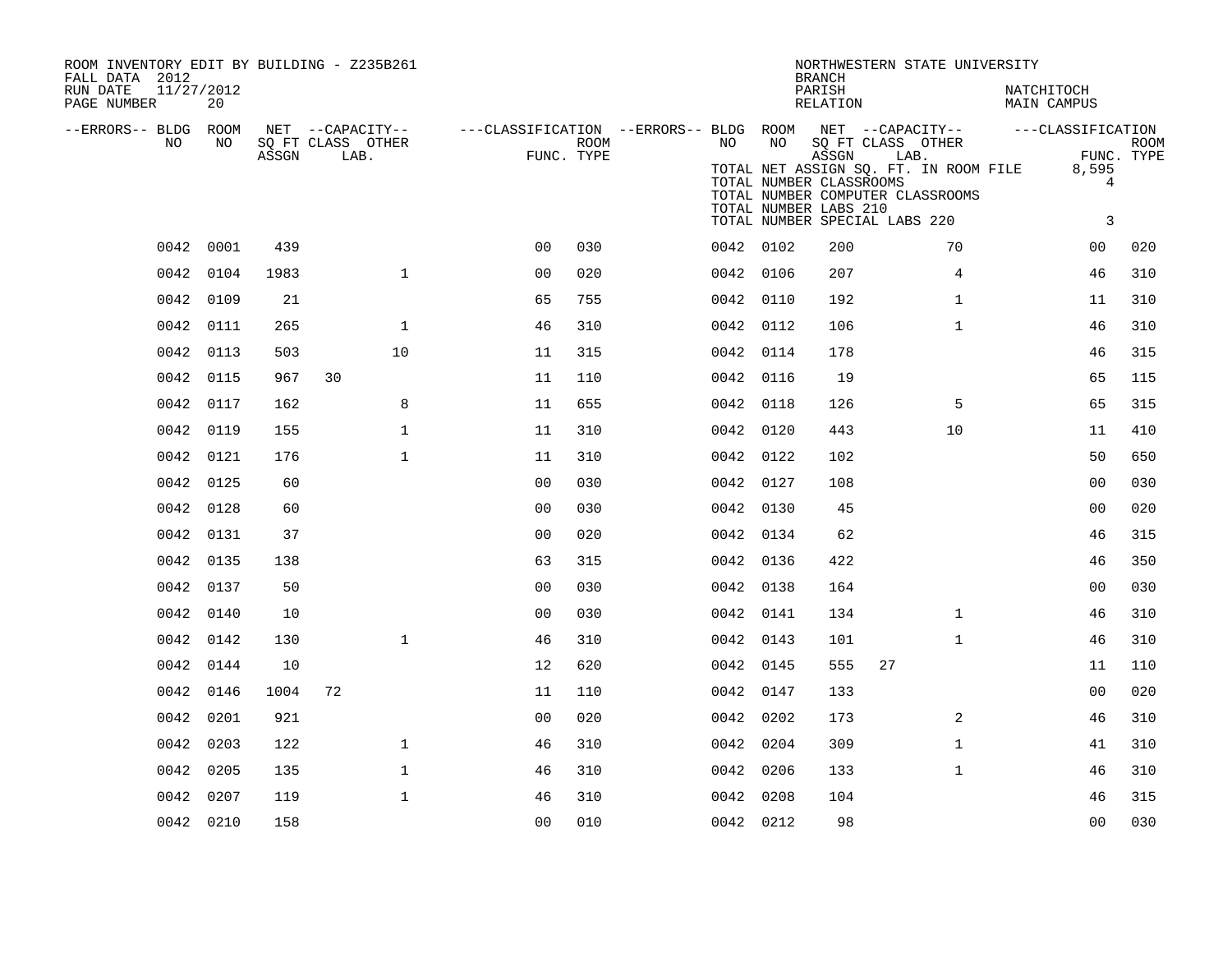| ROOM INVENTORY EDIT BY BUILDING - Z235B261<br>FALL DATA 2012 |                  |       |                           |              |                                        |             |           |                                                  | <b>BRANCH</b>      |                                                                   |              | NORTHWESTERN STATE UNIVERSITY         |                           |                           |
|--------------------------------------------------------------|------------------|-------|---------------------------|--------------|----------------------------------------|-------------|-----------|--------------------------------------------------|--------------------|-------------------------------------------------------------------|--------------|---------------------------------------|---------------------------|---------------------------|
| RUN DATE<br>PAGE NUMBER                                      | 11/27/2012<br>21 |       |                           |              |                                        |             |           |                                                  | PARISH<br>RELATION |                                                                   |              |                                       | NATCHITOCH<br>MAIN CAMPUS |                           |
| --ERRORS-- BLDG ROOM                                         |                  |       | NET --CAPACITY--          |              | ---CLASSIFICATION --ERRORS-- BLDG ROOM |             |           |                                                  |                    | NET --CAPACITY--                                                  |              |                                       | ---CLASSIFICATION         |                           |
| NO                                                           | NO               | ASSGN | SQ FT CLASS OTHER<br>LAB. |              | FUNC. TYPE                             | <b>ROOM</b> | NO        | NO                                               | ASSGN              | SQ FT CLASS OTHER<br>LAB.                                         |              |                                       |                           | <b>ROOM</b><br>FUNC. TYPE |
| 0042                                                         | 0213             | 185   |                           |              | 0 <sub>0</sub>                         | 010         | 0042      | 0214                                             | 133                |                                                                   |              |                                       | 00                        | 010                       |
| 0042                                                         | 0215             | 157   |                           | $\mathbf{1}$ | 46                                     | 310         | 0042 0217 |                                                  | 130                |                                                                   | $\mathbf{1}$ |                                       | 46                        | 310                       |
| 0042                                                         | 0218             | 105   |                           | $\mathbf{1}$ | 46                                     | 310         | 0042 0219 |                                                  | 121                |                                                                   | $\mathbf{1}$ |                                       | 46                        | 310                       |
| 0042                                                         | 0220             | 228   | 5                         |              | 46                                     | 250         | 0042 0221 |                                                  | 517                | 15                                                                |              |                                       | 11                        | 110                       |
| 0042                                                         | 0222             | 441   | 24                        |              | 11                                     | 110         | 0042 0223 |                                                  | 500                |                                                                   | 24           |                                       | 11                        | 220                       |
| 0042                                                         | 0224             | 123   |                           | $\mathbf{1}$ | 46                                     | 310         | 0042 0225 |                                                  | 172                |                                                                   |              |                                       | 0 <sub>0</sub>            | 030                       |
| 0042                                                         | 0226             | 59    |                           |              | 0 <sub>0</sub>                         | 030         | 0042 0227 |                                                  | 926                | 20                                                                |              |                                       | 11                        | 110                       |
| 0042                                                         | 0228             | 72    |                           |              | 46                                     | 255         | 0042 0229 |                                                  | 62                 |                                                                   |              |                                       | 0 <sub>0</sub>            | 030                       |
| 0042                                                         | 0231             | 54    |                           |              | 0 <sub>0</sub>                         | 030         | 0042 0232 |                                                  | 863                |                                                                   | 30           |                                       | 11                        | 220                       |
|                                                              | 0042 0233        | 57    |                           | 3            | 44                                     | 410         | 0042 0234 | TOTAL NUMBER CLASSROOMS<br>TOTAL NUMBER LABS 210 | 67                 | TOTAL NUMBER COMPUTER CLASSROOMS<br>TOTAL NUMBER SPECIAL LABS 220 |              | TOTAL NET ASSIGN SO. FT. IN ROOM FILE | 44<br>11,580<br>6<br>2    | 420                       |
|                                                              | 0043 0100        | 170   |                           |              | 0 <sub>0</sub>                         | 020         |           | 0043 0100A                                       | 475                |                                                                   |              |                                       | 0 <sub>0</sub>            | 020                       |
| 0043                                                         | 0100B            | 210   |                           |              | 0 <sub>0</sub>                         | 020         |           | 0043 0100C                                       | 378                |                                                                   |              |                                       | 00                        | 020                       |
| 0043                                                         | 0100D            | 180   |                           |              | 0 <sub>0</sub>                         | 020         | 0043 0101 |                                                  | 202                |                                                                   |              |                                       | 11                        | 650                       |
| 0043                                                         | 0101A            | 108   |                           |              | 0 <sub>0</sub>                         | 020         |           | 0043 0101B                                       | 46                 |                                                                   |              |                                       | 0 <sub>0</sub>            | 020                       |
| 0043                                                         | 0101C            | 40    |                           | $\mathbf{1}$ | 00                                     | 030         | 0043      | 0102                                             | 116                |                                                                   | $\mathbf{1}$ |                                       | 46                        | 310                       |
| 0043                                                         | 0104             | 142   |                           | $\mathbf{1}$ | 46                                     | 310         | 0043 0106 |                                                  | 142                |                                                                   | $\mathbf{1}$ |                                       | 46                        | 310                       |
| 0043                                                         | 0106A            | 107   |                           | $\mathbf{1}$ | 11                                     | 310         | 0043      | 0106B                                            | 107                |                                                                   | 8            |                                       | 22                        | 250                       |
| 0043                                                         | 0107             | 1087  | 70                        |              | 11                                     | 110         | 0043      | 0107A                                            | 167                |                                                                   | $\mathbf{1}$ |                                       | 11                        | 310                       |
| 0043                                                         | 0107C            | 121   |                           | $\mathbf{1}$ | 11                                     | 310         | 0043      | 0107E                                            | 41                 |                                                                   |              |                                       | 0 <sub>0</sub>            | 020                       |
| 0043                                                         | 0108             | 142   |                           | $\mathbf{1}$ | 46                                     | 310         | 0043      | 0109                                             | 170                |                                                                   | $\mathbf{1}$ |                                       | 46                        | 310                       |
| 0043                                                         | 0109A            | 170   | $\mathbf{1}$              |              | 22                                     | 250         | 0043      | 0110                                             | 655                |                                                                   | 4            |                                       | 11                        | 720                       |
| 0043                                                         | 0111             | 425   |                           | 10           | 46                                     | 650         | 0043      | 0112                                             | 48                 |                                                                   |              |                                       | 0 <sub>0</sub>            | 010                       |
|                                                              | 0043 0113        | 595   | 35                        |              | 11                                     | 110         | 0043 0114 |                                                  | 165                |                                                                   | 5            |                                       | 45                        | 650                       |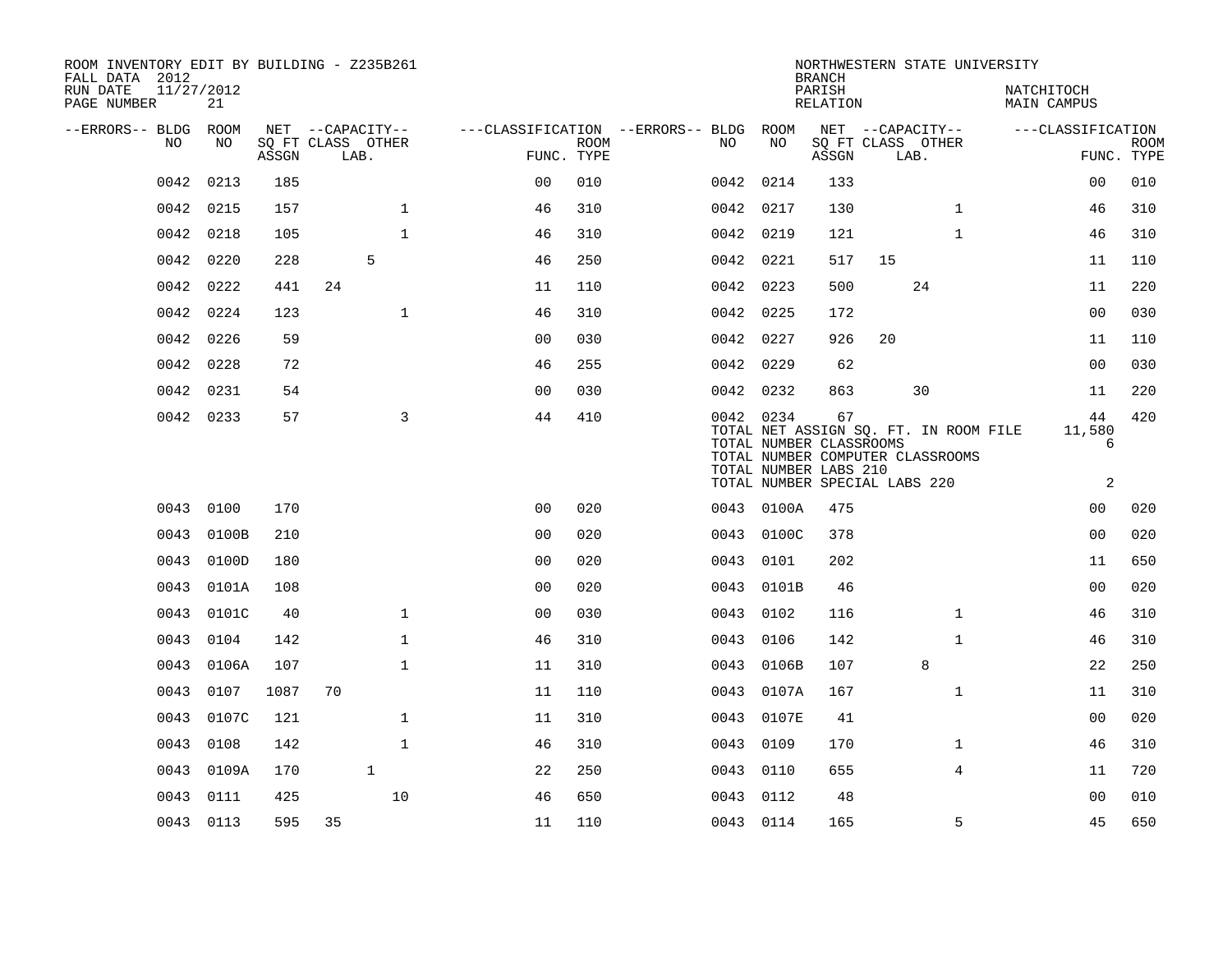| ROOM INVENTORY EDIT BY BUILDING - Z235B261<br>FALL DATA 2012 |                  |       |                           |                                   |                           |   |      |            | <b>BRANCH</b>             | NORTHWESTERN STATE UNIVERSITY |                                  |                           |
|--------------------------------------------------------------|------------------|-------|---------------------------|-----------------------------------|---------------------------|---|------|------------|---------------------------|-------------------------------|----------------------------------|---------------------------|
| RUN DATE<br>PAGE NUMBER                                      | 11/27/2012<br>22 |       |                           |                                   |                           |   |      |            | PARISH<br><b>RELATION</b> |                               | NATCHITOCH<br><b>MAIN CAMPUS</b> |                           |
| --ERRORS-- BLDG                                              | ROOM             |       | NET --CAPACITY--          | ---CLASSIFICATION --ERRORS-- BLDG |                           |   |      | ROOM       |                           | NET --CAPACITY--              | ---CLASSIFICATION                |                           |
| NO                                                           | NO               | ASSGN | SQ FT CLASS OTHER<br>LAB. |                                   | <b>ROOM</b><br>FUNC. TYPE |   | NO   | NO         | ASSGN                     | SQ FT CLASS OTHER<br>LAB.     |                                  | <b>ROOM</b><br>FUNC. TYPE |
| 0043                                                         | 0116             | 190   | $\mathbf 1$               | 46                                | 310                       |   | 0043 | 0116A      | 221                       | $\mathbf{1}$                  | 22                               | 250                       |
| 0043                                                         | 0118             | 245   | 1                         | 46                                | 310                       |   | 0043 | 0118A      | 333                       | 8                             | 46                               | 350                       |
| 0043                                                         | 0118B            | 165   | $\mathbf 1$               | 46                                | 310                       |   | 0043 | 0118C      | 304                       | $\mathbf 1$                   | 11                               | 250                       |
| 0043                                                         | 0118D            | 28    | $\mathbf 1$               | 11                                | 315                       |   | 0043 | 0118E      | 40                        |                               | 11                               | 655                       |
| 0043                                                         | 0118F            | 40    |                           | 11                                | 115                       |   | 0043 | 0119       | 450                       | 11                            | 44                               | 210                       |
| 0043                                                         | 0120             | 550   | 35                        | 11                                | 110                       |   | 0043 | 0121       | 113                       |                               | 46                               | 255                       |
| 0043                                                         | 0122             | 148   | $\overline{3}$            | 46                                | 650                       | 9 | 0043 | 0123       | 1565                      | 25                            | 11                               | 110                       |
| 0043                                                         | 0124             | 773   | 20                        | 11                                | 210                       |   | 0043 | 0125       | 210                       |                               | 0 <sub>0</sub>                   | 030                       |
| 0043                                                         | 0126A            | 330   | 20                        | 11                                | 215                       |   | 0043 | 0127       | 229                       | $\mathbf{1}$                  | 46                               | 310                       |
| 0043                                                         | 0128             | 104   | $\mathbf{1}$              | 46                                | 310                       |   |      | 0043 0129  | 34                        |                               | 46                               | 315                       |
| 0043                                                         | 0130             | 102   | $\mathbf{1}$              | 46                                | 310                       |   | 0043 | 0131       | 220                       | 15                            | 65                               | 680                       |
| 0043                                                         | 0133             | 26    |                           | 0 <sub>0</sub>                    | 020                       |   |      | 0043 0134  | 26                        |                               | 00                               | 010                       |
| 0043                                                         | 0135             | 64    |                           | 0 <sub>0</sub>                    | 020                       |   | 0043 | 0136       | 106                       |                               | 0 <sub>0</sub>                   | 020                       |
| 0043                                                         | 0137             | 261   |                           | 65                                | 730                       |   | 0043 | 0200       | 220                       |                               | 00                               | 020                       |
| 0043                                                         | 0200A            | 1654  |                           | 0 <sub>0</sub>                    | 020                       |   | 0043 | 0200B      | 223                       |                               | 0 <sub>0</sub>                   | 020                       |
| 0043                                                         | 0200C            | 171   |                           | 00                                | 020                       |   | 0043 | 0200D      | 252                       |                               | 00                               | 020                       |
| 0043                                                         | 0201             | 173   |                           | 0 <sub>0</sub>                    | 020                       |   | 0043 | 0201A      | 39                        | $\mathbf{1}$                  | 11                               | 650                       |
| 0043                                                         | 0201B            | 138   |                           | 0 <sub>0</sub>                    | 020                       |   | 0043 | 0201C      | 72                        |                               | 11                               | 115                       |
| 0043                                                         | 0201D            | 46    |                           | 0 <sub>0</sub>                    | 020                       |   | 0043 | 0203       | 105                       | 2                             | 46                               | 310                       |
| 0043                                                         | 0205             | 156   | $\mathbf{1}$              | 46                                | 310                       |   | 0043 | 0207       | 225                       | 4                             | 11                               | 250                       |
| 0043                                                         | 0207A            | 23    |                           | 11                                | 315                       |   | 0043 | 0208       | 1208                      | 30                            | 11                               | 210                       |
| 0043                                                         | 0209             | 1139  | 30                        | 11                                | 210                       |   | 0043 | 0210       | 124                       |                               | 11                               | 730                       |
| 0043                                                         | 0210A            | 587   |                           | 11                                | 730                       |   |      | 0043 0210B | 156                       |                               | 11                               | 730                       |
| 0043                                                         | 0211             | 200   |                           | 11                                | 215                       |   | 0043 | 0212       | 1190                      | 30                            | 11                               | 210                       |
| 0043                                                         | 0213A            | 34    |                           | 46                                | 665                       |   | 0043 | 0216       | 212                       |                               | 11                               | 215                       |
|                                                              | 0043 0217        | 150   | $\mathbf 1$               | 46                                | 310                       |   |      | 0043 0217A | 143                       | $\mathbf 1$                   | 46                               | 250                       |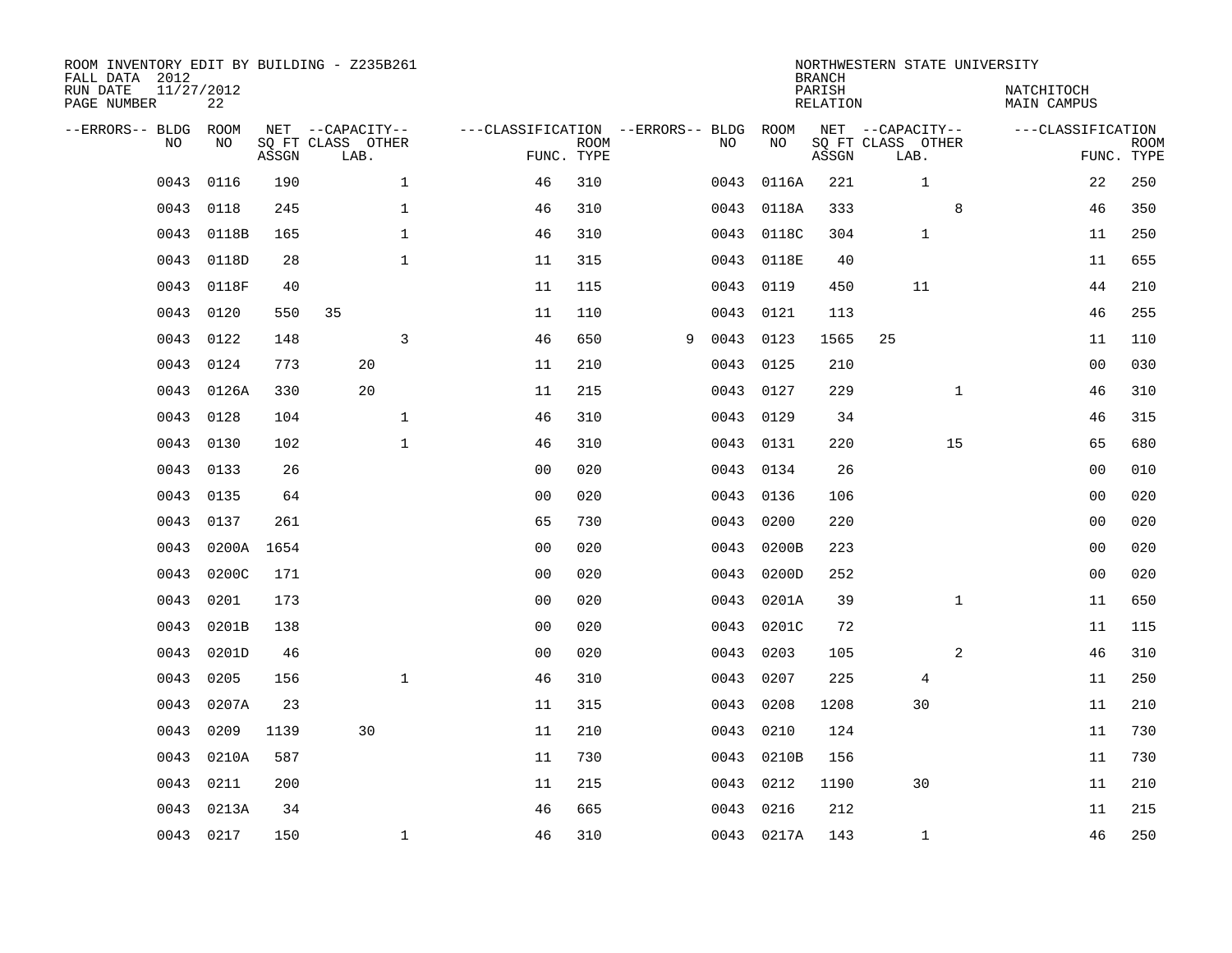| ROOM INVENTORY EDIT BY BUILDING - Z235B261<br>FALL DATA 2012 |                  |       |                                               |                                                      |             |           |            | <b>BRANCH</b>                                    | NORTHWESTERN STATE UNIVERSITY                                                                              |                           |                           |
|--------------------------------------------------------------|------------------|-------|-----------------------------------------------|------------------------------------------------------|-------------|-----------|------------|--------------------------------------------------|------------------------------------------------------------------------------------------------------------|---------------------------|---------------------------|
| RUN DATE<br>PAGE NUMBER                                      | 11/27/2012<br>23 |       |                                               |                                                      |             |           |            | PARISH<br>RELATION                               |                                                                                                            | NATCHITOCH<br>MAIN CAMPUS |                           |
| --ERRORS-- BLDG ROOM<br>NO.                                  | NO.              | ASSGN | NET --CAPACITY--<br>SQ FT CLASS OTHER<br>LAB. | ---CLASSIFICATION --ERRORS-- BLDG ROOM<br>FUNC. TYPE | <b>ROOM</b> | NO        | NO         | ASSGN                                            | NET --CAPACITY--<br>SQ FT CLASS OTHER<br>LAB.                                                              | ---CLASSIFICATION         | <b>ROOM</b><br>FUNC. TYPE |
| 0043                                                         | 0219             | 535   | 15                                            | 44                                                   | 210         | 0043 0220 |            | 64                                               |                                                                                                            | 11                        | 215                       |
| 0043                                                         | 0221             | 141   |                                               | $\mathbf{1}$<br>46                                   | 310         | 0043 0222 |            | 39                                               |                                                                                                            | 11                        | 115                       |
| 0043                                                         | 0223             | 169   |                                               | 46                                                   | 650         | 0043 0225 |            | 212                                              |                                                                                                            | 11                        | 215                       |
| 0043                                                         | 0226             | 385   | 20                                            | 22                                                   | 250         |           | 0043 0227A | 352                                              | 7                                                                                                          | 11                        | 250                       |
| 0043                                                         | 0228             | 160   |                                               | 11                                                   | 215         | 0043 0229 |            | 201                                              |                                                                                                            | 11                        | 215                       |
| 0043                                                         | 0230             | 226   |                                               | 0 <sub>0</sub>                                       | 020         | 0043 0231 |            | 959                                              | 58                                                                                                         | 11                        | 110                       |
|                                                              | 0043 0232        | 244   |                                               | 0 <sub>0</sub>                                       | 020         | 0043 0233 |            | 35                                               |                                                                                                            | 0 <sub>0</sub>            | 010                       |
| 0043                                                         | 0234             | 30    |                                               | 11                                                   | 215         | 0043 0300 |            | 104                                              |                                                                                                            | 00                        | 020                       |
|                                                              | 0043 0300A       | 144   |                                               | 0 <sub>0</sub>                                       | 020         |           | 0043 0300B | 75                                               |                                                                                                            | 00                        | 030                       |
|                                                              | 0043 0301        | 46    |                                               | 0 <sub>0</sub>                                       | 020         | 0043 0302 |            | 176                                              | $\mathbf{1}$                                                                                               | 46                        | 310                       |
|                                                              | 0043 0303        | 1406  |                                               | 0 <sub>0</sub>                                       | 030         |           |            | TOTAL NUMBER CLASSROOMS<br>TOTAL NUMBER LABS 210 | TOTAL NET ASSIGN SQ. FT. IN ROOM FILE<br>TOTAL NUMBER COMPUTER CLASSROOMS<br>TOTAL NUMBER SPECIAL LABS 220 | 20,144<br>5<br>6          |                           |
|                                                              | 0044 0101        | 50    |                                               | 0 <sub>0</sub>                                       | 020         | 0044 0102 |            | 78                                               |                                                                                                            | 0 <sub>0</sub>            | 020                       |
|                                                              | 0044 0104        | 159   |                                               | $\mathbf{1}$<br>46                                   | 310         | 0044 0106 |            | 90                                               | 25                                                                                                         | 0 <sub>0</sub>            | 020                       |
|                                                              | 0044 0109        | 1035  |                                               | 0 <sub>0</sub>                                       | 020         | 0044 0111 |            | 48                                               |                                                                                                            | 0 <sub>0</sub>            | 020                       |
| 0044                                                         | 0113             | 30    |                                               | 0 <sub>0</sub>                                       | 020         | 0044 0114 |            | 90                                               |                                                                                                            | 65                        | 650                       |
|                                                              | 0044 0115        | 49    | 10                                            | 00                                                   | 030         | 0044 0116 |            | 156                                              |                                                                                                            | 0 <sub>0</sub>            | 030                       |
|                                                              | 0044 0117        | 662   | 30                                            | 11                                                   | 110         | 0044 0118 |            | 35                                               |                                                                                                            | 63                        | 655                       |
|                                                              | 0044 0119        | 713   | 40                                            | 44                                                   | 210         | 0044 0120 |            | 97                                               | 10                                                                                                         | 44                        | 715                       |
|                                                              | 0044 0121        | 72    |                                               | 46                                                   | 315         | 0044 0122 |            | 490                                              | $\mathbf{1}$                                                                                               | 46                        | 310                       |
|                                                              | 0044 0123        | 20    |                                               | 46                                                   | 315         | 0044 0124 |            | 479                                              | $\mathbf{1}$                                                                                               | 46                        | 310                       |
|                                                              | 0044 0126        | 208   |                                               | 00                                                   | 020         | 0044 0127 |            | 50                                               |                                                                                                            | 46                        | 315                       |
|                                                              | 0044 0128        | 139   |                                               | $\mathbf{1}$<br>46                                   | 310         | 0044 0129 |            | 21                                               |                                                                                                            | 46                        | 315                       |
|                                                              | 0044 0130        | 147   |                                               | $\mathbf{1}$<br>46                                   | 310         | 0044 0131 |            | 21                                               |                                                                                                            | 46                        | 315                       |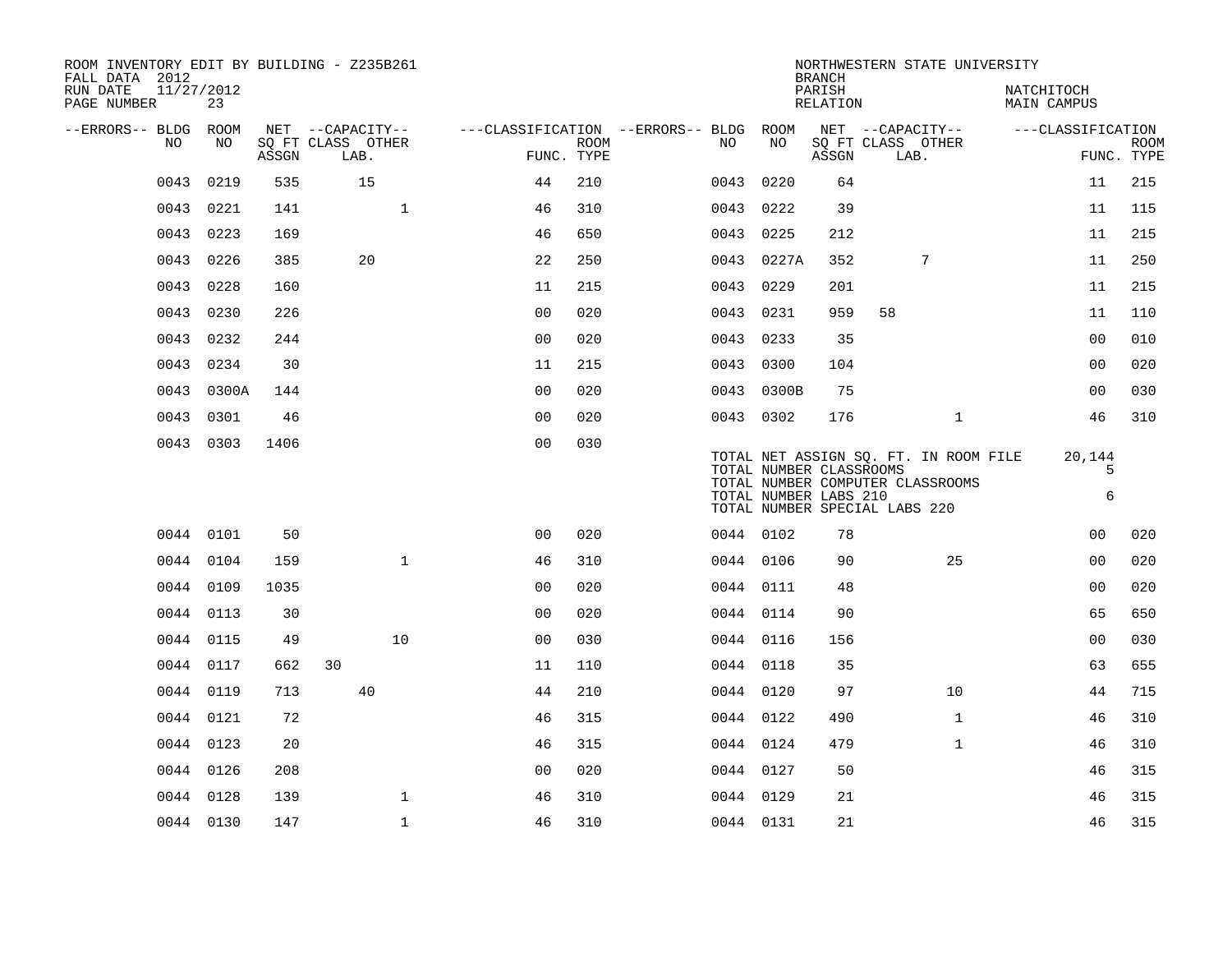| ROOM INVENTORY EDIT BY BUILDING - Z235B261<br>FALL DATA 2012<br>RUN DATE<br>11/27/2012<br>PAGE NUMBER | 24        |       |                           |                |             |                                        |           | <b>BRANCH</b><br>PARISH<br>RELATION          |      |                   | NORTHWESTERN STATE UNIVERSITY<br>NATCHITOCH<br><b>MAIN CAMPUS</b> |                   |             |
|-------------------------------------------------------------------------------------------------------|-----------|-------|---------------------------|----------------|-------------|----------------------------------------|-----------|----------------------------------------------|------|-------------------|-------------------------------------------------------------------|-------------------|-------------|
| --ERRORS-- BLDG ROOM                                                                                  |           |       | NET --CAPACITY--          |                |             | ---CLASSIFICATION --ERRORS-- BLDG ROOM |           |                                              |      | NET --CAPACITY--  |                                                                   | ---CLASSIFICATION |             |
| NO                                                                                                    | NO        | ASSGN | SQ FT CLASS OTHER<br>LAB. | FUNC. TYPE     | <b>ROOM</b> | NO.                                    | NO        | ASSGN                                        | LAB. | SQ FT CLASS OTHER |                                                                   | FUNC. TYPE        | <b>ROOM</b> |
| 0044                                                                                                  | 0132      | 271   | $\mathbf{1}$              | 46             | 310         |                                        | 0044 0133 | 322                                          | 9    |                   |                                                                   | 11                | 110         |
|                                                                                                       | 0044 0134 | 132   |                           | 46             | 315         |                                        | 0044 0135 | 56                                           |      |                   |                                                                   | 0 <sub>0</sub>    | 030         |
|                                                                                                       | 0044 0136 | 22    |                           | 12             | 620         |                                        | 0044 0137 | 104                                          |      |                   |                                                                   | 0 <sub>0</sub>    | 030         |
|                                                                                                       | 0044 0138 | 174   |                           | 0 <sub>0</sub> | 030         |                                        | 0044 0139 | 17                                           |      |                   |                                                                   | 0 <sub>0</sub>    | 010         |
|                                                                                                       | 0044 0140 | 208   |                           | 0 <sub>0</sub> | 020         |                                        | 0044 0141 | 73                                           |      |                   |                                                                   | 46                | 315         |
|                                                                                                       | 0044 0142 | 200   | $\mathbf{1}$              | 46             | 310         |                                        | 0044 0143 | 23                                           |      |                   |                                                                   | 46                | 315         |
|                                                                                                       | 0044 0144 | 193   | $\mathbf{1}$              | 46             | 310         |                                        | 0044 0145 | 16                                           |      |                   |                                                                   | 46                | 315         |
| 0044                                                                                                  | 0146      | 1090  | 78                        | 11             | 110         |                                        | 0044 0147 | 18                                           |      |                   |                                                                   | 0 <sub>0</sub>    | 030         |
|                                                                                                       | 0044 0148 | 353   | 10                        | 46             | 350         |                                        | 0044 0149 | 11                                           |      |                   |                                                                   | 63                | 255         |
|                                                                                                       | 0044 0150 | 23    |                           | 12             | 620         |                                        | 0044 0151 | 448                                          | 30   |                   |                                                                   | 12                | 110         |
|                                                                                                       | 0044 0152 | 366   |                           | 0 <sub>0</sub> | 030         |                                        | 0044 0153 | 193                                          |      |                   |                                                                   | 0 <sub>0</sub>    | 020         |
| 0044                                                                                                  | 0201      | 855   |                           | 0 <sub>0</sub> | 020         |                                        | 0044 0202 | 45                                           |      |                   |                                                                   | 0 <sub>0</sub>    | 020         |
| 0044                                                                                                  | 0203      | 132   | 20                        | 51             | 655         |                                        | 0044 0204 | 467                                          |      | 20                |                                                                   | 12                | 630         |
| 0044                                                                                                  | 0205      | 1057  | 20                        | 11             | 635         |                                        | 0044 0206 | 102                                          |      |                   |                                                                   | 0 <sub>0</sub>    | 020         |
| 0044                                                                                                  | 0207      | 102   |                           | 11             | 635         |                                        | 0044 0208 | 724                                          |      | 36                |                                                                   | 11                | 210         |
|                                                                                                       | 0044 0209 | 85    | $\mathbf{1}$              | 46             | 315         |                                        | 0044 0210 | 191                                          |      | $\mathbf{1}$      |                                                                   | 46                | 310         |
|                                                                                                       | 0044 0211 | 24    |                           | 46             | 315         |                                        | 0044 0212 | 188                                          |      | $\mathbf{1}$      |                                                                   | 46                | 310         |
|                                                                                                       | 0044 0213 | 26    |                           | 46             | 315         |                                        | 0044 0214 | 40                                           |      |                   |                                                                   | 46                | 315         |
| 0044                                                                                                  | 0215      | 190   | $\mathbf{1}$              | 46             | 310         |                                        | 0044 0216 | 20                                           |      |                   |                                                                   | 46                | 315         |
|                                                                                                       | 0044 0217 | 56    |                           | 0 <sub>0</sub> | 020         |                                        | 0044 0218 | 53                                           |      |                   |                                                                   | 0 <sub>0</sub>    | 030         |
| 0044                                                                                                  | 0219      | 128   |                           | 0 <sub>0</sub> | 030         |                                        | 0044 0220 | 217                                          |      |                   |                                                                   | 0 <sub>0</sub>    | 030         |
| 0044                                                                                                  | 0221      | 21    |                           | 12             | 620         |                                        | 0044 0224 | 17                                           |      |                   |                                                                   | 0 <sub>0</sub>    | 010         |
| 0044                                                                                                  | 0225      | 1407  | 30                        | 46             | 220         |                                        | 0044 0226 | 40                                           |      |                   |                                                                   | 11                | 225         |
| 0044                                                                                                  | 0227      | 40    |                           | 0 <sub>0</sub> | 010         |                                        | 0044 0228 | 743                                          | 36   |                   |                                                                   | 11                | 110         |
|                                                                                                       | 0044 0229 | 12    |                           | 0 <sub>0</sub> | 030         |                                        | 0044 0230 | 654<br>TOTAL NET ASSIGN SO. FT. IN ROOM FILE | 44   |                   |                                                                   | 11<br>12,483      | 110         |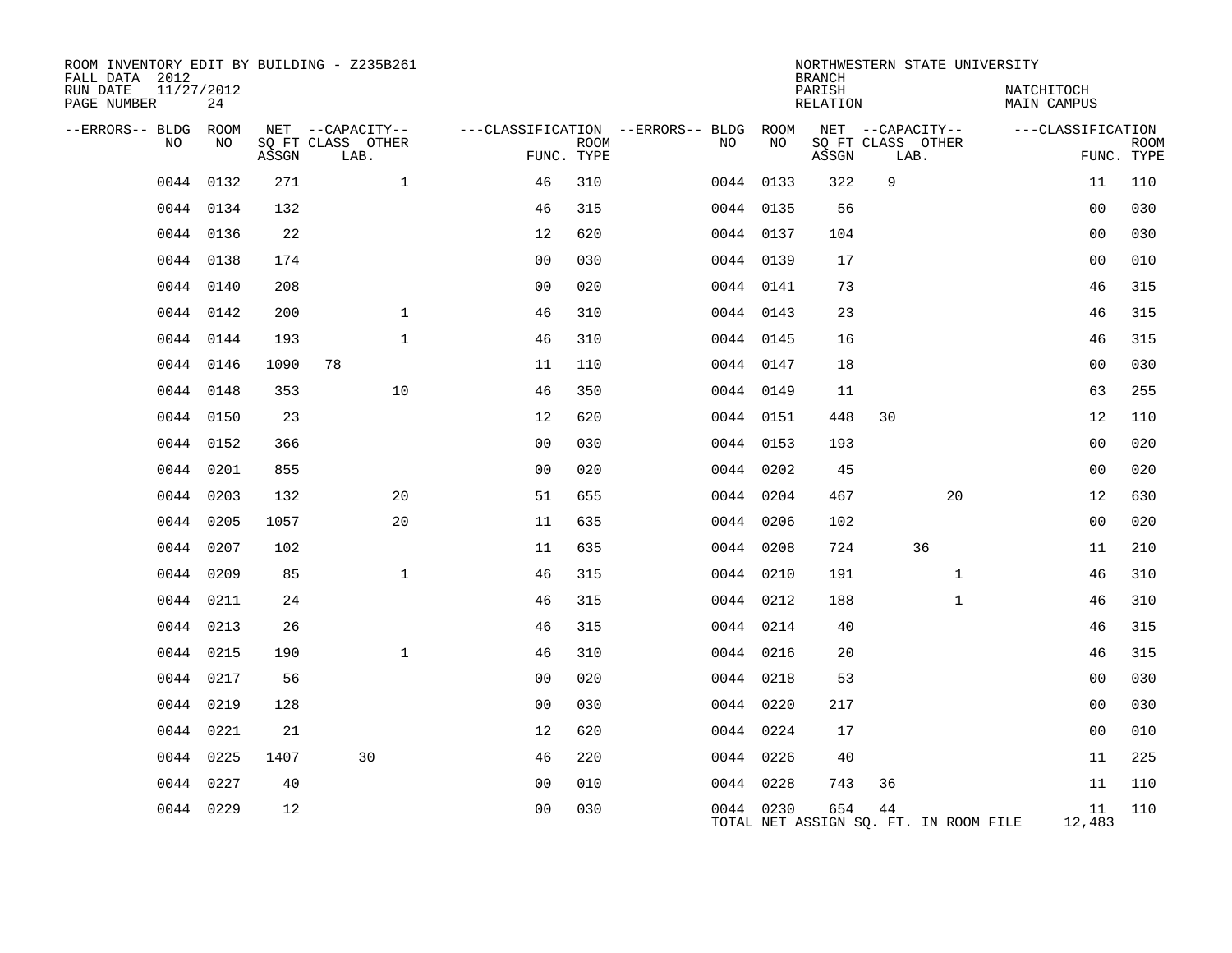| ROOM INVENTORY EDIT BY BUILDING - Z235B261<br>FALL DATA 2012 |            |      |                                 |                              |      | NORTHWESTERN STATE UNIVERSITY<br><b>BRANCH</b>                                                                                                                                                                                              |
|--------------------------------------------------------------|------------|------|---------------------------------|------------------------------|------|---------------------------------------------------------------------------------------------------------------------------------------------------------------------------------------------------------------------------------------------|
| RUN DATE<br>11/27/2012<br>PAGE NUMBER                        | 25         |      |                                 |                              |      | PARISH<br>NATCHITOCH<br>RELATION<br>MAIN CAMPUS                                                                                                                                                                                             |
| --ERRORS-- BLDG ROOM                                         |            |      |                                 |                              |      | NET --CAPACITY-- - ---CLASSIFICATION --ERRORS-- BLDG ROOM NET --CAPACITY-- - ---CLASSIFICATION                                                                                                                                              |
| NO                                                           | NO         |      | SQ FT CLASS OTHER<br>ASSGN LAB. | $\overline{a}$<br>FUNC. TYPE | ROOM | NO <sub>1</sub><br>NO 11<br>SQ FT CLASS OTHER<br><b>ROOM</b><br>ASSGN LAB.<br>FUNC. TYPE<br>TOTAL NUMBER CLASSROOMS<br>6<br>TOTAL NUMBER COMPUTER CLASSROOMS<br>2<br>TOTAL NUMBER LABS 210<br>TOTAL NUMBER SPECIAL LABS 220<br>$\mathbf{1}$ |
|                                                              | 0046 0100  | 3134 |                                 | 64                           | 730  | 730<br>0046 0101<br>137<br>64                                                                                                                                                                                                               |
|                                                              | 0046 0102  | 137  |                                 | 64                           | 730  | 45<br>$\mathbf{1}$<br>0 <sub>0</sub><br>030<br>0046 0103                                                                                                                                                                                    |
|                                                              | 0046 0104  | 31   |                                 | 64                           | 730  | 730<br>0046 0105<br>411<br>64                                                                                                                                                                                                               |
|                                                              | 0046 0106  | 1868 |                                 | 64                           | 730  | $\mathbf{1}$<br>73<br>310<br>0046 0200<br>390                                                                                                                                                                                               |
|                                                              | 0046 0201  | 499  |                                 | 64                           | 730  | 0046 0202<br>5074<br>64<br>730                                                                                                                                                                                                              |
|                                                              | 0046 0203  | 168  |                                 | 64                           | 730  | 64<br>730<br>0046 0204<br>66                                                                                                                                                                                                                |
|                                                              | 0046 0205  | 27   |                                 | 64                           | 730  | 64<br>730<br>0046 0206<br>83                                                                                                                                                                                                                |
|                                                              | 0046 0207  | 580  |                                 | 64                           | 745  | TOTAL NET ASSIGN SO. FT. IN ROOM FILE 12,605<br>TOTAL NUMBER CLASSROOMS<br>TOTAL NUMBER COMPUTER CLASSROOMS<br>TOTAL NUMBER LABS 210<br>TOTAL NUMBER SPECIAL LABS 220                                                                       |
|                                                              | 005A 0100  | 74   | 1                               | 63                           | 310  | 63 725<br>005A 0100A<br>44                                                                                                                                                                                                                  |
|                                                              | 005A 0100B | 320  | 15                              | 63                           | 725  | TOTAL NET ASSIGN SQ. FT. IN ROOM FILE<br>438<br>TOTAL NUMBER CLASSROOMS<br>TOTAL NUMBER COMPUTER CLASSROOMS<br>TOTAL NUMBER LABS 210<br>TOTAL NUMBER SPECIAL LABS 220                                                                       |
|                                                              | 005B 0100  | 77   | $\mathbf{1}$                    | 62                           | 310  | 77<br>TOTAL NET ASSIGN SQ. FT. IN ROOM FILE<br>TOTAL NUMBER CLASSROOMS<br>TOTAL NUMBER COMPUTER CLASSROOMS<br>TOTAL NUMBER LABS 210<br>TOTAL NUMBER SPECIAL LABS 220                                                                        |
|                                                              | 0050 0101A | 138  | $\mathbf{1}$                    | 46                           | 310  | 0050 0104<br>2704<br>80<br>11<br>210                                                                                                                                                                                                        |
|                                                              | 0050 0105  | 2470 | 50                              | 11                           | 110  | 210<br>0050 0107<br>875<br>18<br>11                                                                                                                                                                                                         |
|                                                              | 0050 0108  | 2694 | 35                              | 45                           | 720  | $\mathbf{1}$<br>0050 0108A<br>72<br>11<br>310                                                                                                                                                                                               |
|                                                              | 0050 0113  | 528  | 35                              | 63                           | 720  | TOTAL NET ASSIGN SQ. FT. IN ROOM FILE<br>9,481<br>TOTAL NUMBER CLASSROOMS<br>$\mathbf{1}$                                                                                                                                                   |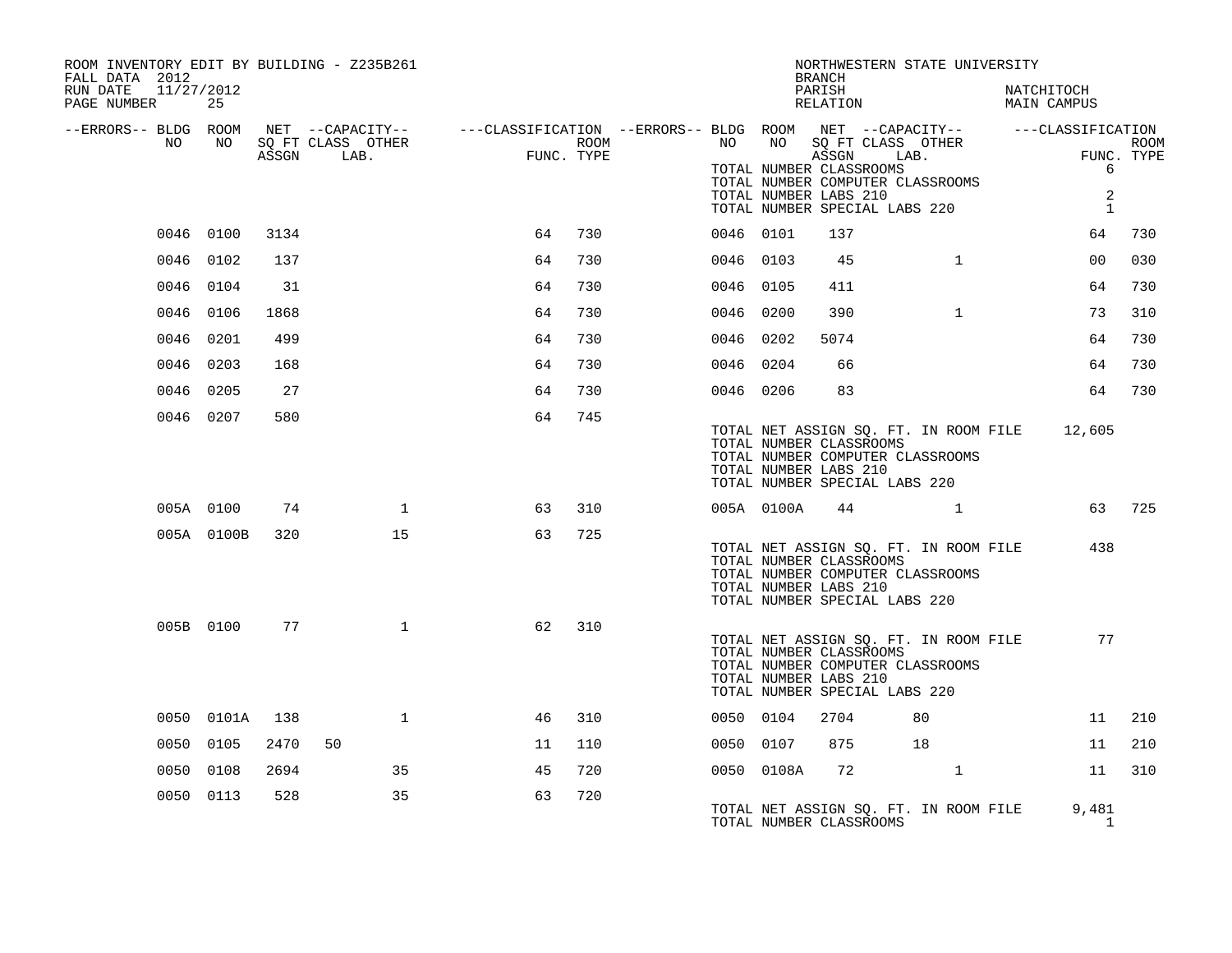| ROOM INVENTORY EDIT BY BUILDING - Z235B261<br>FALL DATA 2012<br>RUN DATE<br>11/27/2012<br>PAGE NUMBER | 26         |       |                                               |                                                      |      |           |                       | <b>BRANCH</b><br>PARISH<br>RELATION | NORTHWESTERN STATE UNIVERSITY                                     | NATCHITOCH<br>MAIN CAMPUS |                           |
|-------------------------------------------------------------------------------------------------------|------------|-------|-----------------------------------------------|------------------------------------------------------|------|-----------|-----------------------|-------------------------------------|-------------------------------------------------------------------|---------------------------|---------------------------|
| --ERRORS-- BLDG ROOM<br>NO.                                                                           | NO.        | ASSGN | NET --CAPACITY--<br>SQ FT CLASS OTHER<br>LAB. | ---CLASSIFICATION --ERRORS-- BLDG ROOM<br>FUNC. TYPE | ROOM | NO.       | NO                    | ASSGN                               | NET --CAPACITY--<br>SQ FT CLASS OTHER<br>LAB.                     | ---CLASSIFICATION         | <b>ROOM</b><br>FUNC. TYPE |
|                                                                                                       |            |       |                                               |                                                      |      |           | TOTAL NUMBER LABS 210 |                                     | TOTAL NUMBER COMPUTER CLASSROOMS<br>TOTAL NUMBER SPECIAL LABS 220 | 2                         |                           |
| 0053                                                                                                  | 0009G      | 848   |                                               | 61                                                   | 715  | 0053 0100 |                       | 1708                                |                                                                   | 00                        | 020                       |
| 0053                                                                                                  | 0100A      | 552   |                                               | 0 <sub>0</sub>                                       | 020  |           | 0053 0100B            | 160                                 | $\mathbf{1}$                                                      | 63                        | 310                       |
| 0053                                                                                                  | 0101       | 385   | $\mathbf 1$                                   | 11                                                   | 310  | 0053      | 0102                  | 145                                 | $\mathbf{1}$                                                      | 44                        | 310                       |
| 0053                                                                                                  | 0103       | 125   | $\mathbf 1$                                   | 44                                                   | 310  | 0053 0104 |                       | 158                                 | $\mathbf{1}$                                                      | 44                        | 310                       |
| 0053                                                                                                  | 0105       | 637   | $\mathbf 1$                                   | 44                                                   | 310  | 0053      | 0106                  | 158                                 | $\mathbf{1}$                                                      | 44                        | 310                       |
| 0053                                                                                                  | 0107       | 228   | $\mathbf{1}$                                  | 44                                                   | 310  | 0053 0108 |                       | 154                                 | $\mathbf{1}$                                                      | 44                        | 310                       |
|                                                                                                       | 0053 0109  | 140   | $\mathbf 1$                                   | 44                                                   | 310  | 0053 0110 |                       | 84                                  |                                                                   | 00                        | 030                       |
|                                                                                                       | 0053 0111  | 96    |                                               | 44                                                   | 715  | 0053 0113 |                       | 88                                  |                                                                   | 44                        | 715                       |
|                                                                                                       | 0053 0114  | 200   |                                               | 44                                                   | 715  | 0053      | 0115                  | 143                                 | $\mathbf{1}$                                                      | 44                        | 310                       |
|                                                                                                       | 0053 0116  | 89    |                                               | 44                                                   | 710  | 0053 0117 |                       | 62                                  |                                                                   | 0 <sub>0</sub>            | 030                       |
|                                                                                                       | 0053 0118  | 62    | $\mathbf{1}$                                  | 44                                                   | 715  | 0053 0119 |                       | 86                                  |                                                                   | 44                        | 715                       |
| 0053                                                                                                  | 0120       | 142   |                                               | 44                                                   | 315  | 0053      | 0121                  | 351                                 |                                                                   | 0 <sub>0</sub>            | 030                       |
| 0053                                                                                                  | 0122       | 241   | 12                                            | 44                                                   | 650  | 0053      | 0123                  | 88                                  |                                                                   | 44                        | 715                       |
| 0053                                                                                                  | 0124       | 86    | $\mathbf{1}$                                  | 44                                                   | 310  | 0053      | 0125                  | 86                                  |                                                                   | 44                        | 715                       |
|                                                                                                       | 0053 0126  | 97    |                                               | 0 <sub>0</sub>                                       | 030  | 0053      | 0127                  | 60                                  | $\mathbf{1}$                                                      | 44                        | 315                       |
| 0053                                                                                                  | 0128       | 98    |                                               | 0 <sub>0</sub>                                       | 030  | 0053      | 0129                  | 195                                 | $\mathbf{1}$                                                      | 44                        | 310                       |
|                                                                                                       | 0053 0130  | 102   | $\mathbf 1$                                   | 44                                                   | 310  | 0053 0131 |                       | 105                                 | $\mathbf{1}$                                                      | 44                        | 310                       |
|                                                                                                       | 0053 0132  | 106   | $\mathbf{1}$                                  | 0 <sub>0</sub>                                       | 030  | 0053 0133 |                       | 168                                 | $\mathbf{1}$                                                      | 44                        | 310                       |
|                                                                                                       | 0053 0134  | 162   | $\mathbf 1$                                   | 44                                                   | 310  | 0053 0135 |                       | 176                                 | $\mathbf{1}$                                                      | 44                        | 310                       |
| 0053                                                                                                  | 0136       | 174   | $\mathbf{1}$                                  | 44                                                   | 310  | 0053      | 0136A                 | 350                                 | $\mathbf{1}$                                                      | 61                        | 310                       |
|                                                                                                       | 0053 0136C | 396   | $\mathbf 1$                                   | 11                                                   | 310  | 0053 0137 |                       | 93                                  | $\mathbf{1}$                                                      | 11                        | 310                       |
| 0053                                                                                                  | 0138       | 117   | $\mathbf{1}$                                  | 44                                                   | 310  | 0053      | 0139                  | 93                                  | $\mathbf{1}$                                                      | 11                        | 310                       |
| 0053                                                                                                  | 0140       | 103   | $\mathbf{1}$                                  | 44                                                   | 310  | 0053 0141 |                       | 161                                 | $\mathbf{1}$                                                      | 11                        | 310                       |
|                                                                                                       | 0053 0142  | 148   | $\mathbf 1$                                   | 44                                                   | 310  | 0053 0143 |                       | 493                                 |                                                                   | 61                        | 635                       |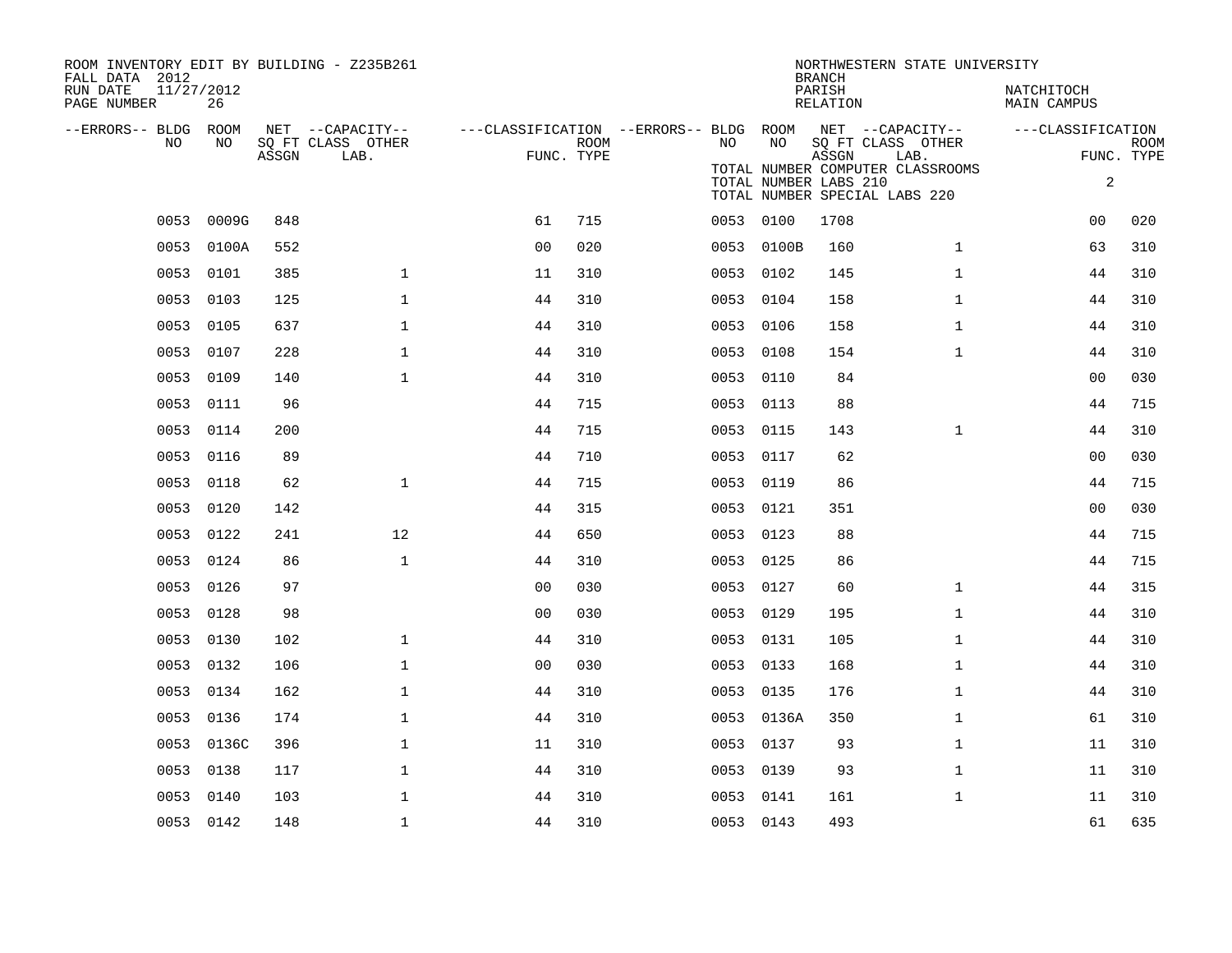| ROOM INVENTORY EDIT BY BUILDING - Z235B261<br>FALL DATA 2012<br>RUN DATE | 11/27/2012 |       |                           |                                        |                           |           |                                                  | <b>BRANCH</b><br>PARISH |                               | NORTHWESTERN STATE UNIVERSITY                                             |                                  |                   |                           |
|--------------------------------------------------------------------------|------------|-------|---------------------------|----------------------------------------|---------------------------|-----------|--------------------------------------------------|-------------------------|-------------------------------|---------------------------------------------------------------------------|----------------------------------|-------------------|---------------------------|
| PAGE NUMBER                                                              | 27         |       |                           |                                        |                           |           |                                                  | RELATION                |                               |                                                                           | NATCHITOCH<br><b>MAIN CAMPUS</b> |                   |                           |
| --ERRORS-- BLDG ROOM                                                     | NO         |       | NET --CAPACITY--          | ---CLASSIFICATION --ERRORS-- BLDG ROOM |                           |           |                                                  |                         |                               | NET --CAPACITY--                                                          |                                  | ---CLASSIFICATION |                           |
| NO                                                                       |            | ASSGN | SQ FT CLASS OTHER<br>LAB. |                                        | <b>ROOM</b><br>FUNC. TYPE | NO        | NO                                               | ASSGN                   | SQ FT CLASS OTHER<br>LAB.     |                                                                           |                                  |                   | <b>ROOM</b><br>FUNC. TYPE |
| 0053                                                                     | 0144       | 560   |                           | 61                                     | 710                       | 0053 0145 |                                                  | 189                     |                               | $\mathbf{1}$                                                              |                                  | 61                | 310                       |
|                                                                          | 0053 0145A | 244   | $\mathbf{1}$              | 61                                     | 310                       |           | TOTAL NUMBER CLASSROOMS<br>TOTAL NUMBER LABS 210 |                         | TOTAL NUMBER SPECIAL LABS 220 | TOTAL NET ASSIGN SQ. FT. IN ROOM FILE<br>TOTAL NUMBER COMPUTER CLASSROOMS |                                  | 8,634             |                           |
|                                                                          | 0054 0MEN  | 278   |                           | 0 <sub>0</sub>                         | 030                       | 0054 0WOM |                                                  | 278                     |                               |                                                                           |                                  | 0 <sub>0</sub>    | 030                       |
|                                                                          | 0054 0100  | 1093  | 25                        | 0 <sub>0</sub>                         | 020                       | 0054 0101 |                                                  | 431                     |                               | 2                                                                         |                                  | 46                | 310                       |
|                                                                          | 0054 0101A | 40    |                           | 0 <sup>0</sup>                         | 030                       | 0054 0102 |                                                  | 177                     |                               | 2                                                                         |                                  | 46                | 325                       |
|                                                                          | 0054 0103  | 211   |                           | 44                                     | 731                       | 0054 0104 |                                                  | 310                     |                               | 2                                                                         |                                  | 64                | 710                       |
|                                                                          | 0054 0105  | 886   | 22                        | 11                                     | 210                       | 0054 0107 |                                                  | 127                     |                               | $\overline{2}$                                                            |                                  | 46                | 310                       |
|                                                                          | 0054 0108  | 139   | 2                         | 46                                     | 310                       | 0054 0109 |                                                  | 132                     |                               | $\mathbf{1}$                                                              |                                  | 46                | 310                       |
|                                                                          | 0054 0110  | 48    | $\mathbf{1}$              | 0 <sub>0</sub>                         | 010                       | 0054 0111 |                                                  | 34                      |                               |                                                                           |                                  | 10                | 315                       |
|                                                                          | 0054 0112  |       | 1686 100                  | 11                                     | 110                       | 0054 0114 |                                                  | 106                     |                               |                                                                           |                                  | 63                | 731                       |
|                                                                          | 0054 0115  | 40    |                           | 0 <sub>0</sub>                         | 030                       | 0054 0117 |                                                  | 119                     |                               |                                                                           |                                  | 63                | 650                       |
|                                                                          | 0054 0118  | 268   | 8                         | 46                                     | 350                       | 0054 0119 |                                                  | 131                     |                               | $\mathbf{1}$                                                              |                                  | 65                | 310                       |
|                                                                          | 0054 0120  | 380   | 2                         | 63                                     | 315                       | 0054 0121 |                                                  | 105                     |                               | $\mathbf{1}$                                                              |                                  | 65                | 310                       |
|                                                                          | 0054 0122  | 1577  | 32                        | 11                                     | 210                       | 0054 0123 |                                                  | 962                     |                               | 19                                                                        |                                  | 11                | 210                       |
|                                                                          | 0054 0124  | 155   |                           | 0 <sub>0</sub>                         | 020                       | 0054 0125 |                                                  | 40                      |                               |                                                                           |                                  | 0 <sub>0</sub>    | 020                       |
|                                                                          | 0054 0127  | 178   |                           | 10                                     | 731                       | 0054 0129 |                                                  | 95                      |                               |                                                                           |                                  | 0 <sub>0</sub>    | 030                       |
|                                                                          | 0054 0130  | 142   |                           | 0 <sub>0</sub>                         | 030                       | 0054 0131 |                                                  | 58                      |                               |                                                                           |                                  | 0 <sub>0</sub>    | 030                       |
|                                                                          | 0054 0137  | 152   |                           | 0 <sub>0</sub>                         | 020                       | 0054 0200 |                                                  | 133                     |                               | $\mathbf{1}$                                                              |                                  | 11                | 310                       |
|                                                                          | 0054 0201  | 467   | 2                         | 43                                     | 315                       | 0054 0202 |                                                  | 120                     |                               | $\mathbf{1}$                                                              |                                  | 46                | 310                       |
|                                                                          | 0054 0203  | 131   | 2                         | 46                                     | 315                       | 0054 0204 |                                                  | 137                     |                               | $\mathbf{1}$                                                              |                                  | 46                | 310                       |
|                                                                          | 0054 0205  | 135   | $\mathbf{1}$              | 46                                     | 310                       | 0054 0206 |                                                  | 122                     |                               | 8                                                                         |                                  | 46                | 650                       |
|                                                                          | 0054 0207  | 137   |                           | 0 <sub>0</sub>                         | 030                       | 0054 0208 |                                                  | 923                     | 30                            |                                                                           |                                  | 11                | 110                       |
|                                                                          | 0054 0209  | 158   |                           | 46                                     | 731                       | 0054 0211 |                                                  | 852                     | 57                            |                                                                           |                                  | 11                | 110                       |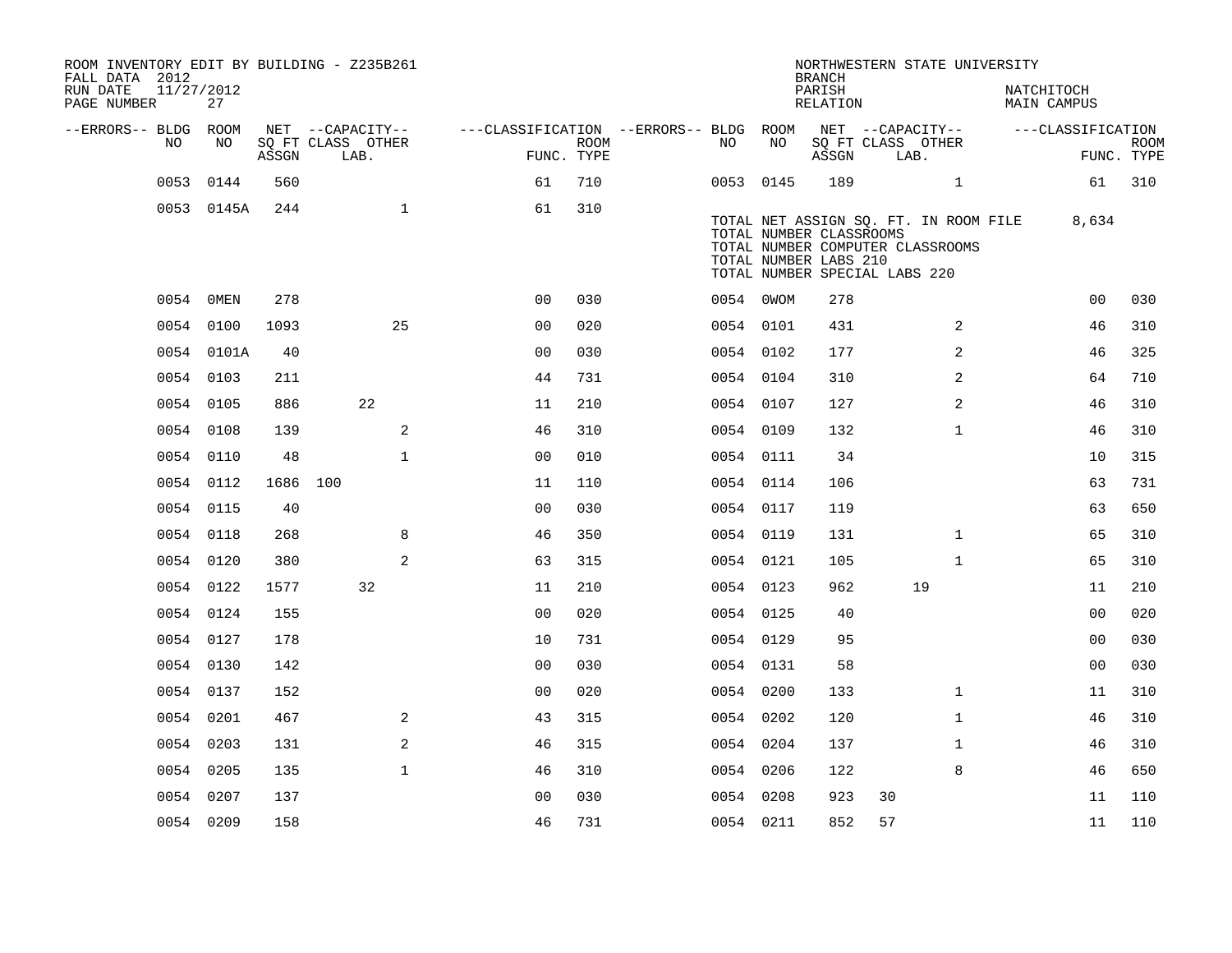| ROOM INVENTORY EDIT BY BUILDING - Z235B261<br>FALL DATA 2012<br>RUN DATE<br>PAGE NUMBER | 11/27/2012<br>28 |       |                                               |                                                      |             |     |           | <b>BRANCH</b><br>PARISH<br><b>RELATION</b>       | NORTHWESTERN STATE UNIVERSITY                                                                              | NATCHITOCH<br><b>MAIN CAMPUS</b> |                           |
|-----------------------------------------------------------------------------------------|------------------|-------|-----------------------------------------------|------------------------------------------------------|-------------|-----|-----------|--------------------------------------------------|------------------------------------------------------------------------------------------------------------|----------------------------------|---------------------------|
| --ERRORS-- BLDG<br>NO                                                                   | ROOM<br>NO       | ASSGN | NET --CAPACITY--<br>SQ FT CLASS OTHER<br>LAB. | ---CLASSIFICATION --ERRORS-- BLDG ROOM<br>FUNC. TYPE | <b>ROOM</b> | NO. | NO        | ASSGN                                            | NET --CAPACITY--<br>SQ FT CLASS OTHER<br>LAB.                                                              | ---CLASSIFICATION                | <b>ROOM</b><br>FUNC. TYPE |
| 0054                                                                                    | 0212             | 53    | $\mathbf{1}$                                  | 11                                                   | 115         |     | 0054 0213 | 42                                               |                                                                                                            | 00                               | 010                       |
|                                                                                         | 0054 0214        | 208   | $\overline{a}$                                | 46                                                   | 115         |     | 0054 0215 | 132                                              | 2                                                                                                          | 46                               | 310                       |
|                                                                                         | 0054 0216        | 244   |                                               | 0 <sub>0</sub>                                       | 030         |     | 0054 0217 | 1491                                             | 30                                                                                                         | 11                               | 210                       |
| 0054                                                                                    | 0218             | 743   | 20                                            | 11                                                   | 210         |     | 0054 0219 | 43                                               |                                                                                                            | 62                               | 731                       |
| 0054                                                                                    | 0220             | 840   | 20                                            | 11                                                   | 220         |     | 0054 0221 | 131                                              |                                                                                                            | 10                               | 215                       |
|                                                                                         | 0054 0222        | 392   |                                               | 52                                                   | 315         |     | 0054 0223 | 1215                                             | 10                                                                                                         | 10                               | 210                       |
|                                                                                         | 0054 0224        | 150   | 5                                             | 11                                                   | 215         |     | 0054 0225 | 1407                                             | 28                                                                                                         | 11                               | 210                       |
|                                                                                         | 0054 0227        | 40    |                                               | 0 <sub>0</sub>                                       | 020         |     |           | TOTAL NUMBER CLASSROOMS<br>TOTAL NUMBER LABS 210 | TOTAL NET ASSIGN SO. FT. IN ROOM FILE<br>TOTAL NUMBER COMPUTER CLASSROOMS<br>TOTAL NUMBER SPECIAL LABS 220 | 17,942<br>3<br>7<br>$\mathbf{1}$ |                           |
| 0055                                                                                    | 0ELV             | 70    |                                               | 0 <sub>0</sub>                                       | 030         |     | 0055 0101 | 171                                              | 5                                                                                                          | 0 <sub>0</sub>                   | 020                       |
|                                                                                         | 0055 0102        | 490   |                                               | 0 <sub>0</sub>                                       | 020         |     | 0055 0103 | 186                                              | 10                                                                                                         | 0 <sub>0</sub>                   | 020                       |
| 0055                                                                                    | 0104             | 475   | 10                                            | 0 <sub>0</sub>                                       | 030         |     | 0055 0105 | 134                                              | 4                                                                                                          | 0 <sub>0</sub>                   | 030                       |
| 0055                                                                                    | 0106             | 161   | 4                                             | 0 <sub>0</sub>                                       | 030         |     | 0055 0107 | 181                                              | 2                                                                                                          | 0 <sub>0</sub>                   | 030                       |
| 0055                                                                                    | 0110             | 297   | 10                                            | 00                                                   | 020         |     | 0055 0111 | 55                                               | $\mathbf{1}$                                                                                               | 0 <sub>0</sub>                   | 010                       |
| 0055                                                                                    | 0112             | 55    | 2                                             | 0 <sub>0</sub>                                       | 030         |     | 0055 0113 | 422                                              | 5                                                                                                          | 53                               | 310                       |
| 0055                                                                                    | 0114             | 220   | 5                                             | 0 <sub>0</sub>                                       | 020         |     | 0055 0115 | 554                                              | 5                                                                                                          | 55                               | 315                       |
| 0055                                                                                    | 0117             | 98    | $\mathbf 1$                                   | 53                                                   | 310         |     | 0055 0118 | 98                                               | $\mathbf{1}$                                                                                               | 53                               | 310                       |
| 0055                                                                                    | 0119             | 98    | $\mathbf 1$                                   | 55                                                   | 315         |     | 0055 0120 | 564                                              | $\mathbf{1}$                                                                                               | 56                               | 730                       |
| 0055                                                                                    | 0121             | 297   | 10                                            | 00                                                   | 020         |     | 0055 0123 | 272                                              | 4                                                                                                          | 55                               | 315                       |
| 0055                                                                                    | 0124             | 222   | $\mathbf{1}$                                  | 51                                                   | 325         |     | 0055 0125 | 98                                               | $\mathbf{1}$                                                                                               | 55                               | 315                       |
| 0055                                                                                    | 0126             | 98    | $\mathbf 1$                                   | 53                                                   | 310         |     | 0055 0127 | 98                                               | $\mathbf{1}$                                                                                               | 53                               | 310                       |
| 0055                                                                                    | 0128             | 220   | 5                                             | 0 <sub>0</sub>                                       | 020         |     | 0055 0129 | 148                                              | $\mathbf{1}$                                                                                               | 55                               | 310                       |
| 0055                                                                                    | 0130             | 108   | $\mathbf 1$                                   | 55                                                   | 310         |     | 0055 0131 | 108                                              | $\mathbf{1}$                                                                                               | 55                               | 310                       |
|                                                                                         | 0055 0132        | 109   | $\mathbf{1}$                                  | 55                                                   | 310         |     | 0055 0133 | 133                                              | $\mathbf{1}$                                                                                               | 55                               | 310                       |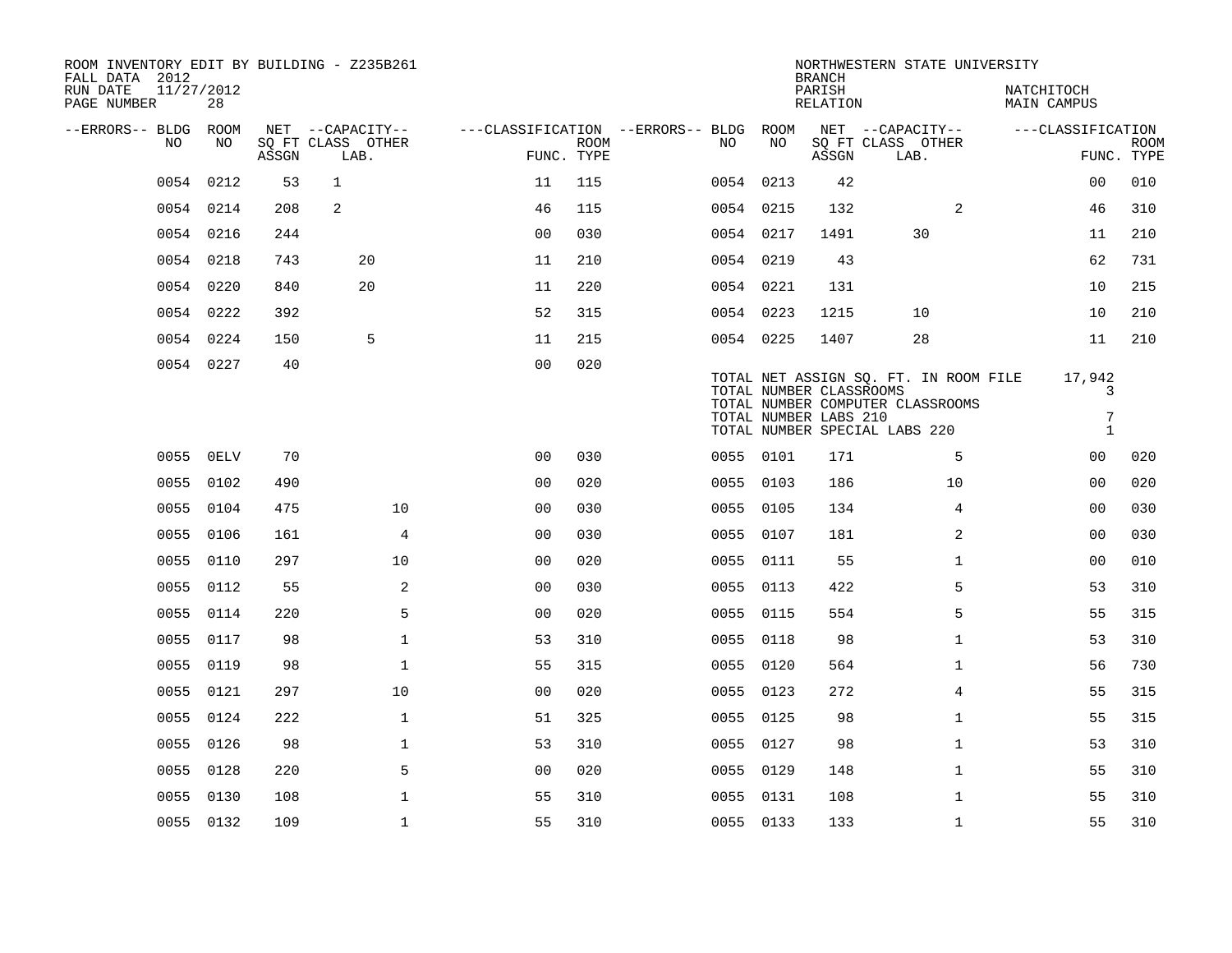| ROOM INVENTORY EDIT BY BUILDING - Z235B261<br>FALL DATA 2012 |                  |       |                           |                |             |                                   |           | <b>BRANCH</b>             | NORTHWESTERN STATE UNIVERSITY |                           |                           |
|--------------------------------------------------------------|------------------|-------|---------------------------|----------------|-------------|-----------------------------------|-----------|---------------------------|-------------------------------|---------------------------|---------------------------|
| RUN DATE<br>PAGE NUMBER                                      | 11/27/2012<br>29 |       |                           |                |             |                                   |           | PARISH<br><b>RELATION</b> |                               | NATCHITOCH<br>MAIN CAMPUS |                           |
| --ERRORS-- BLDG                                              | ROOM             |       | NET --CAPACITY--          |                |             | ---CLASSIFICATION --ERRORS-- BLDG | ROOM      |                           | NET --CAPACITY--              | ---CLASSIFICATION         |                           |
| NO                                                           | NO               | ASSGN | SQ FT CLASS OTHER<br>LAB. | FUNC. TYPE     | <b>ROOM</b> | NO                                | NO        | ASSGN                     | SQ FT CLASS OTHER<br>LAB.     |                           | <b>ROOM</b><br>FUNC. TYPE |
| 0055                                                         | 0134             | 190   | 24                        | 55             | 310         | 0055                              | 0135      | 220                       | $\mathbf{1}$                  | 0 <sub>0</sub>            | 020                       |
| 0055                                                         | 0136             | 156   | $\mathbf 1$               | 55             | 310         |                                   | 0055 0137 | 120                       | $\mathbf{1}$                  | 55                        | 310                       |
| 0055                                                         | 0138             | 148   | $\mathbf{1}$              | 55             | 310         | 0055                              | 0139      | 222                       | $\mathbf{1}$                  | 51                        | 310                       |
| 0055                                                         | 0140             | 154   |                           | 0 <sub>0</sub> | 020         |                                   | 0055 0141 | 151                       | $\mathbf{1}$                  | 55                        | 310                       |
| 0055                                                         | 0142             | 125   | $\mathbf{1}$              | 55             | 310         | 0055                              | 0143      | 297                       | 10                            | 00                        | 020                       |
| 0055                                                         | 0144             | 220   |                           | 0 <sub>0</sub> | 020         |                                   | 0055 0145 | 538                       | 2                             | 55                        | 730                       |
| 0055                                                         | 0147             | 438   | 40                        | 10             | 110         |                                   | 0055 0148 | 20                        |                               | 13                        | 115                       |
| 0055<br>9                                                    | 0149             | 650   | 6                         | 51             | 410         |                                   | 0055 0150 | 20                        | 10                            | 51                        | 315                       |
| 0055                                                         | 0151             | 87    | $\mathbf{1}$              | 0 <sub>0</sub> | 020         | 0055                              | 0152      | 60                        |                               | 0 <sub>0</sub>            | 030                       |
| 0055                                                         | 0201             | 236   | 10                        | 0 <sub>0</sub> | 020         | 0055                              | 0202      | 115                       | 5                             | 0 <sub>0</sub>            | 020                       |
| 0055                                                         | 0203             | 323   | 12                        | 51             | 350         | 0055                              | 0204      | 150                       | 5                             | 0 <sub>0</sub>            | 030                       |
| 0055                                                         | 0205             | 51    | $\mathbf{1}$              | 0 <sub>0</sub> | 010         | 0055                              | 0206      | 164                       | 5                             | 0 <sub>0</sub>            | 030                       |
| 0055                                                         | 0207             | 190   | $\mathbf{1}$              | 0 <sub>0</sub> | 030         | 0055                              | 0208      | 113                       | $\mathbf{1}$                  | 0 <sub>0</sub>            | 030                       |
| 0055                                                         | 0209             | 297   | 10                        | 00             | 020         | 0055                              | 0210      | 105                       | $\mathbf{1}$                  | 74                        | 710                       |
| 0055                                                         | 0211             | 20    |                           | 0 <sub>0</sub> | 010         | 0055                              | 0212      | 430                       |                               | 54                        | 315                       |
| 0055                                                         | 0213             | 106   | $\mathbf 1$               | 54             | 310         | 0055                              | 0214      | 254                       | 10                            | 00                        | 020                       |
| 0055                                                         | 0215             | 312   | 4                         | 54             | 731         | 0055                              | 0216      | 107                       | $\mathbf{1}$                  | 54                        | 310                       |
| 0055                                                         | 0217             | 108   | $\mathbf 1$               | 54             | 310         | 0055                              | 0218      | 316                       | 4                             | 54                        | 315                       |
| 0055                                                         | 0219             | 296   | $\overline{4}$            | 54             | 315         |                                   | 0055 0220 | 204                       | $\mathbf{1}$                  | 54                        | 310                       |
| 0055                                                         | 0221             | 102   | $\mathbf 1$               | 54             | 310         | 0055                              | 0222      | 297                       | 10                            | 00                        | 020                       |
| 0055                                                         | 0223             | 221   | 10                        | 0 <sub>0</sub> | 020         |                                   | 0055 0224 | 130                       | $\mathbf{1}$                  | 54                        | 310                       |
| 0055                                                         | 0225             | 101   | $\mathbf{1}$              | 54             | 310         | 0055                              | 0226      | 222                       | $\mathbf{1}$                  | 51                        | 325                       |
| 0055                                                         | 0227             | 254   | 10                        | 0 <sub>0</sub> | 020         |                                   | 0055 0228 | 85                        | $\mathbf{1}$                  | 54                        | 310                       |
| 0055                                                         | 0229             | 84    | $\mathbf 1$               | 54             | 310         |                                   | 0055 0230 | 152                       | $\mathbf{1}$                  | 51                        | 310                       |
| 0055                                                         | 0231             | 108   | $\mathbf 1$               | 54             | 310         |                                   | 0055 0232 | 107                       | $\mathbf{1}$                  | 54                        | 310                       |
|                                                              | 0055 0233        | 106   | $\mathbf 1$               | 54             | 310         |                                   | 0055 0234 | 177                       | $\mathbf{1}$                  | 51                        | 310                       |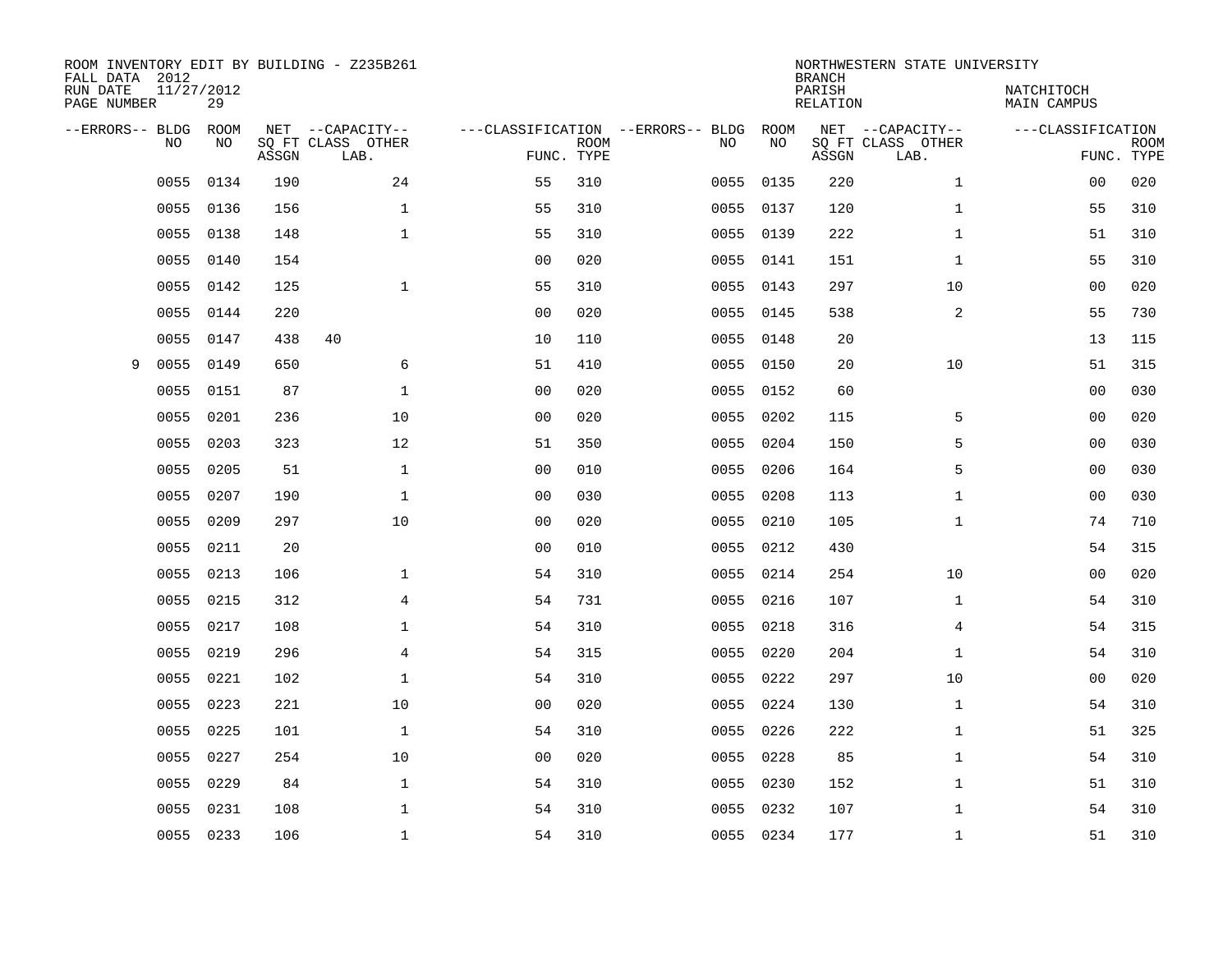| FALL DATA 2012<br>RUN DATE<br>PAGE NUMBER | 11/27/2012<br>30 |       | ROOM INVENTORY EDIT BY BUILDING - Z235B261    |                                                 |             |      |            | <b>BRANCH</b><br>PARISH<br>RELATION | NORTHWESTERN STATE UNIVERSITY                 | NATCHITOCH<br>MAIN CAMPUS |                           |
|-------------------------------------------|------------------|-------|-----------------------------------------------|-------------------------------------------------|-------------|------|------------|-------------------------------------|-----------------------------------------------|---------------------------|---------------------------|
| --ERRORS-- BLDG<br><b>NO</b>              | ROOM<br>NO.      | ASSGN | NET --CAPACITY--<br>SO FT CLASS OTHER<br>LAB. | ---CLASSIFICATION --ERRORS-- BLDG<br>FUNC. TYPE | <b>ROOM</b> | NO   | ROOM<br>NO | ASSGN                               | NET --CAPACITY--<br>SQ FT CLASS OTHER<br>LAB. | ---CLASSIFICATION         | <b>ROOM</b><br>FUNC. TYPE |
| 0055                                      | 0236             | 234   | 10                                            | 0 <sub>0</sub>                                  | 020         | 0055 | 0237       | 212                                 | 5                                             | 55                        | 315                       |
| 0055                                      | 0238             | 108   | $\mathbf 1$                                   | 56                                              | 310         | 0055 | 0239       | 257                                 | 10                                            | 56                        | 350                       |
| 0055                                      | 0240             | 118   | $\mathbf{1}$                                  | 56                                              | 310         | 0055 | 0241       | 188                                 | $\mathbf{1}$                                  | 56                        | 325                       |
| 0055                                      | 0242             | 92    | $\mathbf{1}$                                  | 56                                              | 310         |      | 0055 0243  | 92                                  | $\mathbf{1}$                                  | 56                        | 310                       |
| 0055                                      | 0244             | 154   | 10                                            | 0 <sub>0</sub>                                  | 020         | 0055 | 0245       | 145                                 | $\overline{4}$                                | 56                        | 315                       |
| 0055                                      | 0246             | 91    | 2                                             | 56                                              | 315         |      | 0055 0247  | 297                                 | 10                                            | 0 <sub>0</sub>            | 020                       |
| 0055                                      | 0248             | 81    | $\mathbf{1}$                                  | 56                                              | 310         | 0055 | 0249       | 176                                 | $\mathbf{1}$                                  | 51                        | 325                       |
| 0055                                      | 0250             | 203   | $\mathbf 1$                                   | 56                                              | 310         |      | 0055 0251  | 234                                 | 10                                            | 0 <sub>0</sub>            | 020                       |
| 0055                                      | 0252             | 127   | $\mathbf{1}$                                  | 53                                              | 310         | 0055 | 0253       | 85                                  | $\mathbf{1}$                                  | 51                        | 310                       |
| 0055                                      | 0254             | 113   | $\mathbf 1$                                   | 51                                              | 310         | 0055 | 0256       | 154                                 | 10                                            | 0 <sub>0</sub>            | 020                       |
| 0055                                      | 0257             | 427   | 5                                             | 56                                              | 315         | 0055 | 0260       | 101                                 | 5                                             | 51                        | 315                       |
| 0055                                      | 0261             | 102   | 4                                             | 51                                              | 315         |      | 0055 0302  | 134                                 | 10                                            | 00                        | 030                       |
| 0055                                      | 0303             | 54    | 10                                            | 0 <sub>0</sub>                                  | 010         | 0055 | 0304       | 150                                 | 10                                            | 00                        | 030                       |
| 0055                                      | 0305             | 150   | $\mathbf 1$                                   | 0 <sub>0</sub>                                  | 030         | 0055 | 0306       | 53                                  | $\mathbf{1}$                                  | 00                        | 030                       |
| 0055                                      | 0307             | 297   | 10                                            | 0 <sub>0</sub>                                  | 020         | 0055 | 0308       | 213                                 | 5                                             | 56                        | 315                       |
| 0055                                      | 0310             | 300   | 2                                             | 56                                              | 315         | 0055 | 0312       | 175                                 | 3                                             | 56                        | 315                       |
| 0055                                      | 0313             | 137   | $\mathbf{1}$                                  | 56                                              | 310         | 0055 | 0314       | 94                                  | $\mathbf{1}$                                  | 56                        | 310                       |
| 0055                                      | 0316             | 121   | $\mathbf{1}$                                  | 56                                              | 310         | 0055 | 0317       | 221                                 | $\mathbf{1}$                                  | 56                        | 325                       |
| 0055                                      | 0318             | 92    | $\mathbf{1}$                                  | 56                                              | 310         |      | 0055 0319  | 297                                 | 10                                            | 0 <sub>0</sub>            | 020                       |
| 0055                                      | 0321             | 92    | $\mathbf{1}$                                  | 56                                              | 310         |      | 0055 0322  | 92                                  | $\mathbf{1}$                                  | 56                        | 310                       |
| 0055                                      | 0323             | 277   | $\overline{4}$                                | 56                                              | 315         |      | 0055 0324  | 64                                  | $\mathbf{1}$                                  | 56                        | 315                       |
| 0055                                      | 0325             | 112   | $\mathbf{1}$                                  | 56                                              | 315         | 0055 | 0327       | 186                                 | $\mathbf{1}$                                  | 56                        | 310                       |
| 0055                                      | 0328             | 116   | $\mathbf{1}$                                  | 56                                              | 310         |      | 0055 0329  | 176                                 | $\mathbf{1}$                                  | 56                        | 310                       |
| 0055                                      | 0330             | 118   | $\mathbf{1}$                                  | 56                                              | 310         |      | 0055 0331  | 118                                 | $\mathbf{1}$                                  | 56                        | 310                       |
| 0055                                      | 0332             | 191   | 1                                             | 56                                              | 310         |      | 0055 0333  | 98                                  | $\mathbf{1}$                                  | 56                        | 310                       |
|                                           | 0055 0334        | 108   | $\mathbf 1$                                   | 56                                              | 310         |      | 0055 0335  | 324                                 | 5                                             | 56                        | 315                       |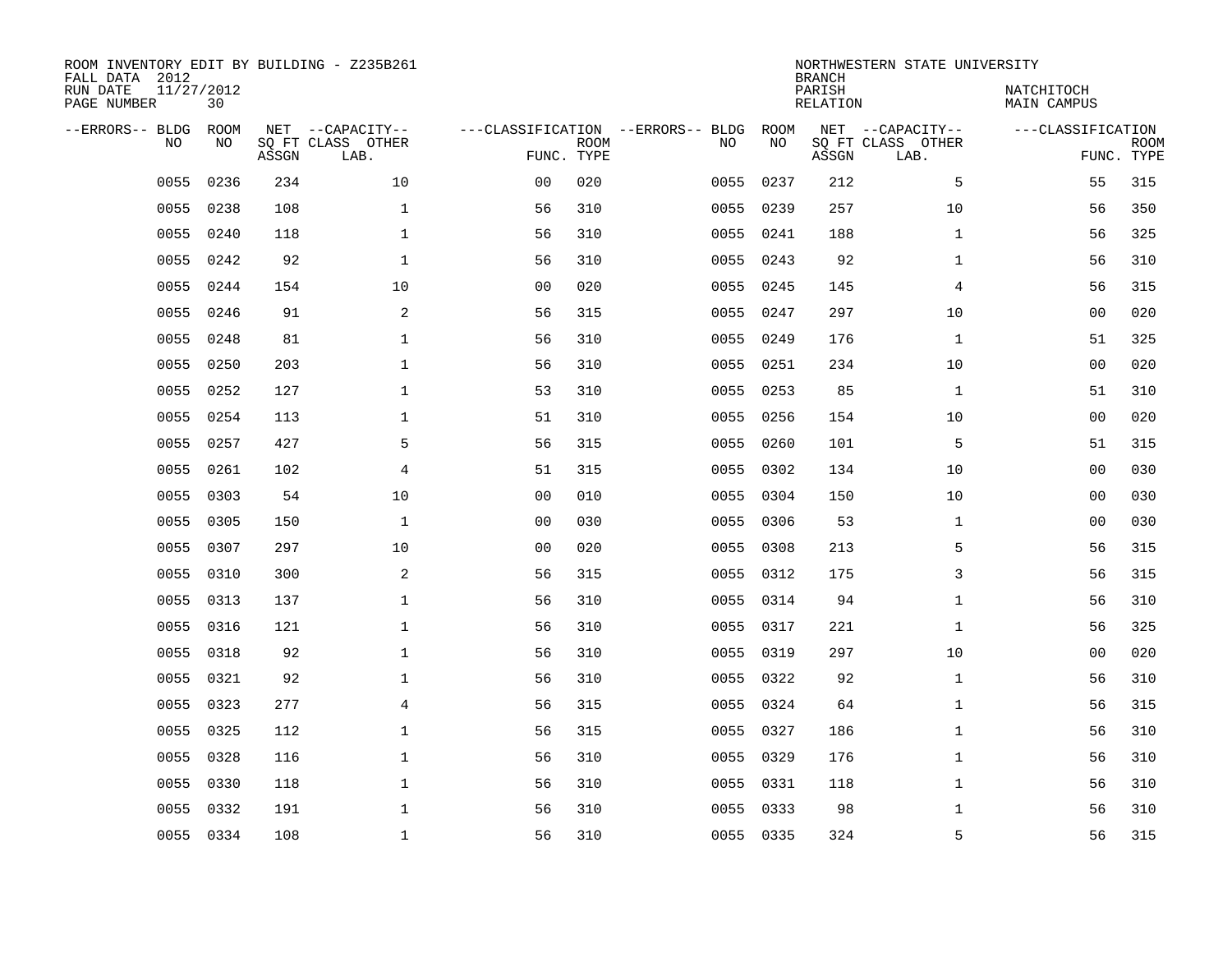| ROOM INVENTORY EDIT BY BUILDING - Z235B261<br>FALL DATA 2012 |            |       |                           |                                        |      |           |            | <b>BRANCH</b>                                          | NORTHWESTERN STATE UNIVERSITY                                                                              |                           |                           |
|--------------------------------------------------------------|------------|-------|---------------------------|----------------------------------------|------|-----------|------------|--------------------------------------------------------|------------------------------------------------------------------------------------------------------------|---------------------------|---------------------------|
| 11/27/2012<br>RUN DATE<br>PAGE NUMBER                        | 31         |       |                           |                                        |      |           |            | PARISH<br>RELATION                                     |                                                                                                            | NATCHITOCH<br>MAIN CAMPUS |                           |
| --ERRORS-- BLDG ROOM                                         |            |       | NET --CAPACITY--          | ---CLASSIFICATION --ERRORS-- BLDG ROOM |      |           |            |                                                        | NET --CAPACITY--                                                                                           | ---CLASSIFICATION         |                           |
| NO.                                                          | NO         | ASSGN | SQ FT CLASS OTHER<br>LAB. | FUNC. TYPE                             | ROOM | NO.       | NO         | ASSGN                                                  | SQ FT CLASS OTHER<br>LAB.                                                                                  |                           | <b>ROOM</b><br>FUNC. TYPE |
| 0055                                                         | 0337       | 323   | 10                        | 51                                     | 350  | 0055 0338 |            | 190                                                    | 2                                                                                                          | 51                        | 315                       |
|                                                              | 0055 0340  | 284   | 4                         | 51                                     | 315  | 0055 0341 |            | 188                                                    | $\mathbf{1}$                                                                                               | 51                        | 310                       |
| 0055                                                         | 0342       | 184   | $\mathbf{1}$              | 51                                     | 325  | 0055 0344 |            | 92                                                     | $\mathbf{1}$                                                                                               | 51                        | 310                       |
| 0055                                                         | 0345       | 92    | $\mathbf{1}$              | 51                                     | 315  | 0055 0346 |            | 297                                                    | 10                                                                                                         | 0 <sub>0</sub>            | 020                       |
| 0055                                                         | 0347       | 81    | $\mathbf 1$               | 51                                     | 315  | 0055 0348 |            | 170                                                    | $\mathbf{1}$                                                                                               | 51                        | 310                       |
|                                                              | 0055 0351  | 103   | $\mathbf{1}$              | 51                                     | 310  | 0055 0352 |            | 102                                                    | $\mathbf{1}$                                                                                               | 51                        | 315                       |
| 0055                                                         | 0353       | 102   | $\mathbf{1}$              | 51                                     | 310  | 0055 0354 |            | 205                                                    | $\mathbf{1}$                                                                                               | 51                        | 310                       |
|                                                              | 0055 0358  | 102   | $\mathbf{1}$              | 51                                     | 310  | 0055 0359 |            | 112                                                    | $\mathbf{1}$                                                                                               | 51                        | 310                       |
|                                                              | 0055 0360  | 98    | $\mathbf{1}$              | 51                                     | 315  |           |            | TOTAL NUMBER CLASSROOMS<br>TOTAL NUMBER LABS 210       | TOTAL NET ASSIGN SQ. FT. IN ROOM FILE<br>TOTAL NUMBER COMPUTER CLASSROOMS<br>TOTAL NUMBER SPECIAL LABS 220 | 18,258<br>1               |                           |
|                                                              | 0057 0100  | 528   | 15                        | 72                                     | 720  | 0057 0101 |            | 4296                                                   | 50                                                                                                         | 72                        | 720                       |
|                                                              | 0057 0101A | 97    | 2                         | 0 <sub>0</sub>                         | 030  |           | 0057 0101B | 97                                                     |                                                                                                            | 64                        | 730                       |
|                                                              | 0057 0101C | 97    |                           | 64                                     | 730  | 0057 0102 |            | 281                                                    | $\mathbf{1}$                                                                                               | 64                        | 310                       |
|                                                              | 0057 0102A | 25    | $\mathbf{1}$              | 0 <sub>0</sub>                         | 030  | 0057 0103 |            | 59                                                     |                                                                                                            | 64                        | 315                       |
|                                                              | 0057 0104  | 53    |                           | 64                                     | 725  | 0057 0105 |            | 46                                                     |                                                                                                            | 64                        | 725                       |
|                                                              | 0057 0105A | 88    | $\mathbf{1}$              | 0 <sub>0</sub>                         | 030  | 0057 0106 |            | 56<br>TOTAL NUMBER CLASSROOMS<br>TOTAL NUMBER LABS 210 | TOTAL NET ASSIGN SQ. FT. IN ROOM FILE<br>TOTAL NUMBER COMPUTER CLASSROOMS<br>TOTAL NUMBER SPECIAL LABS 220 | 64<br>5,513               | 730                       |
|                                                              | 0067 0100  | 1176  |                           | 0 <sub>0</sub>                         | 020  | 0067 0101 |            | 2260                                                   |                                                                                                            | 00                        | 020                       |
| 0067                                                         | 0102       | 114   |                           | 56                                     | 630  |           | 0067 0102A | 34                                                     |                                                                                                            | 56                        | 730                       |
|                                                              | 0067 0103  | 726   | 25                        | 11                                     | 650  |           | 0067 0103A | 548                                                    | 3                                                                                                          | 56                        | 310                       |
|                                                              | 0067 0103B | 163   | 2                         | 56                                     | 310  | 0067      | 0104       | 309                                                    |                                                                                                            | 65                        | 650                       |
|                                                              | 0067 0105  | 95    |                           | 56                                     | 525  | 0067 0106 |            | 57                                                     |                                                                                                            | 00                        | 010                       |
|                                                              | 0067 0107  | 80    |                           | 0 <sub>0</sub>                         | 010  | 0067 0108 |            | 271                                                    |                                                                                                            | 65                        | 650                       |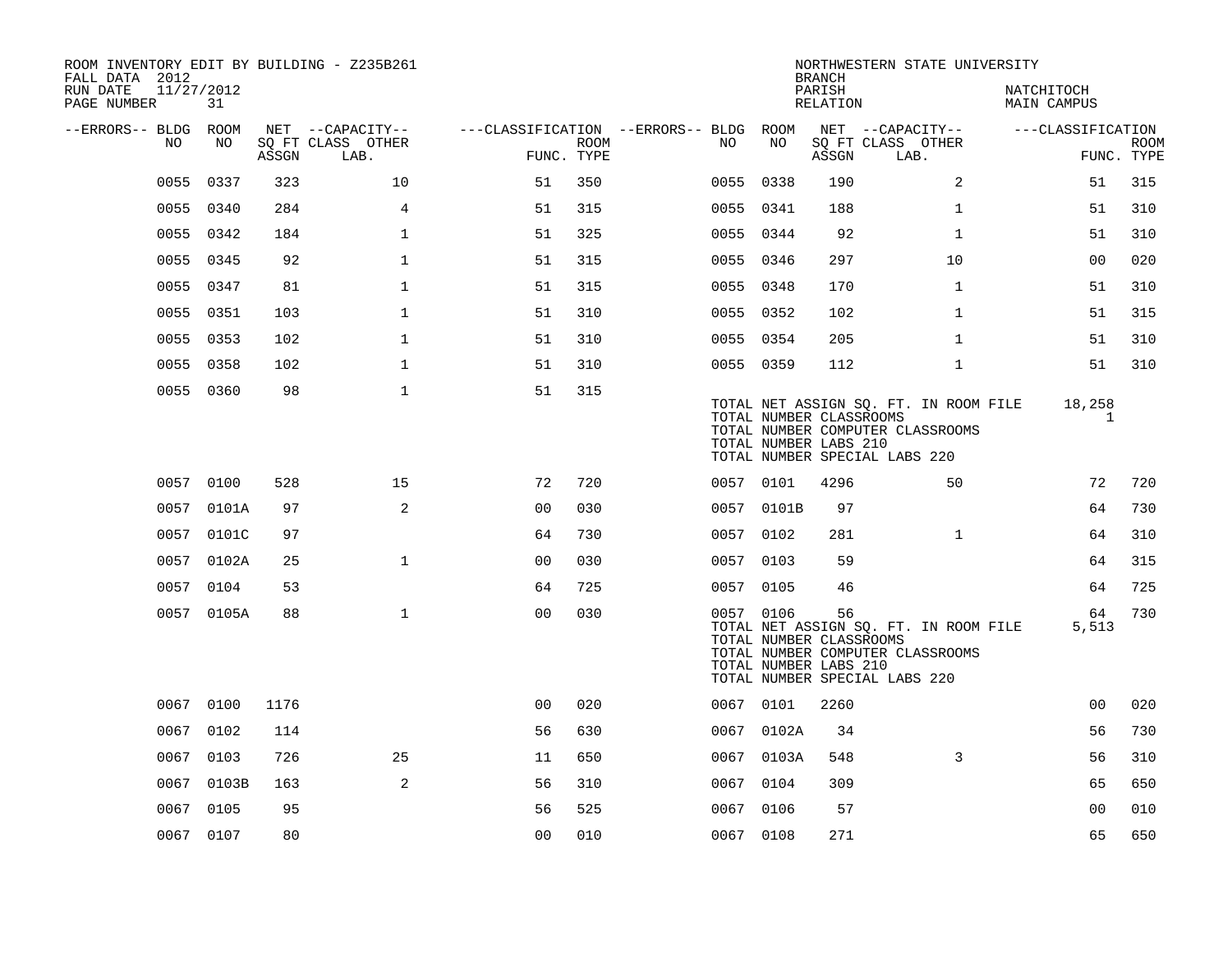| ROOM INVENTORY EDIT BY BUILDING - Z235B261<br>FALL DATA 2012 |                  |       |                                       |                                        |             |      |                 | <b>BRANCH</b>             | NORTHWESTERN STATE UNIVERSITY         |                                  |             |
|--------------------------------------------------------------|------------------|-------|---------------------------------------|----------------------------------------|-------------|------|-----------------|---------------------------|---------------------------------------|----------------------------------|-------------|
| RUN DATE<br>PAGE NUMBER                                      | 11/27/2012<br>32 |       |                                       |                                        |             |      |                 | PARISH<br><b>RELATION</b> |                                       | NATCHITOCH<br><b>MAIN CAMPUS</b> |             |
| --ERRORS-- BLDG<br>NO                                        | ROOM<br>NO       |       | NET --CAPACITY--<br>SQ FT CLASS OTHER | ---CLASSIFICATION --ERRORS-- BLDG ROOM | <b>ROOM</b> | NO   | NO              |                           | NET --CAPACITY--<br>SQ FT CLASS OTHER | ---CLASSIFICATION                | <b>ROOM</b> |
|                                                              |                  | ASSGN | LAB.                                  | FUNC. TYPE                             |             |      |                 | ASSGN                     | LAB.                                  |                                  | FUNC. TYPE  |
| 0067                                                         | 0109             | 6053  |                                       | 0 <sub>0</sub>                         | 020         | 0067 | 0110            | 382                       |                                       | 56                               | 630         |
| 0067                                                         | 0110A            | 375   | 25                                    | 56                                     | 730         |      | 0067 0111       | 1000                      | $\mathbf{1}$                          | 56                               | 310         |
| 0067                                                         | 0111A            | 402   |                                       | 56                                     | 731         | 0067 | 0112            | 916                       | 7                                     | 11                               | 310         |
| 0067                                                         | 0112A            | 192   |                                       | 56                                     | 730         |      | 0067 0113       | 234                       |                                       | 65                               | 650         |
| 0067                                                         | 0114             | 261   |                                       | 65                                     | 650         | 0067 | 0115            | 340                       |                                       | 56                               | 525         |
| 0067                                                         | 0115A            | 271   |                                       | 56                                     | 525         |      | 0067 0115B      | 1750                      |                                       | 0 <sub>0</sub>                   | 030         |
| 0067                                                         | 0116             | 957   |                                       | 56                                     | 525         | 0067 | 0116A           | 436                       |                                       | 56                               | 525         |
| 0067                                                         | 0116C            | 254   |                                       | 0 <sub>0</sub>                         | 020         |      | 0067 0116E      | 103                       |                                       | 56                               | 650         |
| 0067                                                         | 0117             | 510   |                                       | 56                                     | 525         | 0067 | 0117A           | 436                       |                                       | 56                               | 525         |
|                                                              | 0067 0118        | 483   |                                       | 56                                     | 525         |      | 0067 0119 29810 |                           | 4500                                  | 56                               | 520         |
|                                                              | 0067 0119A       | 9475  | 1595                                  | 56                                     | 523         |      | 0067 0119B      | 9475                      | 1595                                  | 56                               | 523         |
|                                                              | 0067 0120        | 254   |                                       | 0 <sub>0</sub>                         | 020         |      | 0067 0121       | 822                       |                                       | 56                               | 525         |
| 0067                                                         | 0121A            | 415   |                                       | 56                                     | 525         | 0067 | 0122            | 356                       |                                       | 56                               | 525         |
| 0067                                                         | 0122A            | 170   | 5                                     | 56                                     | 525         |      | 0067 0123       | 1284                      | 40                                    | 56                               | 525         |
| 0067                                                         | 0123A            | 254   |                                       | 56                                     | 730         |      | 0067 0123B      | 231                       |                                       | 00                               | 020         |
| 0067                                                         | 0124             | 162   |                                       | 56                                     | 650         | 0067 | 0125            | 85                        |                                       | 56                               | 525         |
| 0067                                                         | 0126             | 85    |                                       | 56                                     | 525         | 0067 | 0127            | 1750                      |                                       | 0 <sub>0</sub>                   | 030         |
| 0067                                                         | 0128             | 261   |                                       | 65                                     | 650         | 0067 | 0129            | 235                       |                                       | 65                               | 650         |
| 0067                                                         | 0130             | 6052  |                                       | 0 <sub>0</sub>                         | 020         |      | 0067 0131       | 469                       | 5                                     | 56                               | 310         |
| 0067                                                         | 0131A            | 319   | 16                                    | 56                                     | 350         |      | 0067 0131B      | 200                       |                                       | 0 <sub>0</sub>                   | 030         |
| 0067                                                         | 0131C            | 120   |                                       | 56                                     | 730         |      | 0067 0132       | 1342                      |                                       | 00                               | 030         |
| 0067                                                         | 0133             | 382   |                                       | 56                                     | 630         |      | 0067 0133A      | 216                       | $\mathbf{1}$                          | 56                               | 310         |
| 0067                                                         | 0133B            | 162   |                                       | 56                                     | 730         |      | 0067 0134       | 78                        |                                       | 00                               | 030         |
| 0067                                                         | 0135             | 230   | 2                                     | 56                                     | 310         |      | 0067 0135A      | 153                       |                                       | 0 <sub>0</sub>                   | 020         |
| 0067                                                         | 0135B            | 103   | $\mathbf{1}$                          | 56                                     | 310         |      | 0067 0135C      | 127                       | 3                                     | 56                               | 310         |
|                                                              | 0067 0135D       | 56    |                                       | 56                                     | 650         |      | 0067 0135E      | 13                        |                                       | 56                               | 730         |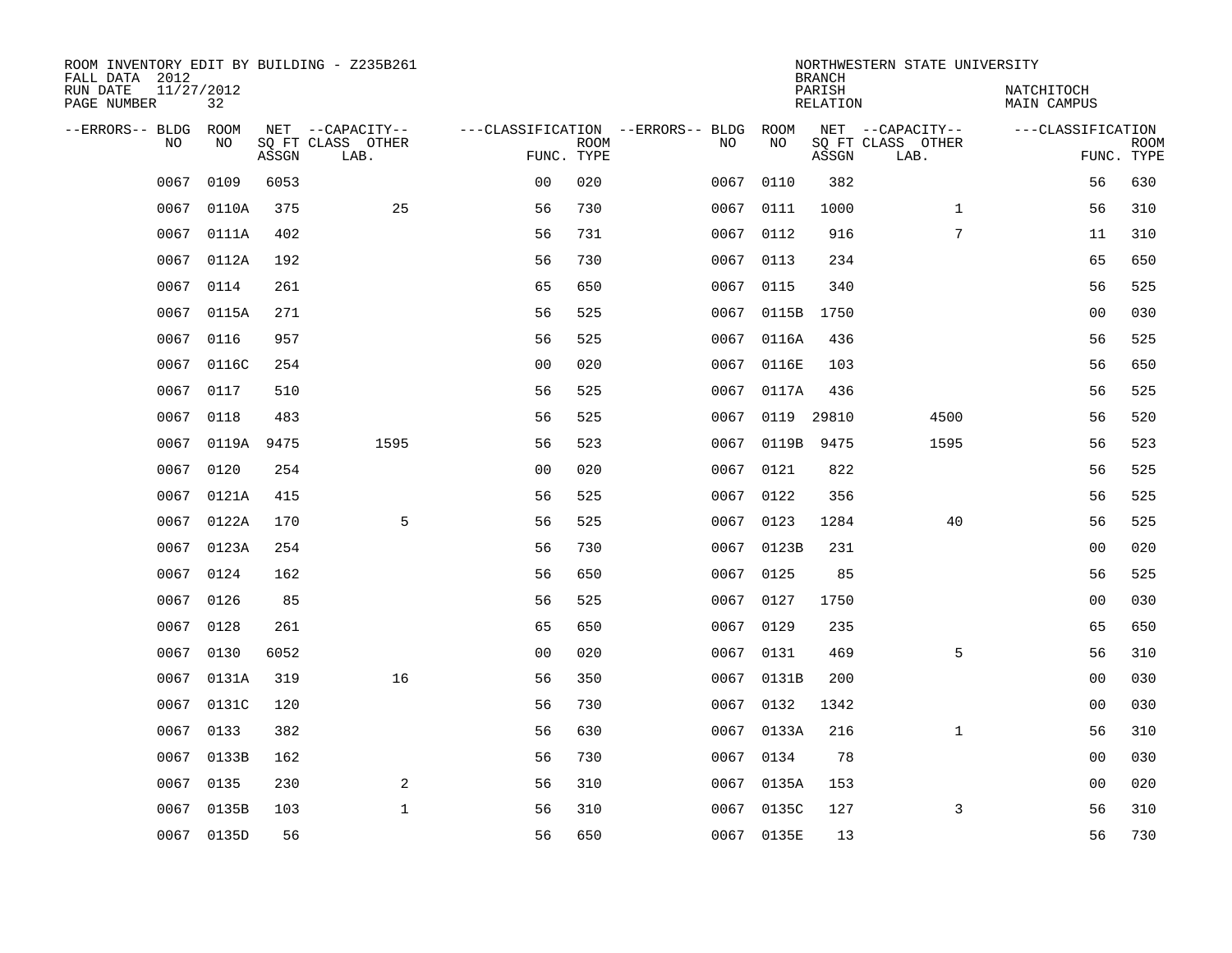| ROOM INVENTORY EDIT BY BUILDING - Z235B261<br>FALL DATA 2012<br>RUN DATE<br>PAGE NUMBER | 11/27/2012<br>33 |       |                                               |                                                      |             |           |                                                  | <b>BRANCH</b><br>PARISH<br><b>RELATION</b> | NORTHWESTERN STATE UNIVERSITY                                                                              | NATCHITOCH<br><b>MAIN CAMPUS</b> |                           |
|-----------------------------------------------------------------------------------------|------------------|-------|-----------------------------------------------|------------------------------------------------------|-------------|-----------|--------------------------------------------------|--------------------------------------------|------------------------------------------------------------------------------------------------------------|----------------------------------|---------------------------|
| --ERRORS-- BLDG<br>NO.                                                                  | ROOM<br>NO.      | ASSGN | NET --CAPACITY--<br>SQ FT CLASS OTHER<br>LAB. | ---CLASSIFICATION --ERRORS-- BLDG ROOM<br>FUNC. TYPE | <b>ROOM</b> | NO.       | NO                                               | ASSGN                                      | NET --CAPACITY--<br>SQ FT CLASS OTHER<br>LAB.                                                              | ---CLASSIFICATION                | <b>ROOM</b><br>FUNC. TYPE |
| 0067                                                                                    | 0135F            | 69    |                                               | 56                                                   | 650         | 0067      | 0135G                                            | 157                                        | $\mathbf{1}$                                                                                               | 56                               | 310                       |
| 0067                                                                                    | 0135H            | 167   | $\mathbf{1}$                                  | 56                                                   | 310         | 0067      | 0135I                                            | 156                                        | 2                                                                                                          | 56                               | 310                       |
| 0067                                                                                    | 0135J            | 167   | $\mathbf{1}$                                  | 56                                                   | 310         |           | 0067 0135K                                       | 167                                        | 3                                                                                                          | 56                               | 310                       |
| 0067                                                                                    | 0135L            | 8     |                                               | 56                                                   | 730         | 0067      | 0135M                                            | 145                                        | 4                                                                                                          | 56                               | 650                       |
| 0067                                                                                    | 0135N            | 60    |                                               | 56                                                   | 730         |           | 0067 01350                                       | 102                                        | $\mathbf{1}$                                                                                               | 56                               | 310                       |
| 0067                                                                                    | 0135P            | 102   | $\mathbf{1}$                                  | 56                                                   | 310         | 0067      | 01350                                            | 102                                        | $\mathbf{1}$                                                                                               | 56                               | 310                       |
| 0067                                                                                    | 0135R            | 156   |                                               | 0 <sub>0</sub>                                       | 020         |           | 0067 0135S                                       | 46                                         |                                                                                                            | 56                               | 730                       |
| 0067                                                                                    | 0135T            | 115   |                                               | 56                                                   | 315         | 0067      | 0137                                             | 158                                        | $\mathbf{1}$                                                                                               | 56                               | 310                       |
| 0067                                                                                    | 0139             | 118   | $\mathbf 1$                                   | 56                                                   | 310         | 0067 0140 |                                                  | 121                                        | $\mathbf{1}$                                                                                               | 56                               | 310                       |
| 0067                                                                                    | 0141             | 158   | $\mathbf 1$                                   | 56                                                   | 310         | 0067 0142 |                                                  | 531                                        | 25                                                                                                         | 56                               | 350                       |
| 0067                                                                                    | 0147             | 900   |                                               | 0 <sub>0</sub>                                       | 030         | 0067 0148 |                                                  | 900                                        |                                                                                                            | 0 <sub>0</sub>                   | 030                       |
| 0067                                                                                    | 0149             | 2260  |                                               | 0 <sub>0</sub>                                       | 020         |           | TOTAL NUMBER CLASSROOMS<br>TOTAL NUMBER LABS 210 |                                            | TOTAL NET ASSIGN SQ. FT. IN ROOM FILE<br>TOTAL NUMBER COMPUTER CLASSROOMS<br>TOTAL NUMBER SPECIAL LABS 220 | 67,293                           |                           |
|                                                                                         | 0071 0101        | 355   | $\overline{2}$                                | 63                                                   | 310         |           | 0071 0101A                                       | 68                                         |                                                                                                            | 61                               | 315                       |
|                                                                                         | 0071 0101B       | 62    |                                               | 61                                                   | 315         |           | 0071 0101C                                       | 322                                        | $\mathbf{1}$                                                                                               | 61                               | 310                       |
|                                                                                         | 0071 0101D       | 74    |                                               | 61                                                   | 315         |           | 0071 0101E                                       | 50                                         | $\mathbf{1}$                                                                                               | 65                               | 310                       |
|                                                                                         | 0071 0101F       | 61    | $\mathbf{1}$                                  | 65                                                   | 315         | 0071 0102 |                                                  | 307                                        | $\mathbf{1}$                                                                                               | 61                               | 310                       |
|                                                                                         | 0071 0102A       | 72    | $\mathbf{1}$                                  | 65                                                   | 310         |           | 0071 0102B                                       | 200                                        | $\mathbf{1}$                                                                                               | 11                               | 315                       |
|                                                                                         | 0071 0103        | 485   | 4                                             | 46                                                   | 310         | 0071 0104 |                                                  | 311                                        | 2                                                                                                          | 61                               | 310                       |
|                                                                                         | 0071 0104A       | 285   | $\mathbf 1$                                   | 61                                                   | 310         | 0071 0105 |                                                  | 502                                        | $\overline{4}$                                                                                             | 46                               | 315                       |
|                                                                                         | 0071 0105C       | 485   | $\mathbf{1}$                                  | 41                                                   | 310         | 0071 0106 |                                                  | 206                                        |                                                                                                            | 0 <sub>0</sub>                   | 030                       |
|                                                                                         | 0071 0107        | 466   | 10                                            | 11                                                   | 355         |           | 0071 0107A                                       | 236                                        | $\mathbf{1}$                                                                                               | 64                               | 310                       |
|                                                                                         | 0071 0107B       | 256   |                                               | 64                                                   | 315         |           | 0071 0107C                                       | 236                                        | $\mathbf{1}$                                                                                               | 64                               | 310                       |
|                                                                                         | 0071 0107D       | 493   | $\overline{4}$                                | 64                                                   | 310         | 0071 0108 |                                                  | 602                                        | 3                                                                                                          | 55                               | 310                       |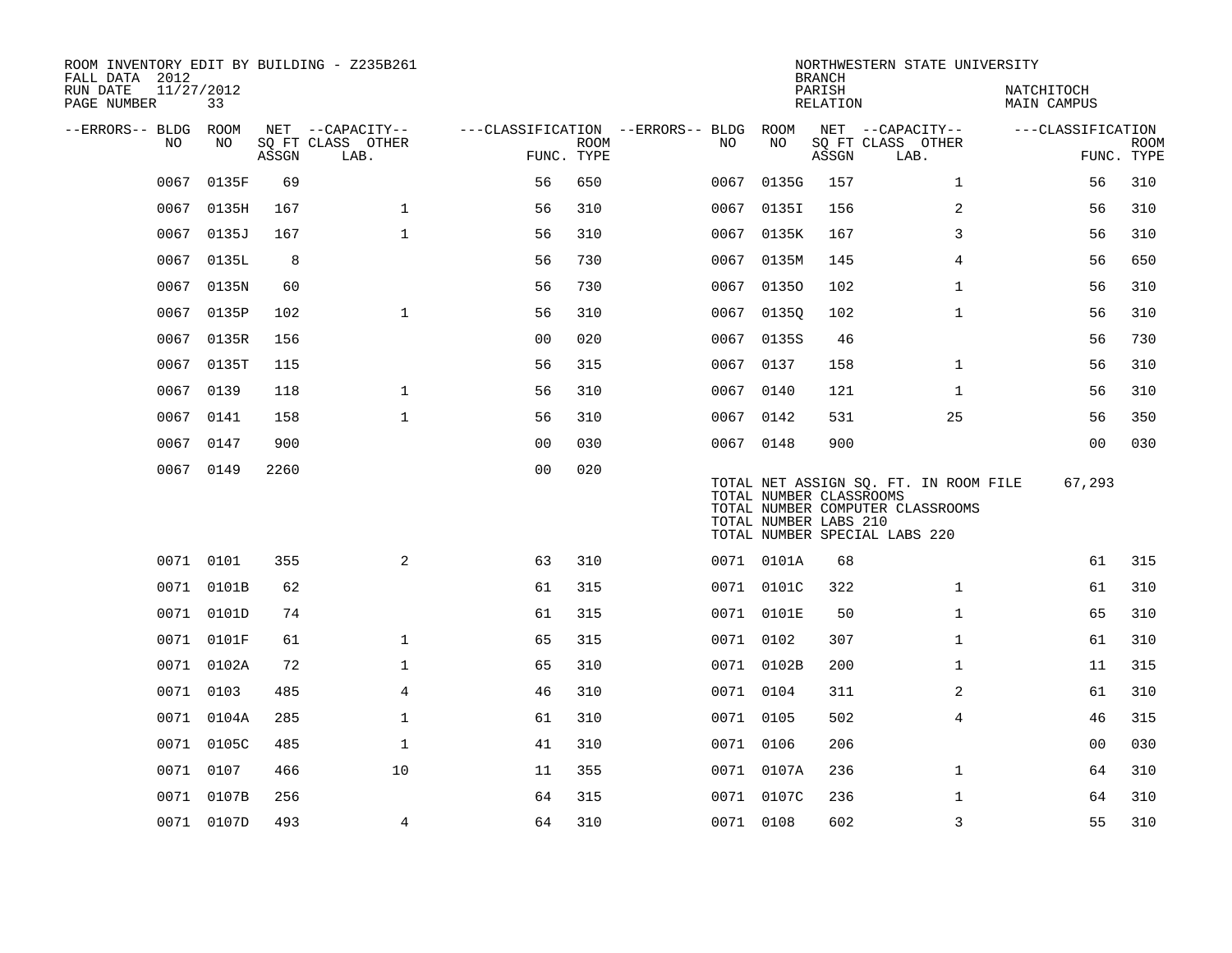| ROOM INVENTORY EDIT BY BUILDING - Z235B261<br>FALL DATA 2012<br>RUN DATE<br>PAGE NUMBER | 11/27/2012<br>34 |       |                                               |                |             |                                              |            | <b>BRANCH</b><br>PARISH<br>RELATION | NORTHWESTERN STATE UNIVERSITY                 | NATCHITOCH<br>MAIN CAMPUS |                           |
|-----------------------------------------------------------------------------------------|------------------|-------|-----------------------------------------------|----------------|-------------|----------------------------------------------|------------|-------------------------------------|-----------------------------------------------|---------------------------|---------------------------|
| --ERRORS-- BLDG<br><b>NO</b>                                                            | ROOM<br>NO.      | ASSGN | NET --CAPACITY--<br>SQ FT CLASS OTHER<br>LAB. | FUNC. TYPE     | <b>ROOM</b> | ---CLASSIFICATION --ERRORS-- BLDG ROOM<br>NO | NO         | ASSGN                               | NET --CAPACITY--<br>SQ FT CLASS OTHER<br>LAB. | ---CLASSIFICATION         | <b>ROOM</b><br>FUNC. TYPE |
| 0071                                                                                    | 0108A            | 201   | $\mathbf{1}$                                  | 51             | 310         |                                              | 0071 0108B | 201                                 | $\mathbf{1}$                                  | 51                        | 310                       |
|                                                                                         | 0071 0108C       | 114   | 2                                             | 51             | 310         |                                              | 0071 0108D | 162                                 | $\mathbf{1}$                                  | 51                        | 310                       |
| 0071                                                                                    | 0108E            | 280   | $\mathbf 1$                                   | 51             | 310         |                                              | 0071 0108F | 160                                 | $\mathbf{1}$                                  | 51                        | 310                       |
|                                                                                         | 0071 0108G       | 128   | 1                                             | 65             | 310         |                                              | 0071 0108H | 128                                 | 5                                             | 11                        | 650                       |
| 0071                                                                                    | 0108I            | 130   | $\mathbf 1$                                   | 11             | 310         |                                              | 0071 0108J | 130                                 | $\mathbf{1}$                                  | 41                        | 310                       |
|                                                                                         | 0071 0108K       | 162   | $\mathbf{1}$                                  | 41             | 310         |                                              | 0071 0109  | 680                                 | 4                                             | 55                        | 310                       |
| 0071                                                                                    | 0109A            | 188   |                                               | 64             | 315         |                                              | 0071 0109B | 49                                  |                                               | 64                        | 315                       |
|                                                                                         | 0071 0109C       | 116   | $\mathbf 1$                                   | 64             | 310         |                                              | 0071 0109D | 100                                 |                                               | 64                        | 315                       |
| 0071                                                                                    | 0110             | 234   | $\mathbf 1$                                   | 62             | 310         |                                              | 0071 0111  | 25                                  |                                               | 00                        | 010                       |
|                                                                                         | 0071 0113        | 117   | 2                                             | 0 <sub>0</sub> | 030         |                                              | 0071 0115  | 97                                  | 2                                             | 00                        | 030                       |
| 0071                                                                                    | 0117             | 234   |                                               | 65             | 730         |                                              | 0071 0119  | 1800                                |                                               | 00                        | 020                       |
|                                                                                         | 0071 0200        | 252   | $\mathbf 1$                                   | 61             | 310         |                                              | 0071 0200A | 252                                 | $\mathbf{1}$                                  | 61                        | 310                       |
| 0071                                                                                    | 0201             | 175   | 2                                             | 0 <sub>0</sub> | 030         |                                              | 0071 0202  | 732                                 | $\mathbf{1}$                                  | 63                        | 310                       |
| 0071                                                                                    | 0202C            | 227   | $\mathbf 1$                                   | 62             | 310         |                                              | 0071 0203  | 78                                  | $\mathbf{1}$                                  | 63                        | 310                       |
| 0071                                                                                    | 0203A            | 89    |                                               | 63             | 655         |                                              | 0071 0203B | 537                                 | 23                                            | 63                        | 310                       |
| 0071                                                                                    | 0203C            | 108   | $\mathbf 1$                                   | 61             | 310         |                                              | 0071 0204  | 261                                 |                                               | 0 <sub>0</sub>            | 030                       |
| 0071                                                                                    | 0205             | 251   | $\mathbf{1}$                                  | 63             | 310         |                                              | 0071 0205A | 231                                 | $\mathbf{1}$                                  | 62                        | 310                       |
| 0071                                                                                    | 0205B            | 131   | $\mathbf{1}$                                  | 62             | 310         |                                              | 0071 0205C | 131                                 | $\mathbf{1}$                                  | 62                        | 310                       |
|                                                                                         | 0071 0205D       | 161   | $\mathbf{1}$                                  | 62             | 310         |                                              | 0071 0205E | 37                                  |                                               | 62                        | 315                       |
| 0071                                                                                    | 0205F            | 417   | $\mathbf{1}$                                  | 62             | 310         |                                              | 0071 0205G | 103                                 |                                               | 65                        | 315                       |
| 0071                                                                                    | 0206             | 520   | $\mathbf{1}$                                  | 54             | 310         |                                              | 0071 0206A | 760                                 |                                               | 54                        | 315                       |
| 0071                                                                                    | 0206B            | 227   | 2                                             | 54             | 310         |                                              | 0071 0206C | 381                                 | 3                                             | 54                        | 310                       |
| 0071                                                                                    | 0206D            | 237   | $\mathbf 1$                                   | 54             | 310         |                                              | 0071 0207  | 375                                 | 3                                             | 62                        | 310                       |
| 0071                                                                                    | 0207A            | 97    |                                               | 62             | 315         |                                              | 0071 0208  | 228                                 | $\mathbf{1}$                                  | 61                        | 310                       |
| 0071                                                                                    | 0208A            | 235   | 1                                             | 61             | 310         |                                              | 0071 0208B | 145                                 | 6                                             | 61                        | 350                       |
|                                                                                         | 0071 0208C       | 520   | 1                                             | 54             | 310         |                                              | 0071 0208D | 220                                 | $\mathbf{1}$                                  | 54                        | 310                       |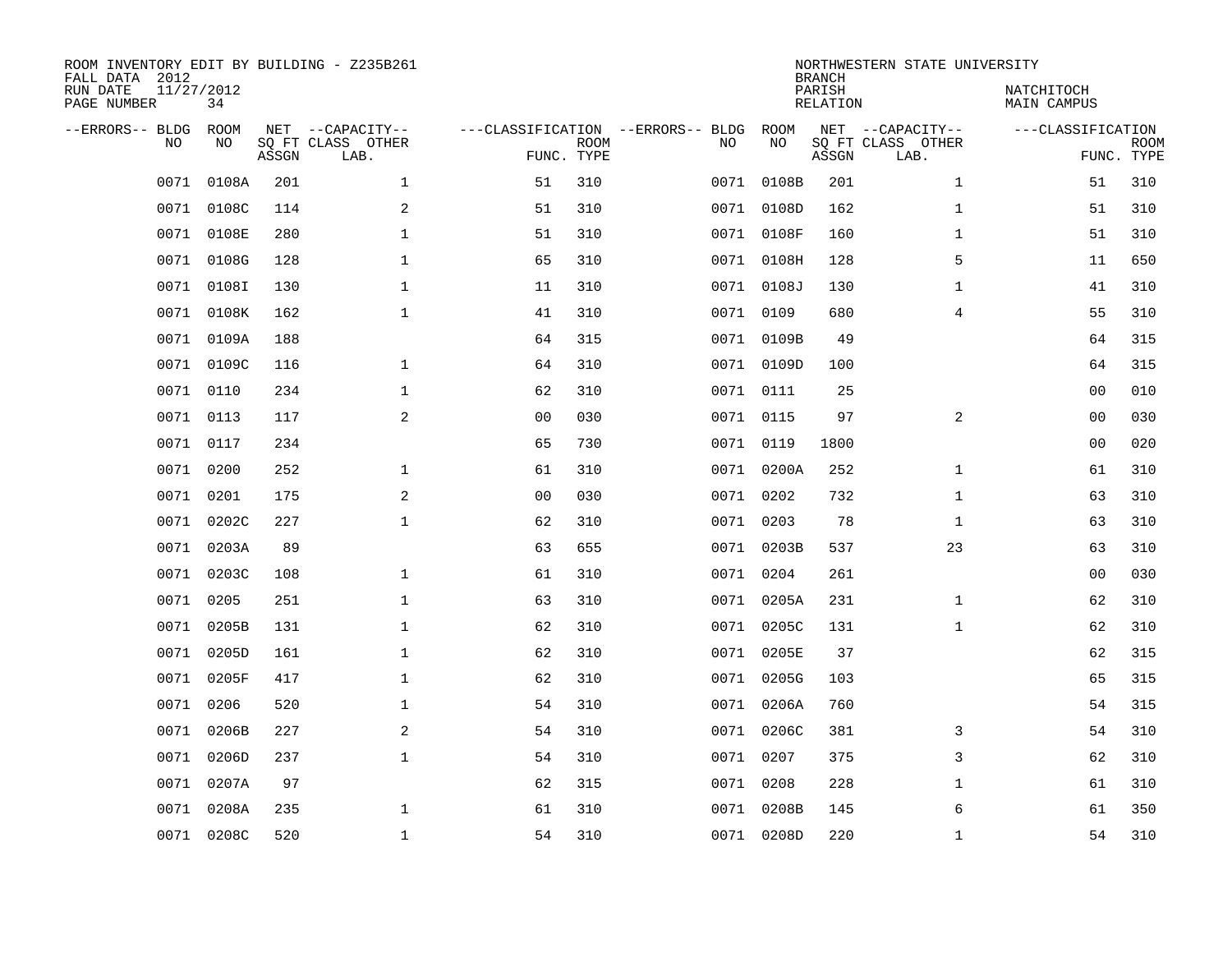| ROOM INVENTORY EDIT BY BUILDING - Z235B261<br>FALL DATA 2012<br>11/27/2012<br>RUN DATE<br>PAGE NUMBER | 35              |       |                                       |                                        |             |           |                                                               | <b>BRANCH</b><br>PARISH<br>RELATION | NORTHWESTERN STATE UNIVERSITY                                                                                   | NATCHITOCH<br>MAIN CAMPUS |             |
|-------------------------------------------------------------------------------------------------------|-----------------|-------|---------------------------------------|----------------------------------------|-------------|-----------|---------------------------------------------------------------|-------------------------------------|-----------------------------------------------------------------------------------------------------------------|---------------------------|-------------|
|                                                                                                       |                 |       |                                       |                                        |             |           |                                                               |                                     |                                                                                                                 |                           |             |
| --ERRORS-- BLDG ROOM<br>NO                                                                            | NO              |       | NET --CAPACITY--<br>SQ FT CLASS OTHER | ---CLASSIFICATION --ERRORS-- BLDG ROOM | <b>ROOM</b> | NO        | NO                                                            |                                     | NET --CAPACITY--<br>SQ FT CLASS OTHER                                                                           | ---CLASSIFICATION         | <b>ROOM</b> |
|                                                                                                       |                 | ASSGN | LAB.                                  | FUNC. TYPE                             |             |           |                                                               | ASSGN                               | LAB.                                                                                                            |                           | FUNC. TYPE  |
|                                                                                                       | 0071 0209       | 247   | $\mathbf{1}$                          | 63                                     | 310         |           | 0071 0209A                                                    | 235                                 | $\mathbf{1}$                                                                                                    | 63                        | 310         |
|                                                                                                       | 0071 0209B      | 129   | $\mathbf{1}$                          | 63                                     | 310         |           | 0071 0209C                                                    | 129                                 | $\mathbf{1}$                                                                                                    | 63                        | 310         |
|                                                                                                       | 0071 0210       | 390   | $\mathbf{1}$                          | 65                                     | 310         |           | 0071 0210A                                                    | 175                                 | $\mathbf{1}$                                                                                                    | 65                        | 310         |
|                                                                                                       | 0071 0210B      | 155   | $\mathbf{1}$                          | 65                                     | 310         |           | 0071 0210C                                                    | 137                                 | $\mathbf{1}$                                                                                                    | 65                        | 310         |
|                                                                                                       | 0071 0210D      | 220   | $\mathbf{1}$                          | 54                                     | 310         |           | 0071 0211<br>TOTAL NUMBER CLASSROOMS<br>TOTAL NUMBER LABS 210 | 113                                 | 2<br>TOTAL NET ASSIGN SQ. FT. IN ROOM FILE<br>TOTAL NUMBER COMPUTER CLASSROOMS<br>TOTAL NUMBER SPECIAL LABS 220 | 00<br>18,824              | 030         |
|                                                                                                       | 0074 0100 12800 |       | 900                                   | 55                                     | 630         | 0074 0101 |                                                               | 207                                 |                                                                                                                 | 55                        | 635         |
|                                                                                                       | 0074 0102       | 381   |                                       | 55                                     | 635         | 0074 0103 |                                                               | 86                                  | 3                                                                                                               | 0 <sub>0</sub>            | 030         |
|                                                                                                       | 0074 0104       | 1085  |                                       | 55                                     | 635         |           | 0074 0104A                                                    | 53                                  |                                                                                                                 | 55                        | 635         |
|                                                                                                       | 0074 0105       | 86    | $\mathbf{1}$                          | 55                                     | 310         |           | 0074 0105A                                                    | 15                                  | $\mathbf{1}$                                                                                                    | 0 <sub>0</sub>            | 030         |
|                                                                                                       | 0074 0105B      | 14    |                                       | 55                                     | 315         |           | 0074 0106                                                     | 632                                 |                                                                                                                 | 0 <sub>0</sub>            | 030         |
|                                                                                                       | 0074 0107       | 81    |                                       | 55                                     | 635         |           | 0074 0107A                                                    | 42                                  | 2                                                                                                               | 0 <sub>0</sub>            | 030         |
|                                                                                                       | 0074 0108       | 81    |                                       | 55                                     | 635         |           | 0074 0108A                                                    | 42                                  | $\overline{a}$                                                                                                  | 0 <sub>0</sub>            | 030         |
|                                                                                                       | 0074 0109       | 81    |                                       | 55                                     | 635         |           | 0074 0109A                                                    | 42                                  | $\overline{a}$                                                                                                  | 0 <sub>0</sub>            | 030         |
|                                                                                                       | 0074 0110       | 81    |                                       | 55                                     | 635         |           | 0074 0110A                                                    | 42                                  | 2                                                                                                               | 0 <sub>0</sub>            | 030         |
|                                                                                                       | 0074 0111       | 2799  |                                       | 55                                     | 635         |           | 0074 0112                                                     | 251                                 |                                                                                                                 | 55                        | 635         |
|                                                                                                       | 0074 0113       | 82    | $\mathbf{1}$                          | 55                                     | 310         |           | 0074 0113A                                                    | 49                                  |                                                                                                                 | 55                        | 315         |
|                                                                                                       | 0074 0114       | 87    |                                       | 55                                     | 635         |           | 0074 0114A                                                    | 87                                  |                                                                                                                 | 55                        | 635         |
|                                                                                                       | 0074 0115       | 178   |                                       | 55                                     | 635         | 0074 0116 |                                                               | 236                                 |                                                                                                                 | 0 <sub>0</sub>            | 020         |
|                                                                                                       | 0074 0117       | 72    | $\mathbf{1}$                          | 55                                     | 310         | 0074 0118 |                                                               | 53                                  |                                                                                                                 | 55                        | 635         |
|                                                                                                       | 0074 0119       | 55    |                                       | 55                                     | 635         | 0074 0120 |                                                               | 207                                 |                                                                                                                 | 0 <sub>0</sub>            | 020         |
|                                                                                                       | 0074 0121       | 344   |                                       | 55                                     | 635         |           | 0074 0122                                                     | 134                                 |                                                                                                                 | 55                        | 635         |
|                                                                                                       | 0074 0123       | 1591  |                                       | 55                                     | 635         | 0074 0124 |                                                               | 120                                 | 3                                                                                                               | 00                        | 030         |
|                                                                                                       | 0074 0125       | 97    |                                       | 55                                     | 635         |           | 0074 0125A                                                    | 97                                  |                                                                                                                 | 55                        | 635         |
|                                                                                                       |                 |       |                                       |                                        |             |           |                                                               |                                     |                                                                                                                 |                           |             |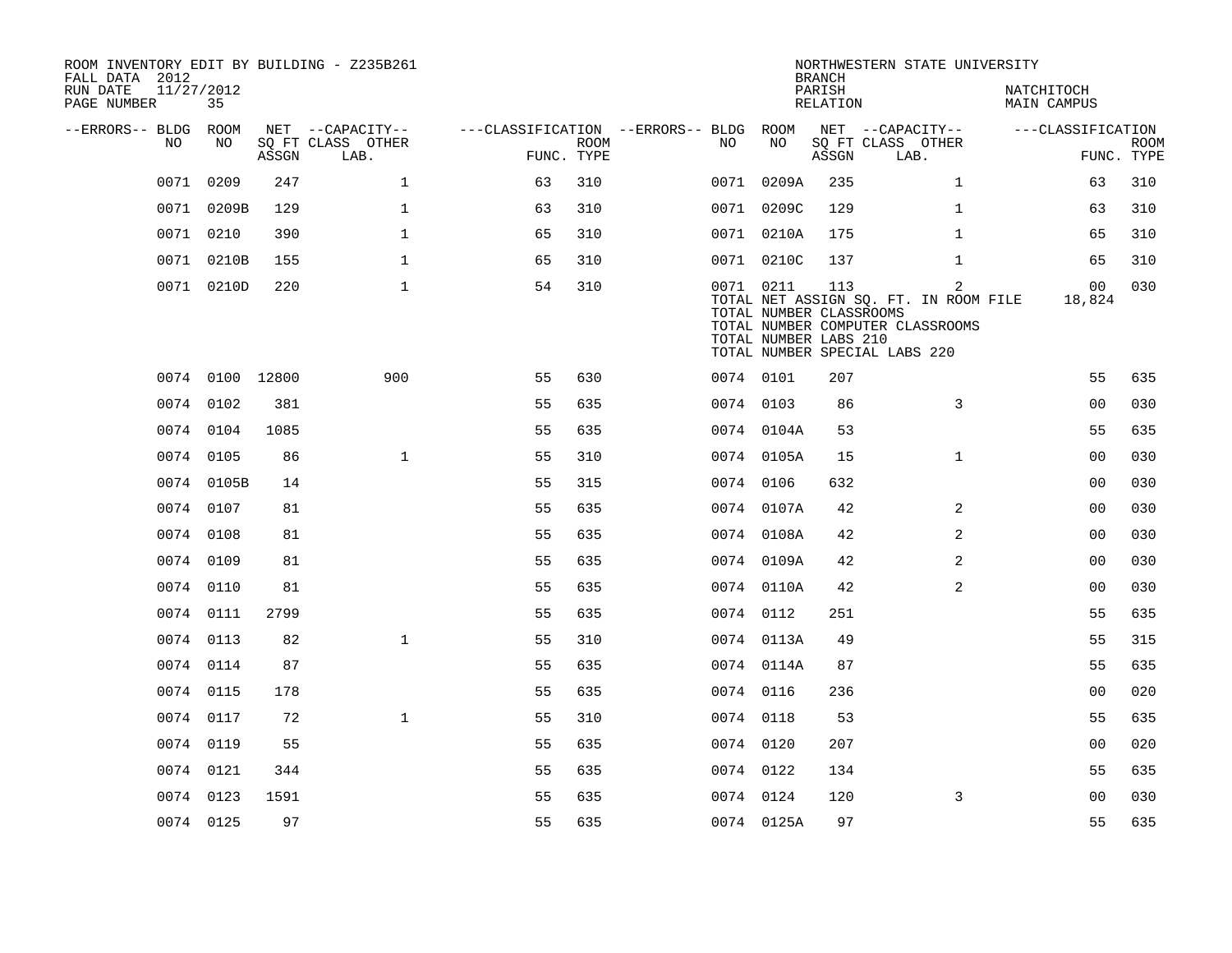| ROOM INVENTORY EDIT BY BUILDING - Z235B261<br>FALL DATA 2012 |                  |       |                           |                                        |             |           |            | <b>BRANCH</b>                                    | NORTHWESTERN STATE UNIVERSITY                                                                              |                                  |                |                           |
|--------------------------------------------------------------|------------------|-------|---------------------------|----------------------------------------|-------------|-----------|------------|--------------------------------------------------|------------------------------------------------------------------------------------------------------------|----------------------------------|----------------|---------------------------|
| RUN DATE<br>PAGE NUMBER                                      | 11/27/2012<br>36 |       |                           |                                        |             |           |            | PARISH<br>RELATION                               |                                                                                                            | NATCHITOCH<br><b>MAIN CAMPUS</b> |                |                           |
| --ERRORS-- BLDG ROOM                                         |                  |       | NET --CAPACITY--          | ---CLASSIFICATION --ERRORS-- BLDG ROOM |             |           |            |                                                  | NET --CAPACITY--                                                                                           | ---CLASSIFICATION                |                |                           |
| NO.                                                          | NO.              | ASSGN | SQ FT CLASS OTHER<br>LAB. | FUNC. TYPE                             | <b>ROOM</b> | NO        | NO         | ASSGN                                            | SQ FT CLASS OTHER<br>LAB.                                                                                  |                                  |                | <b>ROOM</b><br>FUNC. TYPE |
|                                                              | 0074 0126        | 1054  |                           | 55                                     | 635         |           | 0074 0126A | 48                                               |                                                                                                            |                                  | 55             | 635                       |
|                                                              | 0074 0127        | 192   |                           | 0 <sub>0</sub>                         | 030         |           | 0074 0128  | 381                                              |                                                                                                            |                                  | 55             | 635                       |
|                                                              | 0074 0129        | 528   |                           | 55                                     | 635         |           |            | TOTAL NUMBER CLASSROOMS<br>TOTAL NUMBER LABS 210 | TOTAL NET ASSIGN SQ. FT. IN ROOM FILE<br>TOTAL NUMBER COMPUTER CLASSROOMS<br>TOTAL NUMBER SPECIAL LABS 220 | 22,937                           |                |                           |
|                                                              | 0077 0100        | 123   | 12                        | 00                                     | 020         |           | 0077 0101  | 183                                              |                                                                                                            |                                  | 0 <sub>0</sub> | 020                       |
|                                                              | 0077 0102        | 159   |                           | 0 <sub>0</sub>                         | 020         |           | 0077 0103  | 413                                              |                                                                                                            |                                  | 00             | 020                       |
|                                                              | 0077 0104        | 422   |                           | 0 <sub>0</sub>                         | 020         |           | 0077 0117  | 546                                              | 4                                                                                                          |                                  | 55             | 310                       |
|                                                              | 0077 0118        | 23    |                           | 0 <sub>0</sub>                         | 010         |           | 0077 0119  | 20                                               | $\mathbf{1}$                                                                                               |                                  | 00             | 030                       |
|                                                              | 0077 0120        | 163   |                           | 0 <sub>0</sub>                         | 030         |           | 0077 0121  | 2414                                             | 30                                                                                                         |                                  | 55             | 315                       |
|                                                              | 0077 0122        | 2550  |                           | 55                                     | 660         |           | 0077 0122A | 326                                              |                                                                                                            |                                  | 55             | 730                       |
|                                                              | 0077 0122B       | 123   | $\overline{4}$            | 55                                     | 650         |           | 0077 0123  | 118                                              | 10                                                                                                         |                                  | 0 <sub>0</sub> | 020                       |
| 0077                                                         | 0124             | 2639  |                           | 55                                     | 660         | 0077      | 0125       | 171                                              |                                                                                                            |                                  | 55             | 665                       |
|                                                              | 0077 0126        | 121   | $\mathbf{1}$              | 55                                     | 310         |           | 0077 0127  | 121                                              | $\mathbf{1}$                                                                                               |                                  | 55             | 310                       |
|                                                              | 0077 0129        | 79    |                           | 0 <sub>0</sub>                         | 020         |           | 0077 0130  | 3797                                             | 90                                                                                                         |                                  | 55             | 650                       |
|                                                              | 0077 0132        | 118   | 10                        | 0 <sub>0</sub>                         | 020         |           | 0077 0134  | 222                                              | 5                                                                                                          |                                  | 0 <sub>0</sub> | 030                       |
|                                                              | 0077 0135        | 90    |                           | 00                                     | 010         |           | 0077 0136  | 416                                              |                                                                                                            |                                  | 0 <sub>0</sub> | 020                       |
|                                                              | 0077 0137        | 185   | 6                         | 0 <sub>0</sub>                         | 030         |           | 0077 0138  | 28                                               |                                                                                                            |                                  | 00             | 030                       |
|                                                              | 0077 0139        | 53    | $\mathbf{1}$              | 0 <sub>0</sub>                         | 030         |           | 0077 0140  | 245                                              |                                                                                                            |                                  | 55             | 675                       |
|                                                              | 0077 0141        | 519   |                           | 55                                     | 675         |           | 0077 0142  | 4317                                             | 8                                                                                                          |                                  | 55             | 670                       |
|                                                              | 0077 0144        | 466   | 24                        | 55                                     | 670         |           | 0077 0145  | 83                                               |                                                                                                            |                                  | 0 <sub>0</sub> | 030                       |
|                                                              | 0077 0146        | 98    | 2                         | 0 <sub>0</sub>                         | 030         |           | 0077 0147  | 98                                               | 2                                                                                                          |                                  | 0 <sub>0</sub> | 030                       |
|                                                              | 0077 0148        | 124   | $\mathbf{1}$              | 55                                     | 310         | 0077 0149 |            | 124                                              |                                                                                                            |                                  | 55             | 675                       |
|                                                              | 0077 0151        | 1341  | 15                        | 55                                     | 660         |           | 0077 0152  | 1751                                             | 15                                                                                                         |                                  | 55             | 670                       |
|                                                              | 0077 0153        | 160   | $\mathbf{1}$              | 55                                     | 310         |           | 0077 0154  | 26                                               |                                                                                                            |                                  | 55             | 685                       |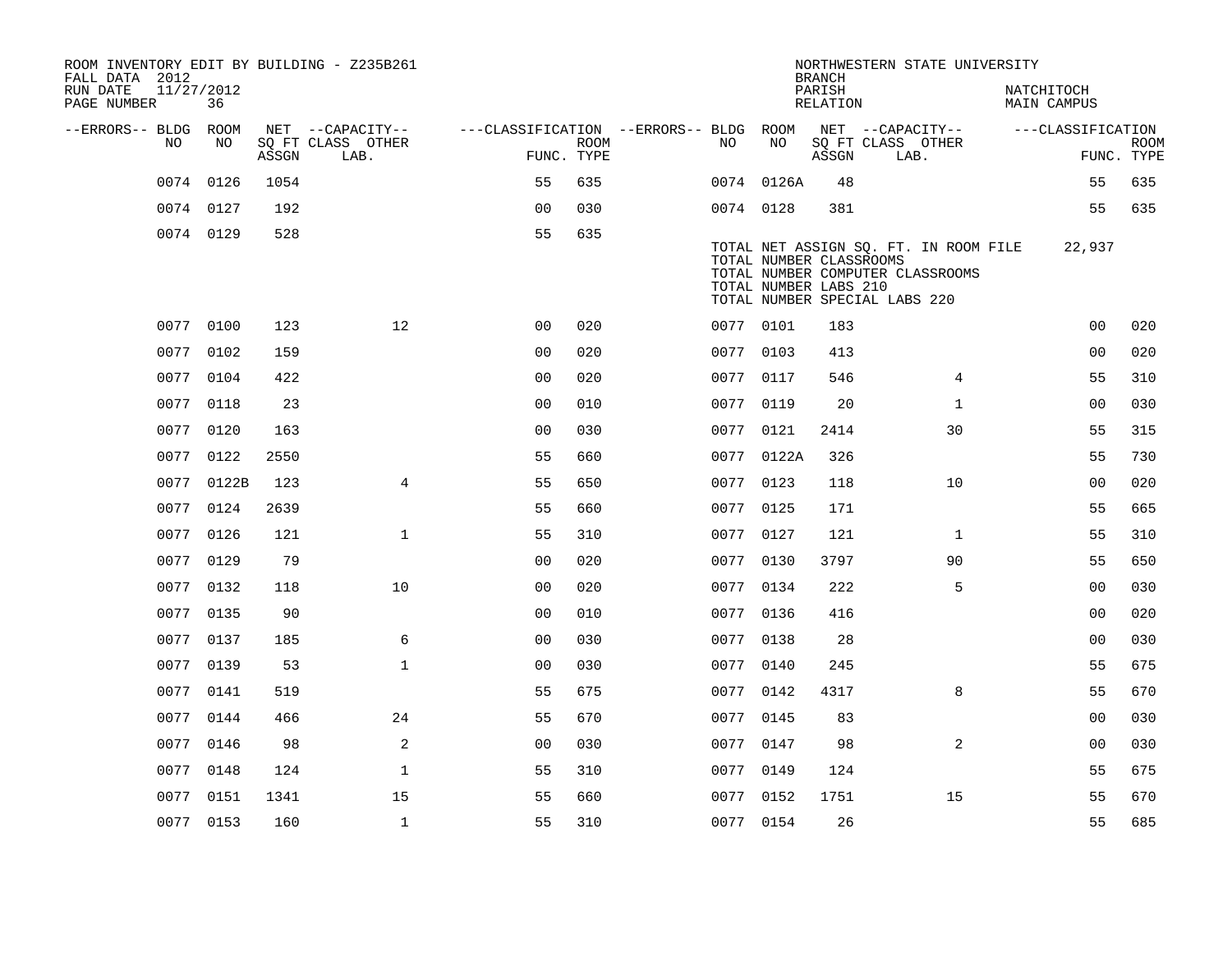| ROOM INVENTORY EDIT BY BUILDING - Z235B261<br>FALL DATA 2012 |                  |       |                           |                |             |                                         |            | <b>BRANCH</b>             | NORTHWESTERN STATE UNIVERSITY |                                  |             |
|--------------------------------------------------------------|------------------|-------|---------------------------|----------------|-------------|-----------------------------------------|------------|---------------------------|-------------------------------|----------------------------------|-------------|
| RUN DATE<br>PAGE NUMBER                                      | 11/27/2012<br>37 |       |                           |                |             |                                         |            | PARISH<br><b>RELATION</b> |                               | NATCHITOCH<br><b>MAIN CAMPUS</b> |             |
| --ERRORS-- BLDG<br>NO                                        | ROOM<br>NO       |       | NET --CAPACITY--          |                | <b>ROOM</b> | ---CLASSIFICATION --ERRORS-- BLDG<br>NO | ROOM<br>NO |                           | NET --CAPACITY--              | ---CLASSIFICATION                |             |
|                                                              |                  | ASSGN | SQ FT CLASS OTHER<br>LAB. | FUNC. TYPE     |             |                                         |            | ASSGN                     | SQ FT CLASS OTHER<br>LAB.     | FUNC. TYPE                       | <b>ROOM</b> |
| 0077                                                         | 0155             | 51    |                           | 65             | 730         | 0077                                    | 0156       | 157                       |                               | 0 <sub>0</sub>                   | 020         |
| 0077                                                         | 0157             | 266   | $\overline{7}$            | 55             | 310         |                                         | 0077 0160  | 169                       |                               | 55                               | 660         |
| 0077                                                         | 0161             | 354   |                           | 55             | 660         | 0077                                    | 0162       | 575                       |                               | 55                               | 665         |
| 0077                                                         | 0163             | 90    |                           | 55             | 660         |                                         | 0077 0164  | 59                        |                               | 55                               | 665         |
| 0077                                                         | 0200             | 175   |                           | 0 <sub>0</sub> | 030         | 0077                                    | 0201       | 146                       |                               | 0 <sub>0</sub>                   | 020         |
| 0077                                                         | 0202             | 162   |                           | 0 <sub>0</sub> | 020         |                                         | 0077 0203  | 276                       |                               | 0 <sub>0</sub>                   | 020         |
| 0077                                                         | 0204             | 413   |                           | 0 <sub>0</sub> | 020         | 0077                                    | 0206       | 6084                      | 506                           | 55                               | 670         |
| 0077                                                         | 0207             | 204   |                           | 0 <sub>0</sub> | 030         |                                         | 0077 0208  | 194                       |                               | 55                               | 655         |
| 0077                                                         | 0209             | 991   |                           | 65             | 650         | 0077                                    | 0211       | 149                       | $\mathbf{1}$                  | 55                               | 310         |
|                                                              | 0077 0213        | 225   | $\mathbf 1$               | 41             | 310         |                                         | 0077 0214  | 165                       | 2                             | 55                               | 310         |
| 0077                                                         | 0214A            | 222   | $\mathbf{1}$              | 55             | 310         | 0077                                    | 0215       | 29                        |                               | 0 <sub>0</sub>                   | 010         |
|                                                              | 0077 0217        | 188   | 5                         | 0 <sub>0</sub> | 030         |                                         | 0077 0218  | 29                        |                               | 0 <sub>0</sub>                   | 010         |
| 0077                                                         | 0218A            | 53    |                           | 0 <sub>0</sub> | 010         | 0077                                    | 0219       | 422                       |                               | 65                               | 730         |
| 0077                                                         | 0220             | 201   | 7                         | 0 <sub>0</sub> | 030         |                                         | 0077 0221  | 603                       | 20                            | 52                               | 350         |
| 0077                                                         | 0222             | 248   | 2                         | 52             | 310         | 0077                                    | 0223       | 271                       | $\mathbf{1}$                  | 52                               | 310         |
|                                                              | 0077 0224        | 50    | $\mathbf{1}$              | 52             | 310         |                                         | 0077 0225  | 50                        | $\mathbf{1}$                  | 52                               | 310         |
| 0077                                                         | 0226             | 50    | $\mathbf{1}$              | 52             | 310         | 0077                                    | 0227       | 70                        |                               | 0 <sub>0</sub>                   | 020         |
| 0077                                                         | 0228             | 12    |                           | 52             | 315         |                                         | 0077 0229  | 50                        | $\mathbf{1}$                  | 52                               | 310         |
| 0077                                                         | 0230             | 49    | $\mathbf{1}$              | 52             | 315         |                                         | 0077 0231  | 49                        | $\mathbf{1}$                  | 52                               | 310         |
| 0077                                                         | 0232             | 387   | 25                        | 55             | 315         | 0077                                    | 0233       | 215                       | 3                             | 52                               | 310         |
| 0077                                                         | 0234             | 336   | 50                        | 55             | 670         |                                         | 0077 0235  | 365                       | 16                            | 52                               | 210         |
| 0077                                                         | 0235A            | 301   | 2                         | 52             | 310         | 0077                                    | 0236       | 430                       | 30                            | 55                               | 680         |
| 0077                                                         | 0237             | 765   |                           | 0 <sub>0</sub> | 020         |                                         | 0077 0238  | 107                       |                               | 55                               | 675         |
| 0077                                                         | 0239             | 91    |                           | 55             | 675         |                                         | 0077 0240  | 623                       | 16                            | 11                               | 210         |
| 0077                                                         | 0240B            | 410   | 10                        | 46             | 210         |                                         | 0077 0241  | 430                       | 24                            | 55                               | 680         |
|                                                              | 0077 0242        | 419   | 40                        | 55             | 680         |                                         | 0077 0243  | 217                       | 2                             | 55                               | 310         |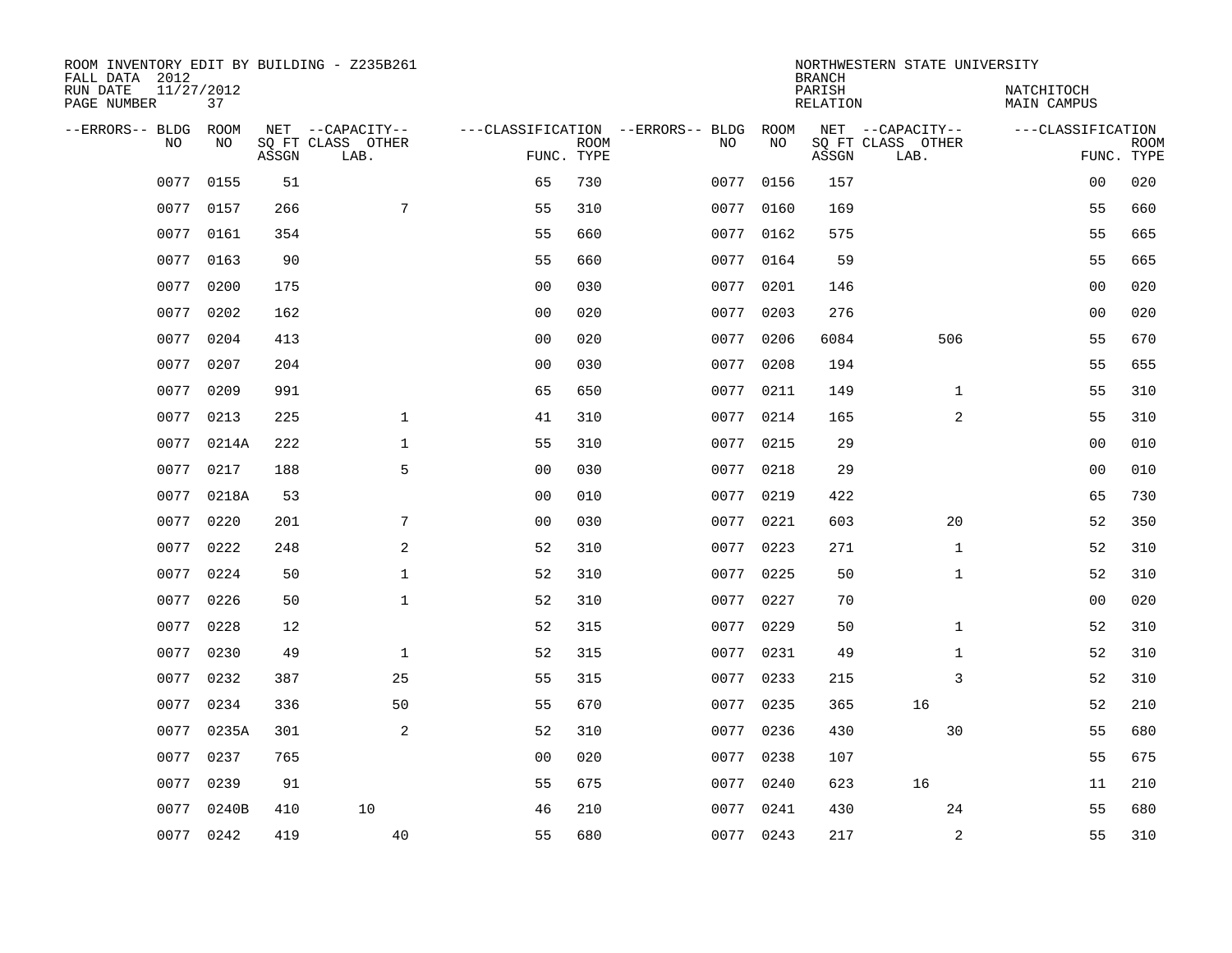| ROOM INVENTORY EDIT BY BUILDING - Z235B261<br>FALL DATA 2012 |                  |       |                           |                |             |                                        |                                      | <b>BRANCH</b>      | NORTHWESTERN STATE UNIVERSITY                                             |                           |                           |
|--------------------------------------------------------------|------------------|-------|---------------------------|----------------|-------------|----------------------------------------|--------------------------------------|--------------------|---------------------------------------------------------------------------|---------------------------|---------------------------|
| RUN DATE<br>PAGE NUMBER                                      | 11/27/2012<br>38 |       |                           |                |             |                                        |                                      | PARISH<br>RELATION |                                                                           | NATCHITOCH<br>MAIN CAMPUS |                           |
| --ERRORS-- BLDG ROOM                                         |                  |       | NET --CAPACITY--          |                |             | ---CLASSIFICATION --ERRORS-- BLDG ROOM |                                      |                    | NET --CAPACITY--                                                          | ---CLASSIFICATION         |                           |
| NO                                                           | NO               | ASSGN | SQ FT CLASS OTHER<br>LAB. | FUNC. TYPE     | <b>ROOM</b> | NO.                                    | NO                                   | ASSGN              | SQ FT CLASS OTHER<br>LAB.                                                 |                           | <b>ROOM</b><br>FUNC. TYPE |
| 0077                                                         | 0245             | 894   |                           | 0 <sup>0</sup> | 030         |                                        | 0077 0247                            | 255                |                                                                           | 55                        | 635                       |
|                                                              | 0077 0251        | 66    |                           | 55             | 635         | 0077                                   | 0252                                 | 64                 |                                                                           | 55                        | 635                       |
|                                                              | 0077 0253        | 64    |                           | 55             | 635         |                                        | 0077 0254                            | 50                 |                                                                           | 55                        | 635                       |
| 0077                                                         | 0255             | 63    |                           | 55             | 635         | 0077                                   | 0256                                 | 18                 |                                                                           | 0 <sub>0</sub>            | 020                       |
|                                                              | 0077 0257        | 134   | 2                         | 0 <sub>0</sub> | 030         |                                        | 0077 0258                            | 99                 | 2                                                                         | 0 <sub>0</sub>            | 030                       |
| 0077                                                         | 0259             | 1106  |                           | 55             | 635         | 0077                                   | 0261                                 | 5929               | 200                                                                       | 55                        | 630                       |
|                                                              | 0077 0262        | 950   |                           | 55             | 635         |                                        | 0077 0265                            | 53                 |                                                                           | 55                        | 635                       |
| 0077                                                         | 0268             | 916   |                           | 00             | 020         | 0077                                   | 0269                                 | 337                | 24                                                                        | 55                        | 630                       |
| 0077                                                         | 0270             | 302   | 24                        | 55             | 630         |                                        | 0077 0271                            | 298                | 24                                                                        | 55                        | 630                       |
| 0077                                                         | 0272             | 3840  | 192                       | 55             | 650         |                                        | 0077 0275                            | 369                |                                                                           | 0 <sub>0</sub>            | 020                       |
| 0077                                                         | 0301             | 162   |                           | 0 <sub>0</sub> | 020         |                                        | 0077 0302                            | 166                |                                                                           | 0 <sub>0</sub>            | 020                       |
| 0077                                                         | 0303             | 215   |                           | 0 <sub>0</sub> | 020         |                                        | 0077 0304                            | 89                 |                                                                           | 55                        | 315                       |
| 0077                                                         | 0305             | 379   | 2                         | 55             | 210         |                                        | 0077 0305A                           | 118                | $\mathbf{1}$                                                              | 55                        | 310                       |
| 0077                                                         | 0305B            | 108   | $\mathbf{1}$              | 55             | 310         | 0077                                   | 0306                                 | 73                 | 3                                                                         | 51                        | 310                       |
| 0077                                                         | 0306A            | 208   | $\mathbf{1}$              | 55             | 310         | 0077                                   | 0306B                                | 116                | $\mathbf{1}$                                                              | 51                        | 310                       |
|                                                              | 0077 0306C       | 221   | $\mathbf{1}$              | 51             | 310         |                                        | 0077 0306D                           | 239                | $\mathbf{1}$                                                              | 51                        | 310                       |
| 0077                                                         | 0308             | 256   | 20                        | 55             | 650         | 0077                                   | 0309                                 | 184                | $\mathbf{1}$                                                              | 61                        | 310                       |
|                                                              | 0077 0309A       | 202   | $\mathbf{1}$              | 61             | 310         |                                        | 0077 0310                            | 344                | 25                                                                        | 51                        | 680                       |
| 0077                                                         | 0311             | 629   |                           | 0 <sub>0</sub> | 020         | 0077                                   | 0312                                 | 380                | 30                                                                        | 55                        | 680                       |
|                                                              | 0077 0313        | 256   |                           | 55             | 315         |                                        | 0077 0314                            | 257                | 12                                                                        | 55                        | 680                       |
| 0077                                                         | 0315             | 256   | 20                        | 55             | 680         |                                        | 0077 0316                            | 411                | 25                                                                        | 55                        | 680                       |
| 0077                                                         | 0317             | 70    | 2                         | 0 <sub>0</sub> | 030         |                                        | 0077 0318                            | 104                | 2                                                                         | 0 <sub>0</sub>            | 030                       |
| 0077                                                         | 0319             | 205   |                           | 0 <sub>0</sub> | 020         | 0077                                   | 0320                                 | 1393 115           |                                                                           | 11                        | 110                       |
|                                                              | 0077 0321        | 670   | 45                        | 11             | 110         |                                        | 0077 0322<br>TOTAL NUMBER CLASSROOMS | 86                 | TOTAL NET ASSIGN SQ. FT. IN ROOM FILE<br>TOTAL NUMBER COMPUTER CLASSROOMS | 00<br>57,197<br>2         | 010                       |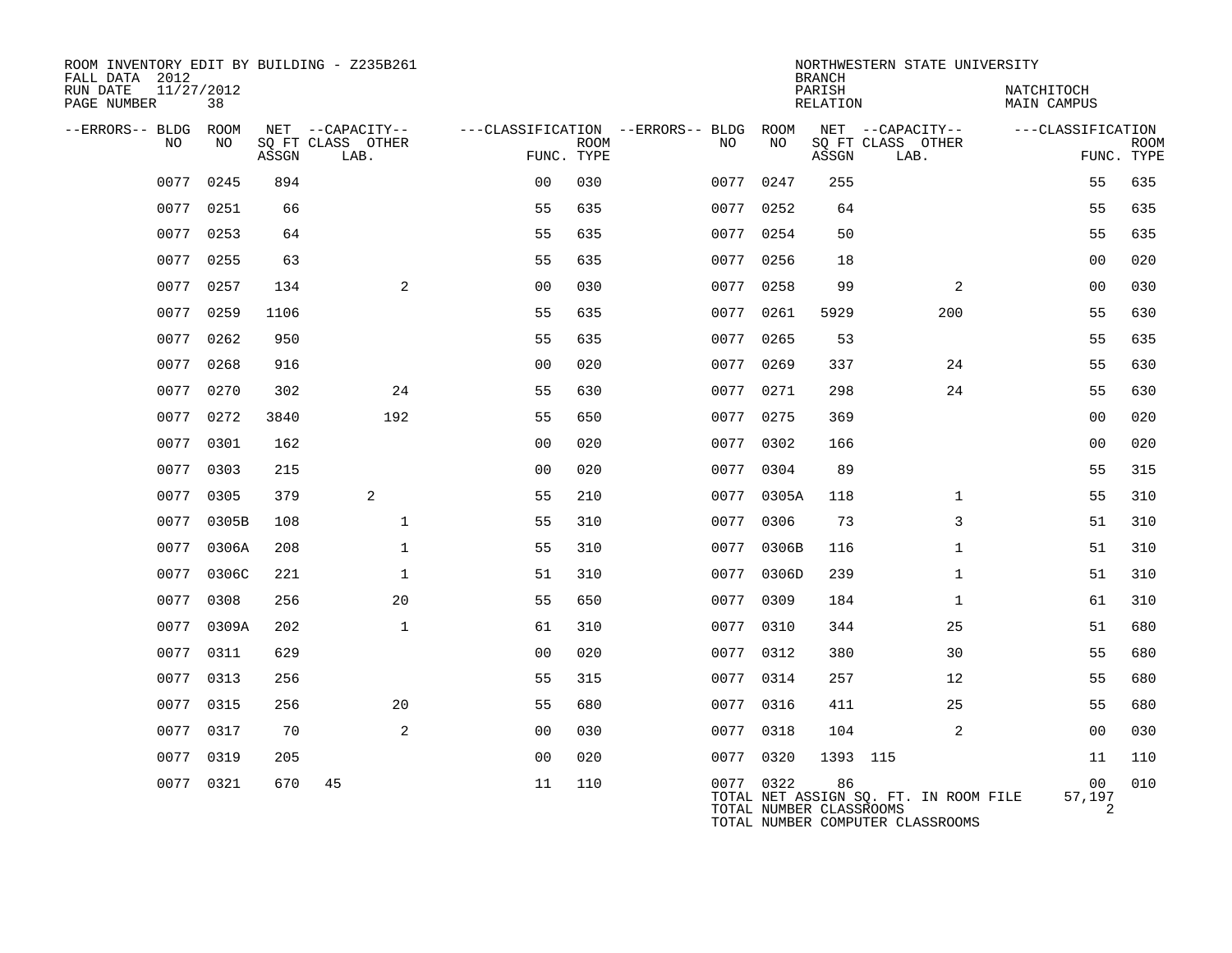| ROOM INVENTORY EDIT BY BUILDING - Z235B261<br>FALL DATA 2012<br>RUN DATE<br>PAGE NUMBER | 11/27/2012<br>39 |       |                           |                                                         |                           |           |            | <b>BRANCH</b><br>PARISH<br>RELATION                                                      | NORTHWESTERN STATE UNIVERSITY                                                  | NATCHITOCH<br><b>MAIN CAMPUS</b> |                |                           |
|-----------------------------------------------------------------------------------------|------------------|-------|---------------------------|---------------------------------------------------------|---------------------------|-----------|------------|------------------------------------------------------------------------------------------|--------------------------------------------------------------------------------|----------------------------------|----------------|---------------------------|
| --ERRORS-- BLDG ROOM                                                                    |                  |       | NET --CAPACITY--          | ---CLASSIFICATION --ERRORS-- BLDG ROOM NET --CAPACITY-- |                           |           |            |                                                                                          |                                                                                | ---CLASSIFICATION                |                |                           |
| NO.                                                                                     | NO.              | ASSGN | SQ FT CLASS OTHER<br>LAB. |                                                         | <b>ROOM</b><br>FUNC. TYPE | NO        | NO         | SQ FT CLASS OTHER<br>ASSGN<br>TOTAL NUMBER LABS 210<br>TOTAL NUMBER SPECIAL LABS 220     | LAB.                                                                           |                                  | $\overline{4}$ | <b>ROOM</b><br>FUNC. TYPE |
| 0079                                                                                    | 0100             | 332   | 2                         | 64                                                      | 310                       | 0079 0102 |            | 33                                                                                       | $\mathbf{1}$                                                                   |                                  | 00             | 030                       |
|                                                                                         | 0079 0103        | 2254  | 2                         | 64                                                      | 590                       | 0079 0104 |            | 206<br>TOTAL NUMBER CLASSROOMS<br>TOTAL NUMBER LABS 210<br>TOTAL NUMBER SPECIAL LABS 220 | 2<br>TOTAL NET ASSIGN SQ. FT. IN ROOM FILE<br>TOTAL NUMBER COMPUTER CLASSROOMS |                                  | 64<br>2,792    | 590                       |
|                                                                                         | 0081 0100        | 845   |                           | 0 <sub>0</sub>                                          | 020                       | 0081 0101 |            | 459                                                                                      |                                                                                |                                  | 0 <sub>0</sub> | 020                       |
|                                                                                         | 0081 0101E       | 32    |                           | 00                                                      | 020                       | 0081 0102 |            | 327                                                                                      |                                                                                |                                  | 00             | 020                       |
|                                                                                         | 0081 0102A       | 98    |                           | 0 <sub>0</sub>                                          | 020                       |           | 0081 0102B | 106                                                                                      |                                                                                |                                  | 00             | 020                       |
|                                                                                         | 0081 0103        | 188   | 10                        | 11                                                      | 310                       |           | 0081 0103A | 187                                                                                      | 10                                                                             |                                  | 11             | 310                       |
|                                                                                         | 0081 0103B       | 200   | $\mathbf{1}$              | 11                                                      | 310                       | 0081 0104 |            | 169                                                                                      |                                                                                |                                  | 43             | 530                       |
|                                                                                         | 0081 0104A       | 155   | $\mathbf 1$               | 11                                                      | 535                       | 0081 0105 |            | 192                                                                                      |                                                                                |                                  | 43             | 355                       |
|                                                                                         | 0081 0106        | 934   | 40                        | 43                                                      | 110                       |           | 0081 0106A | 107                                                                                      | $\mathbf{1}$                                                                   |                                  | 11             | 310                       |
|                                                                                         | 0081 0106B       | 84    |                           | 00                                                      | 020                       |           | 0081 0106C | 109                                                                                      |                                                                                |                                  | 43             | 535                       |
|                                                                                         | 0081 0106D       | 161   |                           | 43                                                      | 535                       | 0081 0107 |            | 347                                                                                      | 8                                                                              |                                  | 11             | 220                       |
|                                                                                         | 0081 0107A       | 427   | 10                        | 10                                                      | 220                       |           | 0081 0107B | 192                                                                                      |                                                                                |                                  | 43             | 535                       |
|                                                                                         | 0081 0107C 1068  |       | 5                         | 43                                                      | 310                       |           | 0081 0107D | 182                                                                                      |                                                                                |                                  | 43             | 535                       |
|                                                                                         | 0081 0108        | 334   | $\mathbf{1}$              | 46                                                      | 310                       |           | 0081 0108A | 126                                                                                      | 5                                                                              |                                  | 43             | 310                       |
|                                                                                         | 0081 0108B       | 150   | 5                         | 11                                                      | 310                       |           | 0081 0108C | 114                                                                                      | $\mathbf{1}$                                                                   |                                  | 11             | 310                       |
|                                                                                         | 0081 0108D       | 304   | $\mathbf{1}$              | 63                                                      | 310                       |           | 0081 0108E | 87                                                                                       |                                                                                |                                  | 11             | 315                       |
|                                                                                         | 0081 0108F       | 7     |                           | 11                                                      | 315                       |           | 0081 0108G | 71                                                                                       |                                                                                |                                  | 11             | 315                       |
| 0081                                                                                    | 0109             | 192   |                           | 11                                                      | 530                       |           | 0081 0109A | 104                                                                                      |                                                                                |                                  | 11             | 115                       |
|                                                                                         | 0081 0109B       | 81    | $\mathbf{1}$              | 11                                                      | 310                       |           | 0081 0109C | 109                                                                                      | $\mathbf{1}$                                                                   |                                  | 11             | 310                       |
|                                                                                         | 0081 0109D       | 63    | $\mathbf 1$               | 11                                                      | 310                       |           | 0081 0109E | 61                                                                                       | $\mathbf{1}$                                                                   |                                  | 11             | 310                       |
|                                                                                         | 0081 0110        | 405   | $\mathbf 1$               | 11                                                      | 310                       | 0081 0111 |            | 90                                                                                       | $\mathbf{1}$                                                                   |                                  | 11             | 310                       |
|                                                                                         | 0081 0111A       | 60    | $\mathbf{1}$              | 32                                                      | 310                       |           | 0081 0112B | 138                                                                                      |                                                                                |                                  | 0 <sub>0</sub> | 020                       |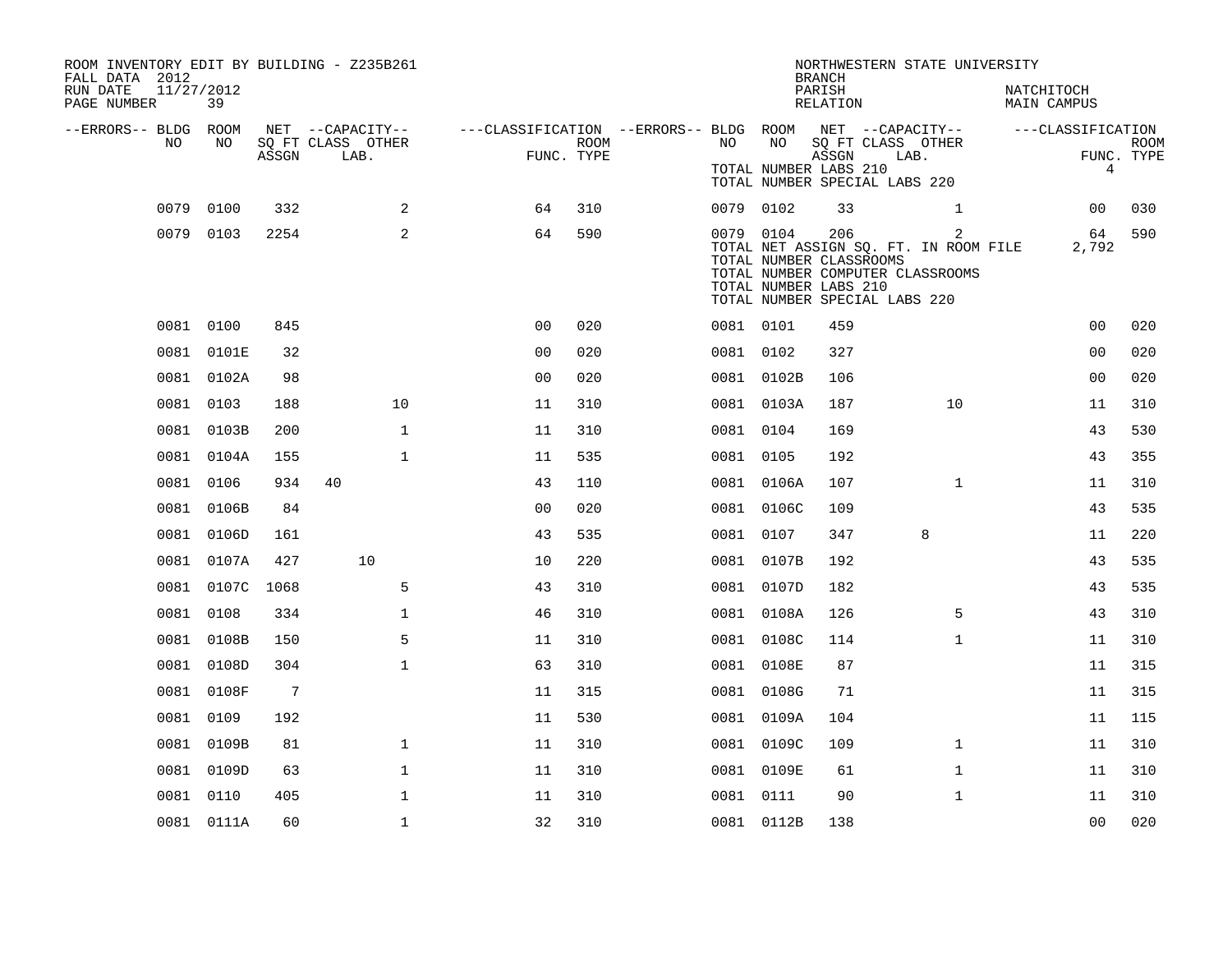| ROOM INVENTORY EDIT BY BUILDING - Z235B261<br>FALL DATA 2012 |                  |          |                           |              |                |             |                                   |           |            | <b>BRANCH</b>             | NORTHWESTERN STATE UNIVERSITY |              |                           |                           |
|--------------------------------------------------------------|------------------|----------|---------------------------|--------------|----------------|-------------|-----------------------------------|-----------|------------|---------------------------|-------------------------------|--------------|---------------------------|---------------------------|
| RUN DATE<br>PAGE NUMBER                                      | 11/27/2012<br>40 |          |                           |              |                |             |                                   |           |            | PARISH<br><b>RELATION</b> |                               |              | NATCHITOCH<br>MAIN CAMPUS |                           |
| --ERRORS-- BLDG                                              | ROOM             |          | NET --CAPACITY--          |              |                |             | ---CLASSIFICATION --ERRORS-- BLDG |           | ROOM       |                           | NET --CAPACITY--              |              | ---CLASSIFICATION         |                           |
| NO.                                                          | NO               | ASSGN    | SQ FT CLASS OTHER<br>LAB. |              | FUNC. TYPE     | <b>ROOM</b> |                                   | NO        | NO         | ASSGN                     | SQ FT CLASS OTHER<br>LAB.     |              |                           | <b>ROOM</b><br>FUNC. TYPE |
| 0081                                                         | 0112D            | 105      |                           |              | 0 <sub>0</sub> | 030         |                                   | 0081      | 0113       | 674                       |                               | $\mathbf{1}$ | 51                        | 310                       |
| 0081                                                         | 0113D            | 123      |                           | $\mathbf{1}$ | 51             | 315         |                                   |           | 0081 0113E | 47                        |                               |              | 51                        | 315                       |
| 0081                                                         | 0113F            | 102      |                           |              | 51             | 315         |                                   | 0081 0114 |            | 374                       |                               | 25           | 11                        | 310                       |
|                                                              | 0081 0115        | 97       |                           |              | 0 <sub>0</sub> | 030         |                                   |           | 0081 0116  | 758                       | 76                            |              | 11                        | 210                       |
| 0081                                                         | 0118             | 198      |                           | $\mathbf{1}$ | 21             | 310         |                                   |           | 0081 0118A | 127                       |                               | $\mathbf{1}$ | 11                        | 315                       |
| 0081                                                         | 0118B            | 33       |                           |              | 0 <sub>0</sub> | 020         |                                   |           | 0081 0118C | 347                       |                               | $\mathbf{1}$ | 21                        | 310                       |
| 0081                                                         | 0119             | 1102     |                           |              | 0 <sub>0</sub> | 020         |                                   | 0081 0122 |            | 75                        |                               | $\mathbf{1}$ | 11                        | 310                       |
|                                                              | 0081 0125        | 975      |                           |              | 0 <sub>0</sub> | 030         |                                   |           | 0081 0127  | 379                       |                               |              | 0 <sub>0</sub>            | 030                       |
| 0081                                                         | 0128             | 378      | 5                         |              | 11             | 210         |                                   |           | 0081 0130  | 274                       | 4                             |              | 11                        | 255                       |
| 0081                                                         | 0131             | 336      |                           | 5            | 0 <sub>0</sub> | 030         |                                   |           | 0081 0132  | 1151                      | 20                            |              | 10                        | 210                       |
| 0081                                                         | 0132A            | 109      |                           |              | 0 <sub>0</sub> | 030         |                                   |           | 0081 0132B | 54                        | 1                             |              | 11                        | 255                       |
|                                                              | 0081 0135        | 353      | 25                        |              | 22             | 220         |                                   |           | 0081 0135A | 162                       | 1                             |              | 11                        | 255                       |
| 0081                                                         | 0135B            | 162      | $\mathbf{1}$              |              | 11             | 255         |                                   |           | 0081 0135C | 162                       | 1                             |              | 11                        | 250                       |
| 0081                                                         | 0135D            | 111      |                           |              | 11             | 255         |                                   |           | 0081 0135E | 61                        | 1                             |              | 11                        | 255                       |
| 0081                                                         | 0135F            | 61       | $\mathbf{1}$              |              | 11             | 255         |                                   |           | 0081 0135G | 76                        | $\mathbf{1}$                  |              | 11                        | 255                       |
| 0081                                                         | 0135H            | 50       | $\mathbf{1}$              |              | 11             | 255         |                                   |           | 0081 0135I | 62                        | $\mathbf{1}$                  |              | 11                        | 255                       |
| 0081                                                         | 0135J            | 117      |                           |              | 11             | 255         |                                   |           | 0081 0135K | 48                        |                               |              | 11                        | 255                       |
| 0081                                                         | 0137             | 575      | 20                        |              | 22             | 220         |                                   |           | 0081 0137A | 203                       |                               |              | 11                        | 255                       |
| 0081                                                         | 0137B            | 203      | 1                         |              | 11             | 255         |                                   |           | 0081 0137C | 68                        |                               |              | 11                        | 255                       |
| 0081                                                         | 0137D            | 179      | 4                         |              | 11             | 250         |                                   |           | 0081 0137E | 107                       |                               |              | 11                        | 255                       |
| 0081                                                         | 0137F            | 107      |                           |              | 11             | 255         |                                   |           | 0081 0138  | 2442 138                  |                               |              | 11                        | 110                       |
| 0081                                                         | 0138A            | 37       |                           | $\mathbf 1$  | 0 <sub>0</sub> | 030         |                                   |           | 0081 0139  | 1126                      | 25                            |              | 22                        | 210                       |
| 0081                                                         | 0140             | 452      |                           |              | 0 <sub>0</sub> | 020         |                                   | 0081 0141 |            | 96                        |                               | $\mathbf{1}$ | 22                        | 310                       |
| 0081                                                         | 0141A            | 93       |                           | $\mathbf{1}$ | 11             | 310         |                                   |           | 0081 0141B | 77                        |                               | $\mathbf{1}$ | 11                        | 310                       |
| 0081                                                         | 0142             | 2780 142 |                           |              | 11             | 110         |                                   |           | 0081 0142A | 81                        |                               |              | 11                        | 115                       |
|                                                              | 0081 0142B       | 77       |                           |              | 11             | 115         |                                   |           | 0081 0142C | 56                        |                               |              | 0 <sub>0</sub>            | 020                       |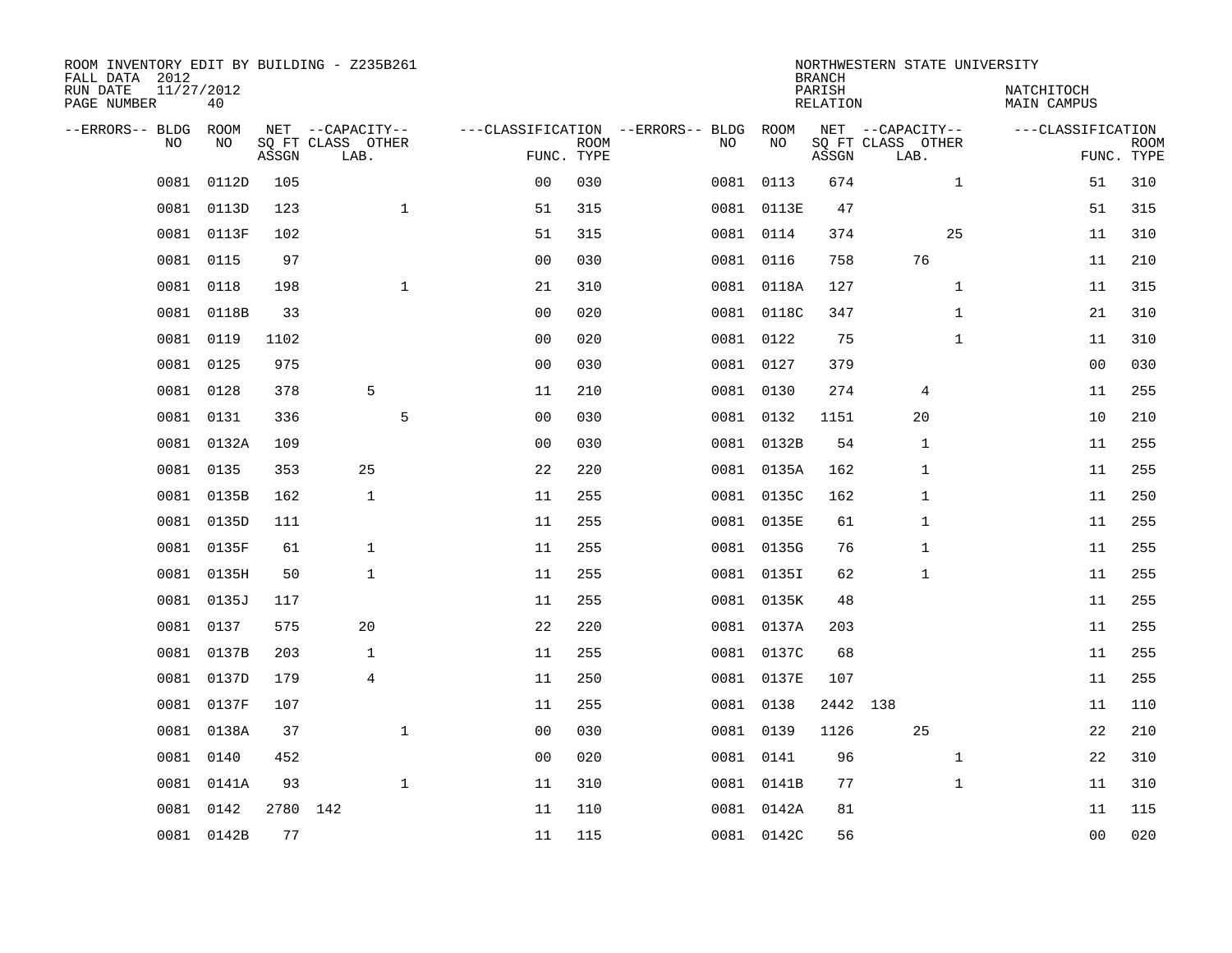| ROOM INVENTORY EDIT BY BUILDING - Z235B261<br>FALL DATA 2012 |                  |       |                           |                |             |                                   |            | <b>BRANCH</b>             | NORTHWESTERN STATE UNIVERSITY |              |                                  |                           |
|--------------------------------------------------------------|------------------|-------|---------------------------|----------------|-------------|-----------------------------------|------------|---------------------------|-------------------------------|--------------|----------------------------------|---------------------------|
| RUN DATE<br>PAGE NUMBER                                      | 11/27/2012<br>41 |       |                           |                |             |                                   |            | PARISH<br><b>RELATION</b> |                               |              | NATCHITOCH<br><b>MAIN CAMPUS</b> |                           |
| --ERRORS-- BLDG                                              | ROOM             |       | NET --CAPACITY--          |                |             | ---CLASSIFICATION --ERRORS-- BLDG | ROOM       |                           | NET --CAPACITY--              |              | ---CLASSIFICATION                |                           |
| NO                                                           | NO               | ASSGN | SQ FT CLASS OTHER<br>LAB. | FUNC. TYPE     | <b>ROOM</b> | NO                                | NO         | ASSGN                     | SQ FT CLASS OTHER<br>LAB.     |              |                                  | <b>ROOM</b><br>FUNC. TYPE |
| 0081                                                         | 0142D            | 329   |                           | 0 <sub>0</sub> | 020         |                                   | 0081 0142E | 77                        |                               |              | 0 <sub>0</sub>                   | 030                       |
| 0081                                                         | 0143             | 743   |                           | 22             | 255         |                                   | 0081 0145  | 217                       |                               | 2            | 22                               | 255                       |
|                                                              | 0081 0145A       | 48    |                           | 22             | 255         |                                   | 0081 0145B | 90                        |                               |              | 22                               | 255                       |
| 0081                                                         | 0145C            | 174   |                           | 11             | 255         |                                   | 0081 0147  | 130                       |                               | $\mathbf{1}$ | 46                               | 315                       |
| 0081                                                         | 0149             | 517   | $\mathbf{1}$              | 11             | 310         |                                   | 0081 0149A | 232                       |                               | $\mathbf{1}$ | 11                               | 310                       |
| 0081                                                         | 0151             | 213   | $\mathbf 1$               | 46             | 315         |                                   | 0081 0151A | 290                       |                               | $\mathbf{1}$ | 46                               | 315                       |
| 0081                                                         | 0153             | 357   | $\mathbf{1}$              | 46             | 310         |                                   | 0081 0153A | 10                        |                               |              | 11                               | 315                       |
|                                                              | 0081 0155        | 254   | $\mathbf{1}$              | 11             | 310         |                                   | 0081 0155A | 36                        |                               |              | 0 <sub>0</sub>                   | 030                       |
| 0081                                                         | 0155B            | 8     |                           | 11             | 315         |                                   | 0081 0200  | 255                       |                               |              | 0 <sub>0</sub>                   | 020                       |
| 0081                                                         | 0201             | 427   | $\mathbf{1}$              | 11             | 310         |                                   | 0081 0202  | 1191                      |                               |              | 00                               | 020                       |
| 0081                                                         | 0202E            | 32    |                           | 0 <sub>0</sub> | 020         |                                   | 0081 0203  | 1285                      | 70                            |              | 11                               | 110                       |
|                                                              | 0081 0204        | 276   |                           | 0 <sub>0</sub> | 030         |                                   | 0081 0205  | 948                       | 28                            |              | 11                               | 110                       |
| 0081                                                         | 0206             | 655   | 32                        | 11             | 110         | 0081                              | 0207       | 774                       | 44                            |              | 11                               | 110                       |
| 0081                                                         | 0208             | 2237  | 30                        | 42             | 620         |                                   | 0081 0209  | 987                       | 72                            |              | 11                               | 110                       |
| 0081                                                         | 0210             | 239   | 2                         | 22             | 310         |                                   | 0081 0210A | 75                        |                               |              | 11                               | 625                       |
| 0081                                                         | 0210B            | 279   |                           | 11             | 625         |                                   | 0081 0211A | 102                       |                               | 1            | 31                               | 310                       |
| 0081                                                         | 0211B            | 50    |                           | 31             | 315         |                                   | 0081 0212  | 824                       | 32                            |              | 11                               | 220                       |
| 0081                                                         | 0213             | 743   | 2                         | 11             | 310         |                                   | 0081 0213A | 217                       |                               | $\mathbf{1}$ | 31                               | 310                       |
|                                                              | 0081 0213B       | 155   | $\mathbf 1$               | 31             | 310         |                                   | 0081 0213C | 133                       |                               | $\mathbf{1}$ | 31                               | 310                       |
| 0081                                                         | 0215             | 86    | $\mathbf 1$               | 11             | 310         |                                   | 0081 0215A | 85                        |                               | $\mathbf{1}$ | 11                               | 310                       |
|                                                              | 0081 0219        | 381   | 8                         | 0 <sub>0</sub> | 030         |                                   | 0081 0220  | 851                       | 50                            |              | 11                               | 110                       |
| 0081                                                         | 0221             | 38    |                           | 0 <sub>0</sub> | 010         |                                   | 0081 0222  | 291                       |                               |              | 0 <sub>0</sub>                   | 030                       |
|                                                              | 0081 0223        | 330   |                           | 0 <sub>0</sub> | 030         |                                   | 0081 0223A | 288                       |                               |              | 0 <sub>0</sub>                   | 030                       |
| 0081                                                         | 0224             | 258   |                           | 0 <sub>0</sub> | 020         |                                   | 0081 0225  | 480                       | 15                            |              | 11                               | 210                       |
| 0081                                                         | 0225A            | 685   | 20                        | 11             | 315         |                                   | 0081 0225C | 69                        |                               | $\mathbf{1}$ | 65                               | 310                       |
|                                                              | 0081 0225D       | 26    |                           | 11             | 730         |                                   | 0081 0225E | 170                       |                               | $\mathbf{1}$ | 11                               | 310                       |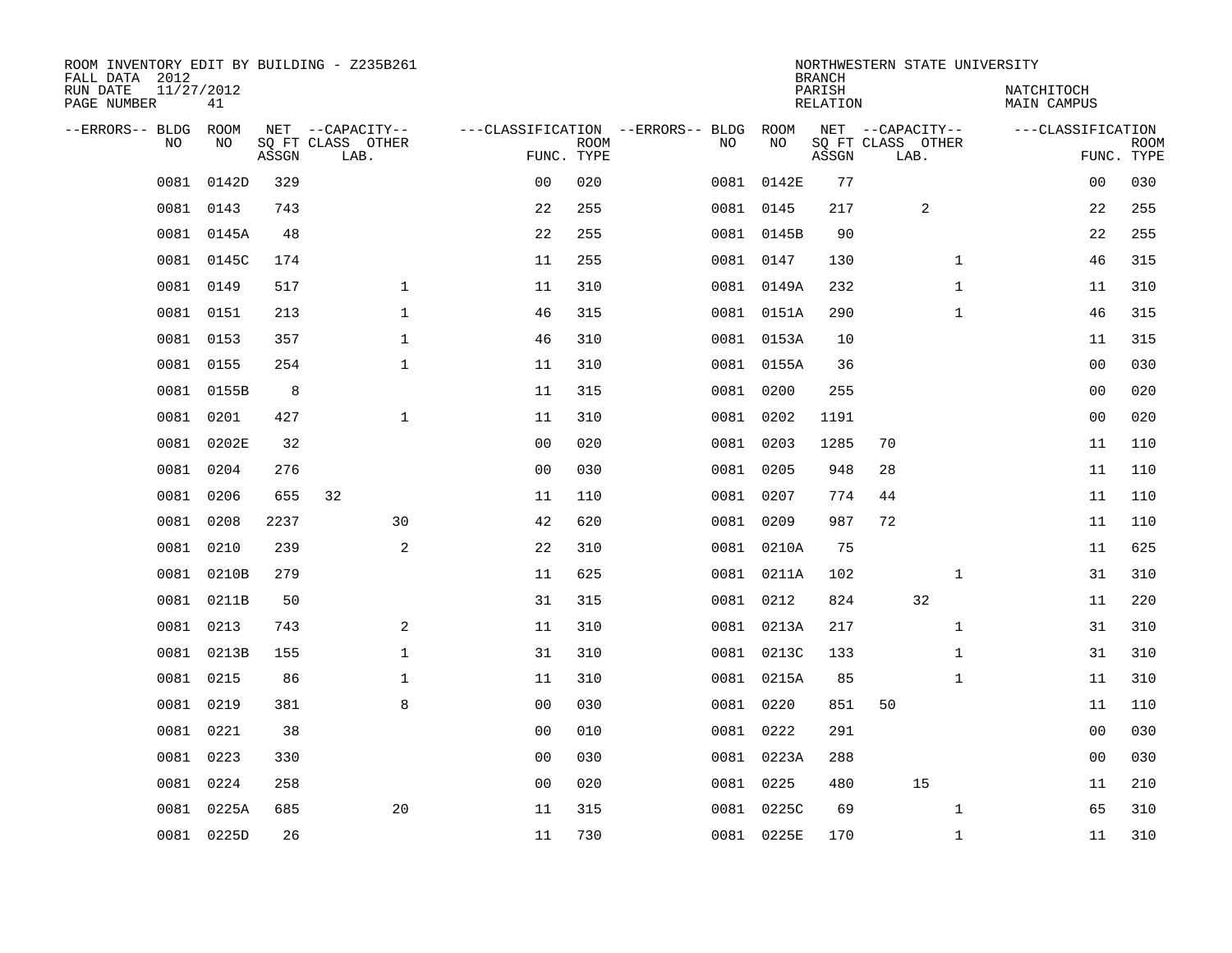| ROOM INVENTORY EDIT BY BUILDING - Z235B261<br>FALL DATA 2012 |                  |       |                           |              |                                   |                           |   |           |            | <b>BRANCH</b>             | NORTHWESTERN STATE UNIVERSITY |                           |                |                           |
|--------------------------------------------------------------|------------------|-------|---------------------------|--------------|-----------------------------------|---------------------------|---|-----------|------------|---------------------------|-------------------------------|---------------------------|----------------|---------------------------|
| RUN DATE<br>PAGE NUMBER                                      | 11/27/2012<br>42 |       |                           |              |                                   |                           |   |           |            | PARISH<br><b>RELATION</b> |                               | NATCHITOCH<br>MAIN CAMPUS |                |                           |
| --ERRORS-- BLDG                                              | ROOM             |       | NET --CAPACITY--          |              | ---CLASSIFICATION --ERRORS-- BLDG |                           |   |           | ROOM       |                           | NET --CAPACITY--              | ---CLASSIFICATION         |                |                           |
| NO.                                                          | NO               | ASSGN | SQ FT CLASS OTHER<br>LAB. |              |                                   | <b>ROOM</b><br>FUNC. TYPE |   | NO        | NO         | ASSGN                     | SQ FT CLASS OTHER<br>LAB.     |                           |                | <b>ROOM</b><br>FUNC. TYPE |
| 0081                                                         | 0225F            | 161   |                           | $\mathbf{1}$ | 11                                | 310                       |   | 0081      | 0225H      | 138                       |                               |                           | 11             | 315                       |
| 0081                                                         | 0225I            | 193   |                           |              | 11                                | 315                       |   |           | 0081 0226  | 110                       |                               |                           | 00             | 030                       |
| 0081                                                         | 0227             | 343   |                           | $\mathbf{1}$ | 55                                | 310                       |   |           | 0081 0227A | 191                       |                               |                           | 55             | 730                       |
| 0081                                                         | 0228             | 1433  |                           |              | 0 <sub>0</sub>                    | 020                       |   |           | 0081 0229  | 1088                      | 25                            |                           | 11             | 210                       |
| 0081                                                         | 0229A            | 116   |                           |              | 11                                | 215                       |   |           | 0081 0231  | 727                       | 5                             |                           | 11             | 220                       |
|                                                              | 0081 0233        | 1525  |                           | 40           | 11                                | 220                       |   |           | 0081 0235  | 1873                      | 40                            |                           | 11             | 210                       |
| 0081                                                         | 0237             | 495   |                           | 25           | 41                                | 315                       |   |           | 0081 0237B | 60                        | $\mathbf{1}$                  |                           | 11             | 310                       |
|                                                              | 0081 0237C       | 60    |                           | $\mathbf{1}$ | 11                                | 310                       |   |           | 0081 0239  | 311                       | $\mathbf{1}$                  |                           | 46             | 310                       |
| 0081                                                         | 0239A            | 13    |                           |              | 11                                | 315                       |   |           | 0081 0239B | 389                       |                               |                           | 11             | 315                       |
| 0081                                                         | 0239C            | 214   |                           |              | 11                                | 315                       |   |           | 0081 0239D | 225                       | 3                             |                           | 46             | 310                       |
| 0081                                                         | 0239E            | 277   |                           | 6            | 11                                | 310                       |   |           | 0081 0241  | 127                       |                               |                           | 46             | 315                       |
| 0081                                                         | 0241A            | 89    |                           | $\mathbf 1$  | 11                                | 310                       |   |           | 0081 0241B | 89                        | $\mathbf{1}$                  |                           | 11             | 310                       |
| 0081                                                         | 0241C            | 87    |                           | $\mathbf 1$  | 11                                | 310                       |   |           | 0081 0241D | 97                        | $\mathbf{1}$                  |                           | 11             | 310                       |
| 0081                                                         | 0241E            | 100   |                           | $\mathbf 1$  | 11                                | 310                       |   |           | 0081 0241F | 100                       | $\mathbf{1}$                  |                           | 11             | 310                       |
| 0081                                                         | 0241G            | 100   |                           | $\mathbf{1}$ | 11                                | 310                       |   |           | 0081 0241H | 147                       | $\mathbf{1}$                  |                           | 11             | 310                       |
| 0081                                                         | 0241I            | 126   |                           |              | 0 <sub>0</sub>                    | 020                       |   |           | 0081 0243  | 511                       | 12                            |                           | 11             | 220                       |
| 0081                                                         | 0243A            | 540   |                           | 13           | 11                                | 210                       |   |           | 0081 0300  | 255                       |                               |                           | 0 <sub>0</sub> | 020                       |
| 0081                                                         | 0301A            | 237   |                           | $\mathbf{1}$ | 11                                | 315                       |   |           | 0081 0301B | 230                       | $\mathbf{1}$                  |                           | 11             | 310                       |
| 0081                                                         | 0302             | 1192  |                           |              | 0 <sub>0</sub>                    | 020                       |   |           | 0081 0302E | 32                        |                               |                           | 00             | 020                       |
| 0081                                                         | 0303             | 1088  | 81                        |              | 11                                | 110                       |   |           | 0081 0304  | 411                       | 5                             |                           | 00             | 030                       |
| 0081                                                         | 0305             | 649   | 50                        |              | 11                                | 110                       |   |           | 0081 0306  | 276                       | 12                            |                           | 11             | 315                       |
| 0081                                                         | 0307             | 647   | 42                        |              | 11                                | 110                       | 9 | 0081 0308 |            | 584                       | 8                             |                           | 11             | 110                       |
| 0081                                                         | 0309             | 984   | 52                        |              | 11                                | 110                       |   |           | 0081 0310  | 471                       | 18                            |                           | 11             | 110                       |
| 0081                                                         | 0311             | 671   | 14                        |              | 11                                | 110                       |   | 0081 0312 |            | 2361                      |                               |                           | 0 <sub>0</sub> | 020                       |
| 0081                                                         | 0313             | 743   |                           | 24           | 44                                | 210                       |   |           | 0081 0314  | 154                       | 4                             |                           | 11             | 650                       |
|                                                              | 0081 0314A       | 95    |                           | $\mathbf{1}$ | 11                                | 310                       |   |           | 0081 0314B | 95                        | $\mathbf{1}$                  |                           | 11             | 310                       |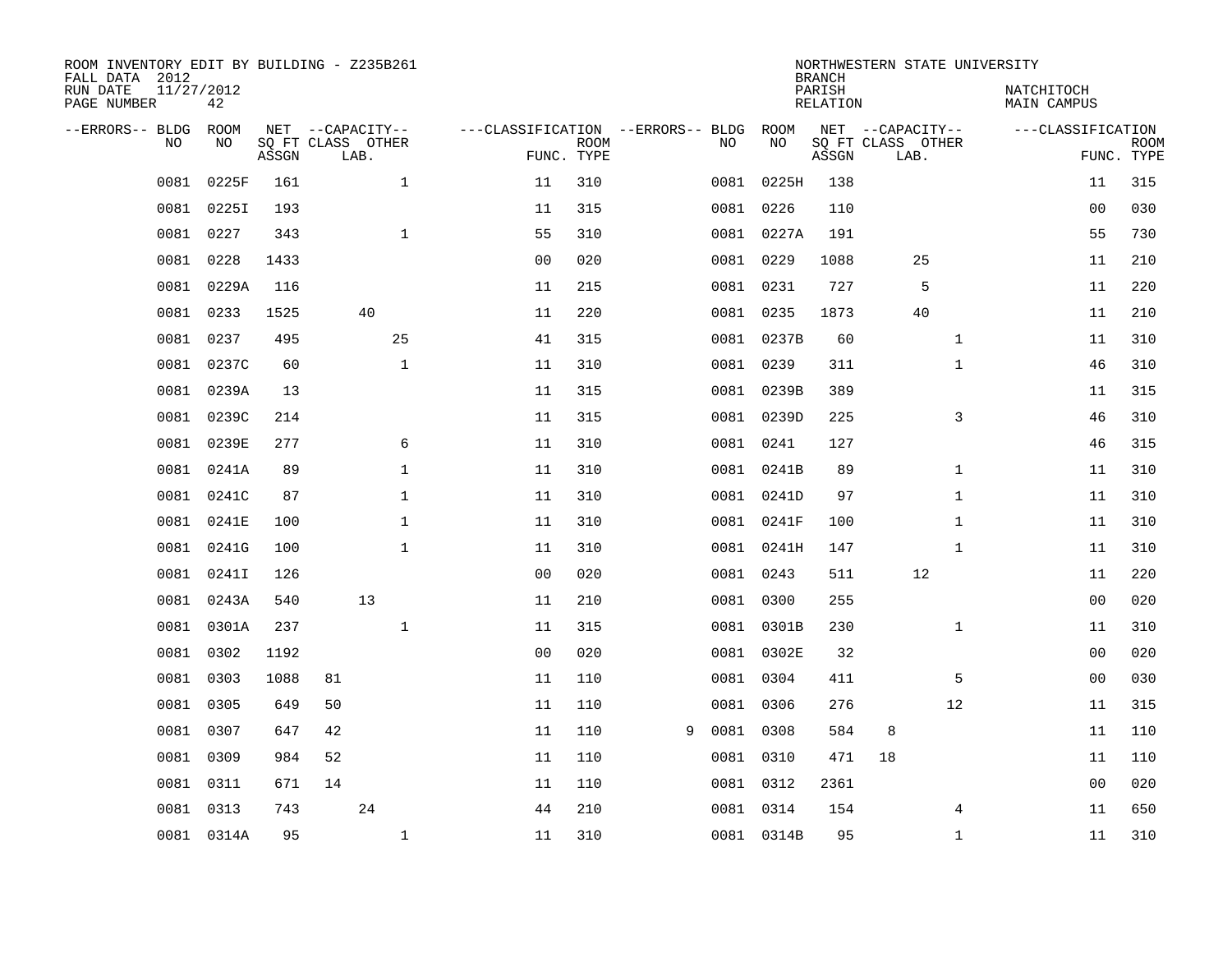| ROOM INVENTORY EDIT BY BUILDING - Z235B261<br>FALL DATA 2012<br>RUN DATE<br>PAGE NUMBER | 11/27/2012<br>43 |       |                                               |                |                           |                                         |            |       | <b>BRANCH</b><br>PARISH<br>RELATION | NORTHWESTERN STATE UNIVERSITY                 | NATCHITOCH<br>MAIN CAMPUS |                   |                           |
|-----------------------------------------------------------------------------------------|------------------|-------|-----------------------------------------------|----------------|---------------------------|-----------------------------------------|------------|-------|-------------------------------------|-----------------------------------------------|---------------------------|-------------------|---------------------------|
| --ERRORS-- BLDG<br>NO.                                                                  | ROOM<br>NO       | ASSGN | NET --CAPACITY--<br>SQ FT CLASS OTHER<br>LAB. |                | <b>ROOM</b><br>FUNC. TYPE | ---CLASSIFICATION --ERRORS-- BLDG<br>NO | ROOM<br>NO |       | ASSGN                               | NET --CAPACITY--<br>SQ FT CLASS OTHER<br>LAB. |                           | ---CLASSIFICATION | <b>ROOM</b><br>FUNC. TYPE |
| 0081                                                                                    | 0314C            | 95    | $\mathbf 1$                                   | 11             | 310                       | 0081                                    |            | 0314D | 95                                  |                                               | $\mathbf{1}$              | 11                | 310                       |
| 0081                                                                                    | 0314E            | 95    | $\mathbf 1$                                   | 11             | 310                       |                                         | 0081 0314F |       | 91                                  |                                               | $\mathbf{1}$              | 11                | 310                       |
| 0081                                                                                    | 0314G            | 91    | $\mathbf 1$                                   | 11             | 310                       |                                         | 0081 0314H |       | 92                                  |                                               | $\mathbf{1}$              | 11                | 310                       |
| 0081                                                                                    | 0314I            | 91    | $\mathbf 1$                                   | 11             | 310                       |                                         | 0081 0314J |       | 92                                  |                                               | $\mathbf{1}$              | 11                | 310                       |
| 0081                                                                                    | 0314K            | 91    | $\mathbf 1$                                   | 11             | 310                       |                                         | 0081 0314L |       | 160                                 |                                               | $\mathbf{1}$              | 11                | 310                       |
| 0081                                                                                    | 0314M            | 155   | $\mathbf{1}$                                  | 11             | 310                       |                                         | 0081 0314N |       | 540                                 |                                               |                           | 0 <sub>0</sub>    | 020                       |
| 0081                                                                                    | 0315             | 88    | $\mathbf{1}$                                  | 11             | 310                       |                                         | 0081 0316A |       | 88                                  |                                               | $\mathbf{1}$              | 11                | 310                       |
| 0081                                                                                    | 0316B            | 87    | $\mathbf 1$                                   | 11             | 310                       |                                         | 0081 0316C |       | 88                                  |                                               | $\mathbf{1}$              | 11                | 310                       |
| 0081                                                                                    | 0316D            | 88    | $\mathbf{1}$                                  | 11             | 310                       |                                         | 0081 0316E |       | 88                                  |                                               | $\mathbf{1}$              | 11                | 310                       |
|                                                                                         | 0081 0316F       | 90    | $\mathbf{1}$                                  | 11             | 310                       |                                         | 0081 0316G |       | 92                                  |                                               | $\mathbf{1}$              | 11                | 310                       |
| 0081                                                                                    | 0316H            | 93    | $\mathbf{1}$                                  | 11             | 310                       |                                         | 0081 0316I |       | 92                                  |                                               | $\mathbf{1}$              | 11                | 310                       |
|                                                                                         | 0081 0316J       | 90    | $\overline{4}$                                | 41             | 650                       |                                         | 0081 0316K |       | 94                                  |                                               | $\mathbf{1}$              | 11                | 310                       |
| 0081                                                                                    | 0316L            | 92    | $\mathbf 1$                                   | 11             | 310                       |                                         | 0081 0316M |       | 92                                  |                                               | $\mathbf{1}$              | 11                | 310                       |
| 0081                                                                                    | 0316N            | 93    | $\mathbf 1$                                   | 11             | 310                       |                                         | 0081 03160 |       | 93                                  |                                               | $\mathbf{1}$              | 11                | 310                       |
| 0081                                                                                    | 0316P            | 92    | $\mathbf{1}$                                  | 11             | 310                       |                                         | 0081 03160 |       | 92                                  |                                               | $\mathbf{1}$              | 11                | 310                       |
|                                                                                         | 0081 0316R       | 92    | $\mathbf{1}$                                  | 11             | 310                       |                                         | 0081 0317  |       | 112                                 |                                               | 5                         | 11                | 315                       |
| 0081                                                                                    | 0318             | 149   | $\mathbf{1}$                                  | 46             | 310                       |                                         | 0081 0318A |       | 90                                  |                                               | $\mathbf{1}$              | 11                | 310                       |
| 0081                                                                                    | 0318B            | 181   | $\mathbf{1}$                                  | 11             | 310                       |                                         | 0081 0318C |       | 186                                 |                                               | $\mathbf{1}$              | 11                | 310                       |
| 0081                                                                                    | 0319             | 578   |                                               | 0 <sub>0</sub> | 020                       |                                         | 0081 0320  |       | 287                                 |                                               | 5                         | 0 <sub>0</sub>    | 030                       |
|                                                                                         | 0081 0321        | 381   |                                               | 0 <sub>0</sub> | 030                       |                                         | 0081 0323  |       | 38                                  |                                               |                           | 00                | 010                       |
| 0081                                                                                    | 0324E            | 32    |                                               | 0 <sub>0</sub> | 030                       |                                         | 0081 0325  |       | 334                                 |                                               |                           | 00                | 030                       |
|                                                                                         | 0081 0325A       | 291   |                                               | 0 <sub>0</sub> | 030                       |                                         | 0081 0327  |       | 806                                 | 26                                            |                           | 11                | 210                       |
| 0081                                                                                    | 0328             | 110   |                                               | 0 <sub>0</sub> | 030                       |                                         | 0081 0329  |       | 834                                 | 20                                            |                           | 11                | 210                       |
| 0081                                                                                    | 0331             | 874   | 26                                            | 44             | 210                       |                                         | 0081 0333  |       | 984                                 | 72                                            |                           | 11                | 110                       |
| 0081                                                                                    | 0335             | 889   | 20                                            | 11             | 210                       |                                         | 0081 0335A |       | 158                                 |                                               | $\mathbf{1}$              | 11                | 310                       |
|                                                                                         | 0081 0337        | 838   | 24                                            | 44             | 310                       |                                         | 0081 0339  |       | 492                                 | 12                                            |                           | 11                | 110                       |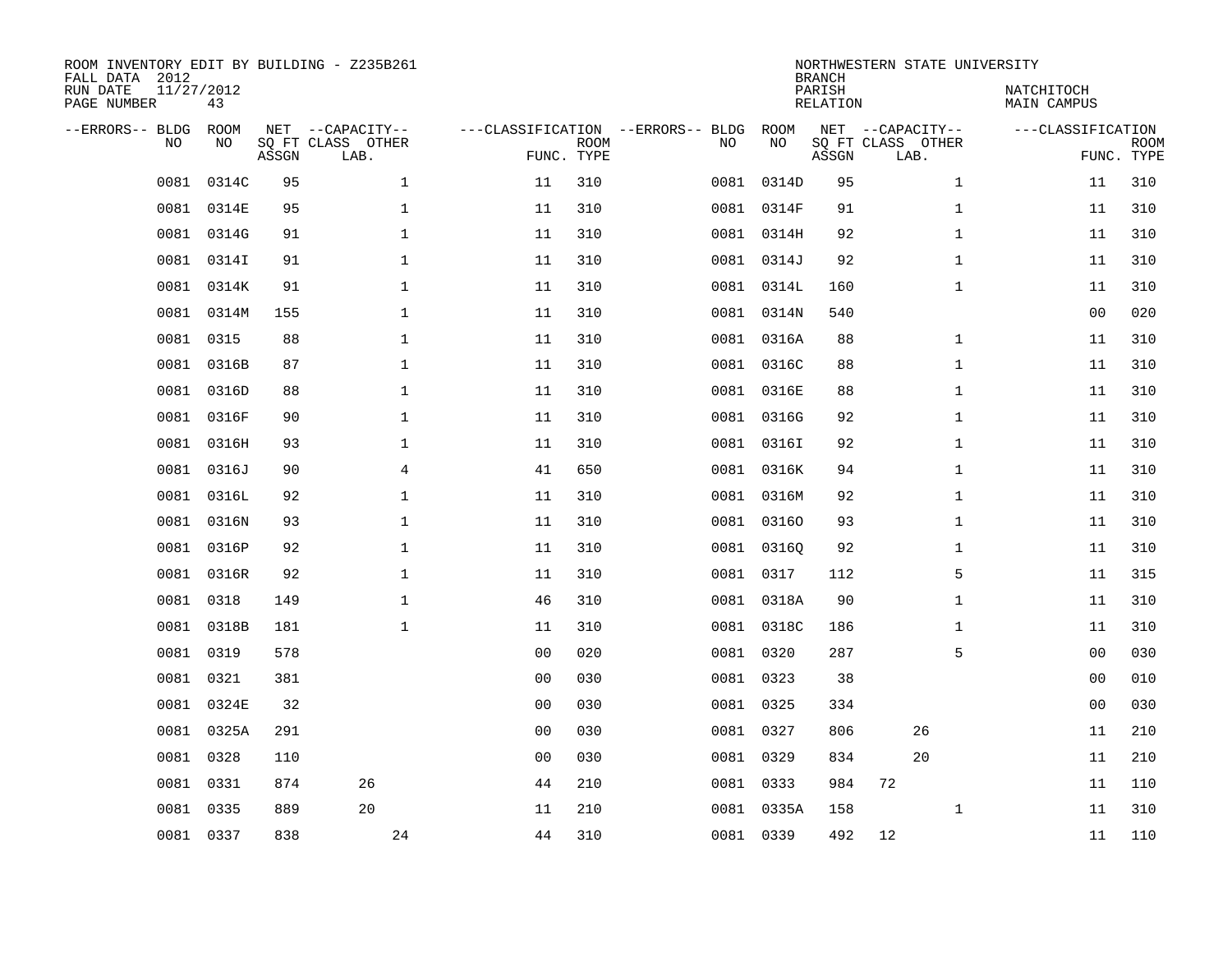| ROOM INVENTORY EDIT BY BUILDING - Z235B261<br>FALL DATA 2012<br>RUN DATE<br>PAGE NUMBER | 11/27/2012<br>44  |       |       |                                               |              |                                   |                           |      |            | <b>BRANCH</b><br>PARISH<br>RELATION | NORTHWESTERN STATE UNIVERSITY                 | NATCHITOCH<br>MAIN CAMPUS |                           |
|-----------------------------------------------------------------------------------------|-------------------|-------|-------|-----------------------------------------------|--------------|-----------------------------------|---------------------------|------|------------|-------------------------------------|-----------------------------------------------|---------------------------|---------------------------|
| --ERRORS-- BLDG                                                                         | ROOM<br>NO<br>NO. |       | ASSGN | NET --CAPACITY--<br>SO FT CLASS OTHER<br>LAB. |              | ---CLASSIFICATION --ERRORS-- BLDG | <b>ROOM</b><br>FUNC. TYPE | NO   | ROOM<br>NO | ASSGN                               | NET --CAPACITY--<br>SQ FT CLASS OTHER<br>LAB. | ---CLASSIFICATION         | <b>ROOM</b><br>FUNC. TYPE |
|                                                                                         | 0081<br>0341      |       | 471   | 31                                            |              | 11                                | 220                       | 0081 | 0343       | 46                                  | $\mathbf{1}$                                  | 65                        | 310                       |
|                                                                                         | 0081              | 0343A | 229   |                                               | 5            | 11                                | 650                       |      | 0081 0343B | 138                                 | $\mathbf{1}$                                  | 46                        | 310                       |
|                                                                                         | 0081              | 0343C | 145   |                                               | $\mathbf 1$  | 46                                | 310                       |      | 0081 0343D | 96                                  | $\mathbf{1}$                                  | 11                        | 310                       |
|                                                                                         | 0081<br>0343E     |       | 96    |                                               | $\mathbf 1$  | 11                                | 310                       |      | 0081 0343F | 96                                  | $\mathbf{1}$                                  | 11                        | 310                       |
|                                                                                         | 0081<br>0343G     |       | 97    |                                               | $\mathbf{1}$ | 11                                | 310                       |      | 0081 0343H | 96                                  | $\mathbf{1}$                                  | 11                        | 310                       |
|                                                                                         | 0081<br>0343I     |       | 96    |                                               | $\mathbf{1}$ | 11                                | 310                       |      | 0081 0343J | 93                                  | $\mathbf{1}$                                  | 11                        | 310                       |
|                                                                                         | 0081<br>0343K     |       | 90    |                                               | $\mathbf{1}$ | 11                                | 315                       |      | 0081 0343L | 93                                  | $\mathbf{1}$                                  | 22                        | 310                       |
|                                                                                         | 0081<br>0343M     |       | 92    |                                               | $\mathbf 1$  | 11                                | 310                       |      | 0081 0345A | 196                                 | $\mathbf{1}$                                  | 11                        | 310                       |
|                                                                                         | 0081              | 0345B | 196   |                                               | $\mathbf 1$  | 11                                | 310                       |      | 0081 0345C | 97                                  | $\mathbf{1}$                                  | 11                        | 310                       |
|                                                                                         | 0081<br>0345D     |       | 97    |                                               | $\mathbf 1$  | 11                                | 310                       |      | 0081 0345E | 96                                  | 2                                             | 11                        | 310                       |
|                                                                                         | 0081<br>0345F     |       | 96    |                                               | $\mathbf 1$  | 11                                | 310                       |      | 0081 0345G | 97                                  | $\mathbf{1}$                                  | 11                        | 310                       |
|                                                                                         | 0081 0345H        |       | 93    |                                               | $\mathbf 1$  | 11                                | 310                       |      | 0081 0345I | 93                                  | $\mathbf{1}$                                  | 11                        | 310                       |
|                                                                                         | 0081<br>0345J     |       | 93    |                                               | $\mathbf 1$  | 11                                | 310                       |      | 0081 0345K | 93                                  | $\mathbf{1}$                                  | 11                        | 310                       |
|                                                                                         | 0081<br>0345L     |       | 92    |                                               | $\mathbf 1$  | 11                                | 310                       |      | 0081 0347A | 97                                  | 2                                             | 11                        | 310                       |
|                                                                                         | 0081              | 0347B | 97    |                                               | $\mathbf 1$  | 11                                | 310                       |      | 0081 0347C | 97                                  | $\mathbf{1}$                                  | 11                        | 310                       |
|                                                                                         | 0081<br>0347D     |       | 122   |                                               | $\mathbf 1$  | 22                                | 310                       |      | 0081 0347E | 93                                  | $\mathbf{1}$                                  | 11                        | 310                       |
|                                                                                         | 0081              | 0347F | 91    |                                               | $\mathbf{1}$ | 11                                | 310                       | 0081 | 0351       | 724                                 | 30                                            | 11                        | 220                       |
|                                                                                         | 0400<br>0081      |       | 738   | 30                                            |              | 11                                | 110                       | 0081 | 0401A      | 433                                 | 21                                            | 63                        | 220                       |
|                                                                                         | 0081<br>0401B     |       | 440   | 2                                             |              | 63                                | 210                       |      | 0081 0401C | 187                                 | $\mathbf{1}$                                  | 63                        | 720                       |
|                                                                                         | 0401D<br>0081     |       | 758   | 45                                            |              | 10                                | 210                       |      | 0081 0401E | 554                                 | 5                                             | 63                        | 315                       |
|                                                                                         | 0081<br>0401F     |       | 184   |                                               | 2            | 63                                | 310                       |      | 0081 0401G | 184                                 | 2                                             | 63                        | 310                       |
|                                                                                         | 0081              | 0401H | 166   |                                               | 2            | 63                                | 310                       |      | 0081 0401I | 85                                  | $\mathbf{1}$                                  | 63                        | 315                       |
|                                                                                         | 0081<br>0401J     |       | 74    |                                               | $\mathbf 1$  | 63                                | 315                       |      | 0081 0401K | 87                                  | $\mathbf{1}$                                  | 63                        | 310                       |
|                                                                                         | 0081              | 0401L | 85    |                                               | $\mathbf{1}$ | 63                                | 310                       |      | 0081 0401M | 74                                  | $\mathbf{1}$                                  | 63                        | 310                       |
|                                                                                         | 0081<br>0401N     |       | 86    |                                               | $\mathbf 1$  | 63                                | 310                       |      | 0081 04010 | 126                                 | 2                                             | 63                        | 310                       |
|                                                                                         | 0081 0401P 1060   |       |       | 24                                            |              | 11                                | 220                       |      | 0081 0401Q | 500                                 | 12                                            | 46                        | 310                       |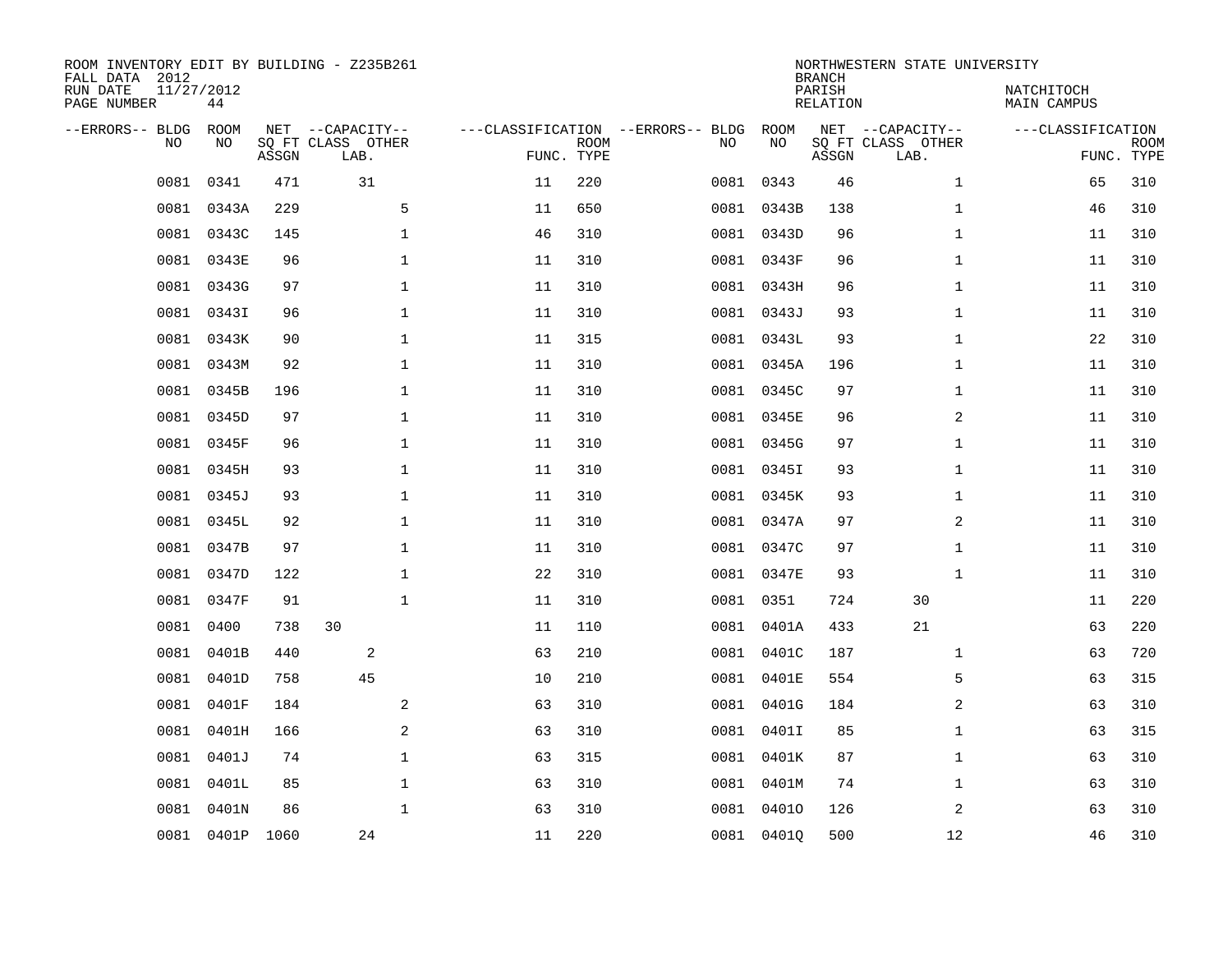| ROOM INVENTORY EDIT BY BUILDING - Z235B261<br>FALL DATA 2012<br>RUN DATE | 11/27/2012 |       |                                       |                |                           |                                   |            | <b>BRANCH</b><br>PARISH | NORTHWESTERN STATE UNIVERSITY         | NATCHITOCH   |                   |                           |
|--------------------------------------------------------------------------|------------|-------|---------------------------------------|----------------|---------------------------|-----------------------------------|------------|-------------------------|---------------------------------------|--------------|-------------------|---------------------------|
| PAGE NUMBER                                                              | 45         |       |                                       |                |                           |                                   |            | <b>RELATION</b>         |                                       | MAIN CAMPUS  |                   |                           |
| --ERRORS-- BLDG<br>NO.                                                   | ROOM<br>NO |       | NET --CAPACITY--<br>SQ FT CLASS OTHER |                |                           | ---CLASSIFICATION --ERRORS-- BLDG | ROOM<br>NO |                         | NET --CAPACITY--<br>SQ FT CLASS OTHER |              | ---CLASSIFICATION |                           |
|                                                                          |            | ASSGN | LAB.                                  |                | <b>ROOM</b><br>FUNC. TYPE | NO                                |            | ASSGN                   | LAB.                                  |              |                   | <b>ROOM</b><br>FUNC. TYPE |
| 0081                                                                     | 0401R      | 100   | 2                                     | 63             | 310                       | 0081                              | 0401S      | 66                      |                                       | $\mathbf{1}$ | 63                | 310                       |
| 0081                                                                     | 0401T      | 912   | 40                                    | 63             | 210                       |                                   | 0081 0401U | 147                     |                                       | 2            | 65                | 315                       |
| 0081                                                                     | 0401V      | 100   | $\mathbf{1}$                          | 61             | 310                       |                                   | 0081 0402  | 693                     | 25                                    |              | 11                | 110                       |
| 0081                                                                     | 0403       | 87    | $\mathbf{1}$                          | 11             | 310                       |                                   | 0081 0404  | 743                     | 40                                    |              | 11                | 110                       |
| 0081                                                                     | 0405       | 86    | $\mathbf{1}$                          | 72             | 310                       |                                   | 0081 0406  | 928                     | 50                                    |              | 11                | 110                       |
| 0081                                                                     | 0408       | 653   | 50                                    | 11             | 110                       |                                   | 0081 0409  | 379                     |                                       |              | 00                | 030                       |
| 0081                                                                     | 0410       | 294   | $\overline{4}$                        | 65             | 310                       |                                   | 0081 0411  | 40                      |                                       |              | 00                | 010                       |
|                                                                          | 0081 0412  | 1756  |                                       | 0 <sub>0</sub> | 020                       |                                   | 0081 0413  | 334                     |                                       | 5            | 0 <sub>0</sub>    | 030                       |
| 0081                                                                     | 0413A      | 451   |                                       | 0 <sub>0</sub> | 030                       |                                   | 0081 0415  | 806                     | 40                                    |              | 11                | 210                       |
|                                                                          | 0081 0417  | 906   | 35                                    | 11             | 110                       |                                   | 0081 0418  | 110                     |                                       |              | 00                | 030                       |
| 0081                                                                     | 0419       | 455   | 28                                    | 11             | 110                       |                                   | 0081 0421  | 893                     | 50                                    |              | 11                | 110                       |
|                                                                          | 0081 0423  | 813   | 80                                    | 11             | 110                       |                                   | 0081 0425  | 699                     | 72                                    |              | 11                | 110                       |
| 0081                                                                     | 0427       | 701   | 65                                    | 11             | 110                       |                                   | 0081 0429  | 795                     | 40                                    |              | 11                | 110                       |
| 0081                                                                     | 0431       | 179   | 1                                     | 46             | 310                       |                                   | 0081 0431A | 179                     |                                       | $\mathbf{1}$ | 11                | 310                       |
| 0081                                                                     | 0431B      | 193   | 5                                     | 11             | 650                       |                                   | 0081 0431C | 95                      |                                       | $\mathbf{1}$ | 11                | 310                       |
| 0081                                                                     | 0431D      | 92    | $\mathbf 1$                           | 11             | 310                       |                                   | 0081 0431E | 93                      |                                       | $\mathbf{1}$ | 11                | 315                       |
| 0081                                                                     | 0433       | 100   |                                       | 46             | 315                       |                                   | 0081 0433A | 96                      |                                       | $\mathbf{1}$ | 11                | 310                       |
| 0081                                                                     | 0433B      | 96    | $\mathbf 1$                           | 11             | 310                       |                                   | 0081 0433C | 96                      |                                       | 2            | 11                | 310                       |
|                                                                          | 0081 0433D | 95    | $\mathbf{1}$                          | 11             | 310                       |                                   | 0081 0433E | 95                      |                                       | $\mathbf{1}$ | 11                | 310                       |
| 0081                                                                     | 0433F      | 91    | $\mathbf 1$                           | 11             | 310                       |                                   | 0081 0433G | 92                      |                                       | $\mathbf{1}$ | 11                | 310                       |
|                                                                          | 0081 0433H | 91    | $\mathbf{1}$                          | 11             | 310                       |                                   | 0081 0435  | 108                     |                                       |              | 46                | 315                       |
| 0081                                                                     | 0435A      | 95    | $\mathbf{1}$                          | 11             | 310                       |                                   | 0081 0435B | 95                      |                                       | $\mathbf{1}$ | 11                | 310                       |
| 0081                                                                     | 0435C      | 96    | $\mathbf{1}$                          | 11             | 310                       |                                   | 0081 0435D | 123                     |                                       | $\mathbf{1}$ | 11                | 310                       |
| 0081                                                                     | 0435E      | 90    | $\mathbf{1}$                          | 11             | 310                       |                                   | 0081 0435F | 93                      |                                       | $\mathbf{1}$ | 11                | 310                       |
| 0081                                                                     | 0435G      | 308   |                                       | 0 <sub>0</sub> | 020                       |                                   | 0081 0437  | 375                     | 10                                    |              | 11                | 110                       |
|                                                                          | 0081 0439  | 673   | 22                                    | 11             | 110                       |                                   | 0081 0441  | 85                      |                                       | $\mathbf{1}$ | 65                | 315                       |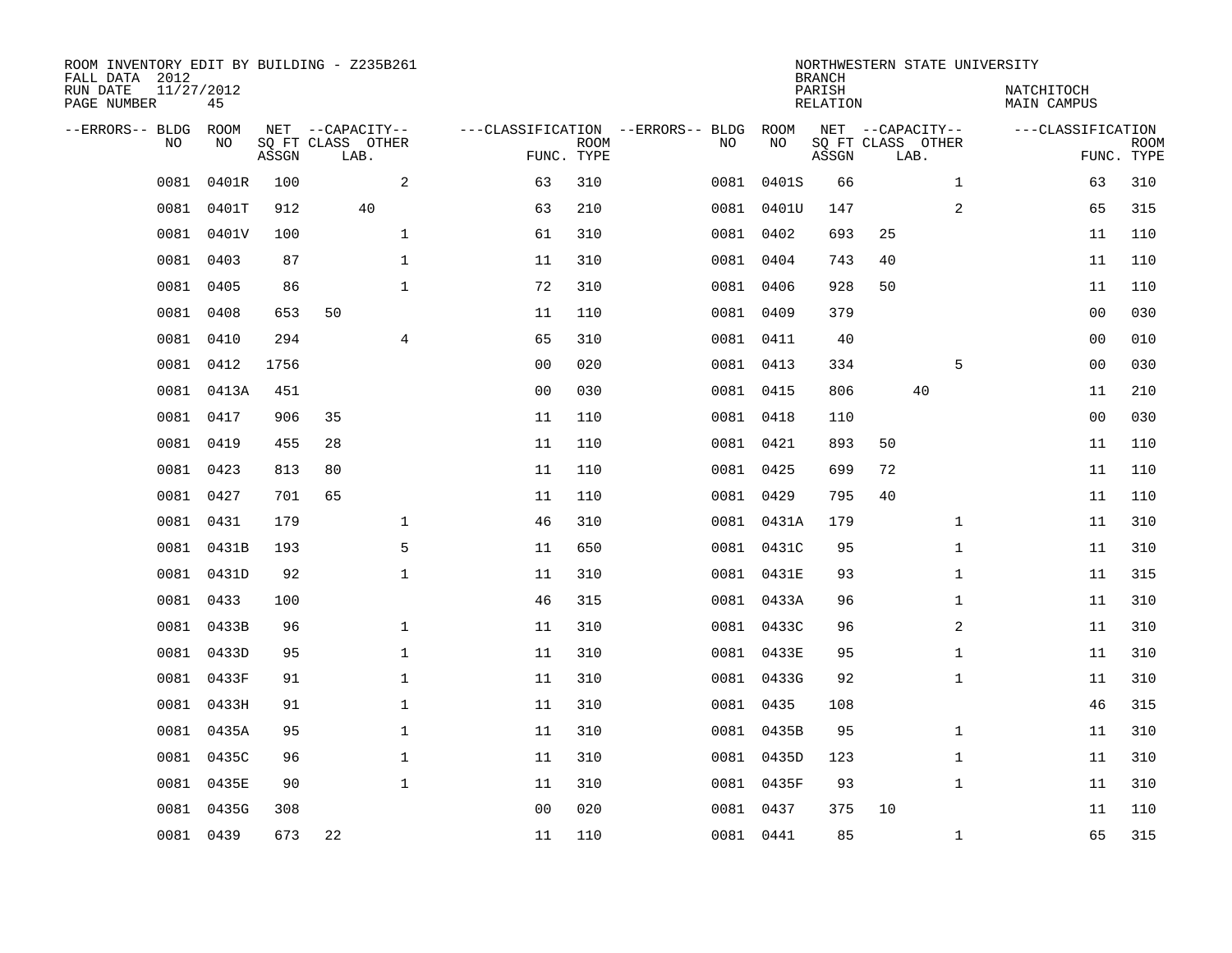| FALL DATA 2012                     |                |       | ROOM INVENTORY EDIT BY BUILDING - Z235B261 |                                                                                                |            |                  |           |                | <b>BRANCH</b>                                                                     |           | NORTHWESTERN STATE UNIVERSITY                                             |             |                                             |            |
|------------------------------------|----------------|-------|--------------------------------------------|------------------------------------------------------------------------------------------------|------------|------------------|-----------|----------------|-----------------------------------------------------------------------------------|-----------|---------------------------------------------------------------------------|-------------|---------------------------------------------|------------|
| RUN DATE 11/27/2012<br>PAGE NUMBER | 46             |       |                                            |                                                                                                |            |                  |           |                | PARISH<br>RELATION                                                                |           |                                                                           |             | NATCHITOCH<br>MAIN CAMPUS                   |            |
| --ERRORS-- BLDG ROOM<br>NO         | NO             |       | SQ FT CLASS OTHER                          | NET --CAPACITY-- -----CLASSIFICATION --ERRORS-- BLDG ROOM NET --CAPACITY-- -----CLASSIFICATION |            | ROOM <b>ROOM</b> | NO        |                |                                                                                   |           | NO SQ FT CLASS OTHER                                                      |             |                                             | ROOM       |
|                                    |                | ASSGN | LAB.                                       | FIM                                                                                            | FUNC. TYPE |                  |           |                |                                                                                   |           | ASSGN LAB.                                                                |             | FUN                                         | FUNC. TYPE |
|                                    | 0081 0443      | 555   | 45                                         | 11                                                                                             | 110        |                  |           | 0081 0443A     | 82                                                                                |           |                                                                           |             |                                             | 11 730     |
|                                    | 0081 0450A     | 482   | 25                                         | 41                                                                                             | 220        |                  |           | 0081 0450B     |                                                                                   | 809 — 100 | 28                                                                        |             |                                             | 41 220     |
|                                    | 0081 0450C     | 155   | $\mathbf{1}$                               | 11                                                                                             | 310        |                  |           |                | TOTAL NUMBER CLASSROOMS                                                           |           | TOTAL NET ASSIGN SQ. FT. IN ROOM FILE<br>TOTAL NUMBER COMPUTER CLASSROOMS |             | 90,868<br>33                                |            |
|                                    |                |       |                                            |                                                                                                |            |                  |           |                | TOTAL NUMBER LABS 210<br>TOTAL NUMBER SPECIAL LABS 220                            |           |                                                                           |             | 17<br>14                                    |            |
|                                    | 0082 0100 2717 |       |                                            | 72                                                                                             | 725        |                  |           |                | TOTAL NUMBER CLASSROOMS<br>TOTAL NUMBER LABS 210<br>TOTAL NUMBER SPECIAL LABS 220 |           | TOTAL NUMBER COMPUTER CLASSROOMS                                          |             | TOTAL NET ASSIGN SQ. FT. IN ROOM FILE 2,717 |            |
|                                    | 0085 0100      | 3260  | 10                                         |                                                                                                | 71 720     |                  |           |                |                                                                                   |           | 0085 0150 1777 18                                                         |             | 71 315                                      |            |
|                                    | 0085 0200      | 2500  | 10                                         | 71                                                                                             | 720        |                  |           |                | TOTAL NUMBER CLASSROOMS<br>TOTAL NUMBER LABS 210<br>TOTAL NUMBER SPECIAL LABS 220 |           | TOTAL NUMBER COMPUTER CLASSROOMS                                          |             | TOTAL NET ASSIGN SQ. FT. IN ROOM FILE 7,537 |            |
|                                    | 0086 0100      | 1131  |                                            | 0 <sup>0</sup>                                                                                 | 020        |                  | 0086 0101 |                | 37                                                                                |           |                                                                           | $\mathbf 1$ | 00 <sub>o</sub>                             | 030        |
|                                    | 0086 0102      | 41    |                                            | 0 <sub>0</sub>                                                                                 | 020        |                  | 0086 0103 |                | 32                                                                                |           | $\mathbf{1}$                                                              |             | 64                                          | 310        |
|                                    | 0086 0104      | 52    |                                            | 0 <sub>0</sub>                                                                                 | 030        |                  |           | 0086 0106 1534 | TOTAL NUMBER CLASSROOMS<br>TOTAL NUMBER LABS 210<br>TOTAL NUMBER SPECIAL LABS 220 |           | TOTAL NET ASSIGN SQ. FT. IN ROOM FILE<br>TOTAL NUMBER COMPUTER CLASSROOMS |             | 64<br>1,566                                 | 660        |
|                                    | 0087 0100 1000 |       |                                            | 74                                                                                             | 720        |                  |           |                | TOTAL NUMBER CLASSROOMS<br>TOTAL NUMBER LABS 210<br>TOTAL NUMBER SPECIAL LABS 220 |           | TOTAL NET ASSIGN SQ. FT. IN ROOM FILE<br>TOTAL NUMBER COMPUTER CLASSROOMS |             | 1,000                                       |            |
|                                    | 0088 0100      | 198   |                                            | 74                                                                                             | 720        |                  |           |                | TOTAL NUMBER CLASSROOMS<br>TOTAL NUMBER LABS 210                                  |           | TOTAL NET ASSIGN SQ. FT. IN ROOM FILE<br>TOTAL NUMBER COMPUTER CLASSROOMS |             | 198                                         |            |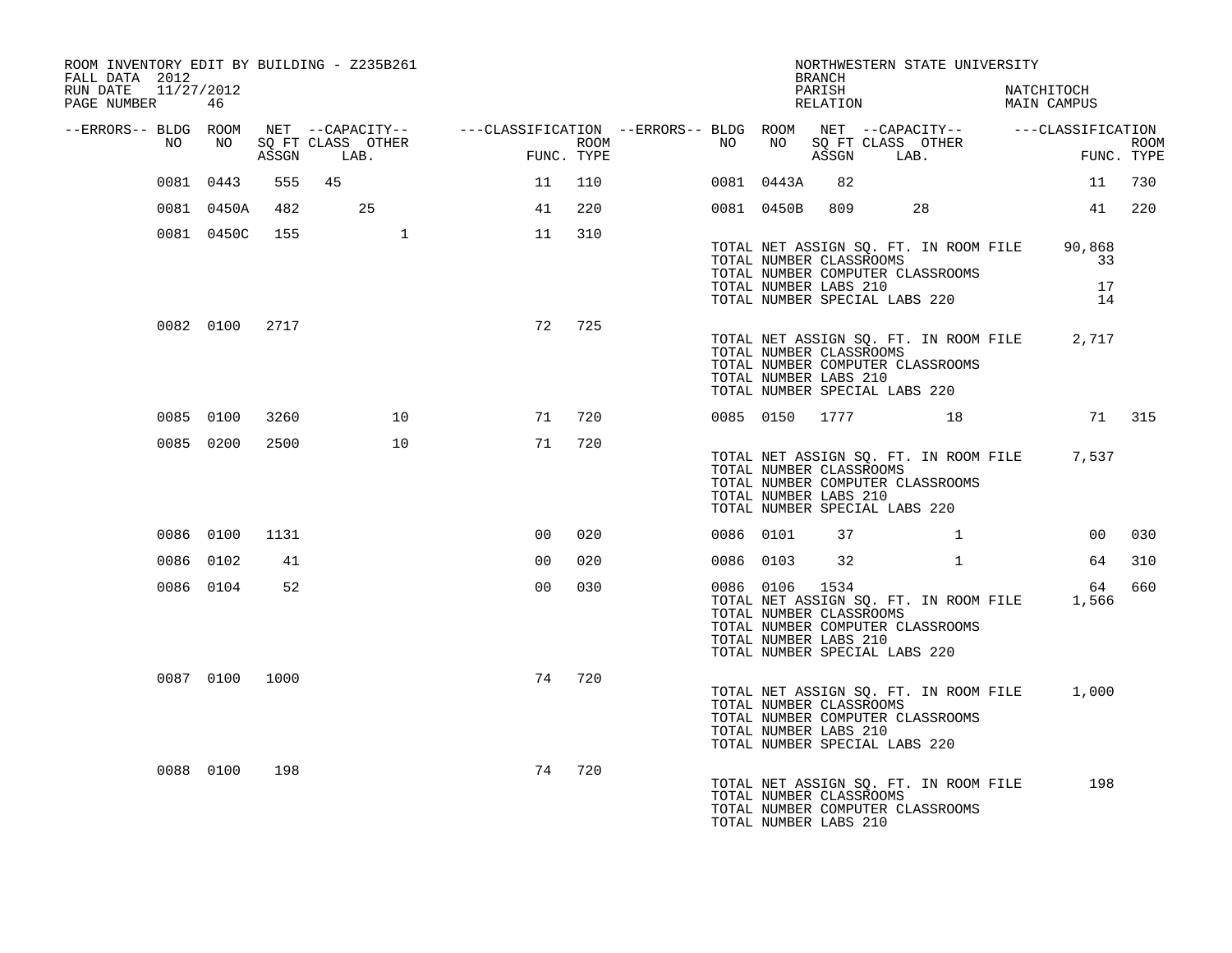| ROOM INVENTORY EDIT BY BUILDING - Z235B261<br>FALL DATA 2012 |                  |       |                           |                |                                        |             |      |                 | <b>BRANCH</b>      | NORTHWESTERN STATE UNIVERSITY |              |                                  |                           |  |
|--------------------------------------------------------------|------------------|-------|---------------------------|----------------|----------------------------------------|-------------|------|-----------------|--------------------|-------------------------------|--------------|----------------------------------|---------------------------|--|
| RUN DATE<br>PAGE NUMBER                                      | 11/27/2012<br>47 |       |                           |                |                                        |             |      |                 | PARISH<br>RELATION |                               |              | NATCHITOCH<br><b>MAIN CAMPUS</b> |                           |  |
| --ERRORS-- BLDG ROOM                                         |                  |       | NET --CAPACITY--          |                | ---CLASSIFICATION --ERRORS-- BLDG ROOM |             |      |                 |                    | NET --CAPACITY--              |              | ---CLASSIFICATION                |                           |  |
| NO                                                           | NO               | ASSGN | SQ FT CLASS OTHER<br>LAB. |                | FUNC. TYPE                             | <b>ROOM</b> | NO   | NO              | ASSGN              | SQ FT CLASS OTHER<br>LAB.     |              |                                  | <b>ROOM</b><br>FUNC. TYPE |  |
|                                                              |                  |       |                           |                |                                        |             |      |                 |                    | TOTAL NUMBER SPECIAL LABS 220 |              |                                  |                           |  |
| 0089                                                         | 0053             | 605   |                           | $\mathbf{1}$   | 0 <sub>0</sub>                         | 030         | 0089 | 0100            | 475                |                               |              | 0 <sub>0</sub>                   | 020                       |  |
| 0089                                                         | 0100A            | 225   |                           |                | 0 <sub>0</sub>                         | 020         | 0089 | 0100B           | 1781               |                               |              | 0 <sub>0</sub>                   | 020                       |  |
| 0089                                                         | 0100C 1130       |       |                           |                | 0 <sub>0</sub>                         | 020         | 0089 | 0100D           | 1401               |                               |              | 0 <sub>0</sub>                   | 020                       |  |
| 0089                                                         | 0100E            | 1130  |                           |                | 0 <sub>0</sub>                         | 020         | 0089 | 0100F           | 299                |                               |              | 00                               | 020                       |  |
| 0089                                                         | 0101             | 148   |                           | $\mathbf{1}$   | 11                                     | 310         | 0089 | 0102            | 115                |                               | $\mathbf{1}$ | 11                               | 310                       |  |
| 0089                                                         | 0103             | 98    |                           | $\mathbf 1$    | 11                                     | 310         | 0089 | 0104            | 115                |                               | $\mathbf{1}$ | 11                               | 310                       |  |
| 0089                                                         | 0105             | 98    |                           | $\mathbf{1}$   | 11                                     | 310         | 0089 | 0106            | 115                |                               | $\mathbf{1}$ | 11                               | 310                       |  |
| 0089                                                         | 0107             | 100   |                           | 2              | 11                                     | 310         | 0089 | 0108            | 83                 |                               | 2            | 11                               | 315                       |  |
| 0089                                                         | 0109             | 215   |                           | $\overline{4}$ | 0 <sub>0</sub>                         | 030         | 0089 | 0110            | 63                 |                               |              | 11                               | 315                       |  |
| 0089                                                         | 0111             | 171   |                           |                | 11                                     | 525         | 0089 | 0112            | 222                |                               | 2            | 11                               | 315                       |  |
| 0089                                                         | 0112A            | 60    |                           | $\mathbf{1}$   | 11                                     | 315         | 0089 | 0113            | 1255 125           |                               |              | 11                               | 110                       |  |
| 0089                                                         | 0114             | 196   |                           | 14             | 11                                     | 650         | 0089 | 0114A           | 18                 |                               |              | 11                               | 655                       |  |
| 0089                                                         | 0115             | 1271  | 40                        |                | 11                                     | 110         | 0089 | 0116            | 599                |                               | 5            | 65                               | 525                       |  |
| 0089                                                         | 0117             | 1179  | 50                        |                | 11                                     | 110         | 0089 | 0118 13929      |                    |                               | 200          | 93                               | 520                       |  |
| 0089                                                         | 0119             | 1179  | 35                        |                | 11                                     | 110         | 0089 | 0121            | 840                |                               |              | 65                               | 675                       |  |
| 0089                                                         | 0123             | 997   | 50                        |                | 52                                     | 110         | 0089 | 0123A 1053      |                    | 25                            |              | 55                               | 210                       |  |
| 0089                                                         | 0123B            | 197   |                           |                | 65                                     | 630         | 0089 | 0123C           | 1082               | 40                            |              | 52                               | 210                       |  |
| 0089                                                         | 0123D            | 64    |                           | $\mathbf{1}$   | 0 <sub>0</sub>                         | 030         | 0089 | 0123E           | 133                |                               | $\mathbf{1}$ | 11                               | 310                       |  |
| 0089                                                         | 0125             | 3743  | 75                        |                | 11                                     | 210         | 0089 | 0125B           | 933                | 40                            |              | 11                               | 220                       |  |
| 0089                                                         | 0125C            | 933   |                           | 5              | 11                                     | 310         | 0089 | 0125D           | 934                | 40                            |              | 11                               | 220                       |  |
| 0089                                                         | 0127             | 3290  | 75                        |                | 11                                     | 110         | 0089 | 0127A           | 64                 |                               |              | 0 <sub>0</sub>                   | 030                       |  |
| 0089                                                         | 0127B            | 64    |                           |                | 0 <sub>0</sub>                         | 030         | 0089 | 0127C           | 143                | $\mathbf{1}$                  |              | 11                               | 115                       |  |
| 0089                                                         | 0129             | 578   |                           | 4              | 11                                     | 310         | 0089 | 0129A           | 475                | 30                            |              | 11                               | 210                       |  |
| 0089                                                         | 0129B            | 102   |                           | $\mathbf{1}$   | 65                                     | 715         | 0089 | 0131            | 303                |                               |              | 0 <sub>0</sub>                   | 020                       |  |
|                                                              | 0089 0131A       | 279   |                           |                | 0 <sub>0</sub>                         | 030         |      | 0089 0131B 1272 |                    |                               | 60           | 11                               | 525                       |  |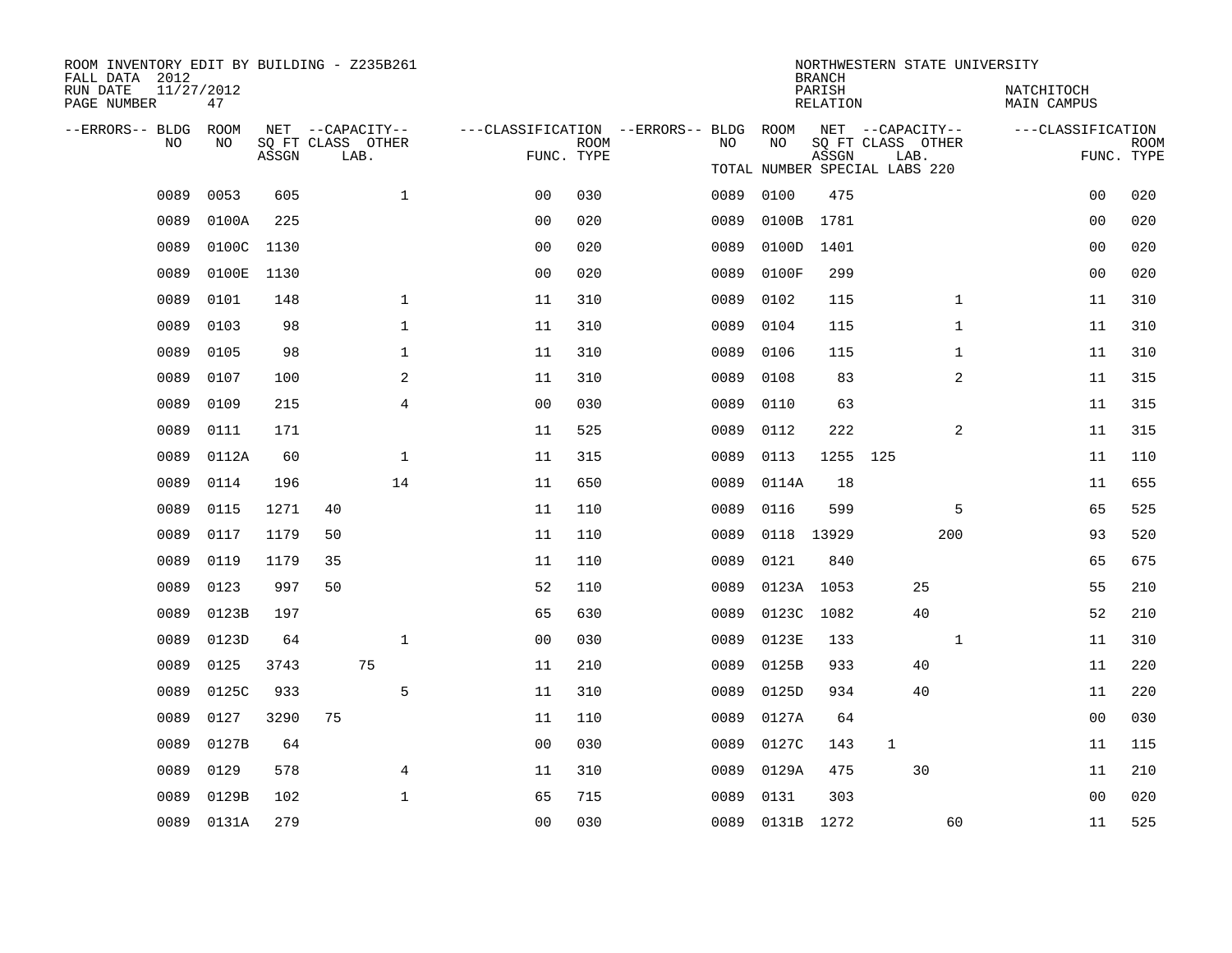| ROOM INVENTORY EDIT BY BUILDING - Z235B261<br>FALL DATA 2012 |                  |            |                           |                                        |             |      |                                                               | <b>BRANCH</b>      | NORTHWESTERN STATE UNIVERSITY                                                                                              |                                  |                           |
|--------------------------------------------------------------|------------------|------------|---------------------------|----------------------------------------|-------------|------|---------------------------------------------------------------|--------------------|----------------------------------------------------------------------------------------------------------------------------|----------------------------------|---------------------------|
| RUN DATE<br>PAGE NUMBER                                      | 11/27/2012<br>48 |            |                           |                                        |             |      |                                                               | PARISH<br>RELATION |                                                                                                                            | NATCHITOCH<br><b>MAIN CAMPUS</b> |                           |
| --ERRORS-- BLDG ROOM                                         |                  |            | NET --CAPACITY--          | ---CLASSIFICATION --ERRORS-- BLDG ROOM |             |      |                                                               |                    | NET --CAPACITY--                                                                                                           | ---CLASSIFICATION                |                           |
| NO                                                           | NO               | ASSGN      | SQ FT CLASS OTHER<br>LAB. | FUNC. TYPE                             | <b>ROOM</b> | NO   | NO                                                            | ASSGN              | SQ FT CLASS OTHER<br>LAB.                                                                                                  |                                  | <b>ROOM</b><br>FUNC. TYPE |
| 0089                                                         |                  | 0131C 1251 | 60                        | 11                                     | 525         | 0089 | 0133                                                          | 419                |                                                                                                                            | 11                               | 525                       |
| 0089                                                         | 0135             | 99         | $\mathbf{1}$              | 0 <sub>0</sub>                         | 010         | 0089 | 0137                                                          | 218                | 5                                                                                                                          | 11                               | 310                       |
| 0089                                                         | 0139             | 149        | $\mathbf{1}$              | 46                                     | 310         | 0089 | 0141                                                          | 96                 | $\mathbf{1}$                                                                                                               | 11                               | 310                       |
| 0089                                                         | 0143             | 96         | $\mathbf{1}$              | 11                                     | 310         | 0089 | 0145                                                          | 96                 | $\mathbf{1}$                                                                                                               | 11                               | 310                       |
| 0089                                                         | 0147             | 96         | 2                         | 11                                     | 310         |      | 0089 0149                                                     | 100                | $\overline{a}$                                                                                                             | 11                               | 310                       |
| 0089                                                         | 0151             | 819        | 25                        | 11                                     | 110         |      | 0089 0153                                                     | 615                |                                                                                                                            | 00                               | 030                       |
|                                                              | 0089 029A        | 425        | 17                        | 44                                     | 220         |      | 0089 029B<br>TOTAL NUMBER CLASSROOMS<br>TOTAL NUMBER LABS 210 | 98                 | $\mathbf{1}$<br>TOTAL NET ASSIGN SQ. FT. IN ROOM FILE<br>TOTAL NUMBER COMPUTER CLASSROOMS<br>TOTAL NUMBER SPECIAL LABS 220 | 00<br>41,484<br>7<br>4<br>3      | 030                       |
| 0090                                                         | 0001             | 1253       |                           | 0 <sub>0</sub>                         | 030         |      | 0090 0001A                                                    | 31                 |                                                                                                                            | 0 <sub>0</sub>                   | 020                       |
| 0090                                                         | 0001B            | 86         |                           | 0 <sub>0</sub>                         | 030         | 0090 | 0002                                                          | 531                |                                                                                                                            | 64                               | 745                       |
| 0090                                                         | 0002A            | 26         |                           | 65                                     | 730         | 0090 | 0003                                                          | 258                |                                                                                                                            | 0 <sub>0</sub>                   | 020                       |
| 0090                                                         | 0100             | 453        |                           | 0 <sub>0</sub>                         | 020         | 0090 | 0100A                                                         | 2046               |                                                                                                                            | 0 <sub>0</sub>                   | 020                       |
| 0090                                                         | 0100B            | 200        |                           | 0 <sub>0</sub>                         | 020         | 0090 | 0100C                                                         | 258                |                                                                                                                            | 0 <sub>0</sub>                   | 020                       |
| 0090                                                         | 0100D            | 293        |                           | 00                                     | 020         | 0090 | 0101                                                          | 557                | 20                                                                                                                         | 11                               | 210                       |
| 0090                                                         | 0101A            | 263        |                           | 11                                     | 580         | 0090 | 0102                                                          | 840                | 24                                                                                                                         | 11                               | 210                       |
| 0090                                                         | 0102A            | 114        |                           | 11                                     | 215         | 0090 | 0103                                                          | 1065               | 18                                                                                                                         | 11                               | 210                       |
| 0090                                                         | 0104             | 136        | $\mathbf{1}$              | 11                                     | 310         | 0090 | 0105                                                          | 1065               | 40                                                                                                                         | 11                               | 210                       |
| 0090                                                         | 0105A            | 316        |                           | 11                                     | 580         | 0090 | 0106                                                          | 557                | 2                                                                                                                          | 11                               | 250                       |
| 0090                                                         | 0106A            | 115        | 2                         | 22                                     | 250         | 0090 | 0107                                                          | 1065               | 20                                                                                                                         | 11                               | 210                       |
| 0090                                                         | 0107A            | 316        |                           | 11                                     | 580         | 0090 | 0108                                                          | 344                | $\mathbf{1}$                                                                                                               | 11                               | 650                       |
| 0090                                                         | 0109             | 1065       | 40                        | 11                                     | 210         | 0090 | 0110                                                          | 86                 |                                                                                                                            | 46                               | 710                       |
| 0090                                                         | 0111             | 31         |                           | 0 <sub>0</sub>                         | 020         | 0090 | 0112                                                          | 173                |                                                                                                                            | 46                               | 315                       |
| 0090                                                         | 0112A            | 109        | $\mathbf 1$               | 46                                     | 310         | 0090 | 0112B                                                         | 82                 |                                                                                                                            | 11                               | 315                       |
|                                                              | 0090 0112C       | 174        | $\mathbf{1}$              | 11                                     | 310         |      | 0090 0112D                                                    | 110                |                                                                                                                            | 11                               | 315                       |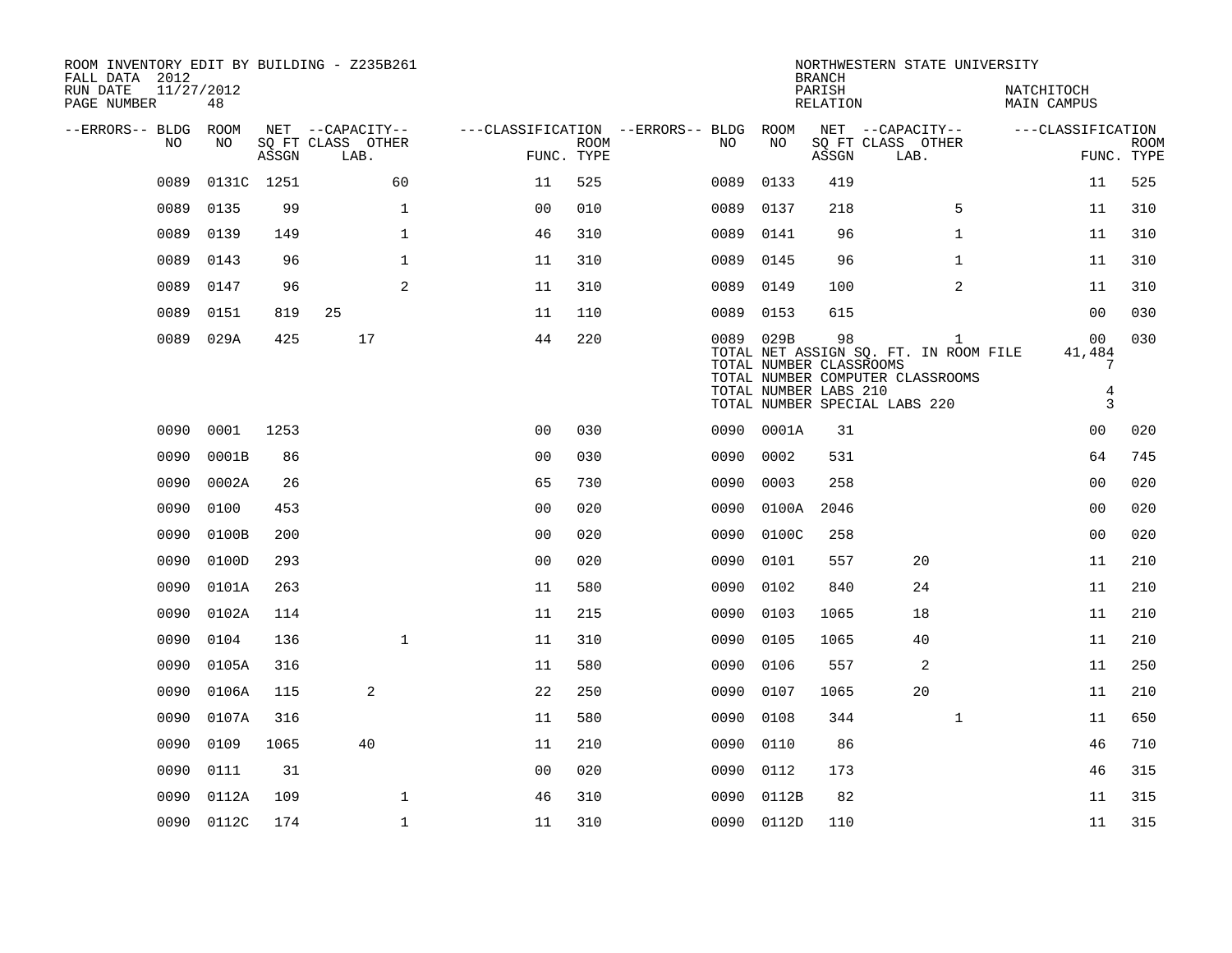| ROOM INVENTORY EDIT BY BUILDING - Z235B261<br>FALL DATA 2012 |                  |       |                           |              |                |             |                                   |            | <b>BRANCH</b>      | NORTHWESTERN STATE UNIVERSITY |                           |                |                           |
|--------------------------------------------------------------|------------------|-------|---------------------------|--------------|----------------|-------------|-----------------------------------|------------|--------------------|-------------------------------|---------------------------|----------------|---------------------------|
| RUN DATE<br>PAGE NUMBER                                      | 11/27/2012<br>49 |       |                           |              |                |             |                                   |            | PARISH<br>RELATION |                               | NATCHITOCH<br>MAIN CAMPUS |                |                           |
| --ERRORS-- BLDG                                              | <b>ROOM</b>      |       | NET --CAPACITY--          |              |                |             | ---CLASSIFICATION --ERRORS-- BLDG | ROOM       |                    | NET --CAPACITY--              | ---CLASSIFICATION         |                |                           |
| N <sub>O</sub>                                               | NO.              | ASSGN | SO FT CLASS OTHER<br>LAB. |              | FUNC. TYPE     | <b>ROOM</b> | NO.                               | NO         | ASSGN              | SQ FT CLASS OTHER<br>LAB.     |                           |                | <b>ROOM</b><br>FUNC. TYPE |
| 0090                                                         | 0112E            | 66    |                           |              | 11             | 315         | 0090                              | 0113       | 711                |                               |                           | 11             | 215                       |
| 0090                                                         | 0114             | 1790  | 126                       |              | 11             | 110         | 0090                              | 0114A      | 245                |                               |                           | 11             | 215                       |
| 0090                                                         | 0116             | 183   |                           |              | 0 <sub>0</sub> | 030         | 0090                              | 0118       | 150                |                               |                           | 00             | 030                       |
| 0090                                                         | 0120             | 47    |                           |              | 0 <sub>0</sub> | 010         | 0090                              | 0122       | 1084               | 20                            |                           | 11             | 210                       |
| 0090                                                         | 0126             | 840   | 24                        |              | 11             | 210         | 0090                              | 0128       | 554                |                               |                           | 11             | 215                       |
| 0090                                                         | 0128A            | 235   |                           |              | 11             | 215         | 0090                              | 0128B      | 9                  |                               |                           | 11             | 215                       |
| 0090                                                         | 0200             | 289   |                           |              | 0 <sub>0</sub> | 020         | 0090                              |            | 0200A 1676         |                               |                           | 00             | 030                       |
| 0090                                                         | 0200B            | 293   |                           |              | 0 <sub>0</sub> | 020         | 0090                              | 0200C      | 95                 |                               |                           | 0 <sub>0</sub> | 030                       |
| 0090                                                         | 0201             | 735   | 20                        |              | 11             | 210         | 0090                              | 0201A      | 104                | 2                             |                           | 11             | 730                       |
| 0090                                                         | 0201B            | 104   |                           |              | 11             | 215         | 0090                              | 0202       | 125                |                               |                           | 11             | 215                       |
| 0090                                                         | 0203             | 735   | 15                        |              | 22             | 250         | 0090                              | 0203A      | 74                 |                               |                           | 11             | 215                       |
| 0090                                                         | 0203B            | 31    |                           |              | 11             | 255         | 0090                              | 0203C      | 32                 |                               |                           | 11             | 255                       |
| 0090                                                         | 0203D            | 382   | 8                         |              | 11             | 250         | 0090                              | 0203E      | 69                 |                               |                           | 11             | 215                       |
| 0090                                                         | 0204             | 36    |                           |              | 11             | 215         | 0090                              | 0205       | 81                 | $\mathbf{1}$                  |                           | 11             | 310                       |
| 0090                                                         | 0206             | 402   | 20                        |              | 22             | 250         | 0090                              | 0206A      | 96                 |                               |                           | 11             | 255                       |
| 0090                                                         | 0206B            | 102   |                           |              | 22             | 255         | 0090                              | 0206C      | 238                | 5                             |                           | 22             | 250                       |
| 0090                                                         | 0207             | 81    |                           | $\mathbf{1}$ | 11             | 310         | 0090                              | 0208       | 108                |                               |                           | 0 <sub>0</sub> | 030                       |
| 0090                                                         | 0209             | 115   |                           | $\mathbf{1}$ | 11             | 310         | 0090                              | 0210       | 76                 | $\mathbf{1}$                  |                           | 11             | 310                       |
| 0090                                                         | 0211             | 728   | 36                        |              | 11             | 210         | 0090                              | 0212       | 76                 | $\mathbf{1}$                  |                           | 11             | 310                       |
| 0090                                                         | 0213             | 582   | 12                        |              | 44             | 210         | 0090                              | 0214       | 77                 |                               |                           | 11             | 215                       |
| 0090                                                         | 0215             | 1100  | 58                        |              | 11             | 110         | 0090                              | 0216       | 197                |                               |                           | 0 <sub>0</sub> | 030                       |
| 0090                                                         | 0217             | 883   | 40                        |              | 11             | 210         | 0090                              | 0218       | 23                 |                               |                           | 11             | 215                       |
| 0090                                                         | 0220             | 25    |                           |              | 0 <sub>0</sub> | 010         | 0090                              | 0221       | 883                | 18                            |                           | 11             | 250                       |
| 0090                                                         | 0222             | 99    |                           | $\mathbf{1}$ | 11             | 310         | 0090                              | 0224       | 685                | 25                            |                           | 11             | 210                       |
| 0090                                                         | 0224A            | 148   |                           |              | 11             | 730         | 0090                              | 0224B      | 113                |                               |                           | 11             | 215                       |
|                                                              | 0090 0224C       | 200   | 4                         |              | 22             | 250         |                                   | 0090 0224D | 92                 |                               |                           | 11             | 215                       |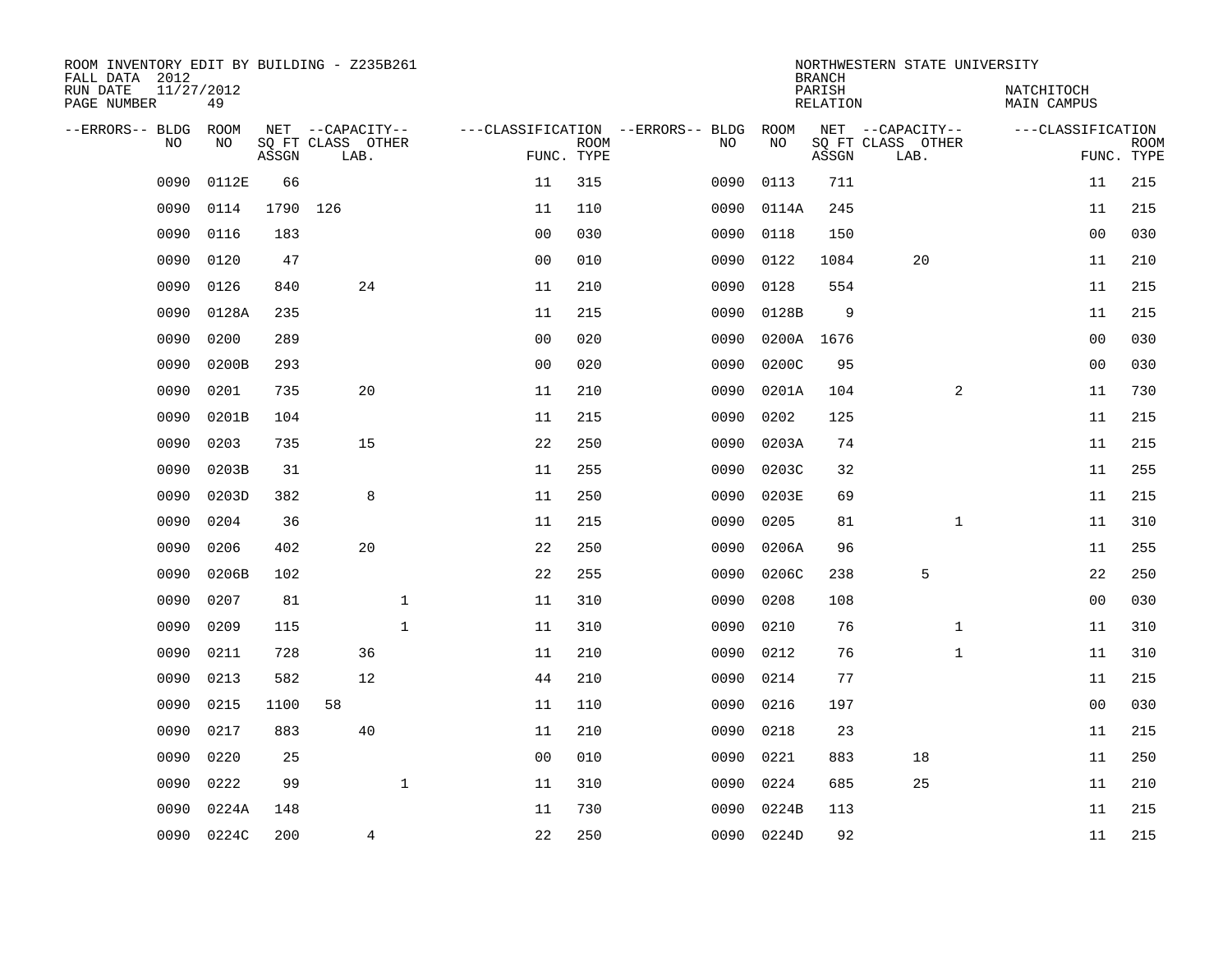| ROOM INVENTORY EDIT BY BUILDING - Z235B261<br>FALL DATA 2012 |                  |            |                           |              |                |                           |                                   |            | <b>BRANCH</b>      | NORTHWESTERN STATE UNIVERSITY |                                  |                           |
|--------------------------------------------------------------|------------------|------------|---------------------------|--------------|----------------|---------------------------|-----------------------------------|------------|--------------------|-------------------------------|----------------------------------|---------------------------|
| RUN DATE<br>PAGE NUMBER                                      | 11/27/2012<br>50 |            |                           |              |                |                           |                                   |            | PARISH<br>RELATION |                               | NATCHITOCH<br><b>MAIN CAMPUS</b> |                           |
| --ERRORS-- BLDG                                              | ROOM             |            | NET --CAPACITY--          |              |                |                           | ---CLASSIFICATION --ERRORS-- BLDG | ROOM       |                    | NET --CAPACITY--              | ---CLASSIFICATION                |                           |
| N <sub>O</sub>                                               | NO.              | ASSGN      | SO FT CLASS OTHER<br>LAB. |              |                | <b>ROOM</b><br>FUNC. TYPE | NO.                               | NO         | ASSGN              | SQ FT CLASS OTHER<br>LAB.     |                                  | <b>ROOM</b><br>FUNC. TYPE |
| 0090                                                         | 0224E            | 85         |                           |              | 0 <sub>0</sub> | 020                       | 0090                              | 0225       | 35                 |                               | 00                               | 020                       |
| 0090                                                         | 0226             | 756        | 26                        |              | 11             | 210                       | 0090                              | 0226A      | 124                |                               | 11                               | 730                       |
| 0090                                                         | 0226B            | 110        |                           |              | 11             | 225                       | 0090                              | 0228       | 100                | $\mathbf{1}$                  | 11                               | 310                       |
| 0090                                                         | 0230             | 860        | 24                        |              | 11             | 210                       | 0090                              | 0230A      | 436                |                               | 11                               | 730                       |
| 0090                                                         | 0230B            | 64         |                           |              | 11             | 215                       | 0090                              | 0230C      | 70                 |                               | 11                               | 215                       |
| 0090                                                         | 0232             | 1206       | 40                        |              | 11             | 210                       | 0090                              | 0300       | 293                |                               | 0 <sub>0</sub>                   | 020                       |
| 0090                                                         |                  | 0300A 1985 |                           |              | 0 <sub>0</sub> | 020                       | 0090                              | 0300B      | 293                |                               | 0 <sub>0</sub>                   | 020                       |
| 0090                                                         | 0300C            | 194        |                           |              | 0 <sub>0</sub> | 020                       | 0090                              | 0300D      | 87                 |                               | 0 <sub>0</sub>                   | 020                       |
| 0090                                                         | 0301             | 67         |                           |              | 11             | 215                       | 0090                              | 0302       | 523                | 10                            | 22                               | 250                       |
| 0090                                                         | 0302A            | 108        |                           | $\mathbf{1}$ | 11             | 310                       | 0090                              | 0303       | 195                |                               | 11                               | 575                       |
| 0090                                                         | 0303A            | 58         |                           |              | 11             | 215                       | 0090                              | 0303B      | 163                |                               | 11                               | 570                       |
| 0090                                                         | 0303C            | 160        |                           |              | 11             | 570                       | 0090                              | 0303D      | 168                |                               | 11                               | 570                       |
| 0090                                                         | 0304             | 1134       | 30                        |              | 11             | 210                       | 0090                              | 0304A      | 280                |                               | 11                               | 215                       |
| 0090                                                         | 0305             | 392        | 18                        |              | 11             | 210                       | 0090                              | 0305A      | 191                | 10                            | 63                               | 355                       |
| 0090                                                         | 0306             | 142        |                           |              | 00             | 030                       | 0090                              | 0307       | 131                | $\mathbf{1}$                  | 11                               | 310                       |
| 0090                                                         | 0308             | 142        |                           |              | 0 <sub>0</sub> | 030                       | 0090                              | 0309       | 131                | $\mathbf{1}$                  | 11                               | 310                       |
| 0090                                                         | 0310             | 31         |                           |              | 11             | 215                       | 0090                              | 0311       | 587                | 24                            | 11                               | 210                       |
| 0090                                                         | 0311A            | 42         |                           |              | 11             | 215                       | 0090                              | 0312       | 32                 |                               | 00                               | 010                       |
| 0090                                                         | 0313             | 136        |                           | $\mathbf{1}$ | 11             | 310                       | 0090                              | 0314       | 81                 |                               | 11                               | 215                       |
| 0090                                                         | 0315             | 827        | 15                        |              | 11             | 250                       | 0090                              | 0316       | 85                 | $\mathbf{1}$                  | 11                               | 310                       |
| 0090                                                         | 0317             | 127        |                           | $\mathbf 1$  | 11             | 310                       | 0090                              | 0317A      | 137                | $\mathbf{1}$                  | 11                               | 730                       |
| 0090                                                         | 0318             | 110        |                           | $\mathbf 1$  | 11             | 310                       | 0090                              | 0319       | 134                | $\mathbf{1}$                  | 11                               | 310                       |
| 0090                                                         | 0319A            | 137        |                           | $\mathbf 1$  | 11             | 535                       | 0090                              | 0320       | 85                 | $\mathbf{1}$                  | 11                               | 310                       |
| 0090                                                         | 0321             | 134        |                           | $\mathbf{1}$ | 11             | 310                       | 0090                              | 0321A      | 137                | $\mathbf 1$                   | 11                               | 215                       |
| 0090                                                         | 0322             | 543        | 35                        |              | 11             | 110                       | 0090                              | 0323       | 545                | $\overline{a}$                | 22                               | 310                       |
| 0090                                                         | 0324             | 241        | 5                         |              | 11             | 250                       |                                   | 0090 0324A | 22                 |                               | 65                               | 315                       |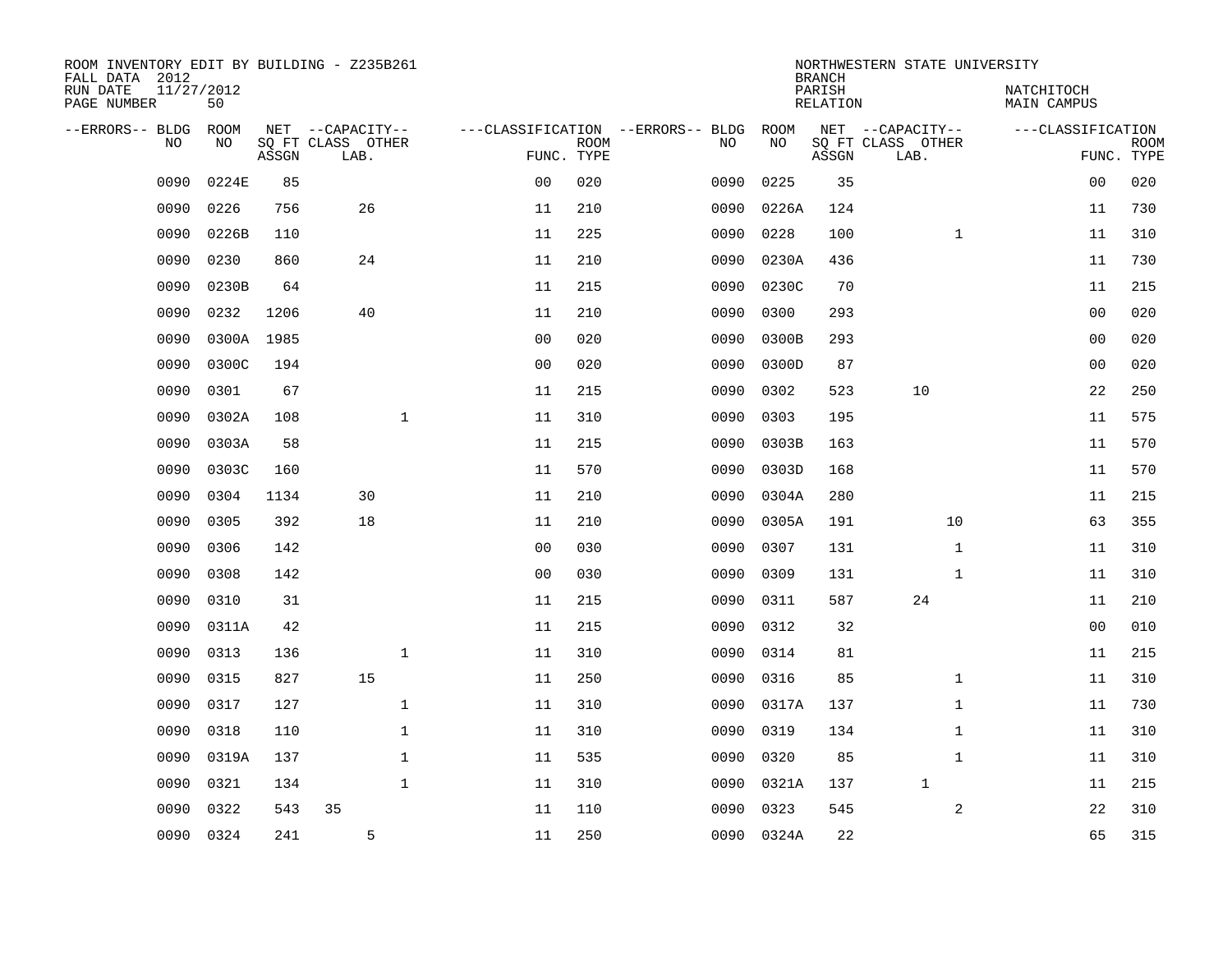| ROOM INVENTORY EDIT BY BUILDING - Z235B261<br>FALL DATA 2012 |                  |       |                                       |                                        |      |   |           |                         | <b>BRANCH</b>      |                                       | NORTHWESTERN STATE UNIVERSITY                                             |                                  |                           |
|--------------------------------------------------------------|------------------|-------|---------------------------------------|----------------------------------------|------|---|-----------|-------------------------|--------------------|---------------------------------------|---------------------------------------------------------------------------|----------------------------------|---------------------------|
| RUN DATE<br>PAGE NUMBER                                      | 11/27/2012<br>51 |       |                                       |                                        |      |   |           |                         | PARISH<br>RELATION |                                       |                                                                           | NATCHITOCH<br><b>MAIN CAMPUS</b> |                           |
| --ERRORS-- BLDG ROOM<br>NO.                                  | NO.              |       | NET --CAPACITY--<br>SQ FT CLASS OTHER | ---CLASSIFICATION --ERRORS-- BLDG ROOM | ROOM |   | NO.       | NO                      |                    | NET --CAPACITY--<br>SQ FT CLASS OTHER |                                                                           | ---CLASSIFICATION                |                           |
|                                                              |                  | ASSGN | LAB.                                  | FUNC. TYPE                             |      |   |           |                         | ASSGN              | LAB.                                  |                                                                           |                                  | <b>ROOM</b><br>FUNC. TYPE |
| 0090                                                         | 0324B            | 291   |                                       | 11                                     | 255  |   | 0090      | 0325                    | 134                |                                       | $\mathbf{1}$                                                              |                                  | 310<br>11                 |
| 0090                                                         | 0326             | 146   | $\mathbf 1$                           | 11                                     | 310  |   | 0090      | 0327                    | 137                |                                       | $\mathbf{1}$                                                              | 11                               | 310                       |
| 0090                                                         | 0327A            | 168   | $\mathbf 1$                           | 11                                     | 730  | 9 | 0090      | 0328                    | 132                | $\mathbf{1}$                          |                                                                           | 11                               | 110                       |
| 0090                                                         | 0328A            | 137   | $\mathbf{1}$                          | 11                                     | 730  |   | 0090      | 0329                    | 126                |                                       |                                                                           | 11                               | 215                       |
| 0090                                                         | 0330             | 552   | 40                                    | 11                                     | 110  |   | 0090      | 0331                    | 199                |                                       | $\mathbf{1}$                                                              | 11                               | 310                       |
| 0090                                                         | 0332             | 524   | 10                                    | 22                                     | 250  |   |           | 0090 0332A              | 29                 |                                       |                                                                           | 11                               | 215                       |
| 0090                                                         | 0333             | 125   | $\mathbf{1}$                          | 11                                     | 310  |   | 0090      | 0334                    | 699                |                                       | 10                                                                        |                                  | 250<br>11                 |
| 0090                                                         | 0335             | 176   | $\mathbf{1}$                          | 11                                     | 310  |   | 0090 0336 |                         | 150                |                                       | $\mathbf{1}$                                                              |                                  | 310<br>11                 |
| 0090                                                         | 0337             | 126   | $\mathbf{1}$                          | 11                                     | 310  |   | 0090      | 0338                    | 639                |                                       | 28                                                                        | 11                               | 210                       |
| 0090                                                         | 0338A            | 255   |                                       | 11                                     | 255  |   | 0090 0339 |                         | 31                 |                                       |                                                                           |                                  | 00<br>020                 |
| 0090                                                         | 0341             | 480   | 12                                    | 11                                     | 410  |   | 0090 0343 |                         | 122                |                                       | $\mathbf{1}$                                                              |                                  | 11<br>310                 |
|                                                              | 0090 0343A       | 126   |                                       | 11                                     | 730  |   |           |                         |                    |                                       |                                                                           |                                  |                           |
|                                                              |                  |       |                                       |                                        |      |   |           | TOTAL NUMBER CLASSROOMS |                    |                                       | TOTAL NET ASSIGN SQ. FT. IN ROOM FILE<br>TOTAL NUMBER COMPUTER CLASSROOMS | 40,991                           | 5                         |
|                                                              |                  |       |                                       |                                        |      |   |           | TOTAL NUMBER LABS 210   |                    | TOTAL NUMBER SPECIAL LABS 220         |                                                                           |                                  | 20                        |
|                                                              | 0091 0100        | 7494  |                                       | 60                                     | 970  |   |           | 0091 0200               | 1180               |                                       |                                                                           |                                  | 60<br>970                 |
|                                                              |                  |       |                                       |                                        |      |   |           | TOTAL NUMBER CLASSROOMS |                    |                                       | TOTAL NET ASSIGN SQ. FT. IN ROOM FILE                                     | 8,674                            |                           |
|                                                              |                  |       |                                       |                                        |      |   |           | TOTAL NUMBER LABS 210   |                    |                                       | TOTAL NUMBER COMPUTER CLASSROOMS                                          |                                  |                           |
|                                                              |                  |       |                                       |                                        |      |   |           |                         |                    | TOTAL NUMBER SPECIAL LABS 220         |                                                                           |                                  |                           |
|                                                              | 0092 0001        | 495   |                                       | 0 <sub>0</sub>                         | 020  |   | 0092 0002 |                         | 182                |                                       |                                                                           |                                  | 0 <sub>0</sub><br>020     |
|                                                              | 0092 0003        | 182   |                                       | 0 <sub>0</sub>                         | 020  |   | 0092 0100 |                         | 630                |                                       |                                                                           |                                  | 0 <sub>0</sub><br>020     |
|                                                              | 0092 0100A       | 305   |                                       | 0 <sub>0</sub>                         | 020  |   |           | 0092 0100B              | 1149               |                                       | 20                                                                        |                                  | 41<br>440                 |
| 0092                                                         | 0100C            | 257   |                                       | 41                                     | 455  |   |           | 0092 0100D              | 366                |                                       |                                                                           |                                  | 0 <sub>0</sub><br>020     |
| 0092                                                         | 0100E            | 655   |                                       | 41                                     | 455  |   |           | 0092 0100F              | 122                |                                       |                                                                           |                                  | 020<br>00                 |
| 0092                                                         | 0100G            | 454   |                                       | 0 <sub>0</sub>                         | 020  |   |           | 0092 0100H              | 146                |                                       |                                                                           |                                  | 0 <sub>0</sub><br>020     |
| 0092                                                         | 0100I            | 146   |                                       | 0 <sub>0</sub>                         | 020  |   | 0092 0101 |                         | 1244               |                                       | 62                                                                        |                                  | 41<br>650                 |
|                                                              | 0092 0102        | 60    |                                       | 0 <sub>0</sub>                         | 020  |   | 0092 0103 |                         | 45                 |                                       | 3                                                                         |                                  | 0 <sub>0</sub><br>030     |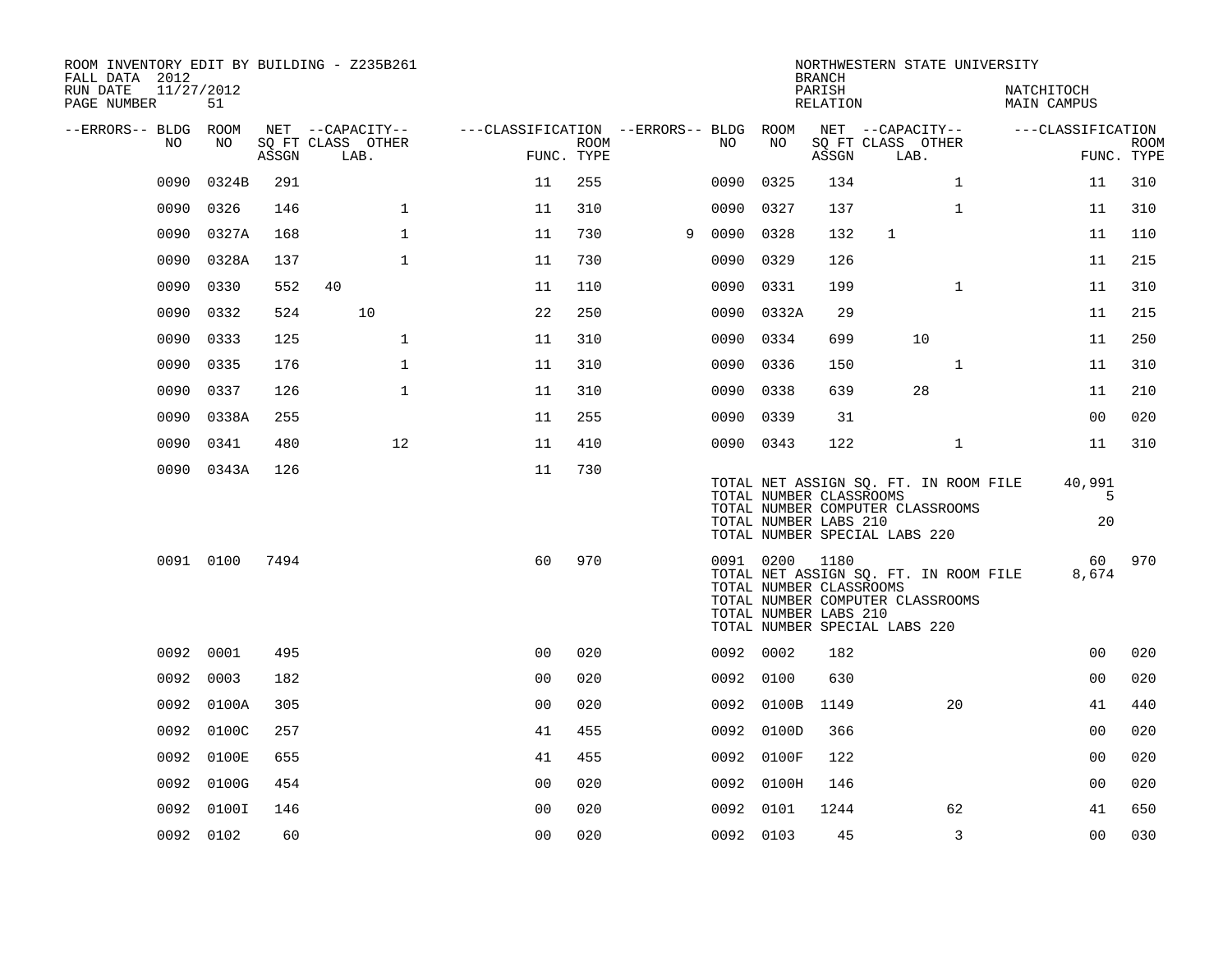| ROOM INVENTORY EDIT BY BUILDING - Z235B261<br>FALL DATA 2012<br>RUN DATE<br>PAGE NUMBER | 11/27/2012<br>52 |       |                                               |                                                 |             |      |            | <b>BRANCH</b><br>PARISH<br>RELATION | NORTHWESTERN STATE UNIVERSITY                 | NATCHITOCH<br>MAIN CAMPUS       |             |
|-----------------------------------------------------------------------------------------|------------------|-------|-----------------------------------------------|-------------------------------------------------|-------------|------|------------|-------------------------------------|-----------------------------------------------|---------------------------------|-------------|
| --ERRORS-- BLDG<br><b>NO</b>                                                            | ROOM<br>NO.      | ASSGN | NET --CAPACITY--<br>SO FT CLASS OTHER<br>LAB. | ---CLASSIFICATION --ERRORS-- BLDG<br>FUNC. TYPE | <b>ROOM</b> | NO   | ROOM<br>NO | ASSGN                               | NET --CAPACITY--<br>SQ FT CLASS OTHER<br>LAB. | ---CLASSIFICATION<br>FUNC. TYPE | <b>ROOM</b> |
| 0092                                                                                    | 0103A            | 244   | 5                                             | 0 <sub>0</sub>                                  | 030         | 0092 | 0104       | 60                                  |                                               | 00                              | 020         |
| 0092                                                                                    | 0105             | 72    | $\mathbf 1$                                   | 0 <sub>0</sub>                                  | 010         |      | 0092 0105A | 67                                  |                                               | 0 <sub>0</sub>                  | 010         |
| 0092                                                                                    | 0106             | 60    |                                               | 0 <sub>0</sub>                                  | 020         | 0092 | 0107       | 46                                  | 3                                             | 0 <sub>0</sub>                  | 030         |
| 0092                                                                                    | 0107A            | 246   | 5                                             | 0 <sub>0</sub>                                  | 030         | 0092 | 0108       | 7961                                | 160                                           | 41                              | 430         |
| 0092                                                                                    | 0108A            | 150   | $\mathbf{1}$                                  | 41                                              | 310         | 0092 | 0108B      | 150                                 | $\mathbf{1}$                                  | 41                              | 310         |
| 0092                                                                                    | 0108C            | 150   | $\mathbf{1}$                                  | 41                                              | 310         |      | 0092 0108D | 115                                 | $\mathbf{1}$                                  | 65                              | 310         |
| 0092                                                                                    | 0108E            | 150   | 2                                             | 41                                              | 310         | 0092 | 0108G      | 150                                 | $\mathbf{1}$                                  | 41                              | 310         |
| 0092                                                                                    | 0108H            | 645   | 14                                            | 41                                              | 430         | 0092 | 0109       | 317                                 | $\mathbf{1}$                                  | 41                              | 440         |
| 0092                                                                                    | 0109A            | 314   |                                               | 41                                              | 315         | 0092 | 0109B      | 142                                 | $\mathbf{1}$                                  | 41                              | 310         |
| 0092                                                                                    | 0109C            | 127   | $\mathbf 1$                                   | 41                                              | 310         | 0092 | 0110       | 680                                 |                                               | 00                              | 030         |
| 0092                                                                                    | 0111             | 2398  | 50                                            | 41                                              | 430         | 0092 | 0113       | 1627                                | 40                                            | 41                              | 250         |
| 0092                                                                                    | 0113A            | 306   | 10                                            | 41                                              | 110         |      | 0092 0113B | 56                                  |                                               | 41                              | 315         |
| 0092                                                                                    | 0113C            | 139   | $\mathbf 1$                                   | 41                                              | 310         | 0092 | 0113D      | 152                                 | $\mathbf{1}$                                  | 41                              | 310         |
| 0092                                                                                    | 0115             | 1938  | 15                                            | 41                                              | 350         |      | 0092 0115A | 138                                 | $\mathbf{1}$                                  | 41                              | 310         |
| 0092                                                                                    | 0117             | 946   | $\mathbf{1}$                                  | 41                                              | 730         |      | 0092 0117A | 148                                 |                                               | 00                              | 010         |
| 0092                                                                                    | 0117B            | 15    |                                               | 0 <sub>0</sub>                                  | 030         |      | 0092 0117C | 16                                  |                                               | 00                              | 010         |
| 0092                                                                                    | 0117D            | 268   | 2                                             | 41                                              | 440         | 0092 | 0200       | 316                                 | 31                                            | 00                              | 020         |
| 0092                                                                                    | 0200A            | 1283  |                                               | 41                                              | 455         | 0092 | 0200G      | 454                                 |                                               | 00                              | 020         |
| 0092                                                                                    | 0200H            | 146   |                                               | 0 <sub>0</sub>                                  | 020         |      | 0092 0200I | 146                                 |                                               | 0 <sub>0</sub>                  | 020         |
| 0092                                                                                    | 0201             | 1096  | 30                                            | 41                                              | 410         | 0092 | 0201A      | 429                                 | 10                                            | 41                              | 430         |
| 0092                                                                                    | 0201B            | 171   | $\mathbf{1}$                                  | 41                                              | 310         |      | 0092 0201C | 218                                 | $\mathbf{1}$                                  | 41                              | 440         |
| 0092                                                                                    | 0201D            | 683   | $\mathbf{1}$                                  | 41                                              | 440         | 0092 | 0201E      | 202                                 | $\mathbf{1}$                                  | 41                              | 310         |
| 0092                                                                                    | 0201F            | 111   | $\mathbf{1}$                                  | 41                                              | 315         |      | 0092 0201G | 99                                  |                                               | 41                              | 315         |
| 0092                                                                                    | 0201H            | 48    |                                               | 41                                              | 315         | 0092 | 0203       | 45                                  | 3                                             | 0 <sub>0</sub>                  | 030         |
| 0092                                                                                    | 0203A            | 234   |                                               | 0 <sub>0</sub>                                  | 030         | 0092 | 0205       | 69                                  |                                               | 00                              | 010         |
|                                                                                         | 0092 0205A       | 62    |                                               | 00                                              | 030         |      | 0092 0207  | 45                                  | 3                                             | 0 <sub>0</sub>                  | 030         |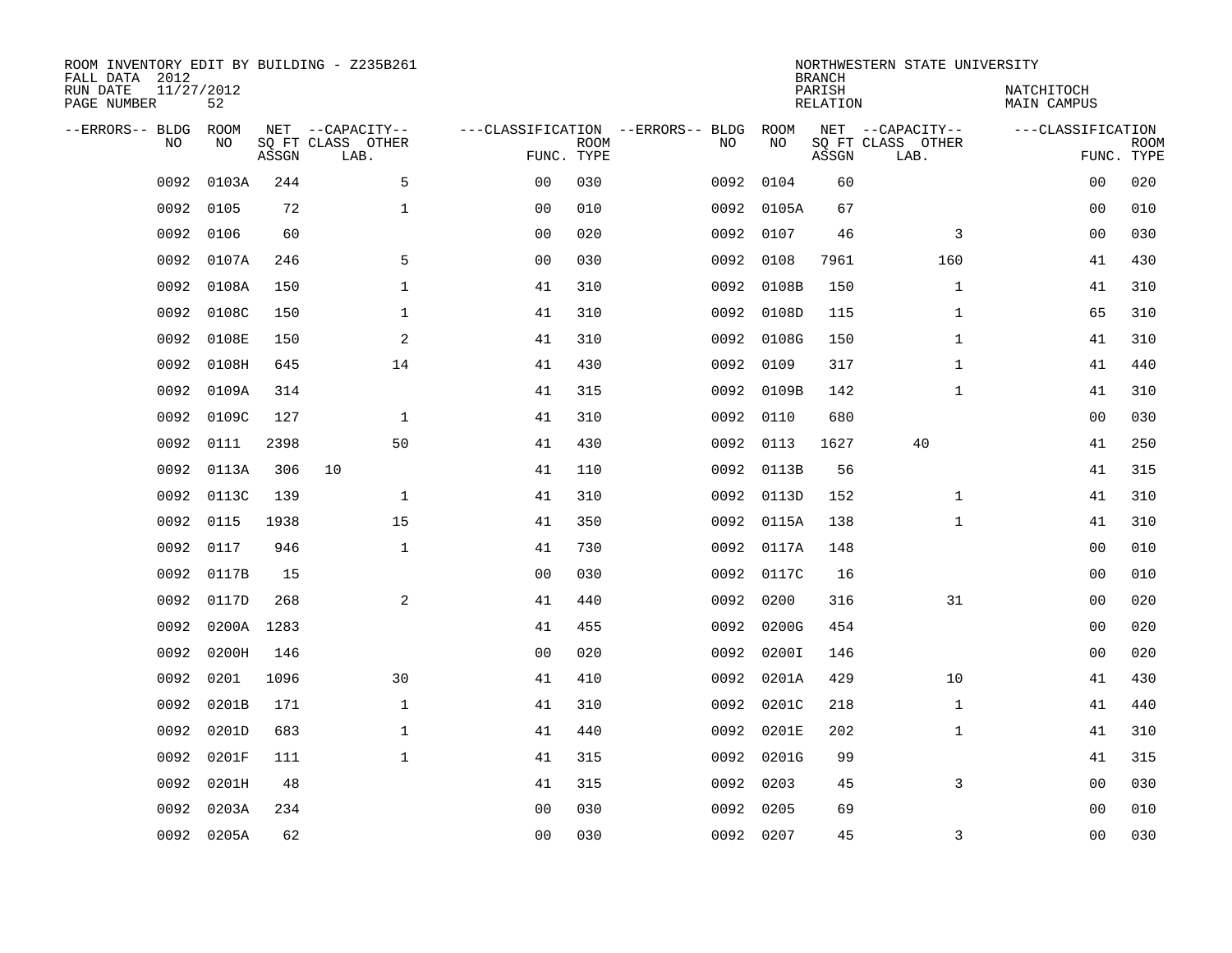| ROOM INVENTORY EDIT BY BUILDING - Z235B261<br>FALL DATA 2012 |                  |            |                           |                |             |                                   |            | <b>BRANCH</b>             | NORTHWESTERN STATE UNIVERSITY |                           |                           |
|--------------------------------------------------------------|------------------|------------|---------------------------|----------------|-------------|-----------------------------------|------------|---------------------------|-------------------------------|---------------------------|---------------------------|
| RUN DATE<br>PAGE NUMBER                                      | 11/27/2012<br>53 |            |                           |                |             |                                   |            | PARISH<br><b>RELATION</b> |                               | NATCHITOCH<br>MAIN CAMPUS |                           |
| --ERRORS-- BLDG                                              | ROOM             |            | NET --CAPACITY--          |                |             | ---CLASSIFICATION --ERRORS-- BLDG | ROOM       |                           | NET --CAPACITY--              | ---CLASSIFICATION         |                           |
| N <sub>O</sub>                                               | NO.              | ASSGN      | SO FT CLASS OTHER<br>LAB. | FUNC. TYPE     | <b>ROOM</b> | NO.                               | NO         | ASSGN                     | SO FT CLASS OTHER<br>LAB.     |                           | <b>ROOM</b><br>FUNC. TYPE |
| 0092                                                         | 0207A            | 234        |                           | 0 <sub>0</sub> | 030         | 0092                              | 0209       | 71                        | 4                             | 41                        | 410                       |
| 0092                                                         | 0211             | 66         | $\overline{4}$            | 41             | 410         | 0092                              | 0213       | 71                        | 4                             | 41                        | 410                       |
| 0092                                                         |                  | 0215 22643 | 452                       | 41             | 430         |                                   | 0092 0215A | 426                       | 21                            | 41                        | 680                       |
| 0092                                                         | 0215B            | 11         |                           | 0 <sub>0</sub> | 030         |                                   | 0092 0215C | 11                        |                               | 0 <sub>0</sub>            | 030                       |
| 0092                                                         | 0215D            | 200        | 6                         | 41             | 410         | 0092                              | 0215E      | 559                       |                               | 0 <sub>0</sub>            | 030                       |
| 0092                                                         | 0215F            | 197        | 6                         | 41             | 410         |                                   | 0092 0215G | 156                       | $\mathbf{1}$                  | 41                        | 310                       |
| 0092                                                         | 0215R            | 11         |                           | 0 <sub>0</sub> | 030         | 0092                              | 0231       | 23                        | $\mathbf{1}$                  | 41                        | 410                       |
| 0092                                                         | 0232             | 23         | $\mathbf 1$               | 41             | 410         |                                   | 0092 0233  | 23                        | $\mathbf{1}$                  | 41                        | 410                       |
| 0092                                                         | 0234             | 23         | $\mathbf{1}$              | 41             | 410         | 0092                              | 0235       | 23                        | $\mathbf{1}$                  | 41                        | 410                       |
| 0092                                                         | 0236             | 23         | $\mathbf{1}$              | 41             | 410         |                                   | 0092 0237  | 23                        | $\mathbf{1}$                  | 41                        | 410                       |
| 0092                                                         | 0238             | 23         | $\mathbf{1}$              | 41             | 410         | 0092                              | 0239       | 23                        | $\mathbf{1}$                  | 41                        | 410                       |
| 0092                                                         | 0240             | 23         | $\mathbf{1}$              | 41             | 410         |                                   | 0092 0241  | 23                        | $\mathbf{1}$                  | 41                        | 410                       |
| 0092                                                         | 0242             | 23         | $\mathbf{1}$              | 41             | 410         | 0092                              | 0243       | 23                        | $\mathbf{1}$                  | 41                        | 410                       |
| 0092                                                         | 0244             | 23         | $\mathbf 1$               | 41             | 410         |                                   | 0092 0245  | 23                        | $\mathbf{1}$                  | 41                        | 410                       |
| 0092                                                         | 0246             | 23         | $\mathbf 1$               | 41             | 410         | 0092                              | 0247       | 23                        | $\mathbf{1}$                  | 41                        | 410                       |
| 0092                                                         | 0300             | 1284       | 40                        | 65             | 620         | 0092                              | 0300G      | 454                       |                               | 00                        | 020                       |
| 0092                                                         | 0300H            | 146        |                           | 0 <sub>0</sub> | 020         | 0092                              | 0300I      | 146                       |                               | 0 <sub>0</sub>            | 020                       |
| 0092                                                         | 0301             | 4974       | 99                        | 42             | 430         | 0092                              | 0301A      | 205                       | 3                             | 42                        | 310                       |
| 0092                                                         | 0301B            | 112        | 2                         | 42             | 440         |                                   | 0092 0301C | 278                       | 2                             | 41                        | 315                       |
| 0092                                                         | 0301D            | 2177       | 8                         | 41             | 420         |                                   | 0092 0301E | 434                       | 5                             | 41                        | 420                       |
| 0092                                                         | 0301G            | 104        |                           | 41             | 455         |                                   | 0092 0303  | 46                        |                               | 0 <sub>0</sub>            | 030                       |
| 0092                                                         | 0303A            | 246        | 3                         | 0 <sub>0</sub> | 030         |                                   | 0092 0303B | 82                        |                               | 65                        | 730                       |
| 0092                                                         | 0305             | 64         |                           | 0 <sub>0</sub> | 010         |                                   | 0092 0305A | 67                        |                               | 0 <sub>0</sub>            | 030                       |
| 0092                                                         | 0307             | 46         |                           | 0 <sub>0</sub> | 030         |                                   | 0092 0307A | 246                       | 3                             | 00                        | 030                       |
| 0092                                                         | 0307B            | 158        |                           | 65             | 730         |                                   | 0092 0309  | 427                       | 9                             | 41                        | 310                       |
|                                                              | 0092 0309A       | 55         |                           | 41             | 315         |                                   | 0092 0309B | 340                       | 4                             | 41                        | 310                       |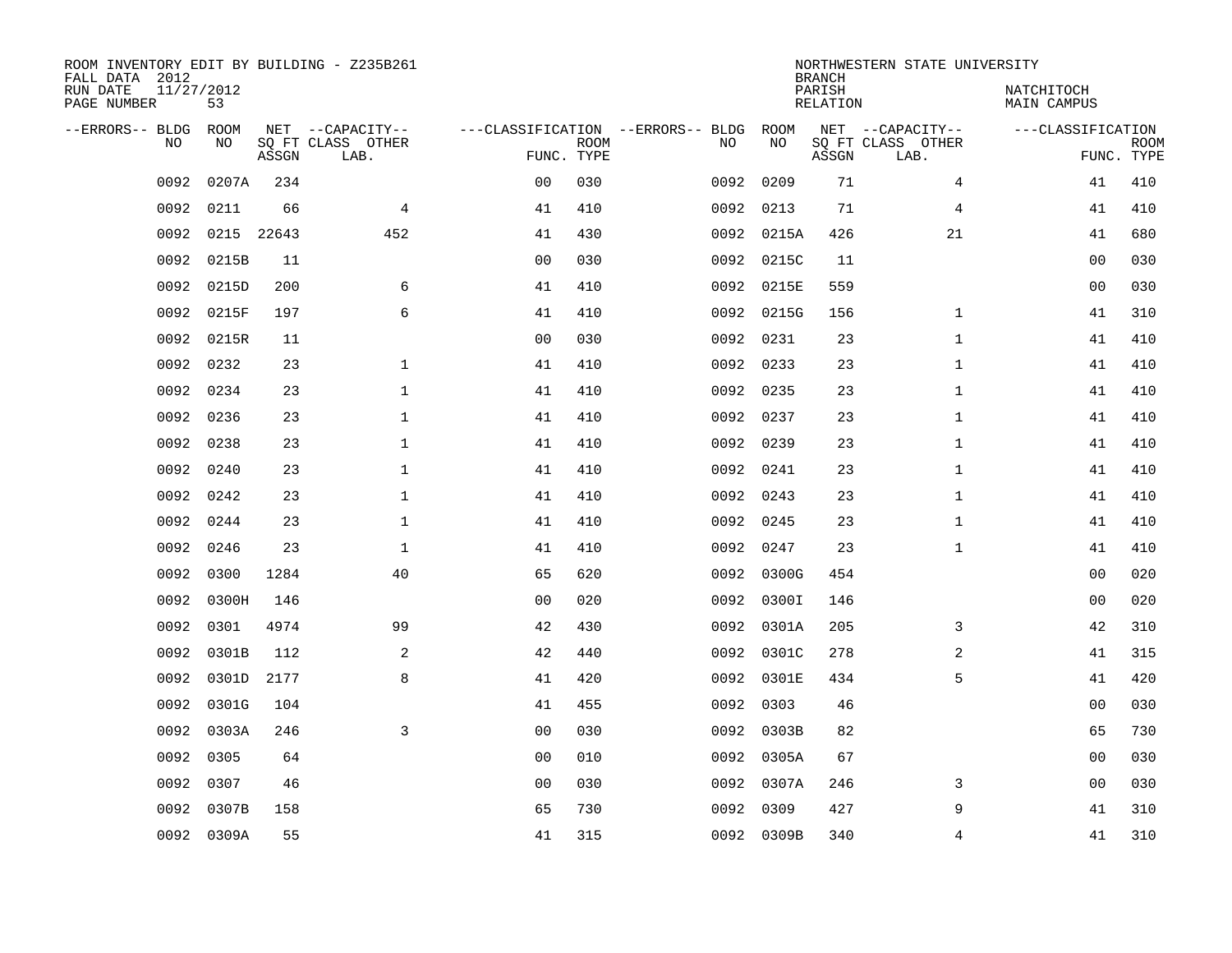| ROOM INVENTORY EDIT BY BUILDING - Z235B261<br>FALL DATA 2012 |                  |            |                                       |                |             |                                              |                                                  | <b>BRANCH</b>      | NORTHWESTERN STATE UNIVERSITY                                                                              |                           |             |
|--------------------------------------------------------------|------------------|------------|---------------------------------------|----------------|-------------|----------------------------------------------|--------------------------------------------------|--------------------|------------------------------------------------------------------------------------------------------------|---------------------------|-------------|
| RUN DATE<br>PAGE NUMBER                                      | 11/27/2012<br>54 |            |                                       |                |             |                                              |                                                  | PARISH<br>RELATION |                                                                                                            | NATCHITOCH<br>MAIN CAMPUS |             |
| --ERRORS-- BLDG<br>NO                                        | ROOM<br>NO       |            | NET --CAPACITY--<br>SO FT CLASS OTHER |                | <b>ROOM</b> | ---CLASSIFICATION --ERRORS-- BLDG ROOM<br>NO | NO                                               |                    | NET --CAPACITY--                                                                                           | ---CLASSIFICATION         | <b>ROOM</b> |
|                                                              |                  | ASSGN      | LAB.                                  | FUNC. TYPE     |             |                                              |                                                  | ASSGN              | SQ FT CLASS OTHER<br>LAB.                                                                                  |                           | FUNC. TYPE  |
| 0092                                                         | 0309C            | 32         |                                       | 41             | 315         | 0092                                         | 0309D                                            | 199                | 3                                                                                                          | 41                        | 310         |
| 0092                                                         | 0309E            | 356        | 6                                     | 41             | 310         | 0092                                         | 0309F                                            | 439                | 30                                                                                                         | 41                        | 350         |
| 0092                                                         |                  | 0311 11527 | 230                                   | 41             | 430         |                                              | 0092 0311A                                       | 11                 |                                                                                                            | 0 <sub>0</sub>            | 030         |
| 0092                                                         | 0311B            | 11         |                                       | 0 <sub>0</sub> | 030         |                                              | 0092 0311C 2448                                  |                    | 10                                                                                                         | 41                        | 420         |
| 0092                                                         | 0311D            | 163        | $\mathbf{1}$                          | 41             | 310         | 0092                                         | 0311E                                            | 1000               | 5                                                                                                          | 41                        | 420         |
| 0092                                                         | 0313             | 1092       | 21                                    | 41             | 650         |                                              | 0092 0315                                        | 447                | 22                                                                                                         | 41                        | 650         |
| 0092                                                         | 0317             | 112        | 6                                     | 41             | 440         |                                              | 0092 0317A 1951                                  |                    |                                                                                                            | 41                        | 420         |
|                                                              | 0092 0317B       | 715        |                                       | 0 <sub>0</sub> | 030         |                                              | 0092 0318                                        | 23                 | $\mathbf{1}$                                                                                               | 41                        | 410         |
| 0092                                                         | 0319             | 23         | $\mathbf{1}$                          | 41             | 410         |                                              | 0092 0320                                        | 23                 | $\mathbf{1}$                                                                                               | 41                        | 410         |
| 0092                                                         | 0321             | 23         | $\mathbf 1$                           | 41             | 410         |                                              | 0092 0322                                        | 23                 | $\mathbf{1}$                                                                                               | 41                        | 410         |
| 0092                                                         | 0323             | 23         | $\mathbf{1}$                          | 41             | 410         |                                              | 0092 0324                                        | 23                 | $\mathbf{1}$                                                                                               | 41                        | 410         |
|                                                              | 0092 0325        | 23         | $\mathbf{1}$                          | 41             | 410         |                                              | 0092 0326                                        | 23                 | $\mathbf{1}$                                                                                               | 41                        | 410         |
|                                                              | 0092 0327        | 23         | $\mathbf 1$                           | 41             | 410         |                                              | 0092 0328                                        | 23                 | $\mathbf{1}$                                                                                               | 41                        | 410         |
| 0092                                                         | 0329             | 23         | $\mathbf 1$                           | 41             | 410         |                                              | 0092 0330                                        | 23                 | $\mathbf{1}$                                                                                               | 41                        | 410         |
| 0092                                                         | 0331             | 23         | $\mathbf{1}$                          | 41             | 410         |                                              | 0092 0332                                        | 23                 | $\mathbf{1}$                                                                                               | 41                        | 410         |
| 0092                                                         | 0333             | 23         | $\mathbf{1}$                          | 41             | 410         |                                              | 0092 0334                                        | 23                 | $\mathbf{1}$                                                                                               | 41                        | 410         |
| 0092                                                         | 0335             | 23         | $\mathbf 1$                           | 41             | 410         |                                              | 0092 0336                                        | 23                 | $\mathbf{1}$                                                                                               | 41                        | 410         |
| 0092                                                         | 0337             | 23         | $\mathbf{1}$                          | 41             | 410         |                                              | 0092 0338                                        | 23                 | $\mathbf{1}$                                                                                               | 41                        | 410         |
| 0092                                                         | 0339             | 23         | $\mathbf{1}$                          | 41             | 410         |                                              | 0092 0340                                        | 23                 | $\mathbf{1}$                                                                                               | 41                        | 410         |
| 0092                                                         | 0341             | 23         | $\mathbf{1}$                          | 41             | 410         |                                              | 0092 0342                                        | 23                 | $\mathbf{1}$                                                                                               | 41                        | 410         |
| 0092                                                         | 0343             | 23         | $\mathbf 1$                           | 41             | 410         |                                              | 0092 0344                                        | 23                 | $\mathbf{1}$                                                                                               | 41                        | 410         |
|                                                              | 0092 0345        | 23         | $\mathbf{1}$                          | 41             | 410         |                                              | TOTAL NUMBER CLASSROOMS<br>TOTAL NUMBER LABS 210 |                    | TOTAL NET ASSIGN SQ. FT. IN ROOM FILE<br>TOTAL NUMBER COMPUTER CLASSROOMS<br>TOTAL NUMBER SPECIAL LABS 220 | 81,245<br>$\mathbf{1}$    |             |
|                                                              | 0093 0100        | 1764       |                                       | 74             | 720         |                                              |                                                  |                    | TOTAL NET ASSIGN SQ. FT. IN ROOM FILE                                                                      | 1,764                     |             |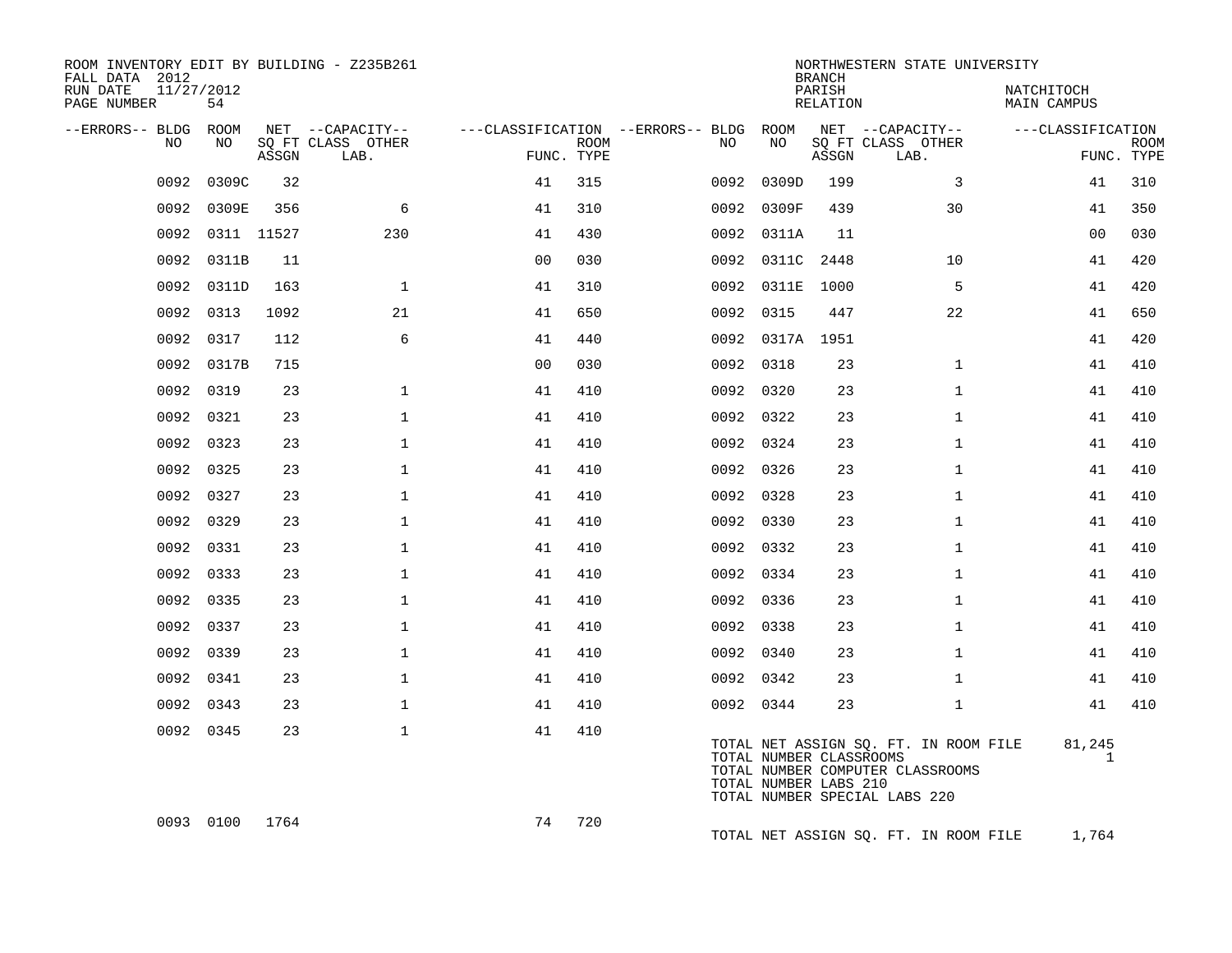| ROOM INVENTORY EDIT BY BUILDING - Z235B261<br>FALL DATA 2012 |                |      |                                                                                                                                    |                |      |           |            | NORTHWESTERN STATE UNIVERSITY<br><b>BRANCH</b>                                                                                                                        |                |            |                |             |
|--------------------------------------------------------------|----------------|------|------------------------------------------------------------------------------------------------------------------------------------|----------------|------|-----------|------------|-----------------------------------------------------------------------------------------------------------------------------------------------------------------------|----------------|------------|----------------|-------------|
| 11/27/2012<br>RUN DATE<br>PAGE NUMBER                        | 55             |      |                                                                                                                                    |                |      |           |            | PARISH<br>RELATION                                                                                                                                                    |                | NATCHITOCH | MAIN CAMPUS    |             |
| --ERRORS-- BLDG ROOM<br>NO                                   | NO             |      | NET --CAPACITY-- - ---CLASSIFICATION --ERRORS-- BLDG ROOM NET --CAPACITY-- - ----CLASSIFICATION<br>SQ FT CLASS OTHER<br>ASSGN LAB. | FUNC. TYPE     | ROOM | NO .      | NO         | SQ FT CLASS OTHER<br>ASSGN<br>LAB.                                                                                                                                    |                |            | FUNC. TYPE     | <b>ROOM</b> |
|                                                              |                |      |                                                                                                                                    |                |      |           |            | TOTAL NUMBER CLASSROOMS<br>TOTAL NUMBER COMPUTER CLASSROOMS<br>TOTAL NUMBER LABS 210<br>TOTAL NUMBER SPECIAL LABS 220                                                 |                |            |                |             |
|                                                              | 0094 0100 1764 |      |                                                                                                                                    | 74             | 720  |           |            | TOTAL NET ASSIGN SQ. FT. IN ROOM FILE 1,764<br>TOTAL NUMBER CLASSROOMS<br>TOTAL NUMBER COMPUTER CLASSROOMS<br>TOTAL NUMBER LABS 210<br>TOTAL NUMBER SPECIAL LABS 220  |                |            |                |             |
|                                                              | 010A 0100      | 4408 |                                                                                                                                    | 11             | 455  | 010A 0101 |            | 32                                                                                                                                                                    |                |            | 00             | 030         |
|                                                              | 010A 0103      | 33   |                                                                                                                                    | 0 <sub>0</sub> | 030  | 010A 0106 |            | 79                                                                                                                                                                    |                |            | 65             | 730         |
|                                                              | 010A 0108      | 189  |                                                                                                                                    | 43             | 730  | 010A 0200 |            | 189                                                                                                                                                                   | 8              |            | 56             | 520         |
|                                                              | 010A 0200A     | 79   | $\mathbf{1}$                                                                                                                       | 11             | 310  |           |            | TOTAL NET ASSIGN SQ. FT. IN ROOM FILE 4,944<br>TOTAL NUMBER CLASSROOMS<br>TOTAL NUMBER COMPUTER CLASSROOMS<br>TOTAL NUMBER LABS 210<br>TOTAL NUMBER SPECIAL LABS 220  |                |            |                |             |
|                                                              | 010B 0100 1188 |      |                                                                                                                                    | 74             | 720  |           |            | TOTAL NET ASSIGN SQ. FT. IN ROOM FILE<br>TOTAL NUMBER CLASSROOMS<br>TOTAL NUMBER COMPUTER CLASSROOMS<br>TOTAL NUMBER LABS 210<br>TOTAL NUMBER SPECIAL LABS 220        |                |            | 1,188          |             |
|                                                              | 010C 0100      | 20   |                                                                                                                                    | 40             | 730  |           | 010C 0102  | 157<br>TOTAL NET ASSIGN SQ. FT. IN ROOM FILE<br>TOTAL NUMBER CLASSROOMS<br>TOTAL NUMBER COMPUTER CLASSROOMS<br>TOTAL NUMBER LABS 210<br>TOTAL NUMBER SPECIAL LABS 220 |                |            | 65<br>177      | 730         |
|                                                              | 0106 0100      | 178  |                                                                                                                                    | 0 <sub>0</sub> | 020  |           | 0106 0101A | 45                                                                                                                                                                    |                |            | 0 <sub>0</sub> | 030         |
|                                                              | 0106 0102      | 78   |                                                                                                                                    | 0 <sub>0</sub> | 010  | 0106 0103 |            | 146                                                                                                                                                                   | 5              |            | 0 <sub>0</sub> | 030         |
|                                                              | 0106 0104      | 146  | 5                                                                                                                                  | 0 <sub>0</sub> | 030  | 0106 0105 |            | 535                                                                                                                                                                   | 40             |            | 52             | 680         |
|                                                              | 0106 0106      | 545  | 40                                                                                                                                 | 52             | 680  | 0106 0107 |            | 274                                                                                                                                                                   |                |            | 0 <sub>0</sub> | 030         |
|                                                              | 0106 0108      | 48   |                                                                                                                                    | 0 <sub>0</sub> | 030  | 0106 0109 |            | 64                                                                                                                                                                    | $\overline{4}$ |            | 52             | 685         |
|                                                              | 0106 0110      | 33   | $\mathbf{1}$                                                                                                                       | 0 <sub>0</sub> | 030  | 0106 0111 |            | 92                                                                                                                                                                    |                |            | 52             | 675         |
|                                                              | 0106 0112      | 78   |                                                                                                                                    | 52             | 675  | 0106 0113 |            | 130                                                                                                                                                                   |                |            | 0 <sub>0</sub> | 020         |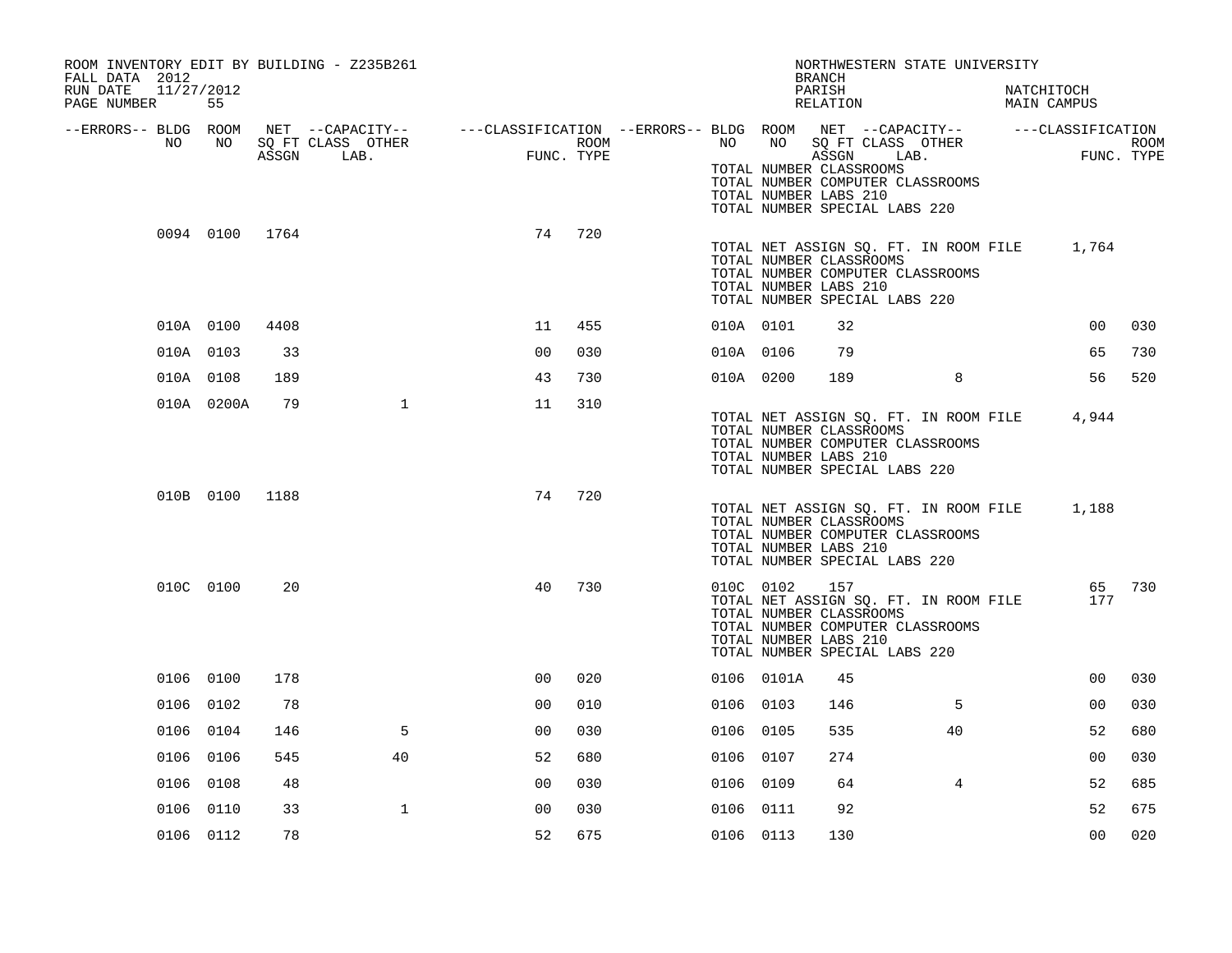| ROOM INVENTORY EDIT BY BUILDING - Z235B261<br>FALL DATA 2012<br>RUN DATE<br>11/27/2012<br>PAGE NUMBER | 56              |     |                                                                                                                                   |                |      |           |           | <b>BRANCH</b><br>PARISH<br>RELATION                                                                 |            | NORTHWESTERN STATE UNIVERSITY                                                   | NATCHITOCH<br>MAIN CAMPUS                   |                           |
|-------------------------------------------------------------------------------------------------------|-----------------|-----|-----------------------------------------------------------------------------------------------------------------------------------|----------------|------|-----------|-----------|-----------------------------------------------------------------------------------------------------|------------|---------------------------------------------------------------------------------|---------------------------------------------|---------------------------|
| --ERRORS-- BLDG ROOM<br>NO                                                                            | NO <sub>1</sub> |     | NET --CAPACITY-- - ---CLASSIFICATION --ERRORS-- BLDG ROOM NET --CAPACITY-- - ---CLASSIFICATION<br>SQ FT CLASS OTHER<br>ASSGN LAB. | FUNC. TYPE     | ROOM | NO        | NO        |                                                                                                     | ASSGN LAB. | SQ FT CLASS OTHER                                                               |                                             | <b>ROOM</b><br>FUNC. TYPE |
|                                                                                                       | 0106 0114       | 55  |                                                                                                                                   | 0 <sub>0</sub> | 020  | 0106 0115 |           | 93                                                                                                  |            | $\mathbf{1}$                                                                    | 52                                          | 310                       |
|                                                                                                       | 0106 0116       | 224 |                                                                                                                                   | 52             | 675  |           | 0106 0117 | 1618                                                                                                |            | 48                                                                              | 52                                          | 670                       |
|                                                                                                       | 0106 0118       | 664 | 6                                                                                                                                 | 52             | 630  | 0106 0119 |           | 36                                                                                                  |            |                                                                                 | 00                                          | 020                       |
|                                                                                                       | 0106 0120       | 38  | $\mathbf{1}$                                                                                                                      | 0 <sub>0</sub> | 030  |           |           | 0106 0121 1103<br>TOTAL NUMBER CLASSROOMS<br>TOTAL NUMBER LABS 210<br>TOTAL NUMBER SPECIAL LABS 220 |            | 36<br>TOTAL NET ASSIGN SQ. FT. IN ROOM FILE<br>TOTAL NUMBER COMPUTER CLASSROOMS | 52<br>5,016                                 | 630                       |
|                                                                                                       | 0108 0101       | 903 |                                                                                                                                   | 65             | 730  |           | 0108 0102 | 259                                                                                                 |            | $\mathbf{3}$                                                                    |                                             | 00 030                    |
|                                                                                                       | 0108 0103       | 123 | 6                                                                                                                                 | 56             | 630  |           |           | TOTAL NUMBER CLASSROOMS<br>TOTAL NUMBER LABS 210<br>TOTAL NUMBER SPECIAL LABS 220                   |            | 0108 0104 329 4<br>TOTAL NUMBER COMPUTER CLASSROOMS                             | TOTAL NET ASSIGN SQ. FT. IN ROOM FILE 1,026 | 00 030                    |
|                                                                                                       | 0109 0201       | 250 |                                                                                                                                   | 56             | 525  |           |           | TOTAL NUMBER CLASSROOMS<br>TOTAL NUMBER LABS 210<br>TOTAL NUMBER SPECIAL LABS 220                   |            | TOTAL NET ASSIGN SQ. FT. IN ROOM FILE<br>TOTAL NUMBER COMPUTER CLASSROOMS       | 250                                         |                           |
|                                                                                                       | 0110 0100       | 660 |                                                                                                                                   | 60             | 730  |           |           | 0110 0200 67<br>TOTAL NUMBER CLASSROOMS<br>TOTAL NUMBER LABS 210<br>TOTAL NUMBER SPECIAL LABS 220   |            | TOTAL NET ASSIGN SQ. FT. IN ROOM FILE<br>TOTAL NUMBER COMPUTER CLASSROOMS       | 727                                         | 60 550                    |
|                                                                                                       | 0111 0100       | 18  |                                                                                                                                   | 56             | 525  |           | 0111 0101 | 107                                                                                                 |            | 2                                                                               | 56                                          | 525                       |
|                                                                                                       | 0111 0102       | 87  |                                                                                                                                   | 56             | 525  | 0111 0103 |           | 87                                                                                                  |            |                                                                                 | 56                                          | 525                       |
|                                                                                                       | 0111 0104       | 107 | $\mathbf{1}$                                                                                                                      | 56             | 525  | 0111 0105 |           | 54                                                                                                  |            |                                                                                 | 56                                          | 525                       |
|                                                                                                       | 0111 0106       | 54  |                                                                                                                                   | 56             | 525  |           |           | TOTAL NUMBER CLASSROOMS<br>TOTAL NUMBER LABS 210<br>TOTAL NUMBER SPECIAL LABS 220                   |            | TOTAL NET ASSIGN SQ. FT. IN ROOM FILE<br>TOTAL NUMBER COMPUTER CLASSROOMS       | 514                                         |                           |
|                                                                                                       | 0112 0100 2300  |     |                                                                                                                                   | 30             | 675  |           |           |                                                                                                     |            | TOTAL NET ASSIGN SO. FT. IN ROOM FILE                                           | 2,300                                       |                           |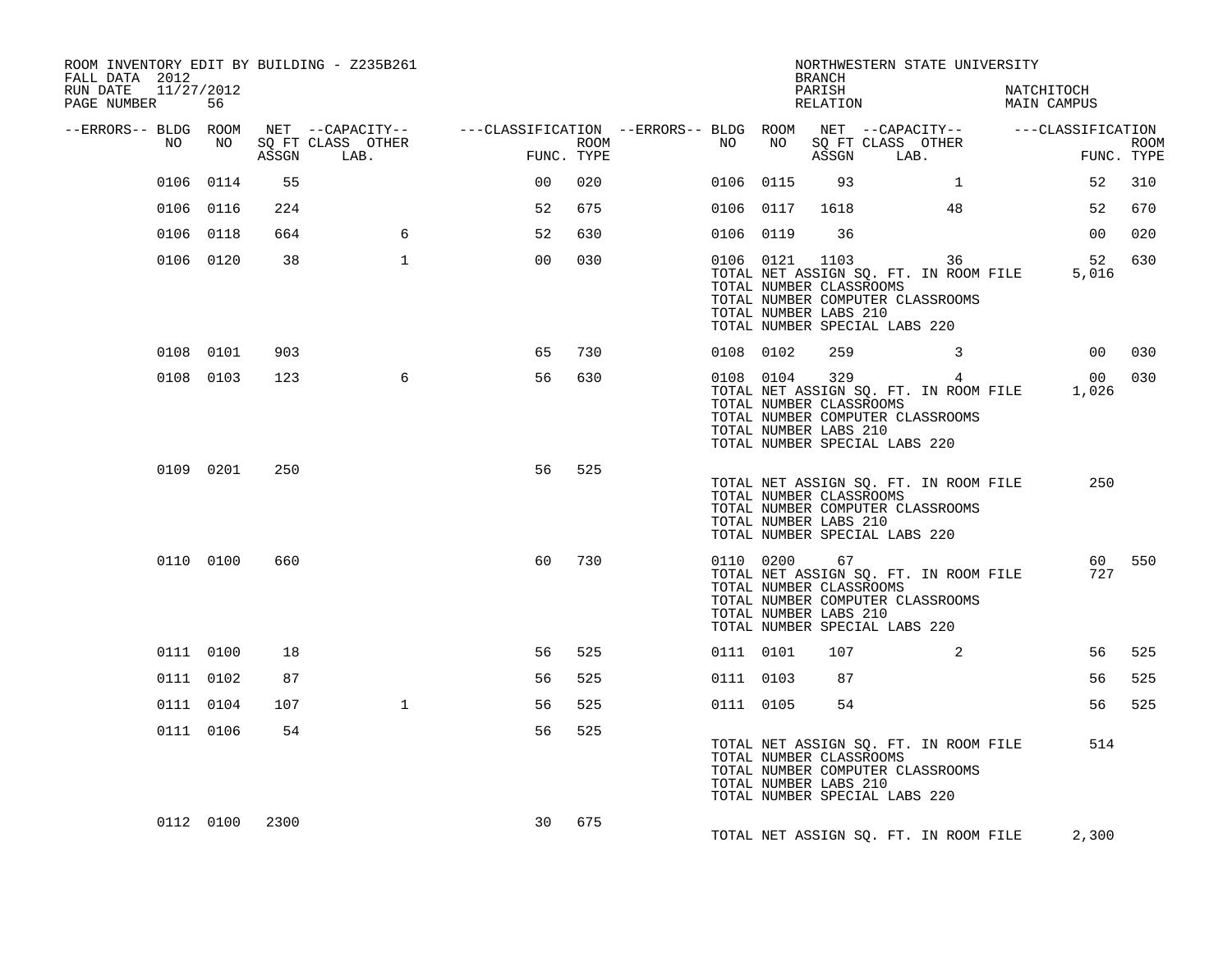| ROOM INVENTORY EDIT BY BUILDING - Z235B261<br>FALL DATA 2012<br>11/27/2012<br>RUN DATE<br>PAGE NUMBER | 57         |       |                                               |                                                         |                    |           |            | <b>BRANCH</b><br>PARISH<br>RELATION                       | NORTHWESTERN STATE UNIVERSITY                                                                              | NATCHITOCH<br>MAIN CAMPUS |                           |
|-------------------------------------------------------------------------------------------------------|------------|-------|-----------------------------------------------|---------------------------------------------------------|--------------------|-----------|------------|-----------------------------------------------------------|------------------------------------------------------------------------------------------------------------|---------------------------|---------------------------|
| --ERRORS-- BLDG ROOM<br>NO.                                                                           | NO         | ASSGN | NET --CAPACITY--<br>SQ FT CLASS OTHER<br>LAB. | ---CLASSIFICATION --ERRORS-- BLDG ROOM NET --CAPACITY-- | ROOM<br>FUNC. TYPE | NO .      | NO         | ASSGN<br>TOTAL NUMBER CLASSROOMS<br>TOTAL NUMBER LABS 210 | SQ FT CLASS OTHER<br>LAB.<br>TOTAL NUMBER COMPUTER CLASSROOMS<br>TOTAL NUMBER SPECIAL LABS 220             | ---CLASSIFICATION         | <b>ROOM</b><br>FUNC. TYPE |
|                                                                                                       | 0113 0100  | 2950  |                                               | 72                                                      | 720                |           |            | TOTAL NUMBER CLASSROOMS<br>TOTAL NUMBER LABS 210          | TOTAL NET ASSIGN SQ. FT. IN ROOM FILE<br>TOTAL NUMBER COMPUTER CLASSROOMS<br>TOTAL NUMBER SPECIAL LABS 220 | 2,950                     |                           |
|                                                                                                       | 0114 0100  | 927   |                                               | 0 <sub>0</sub>                                          | 020                | 0114 0101 |            | 338                                                       | 2                                                                                                          | 56                        | 310                       |
|                                                                                                       | 0114 0101A | 176   | $\mathbf{1}$                                  | 56                                                      | 310                |           | 0114 0101B | 186                                                       | $\overline{4}$                                                                                             | 56                        | 310                       |
|                                                                                                       | 0114 0101C | 371   | $\mathbf{1}$                                  | 56                                                      | 310                |           | 0114 0101D | 38                                                        | 2                                                                                                          | 56                        | 315                       |
|                                                                                                       | 0114 0101E | 105   |                                               | 56                                                      | 315                |           | 0114 0101F | 30                                                        |                                                                                                            | 56                        | 315                       |
|                                                                                                       | 0114 0102  | 392   |                                               | 0 <sub>0</sub>                                          | 020                | 0114 0103 |            | 90                                                        |                                                                                                            | 56                        | 525                       |
|                                                                                                       | 0114 0104  | 463   |                                               | 56                                                      | 525                | 0114 0105 |            | 25                                                        |                                                                                                            | 0 <sub>0</sub>            | 030                       |
|                                                                                                       | 0114 0106  | 177   |                                               | 0 <sub>0</sub>                                          | 020                |           | 0114 0106A | 263                                                       | $\mathbf{1}$                                                                                               | 56                        | 525                       |
|                                                                                                       | 0114 0106B | 787   |                                               | 0 <sub>0</sub>                                          | 020                |           | 0114 0106C | 174                                                       | 8                                                                                                          | 56                        | 525                       |
|                                                                                                       | 0114 0106D | 42    | 3                                             | 56                                                      | 525                |           | 0114 0106E | 114                                                       | 10                                                                                                         | 56                        | 525                       |
|                                                                                                       | 0114 0106F | 84    | 10                                            | 56                                                      | 525                |           | 0114 0106G | 81                                                        | 32                                                                                                         | 56                        | 525                       |
|                                                                                                       | 0114 0106H | 142   | 10                                            | 56                                                      | 525                |           | 0114 01061 | 128                                                       |                                                                                                            | 56                        | 525                       |
|                                                                                                       | 0114 0107  | 143   |                                               | 00                                                      | 020                | 0114 0108 |            | 1537                                                      | 80                                                                                                         | 56                        | 525                       |
|                                                                                                       | 0114 0108A | 391   |                                               | 0 <sub>0</sub>                                          | 030                | 0114 0109 |            | 182                                                       | 2                                                                                                          | 56                        | 950                       |
|                                                                                                       | 0114 0109A | 30    | $\mathbf{1}$                                  | 56                                                      | 955                |           | 0114 0109B | 40                                                        | $\overline{a}$                                                                                             | 56                        | 955                       |
|                                                                                                       | 0114 0110  | 44    |                                               | 0 <sub>0</sub>                                          | 030                | 0114 0111 |            | 217                                                       | 2                                                                                                          | 56                        | 950                       |
|                                                                                                       | 0114 0111A | 32    | $\mathbf{1}$                                  | 56                                                      | 955                |           | 0114 0111B | 57                                                        | $\overline{a}$                                                                                             | 56                        | 955                       |
|                                                                                                       | 0114 0112  | 178   |                                               | 56                                                      | 735                | 0114 0113 |            | 38                                                        | 2                                                                                                          | 56                        | 315                       |
|                                                                                                       | 0114 0114  | 30    |                                               | 00                                                      | 010                | 0114 0115 |            | 43                                                        | 2                                                                                                          | 56                        | 315                       |
|                                                                                                       | 0114 0116  | 204   |                                               | 0 <sub>0</sub>                                          | 030                | 0114 0117 |            | 111                                                       | 6                                                                                                          | 56                        | 310                       |
|                                                                                                       | 0114 0117A | 175   | $\mathbf 1$                                   | 56                                                      | 310                | 0114 0118 |            | 317                                                       | 6                                                                                                          | 56                        | 525                       |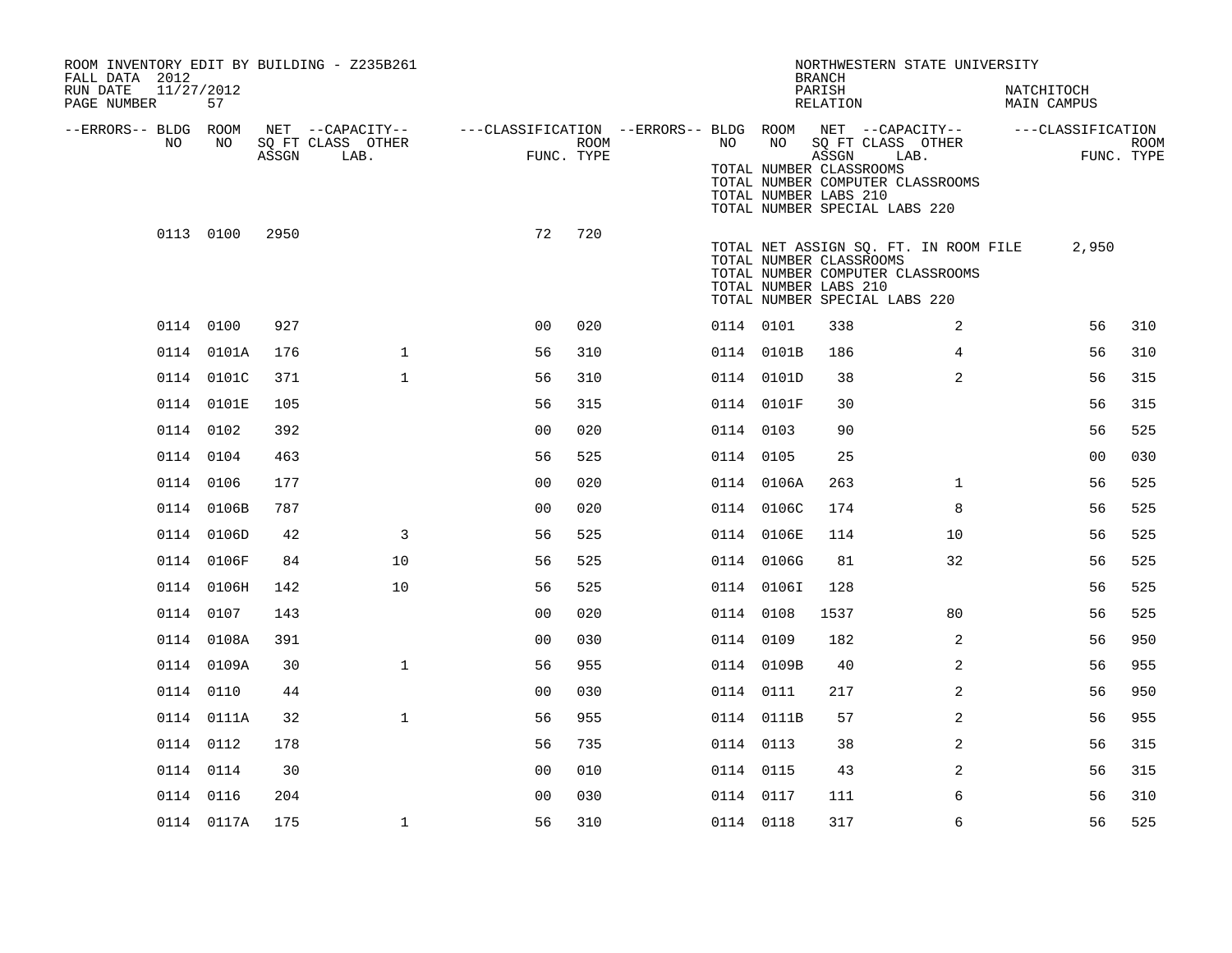| ROOM INVENTORY EDIT BY BUILDING - Z235B261<br>FALL DATA 2012 |                  |       |                           |                                   |             |    |            | <b>BRANCH</b>      | NORTHWESTERN STATE UNIVERSITY |                           |                           |
|--------------------------------------------------------------|------------------|-------|---------------------------|-----------------------------------|-------------|----|------------|--------------------|-------------------------------|---------------------------|---------------------------|
| RUN DATE<br>PAGE NUMBER                                      | 11/27/2012<br>58 |       |                           |                                   |             |    |            | PARISH<br>RELATION |                               | NATCHITOCH<br>MAIN CAMPUS |                           |
| --ERRORS-- BLDG                                              | ROOM             |       | NET --CAPACITY--          | ---CLASSIFICATION --ERRORS-- BLDG |             |    | ROOM       |                    | NET --CAPACITY--              | ---CLASSIFICATION         |                           |
| NO                                                           | NO               | ASSGN | SQ FT CLASS OTHER<br>LAB. | FUNC. TYPE                        | <b>ROOM</b> | NO | NO         | ASSGN              | SQ FT CLASS OTHER<br>LAB.     |                           | <b>ROOM</b><br>FUNC. TYPE |
| 0114                                                         | 0118A            | 51    | 3                         | 56                                | 525         |    | 0114 0118B | 21                 | 2                             | 56                        | 525                       |
|                                                              | 0114 0119        | 15    |                           | 0 <sub>0</sub>                    | 010         |    | 0114 0120  | 33                 | 15                            | 56                        | 525                       |
|                                                              | 0114 0120A       | 30    |                           | 56                                | 525         |    | 0114 0120B | 199                | 15                            | 56                        | 525                       |
|                                                              | 0114 0120C       | 96    | 2                         | 56                                | 525         |    | 0114 0120D | 78                 | 6                             | 56                        | 525                       |
|                                                              | 0114 0120E       | 102   | 6                         | 56                                | 525         |    | 0114 0120F | 105                | 4                             | 56                        | 525                       |
|                                                              | 0114 0121        | 124   |                           | 0 <sub>0</sub>                    | 030         |    | 0114 0122  | 311                |                               | 0 <sub>0</sub>            | 020                       |
|                                                              | 0114 0131        | 100   | $\mathbf{1}$              | 55                                | 310         |    | 0114 0200  | 559                |                               | 0 <sub>0</sub>            | 020                       |
|                                                              | 0114 0201        | 1229  | 14                        | 45                                | 525         |    | 0114 0201A | 126                | $\mathbf{1}$                  | 56                        | 310                       |
| 0114                                                         | 0201B            | 163   |                           | 56                                | 525         |    | 0114 0201C | 60                 | 6                             | 56                        | 525                       |
|                                                              | 0114 0201D       | 56    | 6                         | 56                                | 525         |    | 0114 0201E | 68                 |                               | 0 <sub>0</sub>            | 030                       |
|                                                              | 0114 0201F       | 24    | $\mathbf 1$               | 56                                | 525         |    | 0114 0201G | 32                 | $\mathbf{1}$                  | 56                        | 525                       |
|                                                              | 0114 0201H       | 48    |                           | 56                                | 525         |    | 0114 0202  | 1714               | 108                           | 53                        | 520                       |
| 0114                                                         | 0203             | 40    |                           | 0 <sub>0</sub>                    | 030         |    | 0114 0204  | 18                 |                               | 00                        | 010                       |
| 0114                                                         | 0205             | 3449  | 104                       | 56                                | 525         |    | 0114 0205A | 65                 |                               | 56                        | 525                       |
| 0114                                                         | 0205B            | 127   | 5                         | 56                                | 525         |    | 0114 0205C | 154                | 12                            | 56                        | 525                       |
| 0114                                                         | 0205D            | 161   |                           | 0 <sub>0</sub>                    | 020         |    | 0114 0205E | 392                | 24                            | 56                        | 525                       |
|                                                              | 0114 0205F       | 833   |                           | 56                                | 525         |    | 0114 0205G | 115                | 2                             | 56                        | 525                       |
| 0114                                                         | 0205H            | 343   |                           | 56                                | 525         |    | 0114 0206  | 9                  |                               | 56                        | 525                       |
|                                                              | 0114 0207        | 364   | 4                         | 56                                | 525         |    | 0114 0209  | 2465               | 41                            | 56                        | 520                       |
|                                                              | 0114 0300        | 404   |                           | 0 <sub>0</sub>                    | 020         |    | 0114 0300A | 79                 | 3                             | 56                        | 355                       |
|                                                              | 0114 0300B       | 143   | 6                         | 56                                | 355         |    | 0114 0300C | 34                 |                               | 00                        | 010                       |
|                                                              | 0114 0301        | 1962  | 60                        | 44                                | 250         |    | 0114 0301A | 153                | 2                             | 56                        | 355                       |
|                                                              | 0114 0301B       | 171   |                           | 0 <sub>0</sub>                    | 020         |    | 0114 0301C | 45                 |                               | 56                        | 850                       |
|                                                              | 0114 0301D       | 113   | $\mathbf{1}$              | 56                                | 310         |    | 0114 0301E | 122                |                               | 0 <sub>0</sub>            | 030                       |
| 0114                                                         | 0302             | 1186  |                           | 0 <sub>0</sub>                    | 020         |    | 0114 0302A | 124                |                               | 0 <sub>0</sub>            | 020                       |
|                                                              | 0114 0303        | 202   | $\mathbf{1}$              | 56                                | 310         |    | 0114 0304  | 189                | 12                            | 56                        | 525                       |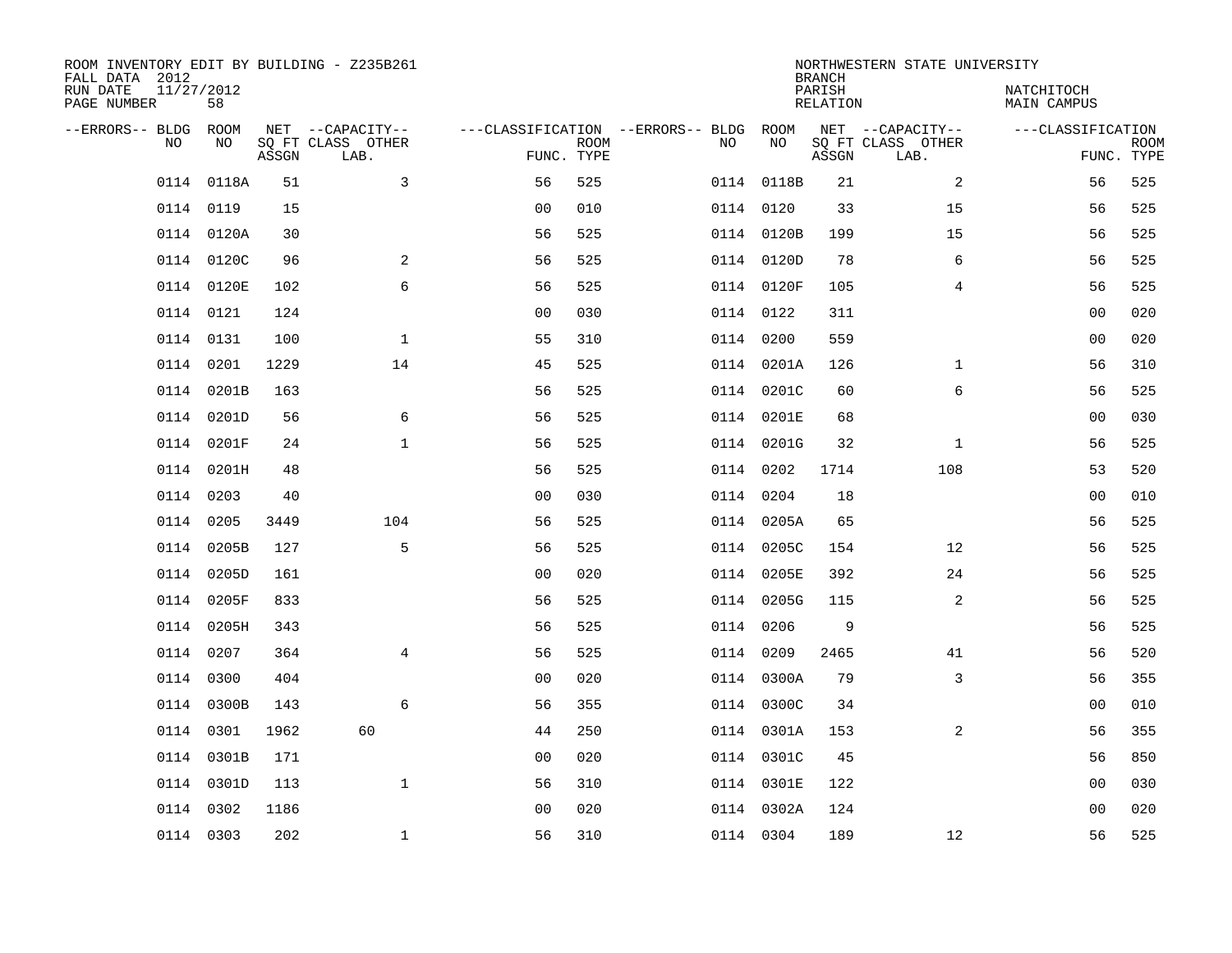| ROOM INVENTORY EDIT BY BUILDING - Z235B261<br>FALL DATA 2012<br>11/27/2012<br>RUN DATE |            |       |                                       |                |      |                                                               |                                                                | <b>BRANCH</b><br>PARISH | NORTHWESTERN STATE UNIVERSITY                                                                                              | NATCHITOCH         |             |
|----------------------------------------------------------------------------------------|------------|-------|---------------------------------------|----------------|------|---------------------------------------------------------------|----------------------------------------------------------------|-------------------------|----------------------------------------------------------------------------------------------------------------------------|--------------------|-------------|
| PAGE NUMBER                                                                            | 59         |       |                                       |                |      |                                                               |                                                                | RELATION                |                                                                                                                            | <b>MAIN CAMPUS</b> |             |
| --ERRORS-- BLDG ROOM<br>NO                                                             | NO         |       | NET --CAPACITY--<br>SO FT CLASS OTHER |                | ROOM | ---CLASSIFICATION --ERRORS-- BLDG ROOM NET --CAPACITY--<br>NO | NO                                                             |                         | SQ FT CLASS OTHER                                                                                                          | ---CLASSIFICATION  | <b>ROOM</b> |
|                                                                                        |            | ASSGN | LAB.                                  | FUNC. TYPE     |      |                                                               |                                                                | ASSGN                   | LAB.                                                                                                                       |                    | FUNC. TYPE  |
|                                                                                        | 0114 0305  | 273   | 12                                    | 56             | 350  |                                                               | 0114 0306                                                      | 189                     | 12                                                                                                                         | 56                 | 525         |
|                                                                                        | 0114 0307  | 179   | $\mathbf{1}$                          | 56             | 310  |                                                               | 0114 0308                                                      | 35                      |                                                                                                                            | 0 <sub>0</sub>     | 030         |
|                                                                                        | 0114 0309  | 161   |                                       | 0 <sub>0</sub> | 030  |                                                               | 0114 0310                                                      | 30                      | 2                                                                                                                          | 56                 | 525         |
|                                                                                        | 0114 0311  | 247   | 12                                    | 56             | 210  |                                                               | 0114 0312                                                      | 209                     | 17                                                                                                                         | 56                 | 525         |
|                                                                                        | 0114 0313  | 259   | $\mathbf{1}$                          | 56             | 310  |                                                               | 0114 0314                                                      | 139                     | $\mathbf{1}$                                                                                                               | 56                 | 315         |
|                                                                                        | 0114 0315  | 182   | $\mathbf{1}$                          | 56             | 310  |                                                               | 0114 0316                                                      | 28                      | $\overline{2}$                                                                                                             | 56                 | 525         |
|                                                                                        | 0114 0317  | 389   | 9                                     | 56             | 525  |                                                               | 0114 0318                                                      | 33                      |                                                                                                                            | 0 <sub>0</sub>     | 010         |
|                                                                                        | 0114 0319  | 189   | $\mathbf{1}$                          | 56             | 310  |                                                               | 0114 0319A                                                     | 257                     | $\mathbf{1}$                                                                                                               | 56                 | 310         |
|                                                                                        | 0114 0319B | 267   | 14                                    | 56             | 350  |                                                               | 0114 0320                                                      | 186                     | 15                                                                                                                         | 56                 | 525         |
|                                                                                        | 0114 0321  | 172   | $\mathbf{1}$                          | 56             | 310  |                                                               | 0114 0322                                                      | 186                     | 14                                                                                                                         | 56                 | 525         |
|                                                                                        | 0114 0323  | 172   | $\mathbf 1$                           | 56             | 310  |                                                               | 0114 0324                                                      | 221                     | 14                                                                                                                         | 56                 | 525         |
|                                                                                        | 0114 0324A | 143   | 2                                     | 56             | 525  |                                                               | 0114 0325                                                      | 230                     | $\mathbf{1}$                                                                                                               | 56                 | 310         |
|                                                                                        | 0114 0327  | 182   | 2                                     | 56             | 310  |                                                               | 0114 0329<br>TOTAL NUMBER CLASSROOMS<br>TOTAL NUMBER LABS 210  | 182                     | $\mathbf{1}$<br>TOTAL NET ASSIGN SQ. FT. IN ROOM FILE<br>TOTAL NUMBER COMPUTER CLASSROOMS<br>TOTAL NUMBER SPECIAL LABS 220 | 56<br>25,762<br>1  | 310         |
|                                                                                        | 0115 0100  | 200   | 6                                     | 56             | 525  |                                                               | 0115 0100A                                                     | 32                      | 2                                                                                                                          | 56                 | 525         |
|                                                                                        | 0115 0101  | 68    | 2                                     | 0 <sub>0</sub> | 030  |                                                               | 0115 0102                                                      | 56                      |                                                                                                                            | 56                 | 525         |
|                                                                                        | 0115 0103  | 58    | 2                                     | 0 <sup>0</sup> | 030  |                                                               | TOTAL NUMBER CLASSROOMS<br>TOTAL NUMBER LABS 210               |                         | TOTAL NET ASSIGN SQ. FT. IN ROOM FILE<br>TOTAL NUMBER COMPUTER CLASSROOMS<br>TOTAL NUMBER SPECIAL LABS 220                 | 288                |             |
|                                                                                        | 0116 0100  | 225   | 30                                    | 56             | 525  |                                                               | 0116 0100A<br>TOTAL NUMBER CLASSROOMS<br>TOTAL NUMBER LABS 210 | 41                      | 1<br>TOTAL NET ASSIGN SQ. FT. IN ROOM FILE<br>TOTAL NUMBER COMPUTER CLASSROOMS<br>TOTAL NUMBER SPECIAL LABS 220            | 56<br>266          | 525         |
|                                                                                        | 0117 0100  | 225   | 30                                    | 56             | 525  |                                                               | 0117 0100A                                                     | 41                      | $\mathbf{1}$                                                                                                               | 56                 | 525         |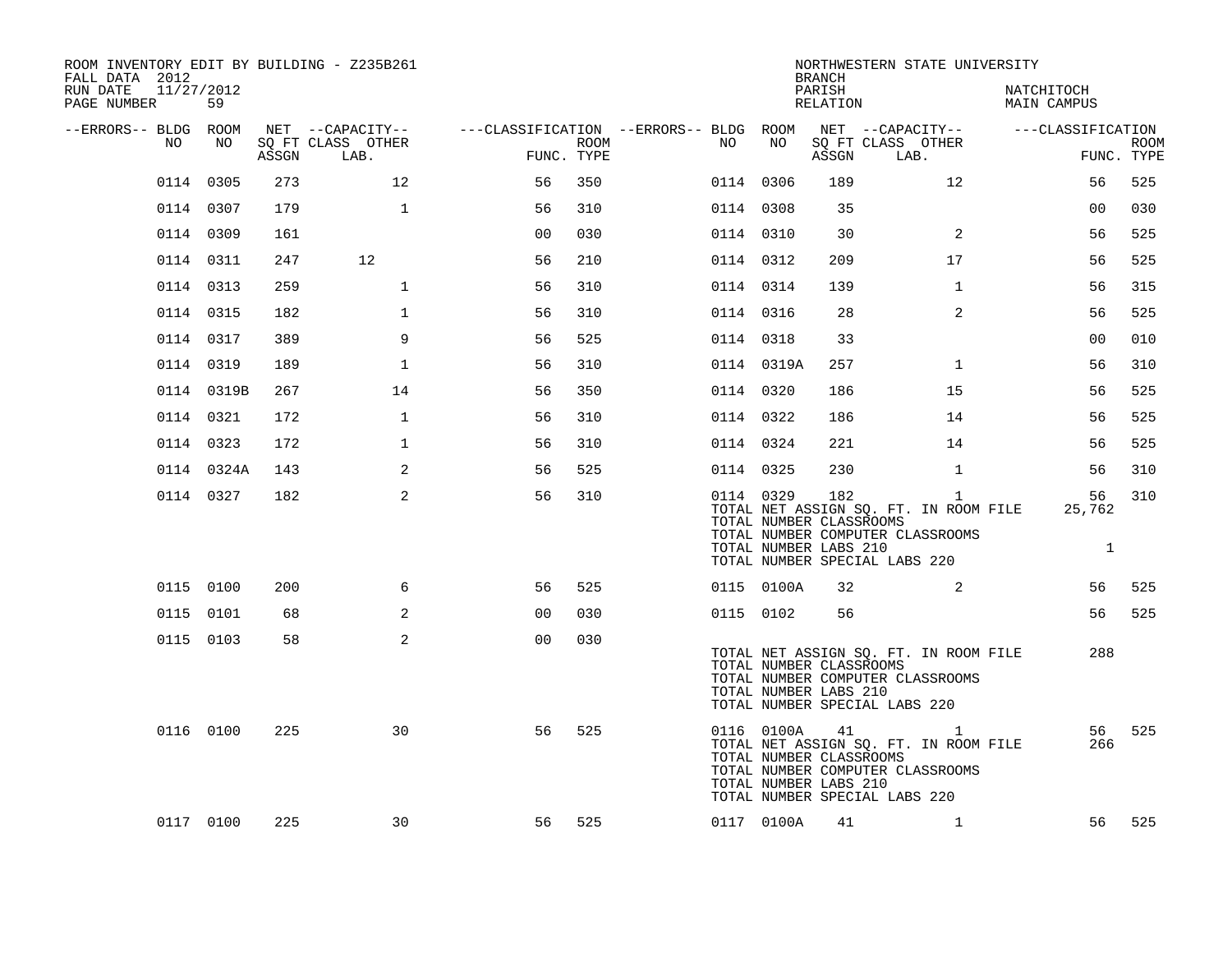| ROOM INVENTORY EDIT BY BUILDING - Z235B261<br>FALL DATA 2012 |            |       |                                       |                |      |                                                                                    |            | <b>BRANCH</b>                                                                                                                  | NORTHWESTERN STATE UNIVERSITY                 |                                  |             |
|--------------------------------------------------------------|------------|-------|---------------------------------------|----------------|------|------------------------------------------------------------------------------------|------------|--------------------------------------------------------------------------------------------------------------------------------|-----------------------------------------------|----------------------------------|-------------|
| RUN DATE<br>11/27/2012<br>PAGE NUMBER                        | 60         |       |                                       |                |      |                                                                                    |            | PARISH<br>RELATION                                                                                                             |                                               | NATCHITOCH<br><b>MAIN CAMPUS</b> |             |
| --ERRORS-- BLDG ROOM<br>NO                                   | NO         |       | NET --CAPACITY--<br>SQ FT CLASS OTHER |                | ROOM | ---CLASSIFICATION --ERRORS-- BLDG ROOM NET --CAPACITY--    ---CLASSIFICATION<br>NO | NO         |                                                                                                                                | SQ FT CLASS OTHER                             |                                  | <b>ROOM</b> |
|                                                              |            | ASSGN | LAB.                                  | FUNC. TYPE     |      |                                                                                    |            | ASSGN<br>TOTAL NUMBER CLASSROOMS<br>TOTAL NUMBER COMPUTER CLASSROOMS<br>TOTAL NUMBER LABS 210<br>TOTAL NUMBER SPECIAL LABS 220 | LAB.<br>TOTAL NET ASSIGN SQ. FT. IN ROOM FILE | 266                              | FUNC. TYPE  |
|                                                              | 0119 0100  | 227   |                                       | 0 <sub>0</sub> | 030  |                                                                                    | 0119 0101  | 290                                                                                                                            | $\mathbf{1}$                                  | 71                               | 310         |
|                                                              | 0119 0102  | 132   | $\mathbf{1}$                          | 71             | 310  |                                                                                    | 0119 0103  | 306                                                                                                                            | $\mathbf{1}$                                  | 71                               | 325         |
|                                                              | 0119 0104  | 170   |                                       | 71             | 325  |                                                                                    | 0119 0105  | 135                                                                                                                            | $\mathbf{1}$                                  | 71                               | 310         |
|                                                              | 0119 0106  | 172   |                                       | 71             | 355  |                                                                                    | 0119 0107  | 306                                                                                                                            | $\mathbf{1}$                                  | 71                               | 310         |
|                                                              | 0119 0108  | 70    |                                       | 0 <sub>0</sub> | 030  |                                                                                    | 0119 0109  | 333                                                                                                                            | $\mathbf{1}$                                  | 71                               | 310         |
|                                                              | 0119 0110  | 170   | 3                                     | 00             | 030  |                                                                                    | 0119 0111  | 226                                                                                                                            | $\mathbf{1}$                                  | 71                               | 310         |
|                                                              | 0119 0112  | 170   | 2                                     | 0 <sub>0</sub> | 030  |                                                                                    | 0119 0114  | 170                                                                                                                            |                                               | 00                               | 030         |
|                                                              | 0119 0115  | 90    |                                       | 0 <sub>0</sub> | 030  |                                                                                    | 0119 0116  | 170                                                                                                                            |                                               | 00                               | 030         |
|                                                              | 0119 0117  | 174   | 3                                     | 71             | 310  |                                                                                    | 0119 0120  | 336                                                                                                                            |                                               | 71                               | 630         |
|                                                              | 0119 0121  | 135   | $\mathbf 1$                           | 71             | 310  |                                                                                    | 0119 0122  | 400                                                                                                                            | 2                                             | 71                               | 310         |
|                                                              | 0119 0123  | 135   | $\mathbf{1}$                          | 71             | 310  |                                                                                    | 0119 0124  | 209                                                                                                                            |                                               | 71                               | 315         |
|                                                              | 0119 0125  | 135   | $\mathbf 1$                           | 71             | 310  |                                                                                    | 0119 0126  | 309                                                                                                                            | 10                                            | 71                               | 350         |
|                                                              | 0119 0127  | 132   | $\mathbf{1}$                          | 71             | 310  |                                                                                    | 0119 0129  | 300                                                                                                                            | $\mathbf{1}$                                  | 71                               | 310         |
|                                                              | 0119 0134  | 1200  |                                       | 71             | 720  |                                                                                    | 0119 0136  | 1200                                                                                                                           |                                               | 71                               | 720         |
|                                                              | 0119 0138  | 1200  |                                       | 71             | 720  |                                                                                    | 0119 0139  | 1200                                                                                                                           |                                               | 71                               | 730         |
|                                                              | 0119 0140  | 1200  |                                       | 71             | 720  |                                                                                    |            | TOTAL NUMBER CLASSROOMS<br>TOTAL NUMBER COMPUTER CLASSROOMS<br>TOTAL NUMBER LABS 210<br>TOTAL NUMBER SPECIAL LABS 220          | TOTAL NET ASSIGN SQ. FT. IN ROOM FILE         | 10,335                           |             |
|                                                              | 0120 00000 | 68    | $\mathbf{1}$                          | 45             | 655  |                                                                                    | 0120 00001 | 178                                                                                                                            | 4                                             | 45                               | 730         |
|                                                              | 0120 0100  | 442   | 5                                     | 65             | 655  |                                                                                    | 0120 0102  | 200                                                                                                                            | 5                                             | 0 <sub>0</sub>                   | 030         |
|                                                              | 0120 0104  | 200   | 5                                     | 0 <sub>0</sub> | 030  |                                                                                    | 0120 0120  | 1500<br>TOTAL NUMBER CLASSROOMS<br>TOTAL NUMBER COMPUTER CLASSROOMS                                                            | 50<br>TOTAL NET ASSIGN SO. FT. IN ROOM FILE   | 65<br>2,188                      | 655         |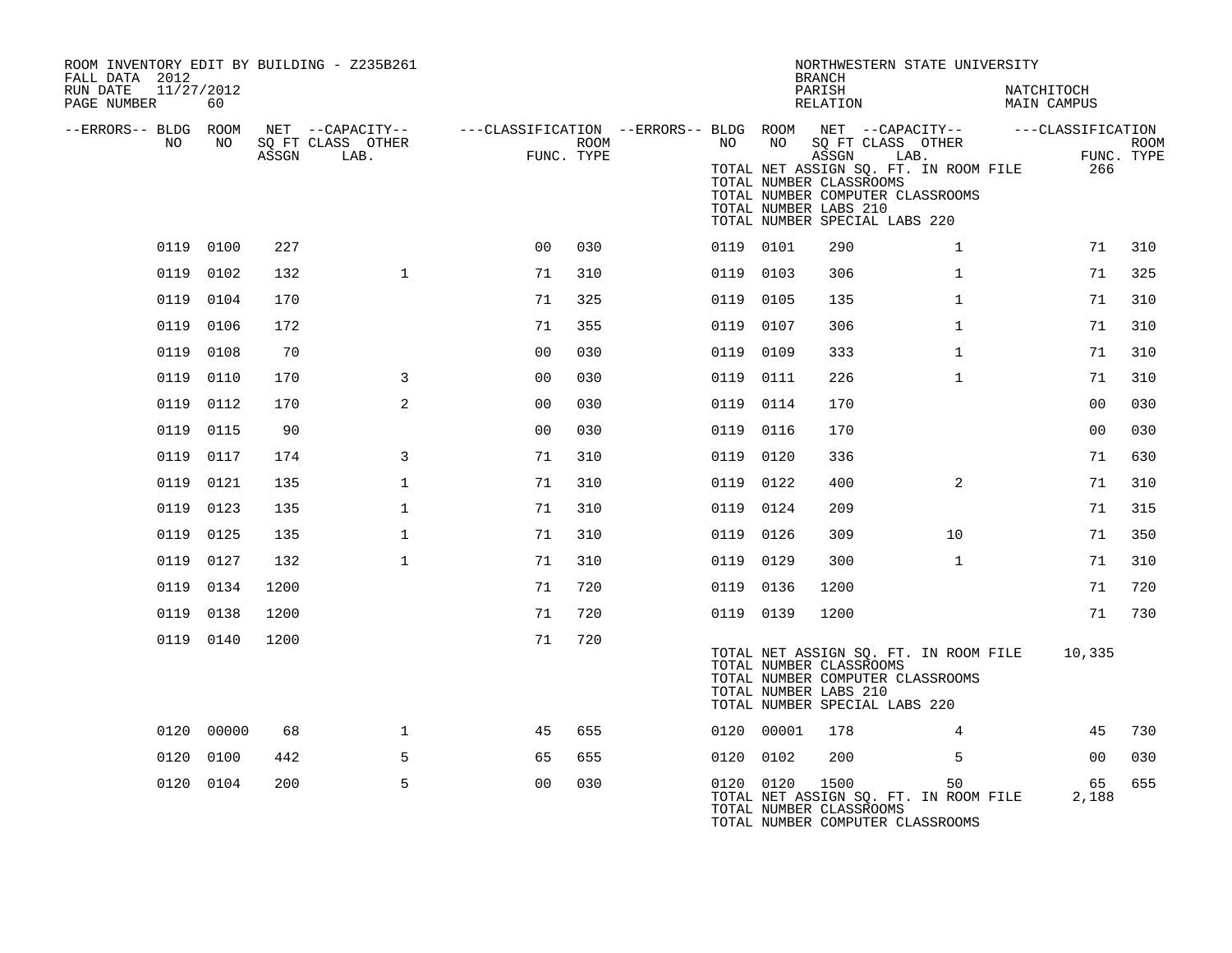| ROOM INVENTORY EDIT BY BUILDING - Z235B261<br>FALL DATA 2012<br>RUN DATE<br>11/27/2012<br>PAGE NUMBER | 61        |       |                           |                                                                                                         |                    |           |           | NORTHWESTERN STATE UNIVERSITY<br><b>BRANCH</b><br>PARISH<br>RELATION                                                                                                   |              | NATCHITOCH<br>MAIN CAMPUS |      |
|-------------------------------------------------------------------------------------------------------|-----------|-------|---------------------------|---------------------------------------------------------------------------------------------------------|--------------------|-----------|-----------|------------------------------------------------------------------------------------------------------------------------------------------------------------------------|--------------|---------------------------|------|
| --ERRORS-- BLDG ROOM<br>NO                                                                            | NO        | ASSGN | SQ FT CLASS OTHER<br>LAB. | NET --CAPACITY-- - ---CLASSIFICATION --ERRORS-- BLDG ROOM NET --CAPACITY-- - ---CLASSIFICATION<br>FITNC | ROOM<br>FUNC. TYPE | NO        | NO        | SQ FT CLASS OTHER<br>ASSGN<br>TOTAL NUMBER LABS 210<br>TOTAL NUMBER SPECIAL LABS 220                                                                                   | LAB.         | FUNC. TYPE                | ROOM |
|                                                                                                       | 0123 0100 | 70    | 10                        | 56                                                                                                      | 525                |           |           | TOTAL NET ASSIGN SQ. FT. IN ROOM FILE<br>TOTAL NUMBER CLASSROOMS<br>TOTAL NUMBER COMPUTER CLASSROOMS<br>TOTAL NUMBER LABS 210<br>TOTAL NUMBER SPECIAL LABS 220         |              | 70                        |      |
|                                                                                                       | 0124 0100 | 270   |                           | 56                                                                                                      | 525                |           |           | TOTAL NET ASSIGN SQ. FT. IN ROOM FILE<br>TOTAL NUMBER CLASSROOMS<br>TOTAL NUMBER COMPUTER CLASSROOMS<br>TOTAL NUMBER LABS 210<br>TOTAL NUMBER SPECIAL LABS 220         |              | 270                       |      |
|                                                                                                       | 0125 0100 | 657   | 20                        | 93                                                                                                      | 525                | 0125 0102 |           | 110                                                                                                                                                                    | 4            | 00                        | 030  |
|                                                                                                       | 0125 0104 | 183   | $\mathbf{3}$              | 93                                                                                                      | 525                |           | 0125 0106 | 75                                                                                                                                                                     | 2            | 00 <sub>0</sub>           | 030  |
|                                                                                                       | 0125 0108 | 166   |                           | 93                                                                                                      | 525                |           |           | TOTAL NET ASSIGN SQ. FT. IN ROOM FILE<br>TOTAL NUMBER CLASSROOMS<br>TOTAL NUMBER COMPUTER CLASSROOMS<br>TOTAL NUMBER LABS 210<br>TOTAL NUMBER SPECIAL LABS 220         |              | 1,006                     |      |
|                                                                                                       | 0126 0100 | 2700  | 10                        | 50                                                                                                      | 731                |           |           | TOTAL NET ASSIGN SQ. FT. IN ROOM FILE<br>TOTAL NUMBER CLASSROOMS<br>TOTAL NUMBER COMPUTER CLASSROOMS<br>TOTAL NUMBER LABS 210<br>TOTAL NUMBER SPECIAL LABS 220         |              | 2,700                     |      |
|                                                                                                       | 0129 0100 | 600   | 5                         | 72                                                                                                      | 725                | 0129 0200 |           | 600                                                                                                                                                                    | $\sim$ 5     | 72                        | 725  |
|                                                                                                       | 0129 0300 | 600   | 5                         | 72                                                                                                      | 725                |           | 0129 0400 | 1200<br>TOTAL NET ASSIGN SQ. FT. IN ROOM FILE<br>TOTAL NUMBER CLASSROOMS<br>TOTAL NUMBER COMPUTER CLASSROOMS<br>TOTAL NUMBER LABS 210<br>TOTAL NUMBER SPECIAL LABS 220 |              | 73<br>3,000               | 730  |
|                                                                                                       | 0130 0100 | 325   | 2                         | 10                                                                                                      | 310                | 0130 0101 |           | 75                                                                                                                                                                     | $\mathbf{1}$ | 00                        | 030  |
|                                                                                                       | 0130 0102 | 110   | 4                         | 10                                                                                                      | 570                | 0130 0103 |           | 144                                                                                                                                                                    |              | 40                        | 570  |
|                                                                                                       | 0130 0105 | 144   |                           | 12                                                                                                      | 570                | 0130 0106 |           | 144                                                                                                                                                                    |              | 12                        | 570  |
|                                                                                                       | 0130 0107 | 144   |                           | 12                                                                                                      | 570                | 0130 0108 |           | 144                                                                                                                                                                    |              | 12                        | 570  |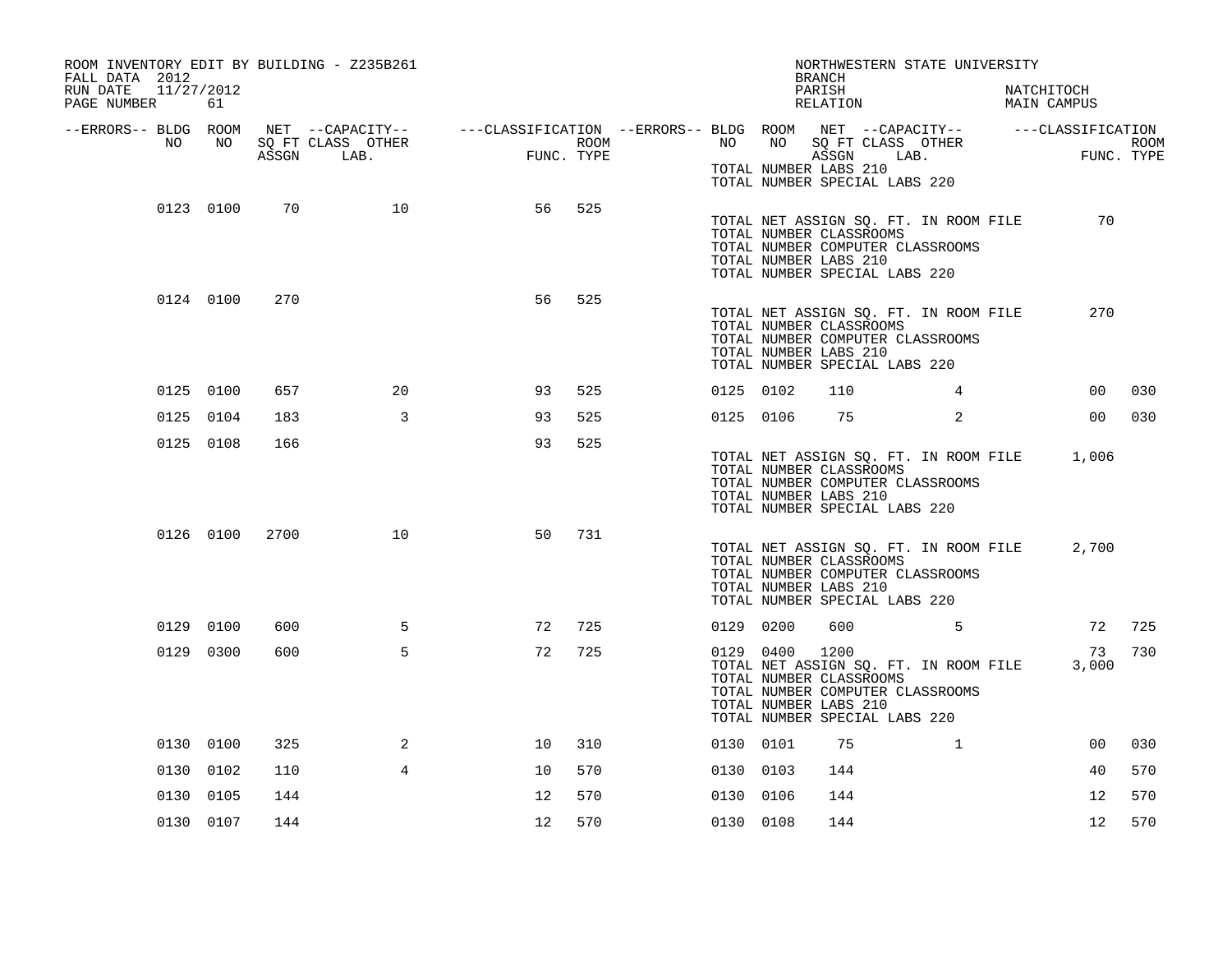| ROOM INVENTORY EDIT BY BUILDING - Z235B261<br>FALL DATA 2012 |           |                |                                 |                                                                                                                                                                                                                                 |                    |           |    | BRANCH                                                                                              |            | NORTHWESTERN STATE UNIVERSITY                                             |                                             |                           |
|--------------------------------------------------------------|-----------|----------------|---------------------------------|---------------------------------------------------------------------------------------------------------------------------------------------------------------------------------------------------------------------------------|--------------------|-----------|----|-----------------------------------------------------------------------------------------------------|------------|---------------------------------------------------------------------------|---------------------------------------------|---------------------------|
| RUN DATE<br>11/27/2012<br>PAGE NUMBER                        | 62        |                |                                 |                                                                                                                                                                                                                                 |                    |           |    | PARISH<br>RELATION                                                                                  |            |                                                                           | NATCHITOCH<br>MAIN CAMPUS                   |                           |
| --ERRORS-- BLDG ROOM                                         |           |                |                                 | NET --CAPACITY-- - ---CLASSIFICATION --ERRORS-- BLDG ROOM NET --CAPACITY-- - ---CLASSIFICATION                                                                                                                                  |                    |           |    |                                                                                                     |            |                                                                           |                                             |                           |
| NO                                                           | NO        |                | SQ FT CLASS OTHER<br>ASSGN LAB. | and a straight and the state of the state of the state of the state of the state of the state of the state of<br>The state of the state of the state of the state of the state of the state of the state of the state of the st | ROOM<br>FUNC. TYPE | NO .      | NO |                                                                                                     | ASSGN LAB. | SQ FT CLASS OTHER                                                         | $\mathbf{F}$                                | <b>ROOM</b><br>FUNC. TYPE |
|                                                              | 0130 0109 | 144            |                                 | 12                                                                                                                                                                                                                              | 570                | 0130 0110 |    | 144                                                                                                 |            |                                                                           | 12                                          | 570                       |
|                                                              | 0130 0111 | 144            |                                 | 12                                                                                                                                                                                                                              | 570                | 0130 0112 |    | 144                                                                                                 |            |                                                                           |                                             | 12 570                    |
|                                                              | 0130 0113 | 144            |                                 | 12                                                                                                                                                                                                                              | 570                | 0130 0114 |    | 144<br>TOTAL NUMBER CLASSROOMS<br>TOTAL NUMBER LABS 210<br>TOTAL NUMBER SPECIAL LABS 220            |            | TOTAL NET ASSIGN SQ. FT. IN ROOM FILE<br>TOTAL NUMBER COMPUTER CLASSROOMS | 12<br>2,019                                 | 570                       |
|                                                              |           | 0140 0100 1380 | 20                              | 50                                                                                                                                                                                                                              | 525                |           |    | TOTAL NUMBER CLASSROOMS<br>TOTAL NUMBER LABS 210<br>TOTAL NUMBER SPECIAL LABS 220                   |            | TOTAL NUMBER COMPUTER CLASSROOMS                                          | TOTAL NET ASSIGN SQ. FT. IN ROOM FILE 1,380 |                           |
|                                                              | 0141 0100 | 300            | 15                              | 50                                                                                                                                                                                                                              | 525                |           |    | TOTAL NUMBER CLASSROOMS<br>TOTAL NUMBER LABS 210<br>TOTAL NUMBER SPECIAL LABS 220                   |            | TOTAL NET ASSIGN SO. FT. IN ROOM FILE<br>TOTAL NUMBER COMPUTER CLASSROOMS | 300                                         |                           |
|                                                              | 0142 0100 | 450            | 10                              | 50                                                                                                                                                                                                                              | 525                |           |    | TOTAL NUMBER CLASSROOMS<br>TOTAL NUMBER LABS 210<br>TOTAL NUMBER SPECIAL LABS 220                   |            | TOTAL NET ASSIGN SQ. FT. IN ROOM FILE<br>TOTAL NUMBER COMPUTER CLASSROOMS | 450                                         |                           |
|                                                              |           | 0143 0100 1800 | 10                              | 50                                                                                                                                                                                                                              | 525                |           |    | TOTAL NUMBER CLASSROOMS<br>TOTAL NUMBER LABS 210<br>TOTAL NUMBER SPECIAL LABS 220                   |            | TOTAL NET ASSIGN SQ. FT. IN ROOM FILE<br>TOTAL NUMBER COMPUTER CLASSROOMS | 1,800                                       |                           |
|                                                              | 0145 0100 | 400            |                                 | 56                                                                                                                                                                                                                              | 525                |           |    | 0145 0100A 230<br>TOTAL NUMBER CLASSROOMS<br>TOTAL NUMBER LABS 210<br>TOTAL NUMBER SPECIAL LABS 220 |            | TOTAL NET ASSIGN SQ. FT. IN ROOM FILE<br>TOTAL NUMBER COMPUTER CLASSROOMS |                                             | 56 525<br>630             |
|                                                              | 0146 0100 | 320            |                                 | 56                                                                                                                                                                                                                              | 731                |           |    | TOTAL NUMBER CLASSROOMS                                                                             |            | TOTAL NET ASSIGN SQ. FT. IN ROOM FILE<br>TOTAL NUMBER COMPUTER CLASSROOMS |                                             | 320                       |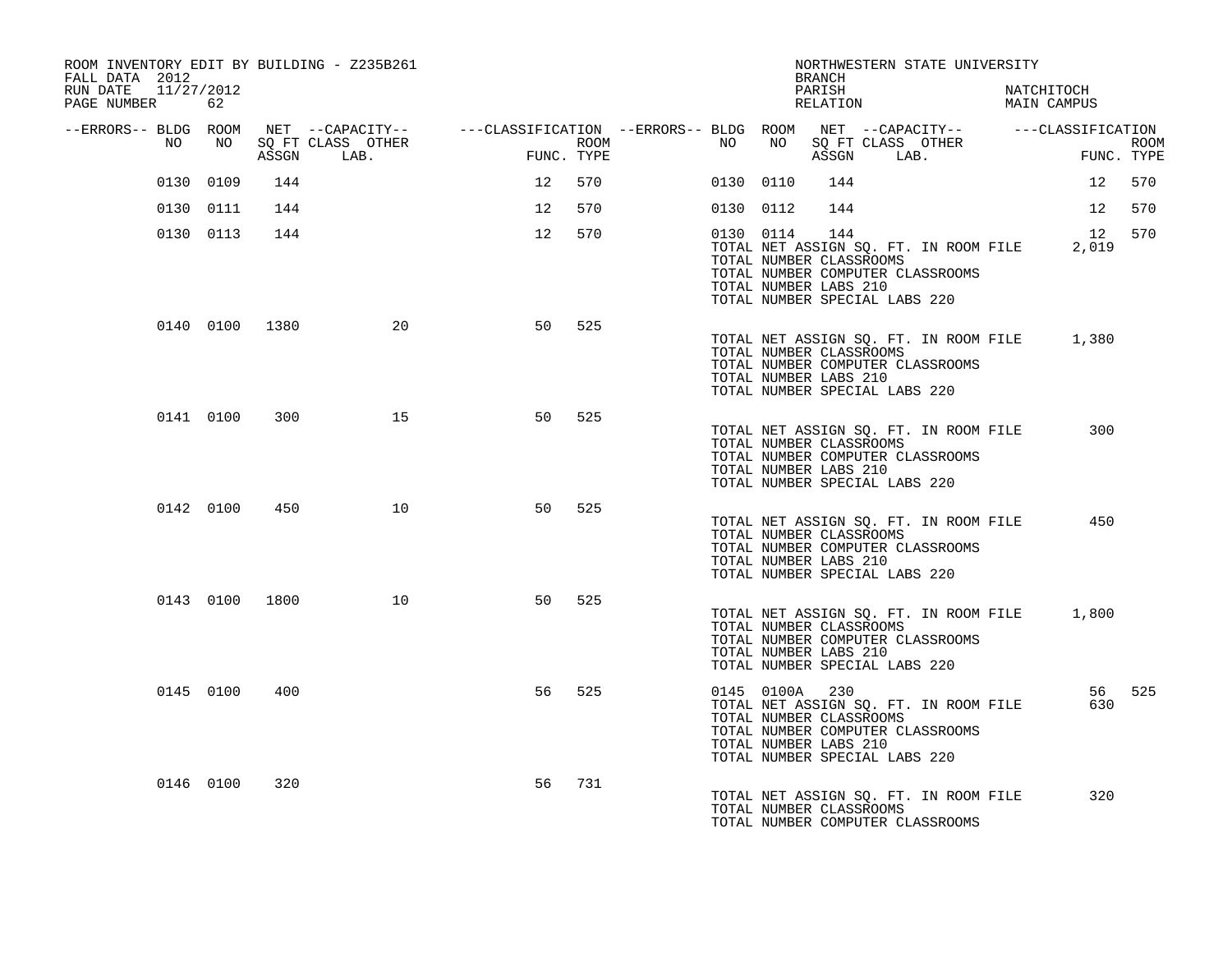| ROOM INVENTORY EDIT BY BUILDING - Z235B261<br>FALL DATA 2012 |                 |       |                                       |                                        |      |    |                       | <b>BRANCH</b>      | NORTHWESTERN STATE UNIVERSITY         |              |                           |             |
|--------------------------------------------------------------|-----------------|-------|---------------------------------------|----------------------------------------|------|----|-----------------------|--------------------|---------------------------------------|--------------|---------------------------|-------------|
| RUN DATE<br>11/27/2012<br>PAGE NUMBER                        | 63              |       |                                       |                                        |      |    |                       | PARISH<br>RELATION |                                       |              | NATCHITOCH<br>MAIN CAMPUS |             |
| --ERRORS-- BLDG ROOM<br>NO                                   | NO              |       | NET --CAPACITY--<br>SQ FT CLASS OTHER | ---CLASSIFICATION --ERRORS-- BLDG ROOM | ROOM | NO | NO                    |                    | NET --CAPACITY--<br>SQ FT CLASS OTHER |              | ---CLASSIFICATION         | <b>ROOM</b> |
|                                                              |                 | ASSGN | LAB.                                  | FUNC. TYPE                             |      |    | TOTAL NUMBER LABS 210 | ASSGN              | LAB.<br>TOTAL NUMBER SPECIAL LABS 220 |              |                           | FUNC. TYPE  |
|                                                              | 025A 0100       | 3355  | 100                                   | 42                                     | 620  |    | 025A 0100A            | 25                 |                                       |              | 0 <sub>0</sub>            | 020         |
|                                                              | 025A 0100B      | 37    |                                       | 42                                     | 615  |    | 025A 0100C 1146       |                    |                                       |              | 0 <sub>0</sub>            | 020         |
|                                                              | 025A 0100D      | 3556  |                                       | 11                                     | 731  |    | 025A 0100E            | 109                |                                       |              | 0 <sub>0</sub>            | 020         |
|                                                              | 025A 0100F      | 163   |                                       | 00                                     | 020  |    | 025A 0100G 1368       |                    |                                       |              | 0 <sub>0</sub>            | 020         |
|                                                              | 025A 0100H      | 101   |                                       | 0 <sub>0</sub>                         | 020  |    | 025A 0100I            | 47                 |                                       |              | 0 <sub>0</sub>            | 020         |
|                                                              | 025A 0100J      | 46    |                                       | 0 <sub>0</sub>                         | 020  |    | 025A 0100K            | 145                |                                       |              | 0 <sub>0</sub>            | 020         |
|                                                              | 025A 0100L      | 172   |                                       | 0 <sub>0</sub>                         | 020  |    | 025A 0101             | 214                |                                       |              | 11                        | 115         |
|                                                              | 025A 0102       | 321   | $\mathbf{1}$                          | 61                                     | 310  |    | 025A 0102A            | 135                |                                       | $\mathbf{1}$ | 61                        | 310         |
|                                                              | 025A 0102B      | 281   | $\mathbf{1}$                          | 61                                     | 310  |    | 025A 0102C            | 127                |                                       |              | 61                        | 315         |
|                                                              | 025A 0102D      | 250   |                                       | 61                                     | 315  |    | 025A 0102E            | 30                 |                                       |              | 61                        | 315         |
|                                                              | 025A 0102F      | 368   | $\mathbf 1$                           | 61                                     | 310  |    | 025A 0102G            | 37                 |                                       |              | 61                        | 315         |
|                                                              | 025A 0102H      | 23    |                                       | 61                                     | 315  |    | 025A 0103             | 2171               | 50                                    |              | 11                        | 210         |
|                                                              | 025A 0103A      | 169   |                                       | 11                                     | 215  |    | 025A 0103B            | 271                |                                       | $\mathbf{1}$ | 41                        | 315         |
|                                                              | 025A 0104       | 241   |                                       | 11                                     | 315  |    | 025A 0104A            | 1986               |                                       |              | 00                        | 030         |
|                                                              | 025A 0105       | 2016  | 175                                   | 11                                     | 210  |    | 025A 0105A            | 274                |                                       | $\mathbf{1}$ | 11                        | 310         |
|                                                              | 025A 0105B      | 30    |                                       | 11                                     | 215  |    | 025A 0105C            | 30                 |                                       |              | 11                        | 215         |
|                                                              | 025A 0105D      | 32    |                                       | 11                                     | 215  |    | 025A 0105E            | 32                 |                                       |              | 11                        | 215         |
|                                                              | 025A 0106 10000 |       | 400                                   | 52                                     | 610  |    | 025A 0106A            | 235                |                                       |              | 11                        | 615         |
|                                                              | 025A 0106B      | 150   |                                       | 11                                     | 615  |    | 025A 0106C            | 24                 |                                       |              | 11                        | 615         |
|                                                              | 025A 0106D      | 306   |                                       | 11                                     | 615  |    | 025A 0106E            | 159                |                                       |              | 11                        | 615         |
|                                                              | 025A 0106F      | 23    |                                       | 11                                     | 615  |    | 025A 0106G            | 1125               |                                       |              | 11                        | 615         |
|                                                              | 025A 0106H      | 69    | 2                                     | 11                                     | 615  |    | 025A 0107             | 26                 |                                       |              | 0 <sub>0</sub>            | 020         |
|                                                              | 025A 0108       | 54    |                                       | 0 <sub>0</sub>                         | 030  |    | 025A 0109A            | 64                 | 2                                     |              | 11                        | 210         |
|                                                              | 025A 0109B      | 88    | 1                                     | 11                                     | 210  |    | 025A 0109C            | 116                |                                       | 2            | 0 <sub>0</sub>            | 030         |
|                                                              | 025A 0109D      | 102   | 2                                     | 11                                     | 210  |    | 025A 0109E            | 88                 | $\mathbf 1$                           |              | 11                        | 210         |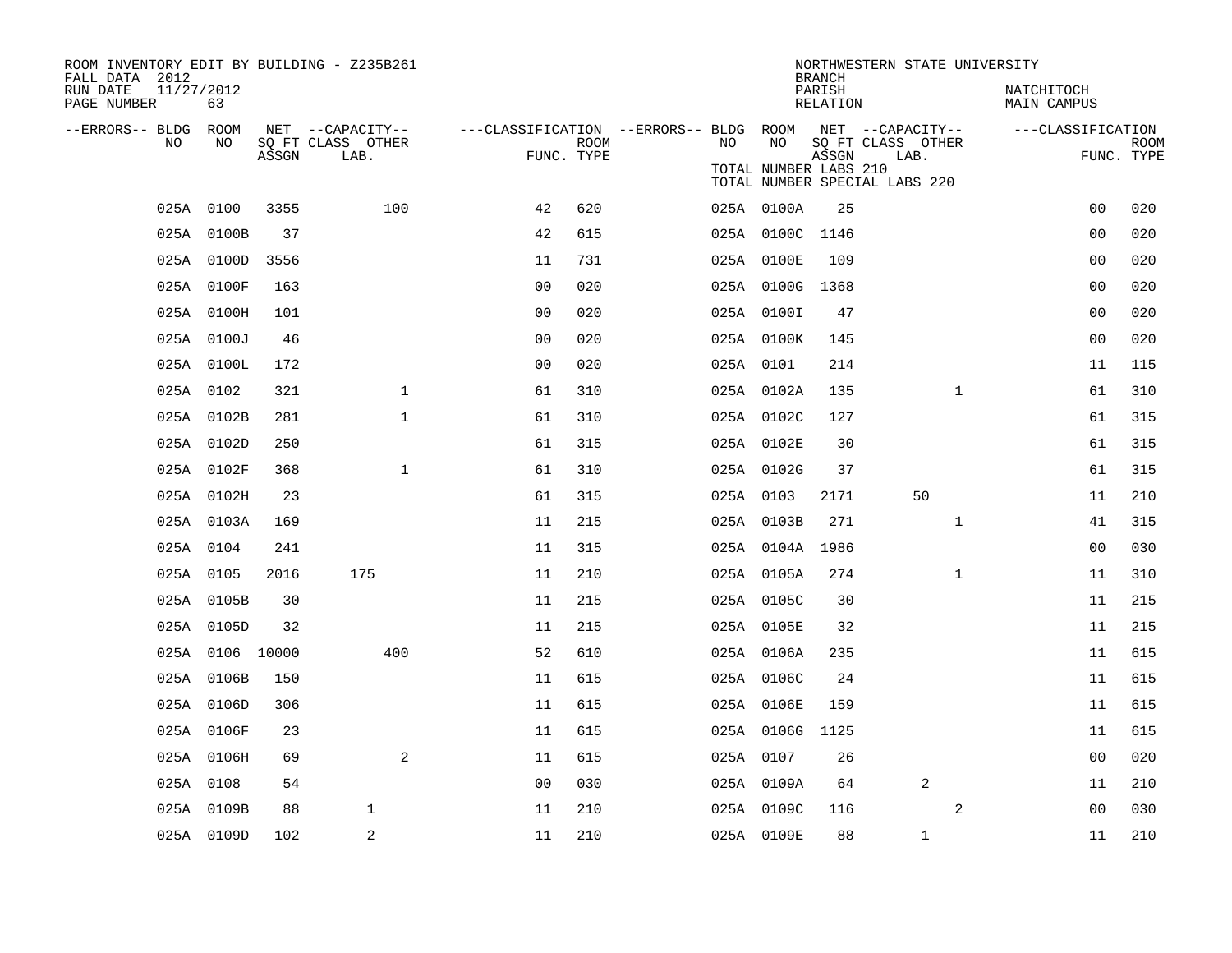| ROOM INVENTORY EDIT BY BUILDING - Z235B261<br>FALL DATA 2012 |                  |       |                           |                |                |                           |                                        |            | <b>BRANCH</b>             | NORTHWESTERN STATE UNIVERSITY |                           |                           |
|--------------------------------------------------------------|------------------|-------|---------------------------|----------------|----------------|---------------------------|----------------------------------------|------------|---------------------------|-------------------------------|---------------------------|---------------------------|
| RUN DATE<br>PAGE NUMBER                                      | 11/27/2012<br>64 |       |                           |                |                |                           |                                        |            | PARISH<br><b>RELATION</b> |                               | NATCHITOCH<br>MAIN CAMPUS |                           |
| --ERRORS-- BLDG                                              | ROOM             |       | NET --CAPACITY--          |                |                |                           | ---CLASSIFICATION --ERRORS-- BLDG ROOM |            |                           | NET --CAPACITY--              | ---CLASSIFICATION         |                           |
| NO                                                           | NO               | ASSGN | SQ FT CLASS OTHER<br>LAB. |                |                | <b>ROOM</b><br>FUNC. TYPE | NO                                     | NO         | ASSGN                     | SQ FT CLASS OTHER<br>LAB.     |                           | <b>ROOM</b><br>FUNC. TYPE |
| 025A                                                         | 0109F            | 88    | $\mathbf{1}$              |                | 11             | 210                       |                                        | 025A 0109G | 160                       | 4                             | 11                        | 210                       |
|                                                              | 025A 0109H       | 127   | 2                         |                | 11             | 210                       |                                        | 025A 0109I | 127                       | $\overline{c}$                | 11                        | 210                       |
|                                                              | 025A 0109J       | 127   | 2                         |                | 11             | 210                       |                                        | 025A 0109K | 41                        |                               | 00                        | 030                       |
|                                                              | 025A 0109L       | 50    | 2                         |                | 11             | 215                       |                                        | 025A 0110  | 318                       | $\mathbf{1}$                  | 11                        | 310                       |
|                                                              | 025A 0110A       | 457   |                           | 10             | 11             | 315                       |                                        | 025A 0110B | 36                        |                               | 11                        | 315                       |
|                                                              | 025A 0110C       | 230   |                           | $\mathbf 1$    | 11             | 310                       |                                        | 025A 0110D | 37                        |                               | 11                        | 315                       |
|                                                              | 025A 0112        | 562   | 30                        |                | 11             | 110                       |                                        | 025A 0112A | 168                       | $\mathbf{1}$                  | 41                        | 310                       |
|                                                              | 025A 0113        | 920   | 25                        |                | 11             | 210                       |                                        | 025A 0113A | 268                       | 2                             | 11                        | 215                       |
|                                                              | 025A 0113B       | 200   | 2                         |                | 11             | 215                       |                                        | 025A 0113C | 2924                      |                               | 11                        | 215                       |
|                                                              | 025A 0113D       | 173   |                           |                | 11             | 215                       |                                        | 025A 0113E | 118                       |                               | 11                        | 215                       |
|                                                              | 025A 0113F       | 118   |                           |                | 11             | 215                       |                                        | 025A 0114  | 518                       | 10                            | 41                        | 310                       |
|                                                              | 025A 0114A       | 210   |                           | 2              | 41             | 310                       |                                        | 025A 0114B | 202                       | $\mathbf{1}$                  | 11                        | 310                       |
|                                                              | 025A 0115        | 1386  | 20                        |                | 11             | 210                       |                                        | 025A 0115A | 50                        |                               | 11                        | 215                       |
|                                                              | 025A 0115C       | 808   |                           |                | 11             | 215                       |                                        | 025A 0115D | 367                       | $\mathbf{1}$                  | 11                        | 310                       |
|                                                              | 025A 0115E       | 82    |                           |                | 11             | 315                       |                                        | 025A 0116  | 809                       | 20                            | 11                        | 210                       |
|                                                              | 025A 0116A       | 37    |                           |                | 11             | 215                       |                                        | 025A 0116B | 37                        |                               | 11                        | 215                       |
|                                                              | 025A 0116C       | 38    |                           |                | 11             | 215                       |                                        | 025A 0117  | 270                       |                               | 0 <sub>0</sub>            | 030                       |
|                                                              | 025A 0118        | 164   |                           | $\overline{a}$ | 11             | 310                       |                                        | 025A 0120  | 169                       | 2                             | 11                        | 210                       |
|                                                              | 025A 0122        | 4799  | 300                       |                | 11             | 210                       |                                        | 025A 0122A | 67                        |                               | 11                        | 215                       |
|                                                              | 025A 0122B       | 31    |                           |                | 11             | 215                       |                                        | 025A 0122C | 31                        |                               | 11                        | 215                       |
|                                                              | 025A 0122D       | 31    |                           |                | 11             | 215                       |                                        | 025A 0122E | 31                        |                               | 11                        | 215                       |
|                                                              | 025A 0122F       | 30    |                           |                | 11             | 215                       |                                        | 025A 0122G | 30                        |                               | 11                        | 215                       |
|                                                              | 025A 0122H       | 27    |                           |                | 11             | 215                       |                                        | 025A 0122I | 28                        |                               | 11                        | 215                       |
|                                                              | 025A 0122J       | 174   |                           |                | 11             | 215                       |                                        | 025A 0122K | 106                       | $\mathbf 1$                   | 11                        | 215                       |
|                                                              | 025A 0122L       | 142   | $\mathbf 1$               |                | 11             | 215                       |                                        | 025A 0122M | 94                        |                               | 0 <sub>0</sub>            | 020                       |
|                                                              | 025A 0122N       | 172   |                           |                | 0 <sub>0</sub> | 020                       |                                        | 025A 01220 | 586                       |                               | 11                        | 215                       |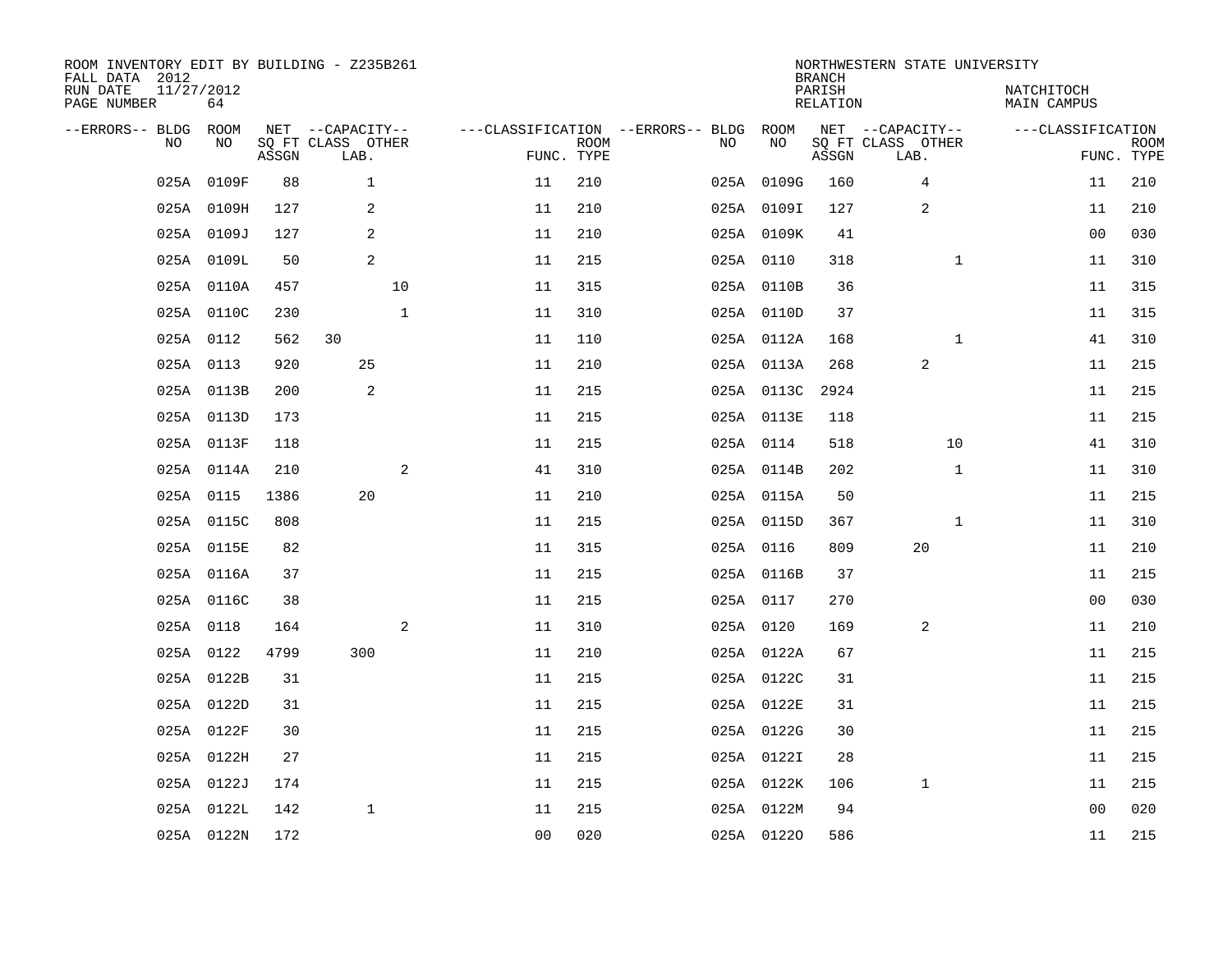| ROOM INVENTORY EDIT BY BUILDING - Z235B261<br>FALL DATA 2012 |                  |       |                           |                |             |                                              |            | <b>BRANCH</b>      | NORTHWESTERN STATE UNIVERSITY |                           |             |
|--------------------------------------------------------------|------------------|-------|---------------------------|----------------|-------------|----------------------------------------------|------------|--------------------|-------------------------------|---------------------------|-------------|
| RUN DATE<br>PAGE NUMBER                                      | 11/27/2012<br>65 |       |                           |                |             |                                              |            | PARISH<br>RELATION |                               | NATCHITOCH<br>MAIN CAMPUS |             |
| --ERRORS-- BLDG ROOM<br>NO                                   | NO               |       | NET --CAPACITY--          |                | <b>ROOM</b> | ---CLASSIFICATION --ERRORS-- BLDG ROOM<br>NO | NO         |                    | NET --CAPACITY--              | ---CLASSIFICATION         | <b>ROOM</b> |
|                                                              |                  | ASSGN | SQ FT CLASS OTHER<br>LAB. |                | FUNC. TYPE  |                                              |            | ASSGN              | SQ FT CLASS OTHER<br>LAB.     |                           | FUNC. TYPE  |
|                                                              | 025A 0122P       | 100   |                           | 11             | 215         |                                              | 025A 0124  | 220                | 75                            | 11                        | 615         |
|                                                              | 025A 0126        | 164   |                           | 0 <sub>0</sub> | 030         |                                              | 025A 0128  | 331                | 7                             | 11                        | 210         |
|                                                              | 025A 0130        | 166   | 5                         | 11             | 650         |                                              | 025A 0132  | 215                |                               | 0 <sub>0</sub>            | 030         |
|                                                              | 025A 0200        | 2283  | 100                       | 42             | 620         |                                              | 025A 0200A | 208                |                               | 0 <sub>0</sub>            | 030         |
|                                                              | 025A 0200B       | 54    |                           | 42             | 625         |                                              | 025A 0200C | 204                |                               | 0 <sub>0</sub>            | 030         |
|                                                              | 025A 0200D       | 49    |                           | 42             | 625         |                                              | 025A 0200E | 20                 |                               | 00                        | 020         |
|                                                              | 025A 0200F       | 1723  |                           | 0 <sub>0</sub> | 020         |                                              | 025A 0200G | 1236               | 20                            | 11                        | 620         |
|                                                              | 025A 0200H       | 124   |                           | 0 <sub>0</sub> | 020         |                                              | 025A 0200I | 852                |                               | 11                        | 731         |
|                                                              | 025A 0200J       | 133   |                           | 0 <sub>0</sub> | 020         |                                              | 025A 0200K | 1602               |                               | 0 <sub>0</sub>            | 020         |
|                                                              | 025A 0200L       | 266   |                           | 11             | 650         |                                              | 025A 0200M | 582                |                               | 00                        | 020         |
|                                                              | 025A 0200N       | 450   |                           | 0 <sub>0</sub> | 020         |                                              | 025A 02000 | 125                |                               | 0 <sub>0</sub>            | 020         |
|                                                              | 025A 0201        | 401   |                           | 0 <sub>0</sub> | 030         |                                              | 025A 0202  | 220                |                               | 11                        | 731         |
|                                                              | 025A 0203        | 26    |                           | 0 <sub>0</sub> | 020         |                                              | 025A 0204  | 156                |                               | 00                        | 030         |
|                                                              | 025A 0204A       | 306   |                           | 11             | 615         |                                              | 025A 0204B | 406                |                               | 00                        | 030         |
|                                                              | 025A 0205        | 1207  | 20                        | 11             | 210         |                                              | 025A 0205A | 215                |                               | 11                        | 215         |
|                                                              | 025A 0206        | 1354  | 30                        | 11             | 210         |                                              | 025A 0206A | 679                | 30                            | 11                        | 210         |
|                                                              | 025A 0206B       | 35    |                           | 11             | 215         |                                              | 025A 0207  | 1112               | 35                            | 11                        | 210         |
|                                                              | 025A 0207B       | 424   | 10                        | 11             | 110         |                                              | 025A 0208A | 275                | $\mathbf{1}$                  | 11                        | 310         |
|                                                              | 025A 0208B       | 314   | 6                         | 11             | 315         |                                              | 025A 0208C | 193                |                               | 11                        | 315         |
|                                                              | 025A 0208D       | 21    |                           | 11             | 315         |                                              | 025A 0209  | 431                | $\mathbf{1}$                  | 11                        | 310         |
|                                                              | 025A 0209A       | 133   | $\mathbf 1$               | 11             | 315         |                                              | 025A 0210  | 61                 |                               | 00                        | 030         |
|                                                              | 025A 0211        | 133   | 3                         | 11             | 310         |                                              | 025A 0211A | 134                | $\mathbf{1}$                  | 11                        | 315         |
|                                                              | 025A 0212        | 351   |                           | 0 <sub>0</sub> | 030         |                                              | 025A 0213  | 133                | $\mathbf{1}$                  | 11                        | 310         |
|                                                              | 025A 0213A       | 134   | $\mathbf{1}$              | 11             | 315         |                                              | 025A 0214  | 42                 |                               | 00                        | 010         |
|                                                              | 025A 0215        | 136   | $\mathbf 1$               | 11             | 315         |                                              | 025A 0216  | 253                |                               | 00                        | 030         |
|                                                              | 025A 0217        | 136   | $\mathbf 1$               | 11             | 315         |                                              | 025A 0218  | 1102               | 30                            | 11                        | 210         |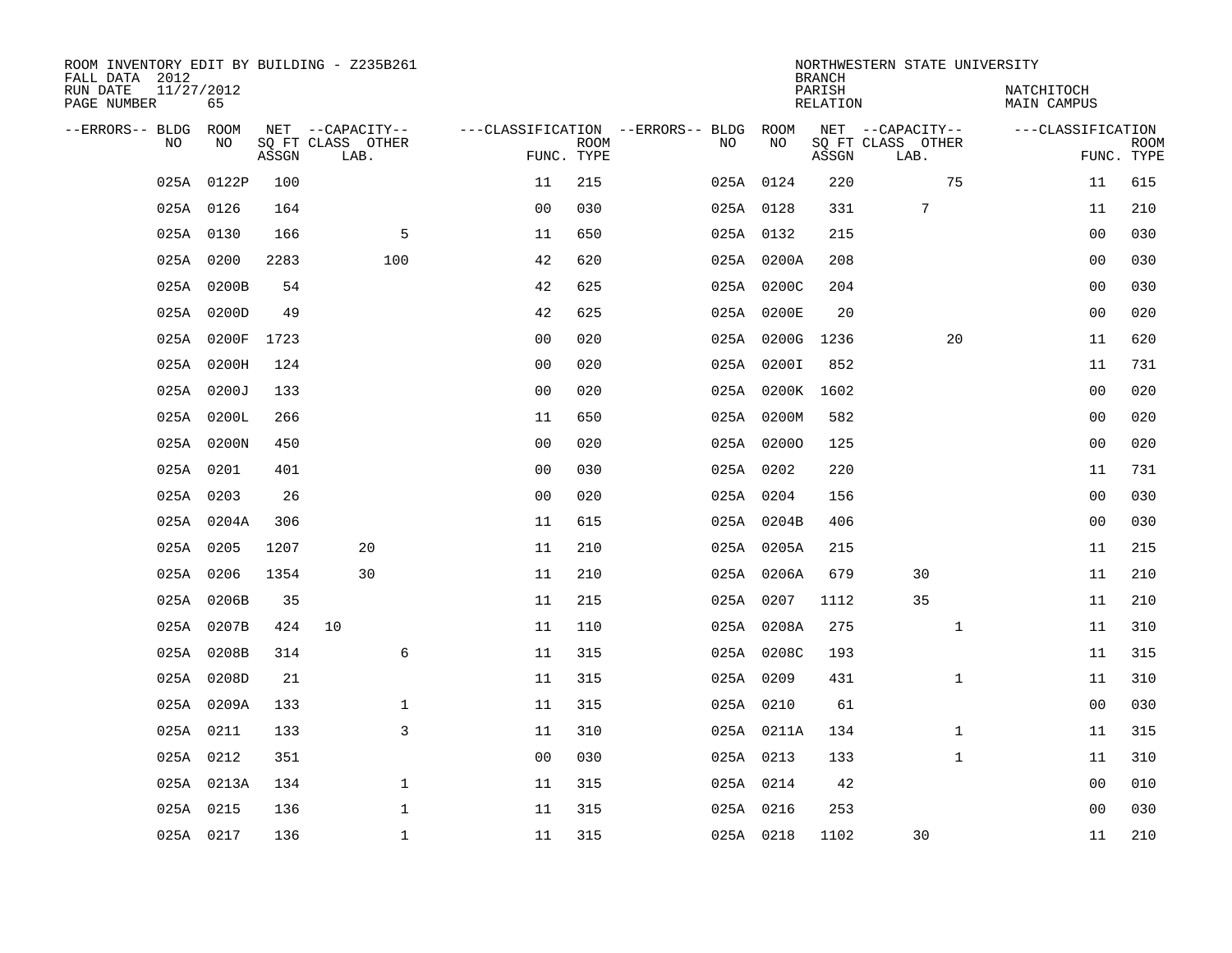| ROOM INVENTORY EDIT BY BUILDING - Z235B261<br>FALL DATA 2012 |                  |       |                           |                |             |                                        |                                                               | <b>BRANCH</b>      | NORTHWESTERN STATE UNIVERSITY                                                                                   |                                         |                           |
|--------------------------------------------------------------|------------------|-------|---------------------------|----------------|-------------|----------------------------------------|---------------------------------------------------------------|--------------------|-----------------------------------------------------------------------------------------------------------------|-----------------------------------------|---------------------------|
| RUN DATE<br>PAGE NUMBER                                      | 11/27/2012<br>66 |       |                           |                |             |                                        |                                                               | PARISH<br>RELATION |                                                                                                                 | NATCHITOCH<br><b>MAIN CAMPUS</b>        |                           |
| --ERRORS-- BLDG ROOM                                         |                  |       | NET --CAPACITY--          |                |             | ---CLASSIFICATION --ERRORS-- BLDG ROOM |                                                               |                    | NET --CAPACITY--                                                                                                | ---CLASSIFICATION                       |                           |
| NO.                                                          | NO.              | ASSGN | SQ FT CLASS OTHER<br>LAB. | FUNC. TYPE     | <b>ROOM</b> | NO.                                    | NO                                                            | ASSGN              | SQ FT CLASS OTHER<br>LAB.                                                                                       |                                         | <b>ROOM</b><br>FUNC. TYPE |
|                                                              | 025A 0219        | 134   | $\mathbf{1}$              | 11             | 310         |                                        | 025A 0220A                                                    | 19                 |                                                                                                                 | 11                                      | 215                       |
|                                                              | 025A 0220B       | 19    |                           | 11             | 215         |                                        | 025A 0220C                                                    | 351                | 10                                                                                                              | 11                                      | 315                       |
|                                                              | 025A 0220D       | 89    |                           | 11             | 215         |                                        | 025A 0222                                                     | 137                | $\mathbf{1}$                                                                                                    | 11                                      | 315                       |
|                                                              | 025A 0222N       | 78    |                           | 0 <sub>0</sub> | 020         |                                        | 025A 0224                                                     | 137                | $\mathbf{1}$                                                                                                    | 11                                      | 315                       |
|                                                              | 025A 0226        | 137   | $\mathbf{1}$              | 11             | 315         |                                        | 025A 0228                                                     | 136                | $\mathbf{1}$                                                                                                    | 11                                      | 315                       |
|                                                              | 025A 0230        | 134   | $\mathbf{1}$              | 11             | 310         |                                        | 025A 0232                                                     | 129                | $\mathbf{1}$                                                                                                    | 11                                      | 310                       |
|                                                              | 025A 0232A       | 133   |                           | 11             | 315         |                                        | 025A 0234                                                     | 128                | $\mathbf{1}$                                                                                                    | 11                                      | 310                       |
|                                                              | 025A 0234A       | 141   |                           | 11             | 315         |                                        | 025A 0236                                                     | 134                | $\mathbf{1}$                                                                                                    | 11                                      | 310                       |
|                                                              | 025A 0236A       | 133   |                           | 11             | 315         |                                        | 025A 0238                                                     | 138                | 3                                                                                                               | 11                                      | 220                       |
|                                                              | 025A 0240        | 125   |                           | 0 <sub>0</sub> | 030         |                                        | 025A 0242                                                     | 324                | 2                                                                                                               | 11                                      | 420                       |
|                                                              | 025A 0242A       | 107   |                           | 0 <sub>0</sub> | 030         |                                        | 025A 0244                                                     | 422                | 2                                                                                                               | 11                                      | 420                       |
|                                                              | 025A 0244A       | 106   |                           | 00             | 030         |                                        | 025A 0246<br>TOTAL NUMBER CLASSROOMS<br>TOTAL NUMBER LABS 210 | 342                | 3<br>TOTAL NET ASSIGN SQ. FT. IN ROOM FILE<br>TOTAL NUMBER COMPUTER CLASSROOMS<br>TOTAL NUMBER SPECIAL LABS 220 | 11<br>62,332<br>2<br>22<br>$\mathbf{1}$ | 530                       |
|                                                              | 0300 0101        | 54    |                           | 0 <sub>0</sub> | 020         |                                        | 0300 0102                                                     | 953                | 64                                                                                                              | 11                                      | 110                       |
| 0300                                                         | 0103             | 2778  | 30                        | 55             | 650         |                                        | 0300 0104                                                     | 33                 |                                                                                                                 | 0 <sub>0</sub>                          | 010                       |
| 0300                                                         | 0105             | 1329  | 6                         | 55             | 650         | 0300                                   | 0106                                                          | 160                |                                                                                                                 | 11                                      | 115                       |
| 0300                                                         | 0107             | 155   |                           | 0 <sub>0</sub> | 020         |                                        | 0300 0108                                                     | 1126               | 120                                                                                                             | 11                                      | 110                       |
| 0300                                                         | 0109             | 75    | $\mathbf{1}$              | 11             | 310         | 0300                                   | 0111                                                          | 75                 | $\overline{4}$                                                                                                  | 11                                      | 310                       |
| 0300                                                         | 0115             | 75    | 4                         | 11             | 310         | 0300                                   | 0117                                                          | 1682               | $\mathbf{1}$                                                                                                    | 46                                      | 310                       |
| 0300                                                         | 0119             | 92    | $\mathbf{1}$              | 11             | 310         | 0300                                   | 0120                                                          | 420                | 28                                                                                                              | 11                                      | 110                       |
| 0300                                                         | 0121             | 978   | 40                        | 11             | 110         |                                        | 0300 0122                                                     | 168                | $\mathbf{1}$                                                                                                    | 46                                      | 310                       |
| 0300                                                         | 0123             | 411   | 6                         | 46             | 310         | 0300                                   | 0124                                                          | 110                |                                                                                                                 | 0 <sub>0</sub>                          | 030                       |
| 0300                                                         | 0125             | 864   | 30                        | 11             | 110         |                                        | 0300 0126                                                     | 119                |                                                                                                                 | 0 <sub>0</sub>                          | 030                       |
|                                                              | 0300 0127        | 667   | 20                        | 46             | 110         |                                        | 0300 0128                                                     | 160                | 8                                                                                                               | 46                                      | 310                       |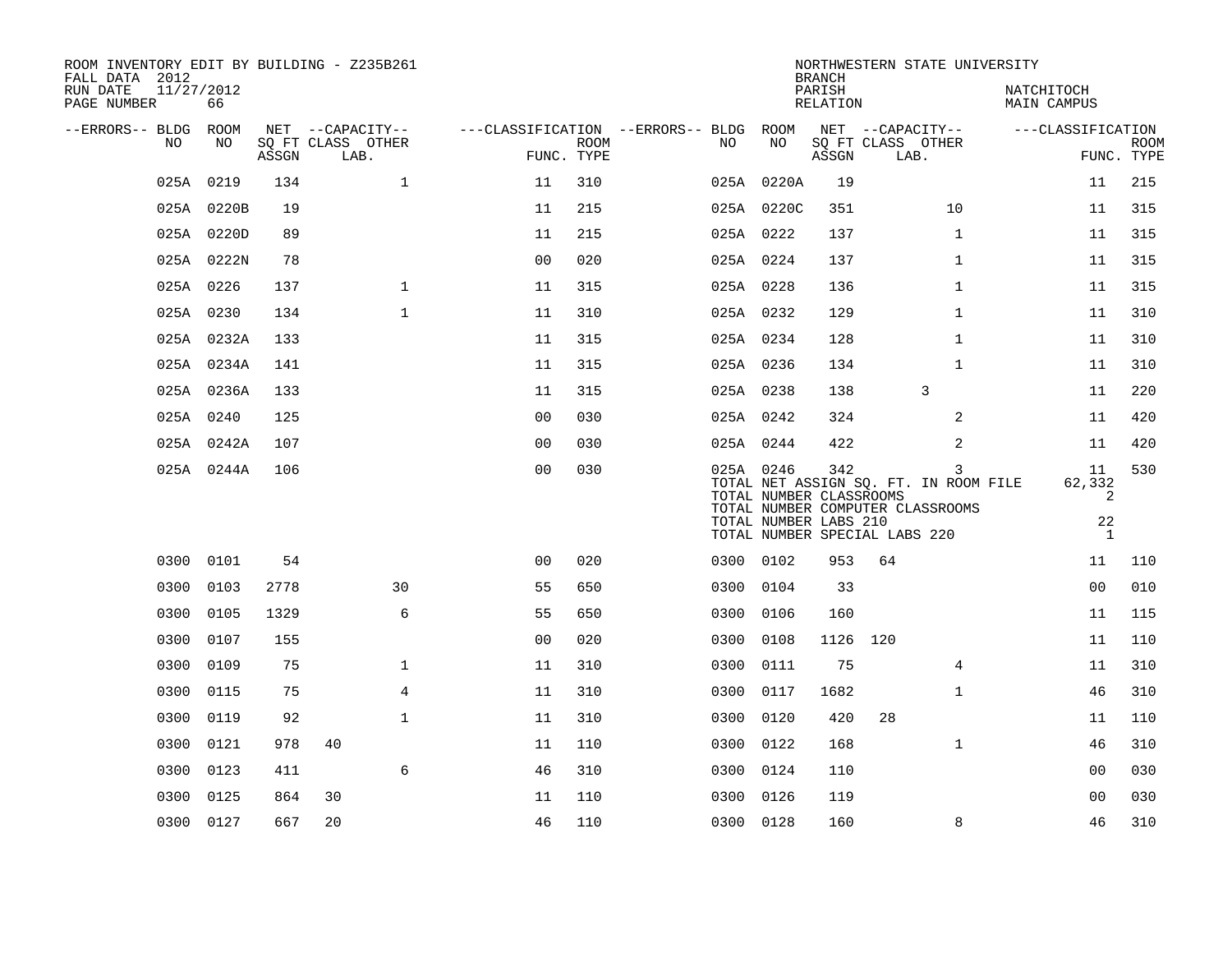| ROOM INVENTORY EDIT BY BUILDING - Z235B261<br>FALL DATA 2012<br>RUN DATE<br>PAGE NUMBER | 11/27/2012<br>67 |       |      |                                       |                |                           |                                         |                                                               | <b>BRANCH</b><br>PARISH<br>RELATION | NORTHWESTERN STATE UNIVERSITY                                                                              |              | NATCHITOCH<br>MAIN CAMPUS |                              |                           |
|-----------------------------------------------------------------------------------------|------------------|-------|------|---------------------------------------|----------------|---------------------------|-----------------------------------------|---------------------------------------------------------------|-------------------------------------|------------------------------------------------------------------------------------------------------------|--------------|---------------------------|------------------------------|---------------------------|
| --ERRORS-- BLDG<br>NO                                                                   | ROOM<br>NO       | ASSGN | LAB. | NET --CAPACITY--<br>SQ FT CLASS OTHER |                | <b>ROOM</b><br>FUNC. TYPE | ---CLASSIFICATION --ERRORS-- BLDG<br>NO | ROOM<br>NO                                                    | ASSGN                               | NET --CAPACITY--<br>SQ FT CLASS OTHER<br>LAB.                                                              |              | ---CLASSIFICATION         |                              | <b>ROOM</b><br>FUNC. TYPE |
| 0300                                                                                    | 0129             | 1254  | 60   |                                       | 11             | 110                       | 0300                                    | 0130                                                          | 619                                 | 30                                                                                                         |              |                           | 11                           | 110                       |
| 0300                                                                                    | 0131             | 407   | 20   |                                       | 11             | 110                       | 0300                                    | 0200                                                          | 1224                                |                                                                                                            |              |                           | 0 <sub>0</sub>               | 020                       |
| 0300                                                                                    | 0201             | 189   |      | $\mathbf 1$                           | 11             | 310                       | 0300                                    | 0202                                                          | 189                                 |                                                                                                            | $\mathbf{1}$ |                           | 11                           | 310                       |
| 0300                                                                                    | 0205             | 189   |      | $\mathbf{1}$                          | 11             | 310                       | 0300                                    | 0225                                                          | 1122                                | 80                                                                                                         |              |                           | 41                           | 220                       |
| 0300                                                                                    | 0225A            | 336   |      | 7                                     | 11             | 250                       | 0300                                    | 0225C                                                         | 90                                  | $\mathbf 1$                                                                                                |              |                           | 11                           | 215                       |
| 0300                                                                                    | 0226             | 836   |      | 8                                     | 46             | 310                       | 0300                                    | 0227D                                                         | 180                                 | 6                                                                                                          |              |                           | 11                           | 260                       |
| 0300                                                                                    | 0228             | 836   |      | $\mathbf{1}$                          | 11             | 310                       | 0300                                    | 0229                                                          | 128                                 |                                                                                                            |              |                           | 0 <sub>0</sub>               | 030                       |
| 0300                                                                                    | 0230             | 71    |      | $\mathbf{1}$                          | 11             | 310                       | 0300                                    | 0231                                                          | 221                                 |                                                                                                            | 8            |                           | 46                           | 310                       |
| 0300                                                                                    | 0232             | 71    |      | $\mathbf{1}$                          | 11             | 310                       | 0300                                    | 0233                                                          | 396                                 | 10                                                                                                         |              |                           | 11                           | 210                       |
| 0300                                                                                    | 0233A            | 98    |      |                                       | 11             | 215                       | 0300                                    | 0234                                                          | 71                                  |                                                                                                            | $\mathbf{1}$ |                           | 11                           | 310                       |
| 0300                                                                                    | 0237             | 418   |      | 15                                    | 11             | 210                       | 0300                                    | 0239                                                          | 432                                 | 15                                                                                                         |              |                           | 11                           | 210                       |
| 0300                                                                                    | 0240             | 71    |      | $\mathbf{1}$                          | 11             | 310                       | 0300                                    | 0241                                                          | 105                                 |                                                                                                            |              |                           | 11                           | 215                       |
| 0300                                                                                    | 0243             | 225   |      | 5                                     | 11             | 310                       | 0300                                    | 0245                                                          | 710                                 |                                                                                                            | $\mathbf{1}$ |                           | 11                           | 310                       |
| 0300                                                                                    | 0250             | 71    |      | $\mathbf{1}$                          | 11             | 310                       | 0300                                    | 0256                                                          | 437                                 | 25                                                                                                         |              |                           | 11                           | 210                       |
| 0300                                                                                    | 0258             | 432   |      | 9                                     | 11             | 210                       | 0300                                    | 0259                                                          | 505                                 | 10                                                                                                         |              |                           | 11                           | 210                       |
| 0300                                                                                    | 0300B            | 73    |      |                                       | 0 <sub>0</sub> | 020                       | 0300                                    | 0327                                                          | 137                                 |                                                                                                            |              |                           | 55                           | 660                       |
|                                                                                         | 0300 0329        | 126   |      |                                       | 55             | 635                       |                                         | 0300 0330<br>TOTAL NUMBER CLASSROOMS<br>TOTAL NUMBER LABS 210 | 458                                 | TOTAL NET ASSIGN SQ. FT. IN ROOM FILE<br>TOTAL NUMBER COMPUTER CLASSROOMS<br>TOTAL NUMBER SPECIAL LABS 220 | 22           | 23,315                    | 55<br>9<br>6<br>$\mathbf{1}$ | 650                       |
| 0400                                                                                    | 0100             | 860   |      | 2                                     | 22             | 310                       |                                         | 0400 0100A                                                    | 10                                  |                                                                                                            |              |                           | 22                           | 731                       |
| 0400                                                                                    | 0100B            | 10    |      |                                       | 22             | 731                       | 0400                                    | 0101                                                          | 293                                 |                                                                                                            | $\mathbf{1}$ |                           | 22                           | 310                       |
| 0400                                                                                    | 0102             | 108   |      | $\mathbf{1}$                          | 22             | 310                       |                                         | 0400 0103                                                     | 303                                 | 6                                                                                                          |              |                           | 22                           | 220                       |
| 0400                                                                                    | 0104             | 108   |      |                                       | 22             | 225                       | 0400                                    | 0105                                                          | 389                                 | 8                                                                                                          |              |                           | 22                           | 250                       |
| 0400                                                                                    | 0107             | 80    |      |                                       | 0 <sub>0</sub> | 030                       | 0400                                    | 0108                                                          | 467                                 | 9                                                                                                          |              |                           | 22                           | 220                       |
|                                                                                         | 0400 0109        | 80    |      |                                       | 0 <sub>0</sub> | 030                       |                                         | 0400 0111                                                     | 182                                 |                                                                                                            |              |                           | 46                           | 630                       |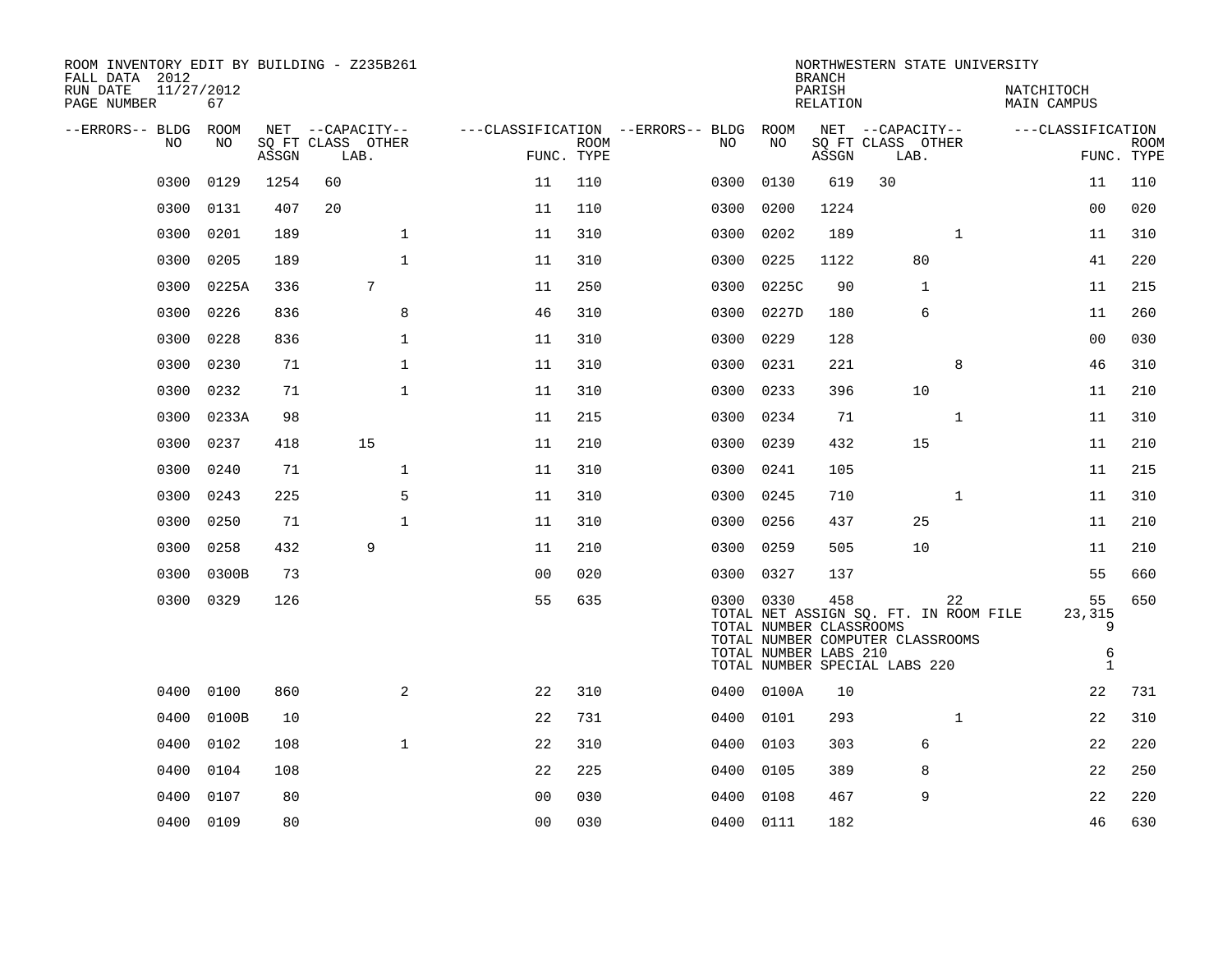| ROOM INVENTORY EDIT BY BUILDING - Z235B261<br>FALL DATA 2012 |                  |       |                                                                                                                                                                                                                                                                  |                |      |           |            | <b>BRANCH</b>                                           | NORTHWESTERN STATE UNIVERSITY                                                                                                 |                             |                           |
|--------------------------------------------------------------|------------------|-------|------------------------------------------------------------------------------------------------------------------------------------------------------------------------------------------------------------------------------------------------------------------|----------------|------|-----------|------------|---------------------------------------------------------|-------------------------------------------------------------------------------------------------------------------------------|-----------------------------|---------------------------|
| RUN DATE<br>PAGE NUMBER                                      | 11/27/2012<br>68 |       |                                                                                                                                                                                                                                                                  |                |      |           |            | PARISH<br>RELATION                                      |                                                                                                                               | NATCHITOCH<br>MAIN CAMPUS   |                           |
| --ERRORS-- BLDG ROOM<br>NO                                   | NO               | ASSGN | $\begin{array}{cccccccccccccc} \texttt{NET} & --\texttt{CPACITY--} & --\texttt{CLASSIFICATION} & --\texttt{ERRORS--} & \texttt{BLDG} & \texttt{ROOM} & \texttt{NET} & --\texttt{CPACITY--} & --\texttt{CLASSIFICATION} \end{array}$<br>SQ FT CLASS OTHER<br>LAB. | FUNC. TYPE     | ROOM | NO        | NO         |                                                         | SQ FT CLASS OTHER<br>ASSGN LAB.                                                                                               |                             | <b>ROOM</b><br>FUNC. TYPE |
|                                                              | 0400 0112        | 461   |                                                                                                                                                                                                                                                                  | 22             | 731  |           |            | TOTAL NUMBER CLASSROOMS<br>TOTAL NUMBER LABS 210        | 0400 0115 480 1<br>TOTAL NET ASSIGN SQ. FT. IN ROOM FILE<br>TOTAL NUMBER COMPUTER CLASSROOMS<br>TOTAL NUMBER SPECIAL LABS 220 | 22 310<br>3,671<br>$\sim$ 2 |                           |
|                                                              | 0401 0100        | 2600  | 50                                                                                                                                                                                                                                                               | 22             | 590  |           | 0401 0101  | 200<br>TOTAL NUMBER CLASSROOMS<br>TOTAL NUMBER LABS 210 | TOTAL NET ASSIGN SQ. FT. IN ROOM FILE<br>TOTAL NUMBER COMPUTER CLASSROOMS<br>TOTAL NUMBER SPECIAL LABS 220                    | 00 030<br>2,600             |                           |
|                                                              | 0402 0100        | 2430  |                                                                                                                                                                                                                                                                  | 72             | 720  |           |            | TOTAL NUMBER CLASSROOMS<br>TOTAL NUMBER LABS 210        | TOTAL NET ASSIGN SQ. FT. IN ROOM FILE<br>TOTAL NUMBER COMPUTER CLASSROOMS<br>TOTAL NUMBER SPECIAL LABS 220                    | 2,430                       |                           |
|                                                              | 0550 0100A 1000  |       | 20                                                                                                                                                                                                                                                               | 11             | 220  |           | 0550 0101A | 312                                                     | $\overline{4}$                                                                                                                | 0 <sub>0</sub>              | 020                       |
|                                                              | 0550 0101B       | 132   | 4                                                                                                                                                                                                                                                                | 46             | 310  |           | 0550 0101C | 121                                                     | 3                                                                                                                             | 11                          | 310                       |
|                                                              | 0550 0102A       | 99    | $\mathbf{1}$                                                                                                                                                                                                                                                     | 11             | 310  |           | 0550 0102B | 345                                                     | $\overline{4}$                                                                                                                | 11                          | 650                       |
|                                                              | 0550 0102C       | 108   | 3                                                                                                                                                                                                                                                                | 11             | 310  |           | 0550 0103A | 12                                                      |                                                                                                                               | 00                          | 030                       |
|                                                              | 0550 0104A       | 12    |                                                                                                                                                                                                                                                                  | 0 <sub>0</sub> | 030  |           | 0550 0105A | 322                                                     | $\overline{2}$                                                                                                                | 11                          | 310                       |
|                                                              | 0550 0105B       | 132   | 2                                                                                                                                                                                                                                                                | 11             | 310  |           | 0550 0105C | 132                                                     | 3                                                                                                                             | 11                          | 310                       |
|                                                              | 0550 0106A       | 144   |                                                                                                                                                                                                                                                                  | 0 <sub>0</sub> | 010  |           | 0550 0106B | 132                                                     | $\mathbf{1}$                                                                                                                  | 11                          | 310                       |
|                                                              | 0550 0106C       | 132   | $\mathbf{1}$                                                                                                                                                                                                                                                     | 11             | 310  |           | 0550 0106D | 8                                                       |                                                                                                                               | 00                          | 010                       |
|                                                              | 0550 0107        | 162   | $\mathbf{1}$                                                                                                                                                                                                                                                     | 46             | 310  | 0550      | 0107A      | 118                                                     | $\mathbf{1}$                                                                                                                  | 46                          | 310                       |
|                                                              | 0550 0107B       | 161   | $\mathbf 1$                                                                                                                                                                                                                                                      | 46             | 310  |           | 0550 0107C | 120                                                     | $\mathbf{1}$                                                                                                                  | 46                          | 310                       |
| 0550                                                         | 0108A            | 230   | $\mathbf{1}$                                                                                                                                                                                                                                                     | 11             | 310  | 0550      | 0108B      | 329                                                     | 8                                                                                                                             | 11                          | 310                       |
|                                                              | 0550 0109A       | 12    |                                                                                                                                                                                                                                                                  | 0 <sub>0</sub> | 030  |           | 0550 0110A | 12                                                      |                                                                                                                               | 00                          | 030                       |
| 0550                                                         | 0111A            | 96    | 2                                                                                                                                                                                                                                                                | 55             | 310  |           | 0550 0111B | 115                                                     |                                                                                                                               | 00                          | 030                       |
|                                                              | 0550 0111C       | 21    | $\mathbf 1$                                                                                                                                                                                                                                                      | 0 <sub>0</sub> | 030  | 0550 0112 |            | 102                                                     | $\mathbf{1}$                                                                                                                  | 65                          | 310                       |
|                                                              | 0550 0112A       | 180   | 5                                                                                                                                                                                                                                                                | 11             | 350  | 0550 0113 |            | 181                                                     | $\mathbf{1}$                                                                                                                  | 11                          | 310                       |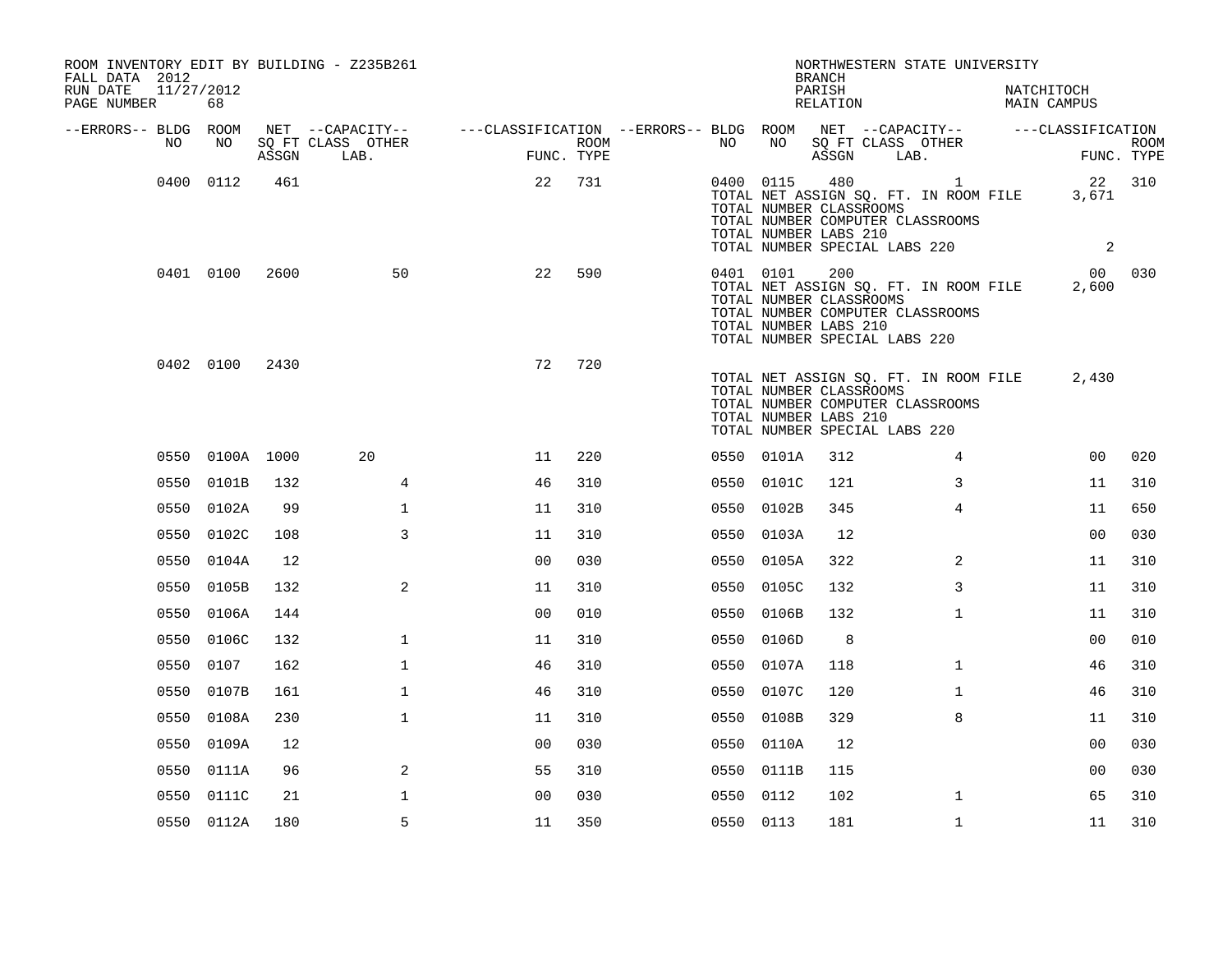| ROOM INVENTORY EDIT BY BUILDING - Z235B261<br>FALL DATA 2012 |            |       |      |                   |                |                           |                                                         |                                                                | <b>BRANCH</b>      |                                                                                                            |                | NORTHWESTERN STATE UNIVERSITY |                                        |                           |
|--------------------------------------------------------------|------------|-------|------|-------------------|----------------|---------------------------|---------------------------------------------------------|----------------------------------------------------------------|--------------------|------------------------------------------------------------------------------------------------------------|----------------|-------------------------------|----------------------------------------|---------------------------|
| RUN DATE<br>11/27/2012<br>PAGE NUMBER                        | 69         |       |      |                   |                |                           |                                                         |                                                                | PARISH<br>RELATION |                                                                                                            |                | NATCHITOCH<br>MAIN CAMPUS     |                                        |                           |
| --ERRORS-- BLDG ROOM                                         |            |       |      | NET --CAPACITY--  |                |                           | ---CLASSIFICATION --ERRORS-- BLDG ROOM NET --CAPACITY-- |                                                                |                    |                                                                                                            |                | ---CLASSIFICATION             |                                        |                           |
| NO.                                                          | NO         | ASSGN | LAB. | SQ FT CLASS OTHER |                | <b>ROOM</b><br>FUNC. TYPE | NO                                                      | NO                                                             | ASSGN              | SQ FT CLASS OTHER<br>LAB.                                                                                  |                |                               |                                        | <b>ROOM</b><br>FUNC. TYPE |
| 0550                                                         | 0113A      | 103   |      | 4                 | 11             | 310                       | 0550                                                    | 0114A                                                          | 108                |                                                                                                            | 3              |                               | 65                                     | 650                       |
| 0550                                                         | 0115A      | 143   |      | 3                 | 11             | 310                       | 0550                                                    | 0116A                                                          | 12                 |                                                                                                            |                |                               | 0 <sub>0</sub>                         | 030                       |
| 0550                                                         | 0117A      | 14    |      |                   | 0 <sub>0</sub> | 030                       | 0550                                                    | 0118A                                                          | 16                 |                                                                                                            |                |                               | 46                                     | 225                       |
| 0550                                                         | 0119       | 616   |      | 30                | 11             | 220                       |                                                         | 0550 0120A                                                     | 114                |                                                                                                            |                |                               | 65                                     | 650                       |
| 0550                                                         | 0121       | 636   | 60   |                   | 11             | 110                       | 0550                                                    | 0121A                                                          | 625                |                                                                                                            | 54             |                               | 41                                     | 220                       |
| 0550                                                         | 0122       | 36    |      |                   | 0 <sub>0</sub> | 010                       |                                                         | 0550 0122A                                                     | 30                 |                                                                                                            |                |                               | 46                                     | 225                       |
| 0550                                                         | 0123       | 14    |      |                   | 0 <sub>0</sub> | 030                       |                                                         | 0550 0123A                                                     | 12                 |                                                                                                            |                |                               | 0 <sub>0</sub>                         | 030                       |
| 0550                                                         | 0124       | 684   |      | 30                | 11             | 210                       |                                                         | 0550 0124A                                                     | 636                |                                                                                                            | 29             |                               | 41                                     | 220                       |
| 0550                                                         | 0124B      | 168   |      | 100               | 11             | 310                       | 0550                                                    | 0125                                                           | 552                |                                                                                                            | 25             |                               | 11                                     | 250                       |
|                                                              | 0550 0125A | 625   |      | 22                | 41             | 220                       |                                                         | 0550 0126                                                      | 14                 |                                                                                                            |                |                               | 00                                     | 030                       |
| 0550                                                         | 0126A      | 12    |      |                   | 0 <sub>0</sub> | 030                       |                                                         | 0550 0128                                                      | 561                | 50                                                                                                         |                |                               | 11                                     | 110                       |
|                                                              | 0550 0128A | 563   |      | 44                | 41             | 315                       |                                                         | 0550 0130A<br>TOTAL NUMBER CLASSROOMS<br>TOTAL NUMBER LABS 210 | 38                 | TOTAL NET ASSIGN SQ. FT. IN ROOM FILE<br>TOTAL NUMBER COMPUTER CLASSROOMS<br>TOTAL NUMBER SPECIAL LABS 220 |                |                               | 00<br>10,514<br>2<br>$\mathbf{1}$<br>5 | 030                       |
|                                                              | 0551 0001  | 682   | 50   |                   | 11             | 110                       |                                                         | 0551 0002                                                      | 806                |                                                                                                            | 67             |                               | 11                                     | 210                       |
|                                                              | 0551 0003  | 768   | 52   |                   | 11             | 110                       |                                                         | 0551 0003A                                                     | 11                 |                                                                                                            |                |                               | 11                                     | 115                       |
|                                                              | 0551 0004  | 624   | 25   |                   | 11             | 110                       |                                                         | 0551 0005                                                      | 797                | 30                                                                                                         |                |                               | 11                                     | 110                       |
|                                                              | 0551 0006  | 320   |      | 10                | 41             | 355                       |                                                         | 0551 0007                                                      | 494                | 39                                                                                                         |                |                               | 11                                     | 110                       |
|                                                              | 0551 0008  | 883   | 40   |                   | 11             | 110                       |                                                         | 0551 0009                                                      | 440                | 40                                                                                                         |                |                               | 11                                     | 110                       |
|                                                              | 0551 0010  | 1151  |      | 40                | 11             | 220                       |                                                         | 0551 0011                                                      | 114                |                                                                                                            |                |                               | 11                                     | 215                       |
|                                                              | 0551 0012  | 173   |      |                   | 11             | 215                       |                                                         | 0551 0013                                                      | 65                 |                                                                                                            |                |                               | 11                                     | 215                       |
|                                                              | 0551 0014  | 257   |      |                   | 0 <sub>0</sub> | 030                       |                                                         | 0551 0015                                                      | 104                |                                                                                                            | 4              |                               | 00                                     | 030                       |
|                                                              | 0551 0016  | 714   | 20   |                   | 11             | 110                       |                                                         | 0551 0017                                                      | 714                | 57                                                                                                         |                |                               | 11                                     | 110                       |
|                                                              | 0551 0018  | 257   |      |                   | 0 <sub>0</sub> | 030                       |                                                         | 0551 0019                                                      | 103                |                                                                                                            | $\overline{4}$ |                               | 0 <sub>0</sub>                         | 030                       |
|                                                              | 0551 0021  | 89    |      |                   | 0 <sub>0</sub> | 030                       |                                                         |                                                                |                    | TOTAL NET ASSIGN SQ. FT. IN ROOM FILE                                                                      |                |                               | 8,756                                  |                           |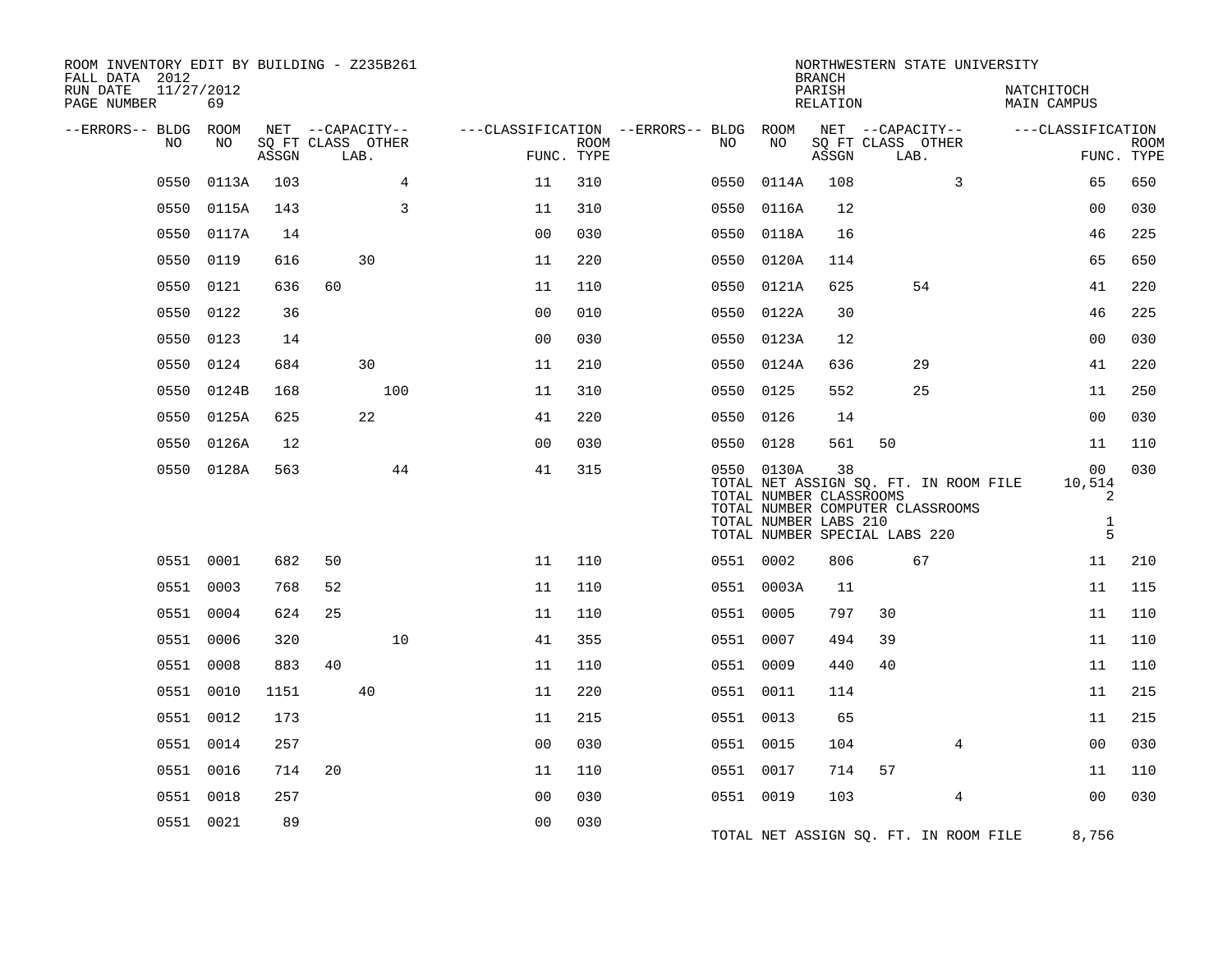| ROOM INVENTORY EDIT BY BUILDING - Z235B261<br>FALL DATA 2012<br>RUN DATE<br>11/27/2012<br>PAGE NUMBER | 70         |       |                           |                |      |           |                                                               | <b>BRANCH</b><br>PARISH<br>RELATION | NORTHWESTERN STATE UNIVERSITY                                                                              | NATCHITOCH<br>MAIN CAMPUS                    |                           |
|-------------------------------------------------------------------------------------------------------|------------|-------|---------------------------|----------------|------|-----------|---------------------------------------------------------------|-------------------------------------|------------------------------------------------------------------------------------------------------------|----------------------------------------------|---------------------------|
| --ERRORS-- BLDG ROOM                                                                                  |            |       | NET --CAPACITY--          |                |      |           |                                                               |                                     | ---CLASSIFICATION --ERRORS-- BLDG ROOM  NET --CAPACITY--                                                   | ---CLASSIFICATION                            |                           |
| NO.                                                                                                   | NO.        | ASSGN | SQ FT CLASS OTHER<br>LAB. | FUNC. TYPE     | ROOM | NO.       | NO<br>TOTAL NUMBER CLASSROOMS<br>TOTAL NUMBER LABS 210        | ASSGN                               | SQ FT CLASS OTHER<br>LAB.<br>TOTAL NUMBER COMPUTER CLASSROOMS<br>TOTAL NUMBER SPECIAL LABS 220             | 9<br>1<br>$\mathbf{1}$                       | <b>ROOM</b><br>FUNC. TYPE |
|                                                                                                       | 0552 0001  | 89    |                           | 0 <sup>0</sup> | 020  | 0552 0002 |                                                               | 1451                                | 58                                                                                                         | 55                                           | 610                       |
| 0552                                                                                                  | 0005       | 426   |                           | 55             | 660  | 0552      | 0006                                                          | 145                                 | $\mathbf{1}$                                                                                               | 55                                           | 310                       |
|                                                                                                       | 0552 0007  | 164   |                           | 0 <sub>0</sub> | 010  |           | 0552 0008                                                     | 92                                  | $\overline{2}$                                                                                             | 11                                           | 650                       |
| 0552                                                                                                  | 0009       | 92    | 2                         | 11             | 650  | 0552 0010 |                                                               | 38                                  |                                                                                                            | 0 <sub>0</sub>                               | 010                       |
|                                                                                                       | 0552 0011  | 3082  | 77                        | 41             | 430  |           | 0552 0011A                                                    | 16                                  | $\mathbf{1}$                                                                                               | 41                                           | 410                       |
| 0552                                                                                                  | 0011B      | 16    | $\mathbf{1}$              | 41             | 410  |           | 0552 0011C                                                    | 16                                  | $\mathbf{1}$                                                                                               | 41                                           | 410                       |
|                                                                                                       | 0552 0011D | 16    | $\mathbf{1}$              | 41             | 410  |           | 0552 0011E                                                    | 16                                  | $\mathbf{1}$                                                                                               | 41                                           | 410                       |
|                                                                                                       | 0552 0011F | 17    | $\mathbf{1}$              | 41             | 410  |           | 0552 0011G                                                    | 17                                  | $\mathbf{1}$                                                                                               | 41                                           | 410                       |
|                                                                                                       | 0552 0011H | 17    | $\mathbf{1}$              | 41             | 410  |           | 0552 0013                                                     | 156                                 | $\mathbf{1}$                                                                                               | 41                                           | 310                       |
| 0552                                                                                                  | 0014       | 192   | $\mathbf{1}$              | 41             | 310  | 0552 0015 |                                                               | 27                                  | 3                                                                                                          | 41                                           | 310                       |
|                                                                                                       | 0552 0016  | 16    |                           | 0 <sub>0</sub> | 010  |           | 0552 0017                                                     | 181                                 |                                                                                                            | 41                                           | 455                       |
|                                                                                                       | 0552 0018  | 373   |                           | 0 <sub>0</sub> | 020  | 0552 0019 |                                                               | 52                                  |                                                                                                            | 0 <sub>0</sub>                               | 030                       |
|                                                                                                       | 0552 0020  | 1380  | 50                        | 41             | 410  |           | 0552 0021                                                     | 1259                                | 60                                                                                                         | 11                                           | 210                       |
| 0552                                                                                                  | 0022       | 842   | 50                        | 11             | 410  | 0552 0023 |                                                               | 42                                  |                                                                                                            | 11                                           | 215                       |
|                                                                                                       | 0552 0025  | 66    |                           | 11             | 215  | 0552 0026 |                                                               | 161                                 |                                                                                                            | 11                                           | 215                       |
|                                                                                                       | 0552 0027  | 13    |                           | 11             | 215  | 0552 0028 |                                                               | 744                                 | 45                                                                                                         | 41                                           | 220                       |
|                                                                                                       | 0552 0029  | 42    |                           | 11             | 215  |           | 0552 0030                                                     | 42                                  | 1                                                                                                          | 11                                           | 215                       |
|                                                                                                       | 0552 0031  | 336   |                           | 11             | 215  |           | 0552 0032<br>TOTAL NUMBER CLASSROOMS<br>TOTAL NUMBER LABS 210 | 80                                  | TOTAL NET ASSIGN SQ. FT. IN ROOM FILE<br>TOTAL NUMBER COMPUTER CLASSROOMS<br>TOTAL NUMBER SPECIAL LABS 220 | 00<br>10,902<br>$\mathbf{1}$<br>$\mathbf{1}$ | 030                       |
|                                                                                                       | 088A 0100  | 616   |                           | 45             | 550  |           | 088A 0101                                                     | 3476 100                            |                                                                                                            | 11                                           | 110                       |
|                                                                                                       | 088A 0101B | 120   | $\mathbf{1}$              | 45             | 550  |           | 088A 0101C                                                    | 240                                 |                                                                                                            | 45                                           | 550                       |
|                                                                                                       | 088A 0102  | 45    |                           | 0 <sub>0</sub> | 010  | 088A 0103 |                                                               | 32                                  |                                                                                                            | 45                                           | 730                       |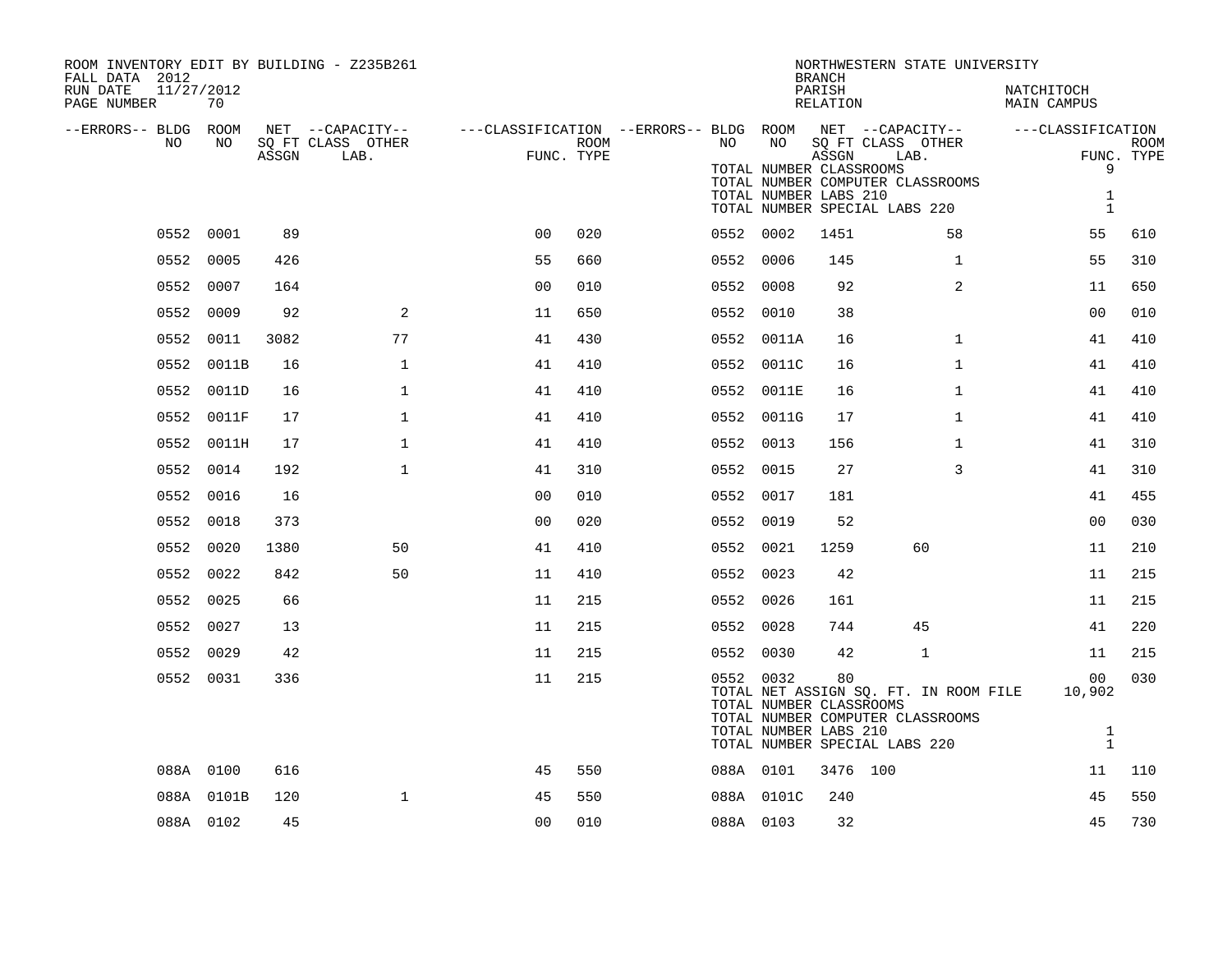| ROOM INVENTORY EDIT BY BUILDING - Z235B261<br>FALL DATA 2012 |                  |       |                                       |                |             |                                              |            | <b>BRANCH</b>             | NORTHWESTERN STATE UNIVERSITY         |                                  |             |
|--------------------------------------------------------------|------------------|-------|---------------------------------------|----------------|-------------|----------------------------------------------|------------|---------------------------|---------------------------------------|----------------------------------|-------------|
| RUN DATE<br>PAGE NUMBER                                      | 11/27/2012<br>71 |       |                                       |                |             |                                              |            | PARISH<br><b>RELATION</b> |                                       | NATCHITOCH<br><b>MAIN CAMPUS</b> |             |
| --ERRORS-- BLDG ROOM<br>NO.                                  | NO               |       | NET --CAPACITY--<br>SQ FT CLASS OTHER |                | <b>ROOM</b> | ---CLASSIFICATION --ERRORS-- BLDG ROOM<br>NO | NO         |                           | NET --CAPACITY--<br>SQ FT CLASS OTHER | ---CLASSIFICATION                | <b>ROOM</b> |
|                                                              |                  | ASSGN | LAB.                                  |                | FUNC. TYPE  |                                              |            | ASSGN                     | LAB.                                  |                                  | FUNC. TYPE  |
| 088A                                                         | 0111A            | 7     |                                       | 45             | 315         |                                              | 088A 0111B | 7                         |                                       | 00                               | 030         |
|                                                              | 088A 0112        | 673   | $\mathbf{1}$                          | 45             | 550         |                                              | 088A 0113A | 303                       |                                       | 45                               | 550         |
|                                                              | 088A 0120        | 2378  | 70                                    | 11             | 110         |                                              | 088A 0120A | 298                       |                                       | 45                               | 730         |
|                                                              | 088A 0120C       | 310   |                                       | 45             | 550         |                                              | 088A 0120D | 88                        |                                       | 45                               | 550         |
|                                                              | 088A 0120E       | 31    |                                       | 0 <sub>0</sub> | 020         |                                              | 088A 0120F | 302                       |                                       | 0 <sub>0</sub>                   | 030         |
|                                                              | 088A 0130        | 641   |                                       | 0 <sub>0</sub> | 020         |                                              | 088A 0131  | 645                       |                                       | 45                               | 550         |
|                                                              | 088A 0131A 1304  |       | $\mathbf{1}$                          | 45             | 550         |                                              | 088A 0131B | 42                        | $\mathbf{1}$                          | 45                               | 310         |
|                                                              | 088A 0131C       | 68    |                                       | 45             | 555         |                                              | 088A 0131D | 68                        |                                       | 45                               | 555         |
|                                                              | 088A 0131E       | 78    |                                       | 0 <sub>0</sub> | 030         |                                              | 088A 0132  | 132                       |                                       | 0 <sub>0</sub>                   | 030         |
|                                                              | 088A 0133        | 72    |                                       | 45             | 730         |                                              | 088A 0134  | 199                       |                                       | 45                               | 650         |
|                                                              | 088A 0134A       | 75    |                                       | 0 <sub>0</sub> | 030         |                                              | 088A 0134B | 133                       |                                       | 45                               | 655         |
|                                                              | 088A 0134C       | 75    |                                       | 0 <sub>0</sub> | 030         |                                              | 088A 0135  | 72                        |                                       | 00                               | 030         |
|                                                              | 088A 0136        | 132   |                                       | 0 <sub>0</sub> | 030         |                                              | 088A 0140  | 497                       |                                       | 00                               | 020         |
|                                                              | 088A 0141        | 193   |                                       | 65             | 630         |                                              | 088A 0141A | 430                       |                                       | 65                               | 630         |
|                                                              | 088A 0141B       | 630   |                                       | 51             | 630         |                                              | 088A 0142  | 204                       |                                       | 45                               | 550         |
|                                                              | 088A 0142A       | 11    |                                       | 45             | 555         |                                              | 088A 0143  | 1025                      | 45                                    | 11                               | 110         |
|                                                              | 088A 0143A       | 130   | $\mathbf{1}$                          | 45             | 310         |                                              | 088A 0143B | 90                        |                                       | 45                               | 555         |
|                                                              | 088A 0143C       | 47    |                                       | 0 <sub>0</sub> | 020         |                                              | 088A 0143D | 54                        |                                       | 45                               | 555         |
|                                                              | 088A 0143E       | 54    |                                       | 45             | 555         |                                              | 088A 0144  | 132                       |                                       | 45                               | 555         |
|                                                              | 088A 0150        | 109   | $\mathbf{1}$                          | 45             | 310         |                                              | 088A 0150A | 456                       |                                       | 45                               | 550         |
|                                                              | 088A 0150B       | 203   |                                       | 45             | 555         |                                              | 088A 0160  | 80                        | $\mathbf{1}$                          | 45                               | 310         |
|                                                              | 088A 0161        | 4014  | $\mathbf{1}$                          | 11             | 610         |                                              | 088A 0161A | 23                        | $\mathbf{1}$                          | 45                               | 555         |
|                                                              | 088A 0161B       | 25    |                                       | 45             | 555         |                                              | 088A 0162  | 157                       | $\mathbf{1}$                          | 45                               | 310         |
|                                                              | 088A 0163        | 157   | $\mathbf{1}$                          | 45             | 310         |                                              | 088A 0164  | 4014                      | $\mathbf{1}$                          | 45                               | 550         |
|                                                              | 088A 0164A       | 25    | $\mathbf 1$                           | 45             | 555         |                                              | 088A 0164B | 25                        |                                       | 0 <sub>0</sub>                   | 030         |
|                                                              | 088A 0165        | 157   | $\mathbf{1}$                          | 45             | 310         |                                              | 088A 0166  | 76                        | $\mathbf{1}$                          | 45                               | 310         |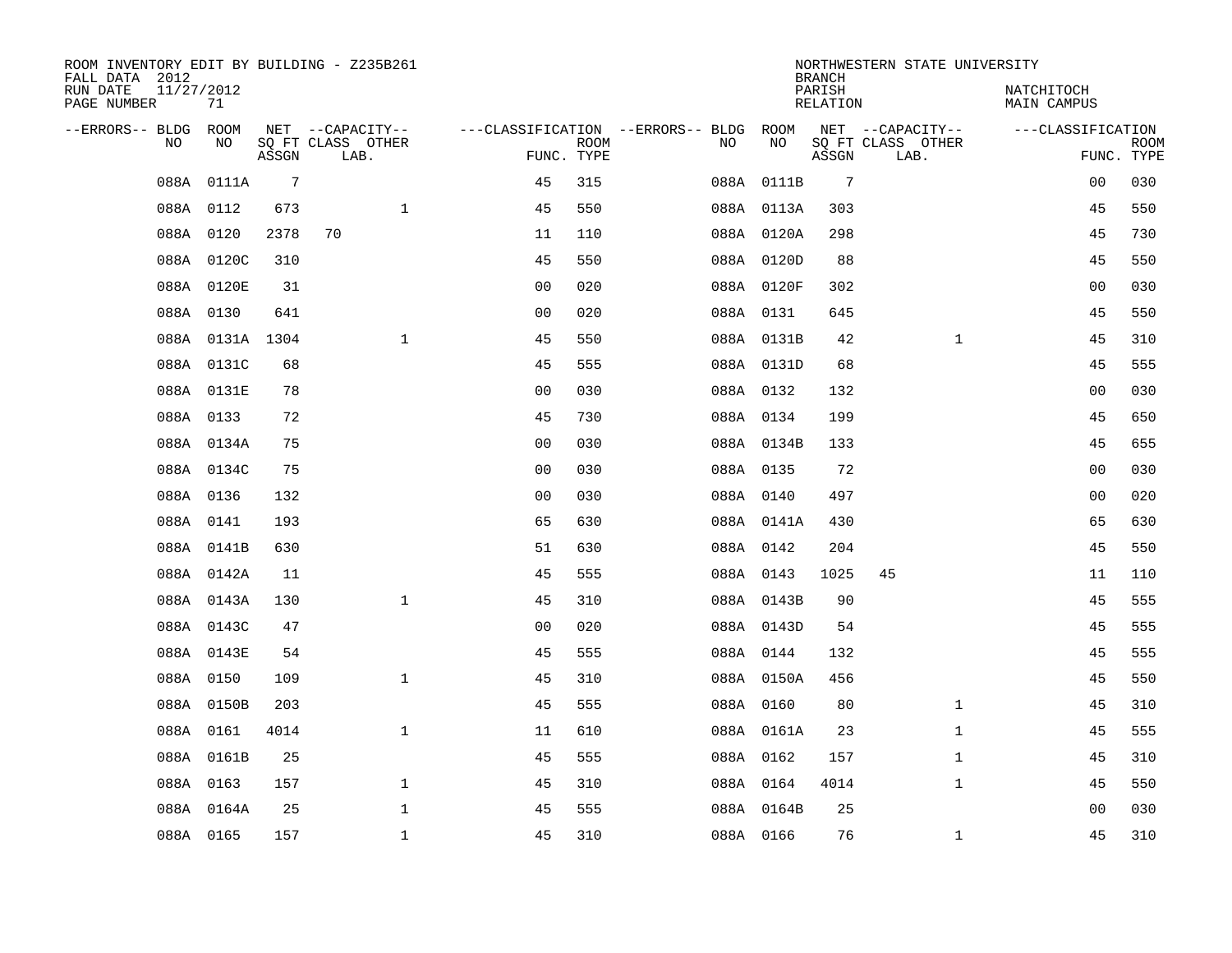| ROOM INVENTORY EDIT BY BUILDING - Z235B261<br>FALL DATA 2012 |                  |       |                           |                |             |                                        |                                                  | <b>BRANCH</b>      | NORTHWESTERN STATE UNIVERSITY                                                                              |                               |                           |
|--------------------------------------------------------------|------------------|-------|---------------------------|----------------|-------------|----------------------------------------|--------------------------------------------------|--------------------|------------------------------------------------------------------------------------------------------------|-------------------------------|---------------------------|
| RUN DATE<br>PAGE NUMBER                                      | 11/27/2012<br>72 |       |                           |                |             |                                        |                                                  | PARISH<br>RELATION |                                                                                                            | NATCHITOCH<br>MAIN CAMPUS     |                           |
| --ERRORS-- BLDG ROOM                                         |                  |       | NET --CAPACITY--          |                |             | ---CLASSIFICATION --ERRORS-- BLDG ROOM |                                                  |                    | NET --CAPACITY--                                                                                           | ---CLASSIFICATION             |                           |
| NO.                                                          | NO.              | ASSGN | SO FT CLASS OTHER<br>LAB. | FUNC. TYPE     | <b>ROOM</b> | NO.                                    | NO                                               | ASSGN              | SQ FT CLASS OTHER<br>LAB.                                                                                  |                               | <b>ROOM</b><br>FUNC. TYPE |
|                                                              | 088A 0170        | 639   |                           | 0 <sub>0</sub> | 020         | 088A 0171                              |                                                  | 195                |                                                                                                            | 0 <sub>0</sub>                | 020                       |
|                                                              | 088A 0172        | 211   |                           | 0 <sub>0</sub> | 030         | 088A 0180                              |                                                  | 2647 176           |                                                                                                            | 11                            | 110                       |
|                                                              | 088A 0180A       | 96    | $\mathbf{1}$              | 45             | 525         |                                        | 088A 0180B                                       | 512                |                                                                                                            | 0 <sub>0</sub>                | 030                       |
|                                                              | 088A 0180C       | 70    | $\mathbf{1}$              | 45             | 310         |                                        | 088A 0180D                                       | 48                 |                                                                                                            | 0 <sub>0</sub>                | 030                       |
|                                                              | 088A 0180E       | 364   |                           | 65             | 731         |                                        | 088A 0180F                                       | 108                | $\mathbf{1}$                                                                                               | 45                            | 310                       |
|                                                              | 088A 0180G       | 12    |                           | 00             | 030         |                                        | 088A 0180H                                       | 473                |                                                                                                            | 65                            | 731                       |
|                                                              | 088A 0180I       | 13    |                           | 45             | 525         | 088A 0200                              |                                                  | 1910               |                                                                                                            | 0 <sub>0</sub>                | 020                       |
|                                                              | 088A 0201        | 61    |                           | 00             | 030         | 088A 0202                              |                                                  | 132                |                                                                                                            | 0 <sub>0</sub>                | 030                       |
|                                                              | 088A 0203        | 898   | $\mathbf{1}$              | 45             | 550         |                                        | 088A 0203A                                       | 70                 |                                                                                                            | 45                            | 555                       |
|                                                              | 088A 0203B       | 68    |                           | 45             | 555         |                                        | 088A 0203C                                       | 18                 |                                                                                                            | 0 <sub>0</sub>                | 020                       |
|                                                              | 088A 0203D       | 36    | $\mathbf{1}$              | 45             | 555         | 088A 0204                              |                                                  | 898                | $\mathbf{1}$                                                                                               | 45                            | 550                       |
|                                                              | 088A 0205        | 869   | $\mathbf{1}$              | 45             | 550         | 088A 0206                              |                                                  | 926                | 20                                                                                                         | 45                            | 550                       |
|                                                              | 088A 0206A       | 119   |                           | 45             | 350         |                                        | 088A 0206B                                       | 96                 | $\mathbf{1}$                                                                                               | 45                            | 310                       |
|                                                              | 088A 0207        | 138   |                           | 0 <sub>0</sub> | 030         | 088A 0208                              | TOTAL NUMBER CLASSROOMS<br>TOTAL NUMBER LABS 210 | 180                | TOTAL NET ASSIGN SQ. FT. IN ROOM FILE<br>TOTAL NUMBER COMPUTER CLASSROOMS<br>TOTAL NUMBER SPECIAL LABS 220 | 0 <sub>0</sub><br>31,272<br>4 | 030                       |
|                                                              | 088B 0100        | 272   |                           | 11             | 315         | 088B 0101                              |                                                  | 314                | 14                                                                                                         | 63                            | 350                       |
| 088B                                                         | 0102             | 2369  | $\overline{4}$            | 46             | 310         | 088B 0103                              |                                                  | 125                | 45                                                                                                         | 46                            | 310                       |
|                                                              | 088B 0103A       | 265   | $\mathbf 1$               | 46             | 310         | 088B 0104                              |                                                  | 125                | 45                                                                                                         | 46                            | 310                       |
| 088B                                                         | 0105             | 190   | 55                        | 46             | 310         | 088B 0106                              |                                                  | 125                | 5                                                                                                          | 11                            | 310                       |
| 088B                                                         | 0107             | 190   | $\mathbf{1}$              | 46             | 310         | 088B                                   | 0108                                             | 190                | $\mathbf{1}$                                                                                               | 46                            | 310                       |
| 088B                                                         | 0109             | 190   | $\mathbf{1}$              | 22             | 310         | 088B 0110                              |                                                  | 190                | $\mathbf{1}$                                                                                               | 22                            | 310                       |
| 088B                                                         | 0111             | 190   |                           | 64             | 315         | 088B 0112                              |                                                  | 55                 |                                                                                                            | 0 <sub>0</sub>                | 020                       |
| 088B                                                         | 0113             | 54    | 40                        | 0 <sub>0</sub> | 030         |                                        | 088B 0113A                                       | 64                 |                                                                                                            | 0 <sub>0</sub>                | 010                       |
|                                                              | 088B 0113B       | 108   |                           | 65             | 650         | 088B 0114                              |                                                  | 126                |                                                                                                            | 65                            | 650                       |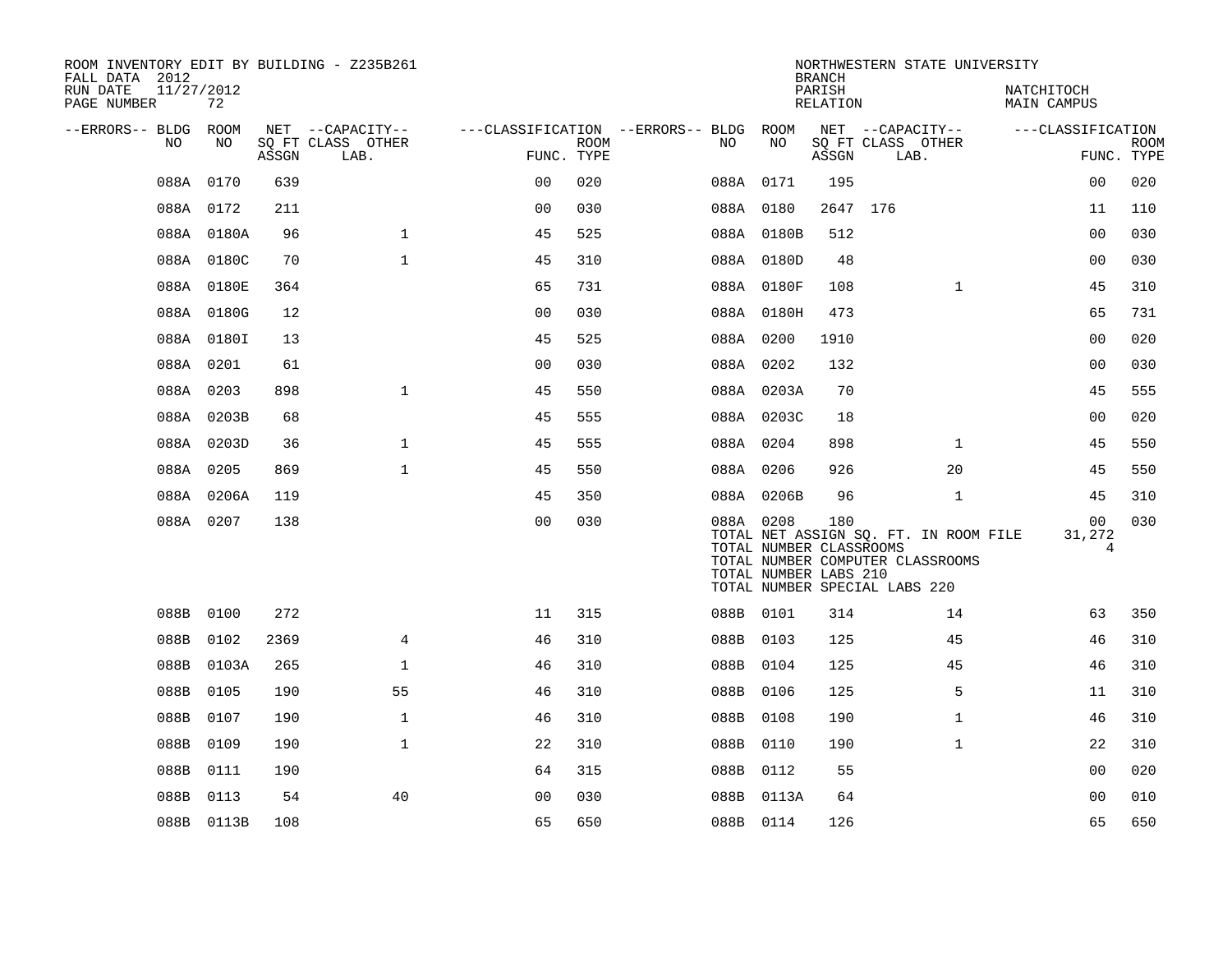| ROOM INVENTORY EDIT BY BUILDING - Z235B261<br>FALL DATA 2012<br>RUN DATE | 11/27/2012 |       |                           |                                        |                           |           |                                                  | <b>BRANCH</b><br>PARISH |                                                                   | NORTHWESTERN STATE UNIVERSITY         | NATCHITOCH         |                   |                           |
|--------------------------------------------------------------------------|------------|-------|---------------------------|----------------------------------------|---------------------------|-----------|--------------------------------------------------|-------------------------|-------------------------------------------------------------------|---------------------------------------|--------------------|-------------------|---------------------------|
| PAGE NUMBER                                                              | 73         |       |                           |                                        |                           |           |                                                  | RELATION                |                                                                   |                                       | <b>MAIN CAMPUS</b> |                   |                           |
| --ERRORS-- BLDG ROOM                                                     |            |       | NET --CAPACITY--          | ---CLASSIFICATION --ERRORS-- BLDG ROOM |                           |           |                                                  |                         |                                                                   | NET --CAPACITY--                      |                    | ---CLASSIFICATION |                           |
| NO                                                                       | NO         | ASSGN | SQ FT CLASS OTHER<br>LAB. |                                        | <b>ROOM</b><br>FUNC. TYPE | NO        | NO                                               | ASSGN                   | SQ FT CLASS OTHER<br>LAB.                                         |                                       |                    |                   | <b>ROOM</b><br>FUNC. TYPE |
| 088B                                                                     | 0114A      | 108   |                           | 65                                     | 650                       |           | 088B 0115                                        | 194                     |                                                                   | $\mathbf{1}$                          |                    | 46                | 310                       |
|                                                                          | 088B 0116  | 194   | $\mathbf{1}$              | 46                                     | 310                       |           | TOTAL NUMBER CLASSROOMS<br>TOTAL NUMBER LABS 210 |                         | TOTAL NUMBER COMPUTER CLASSROOMS<br>TOTAL NUMBER SPECIAL LABS 220 | TOTAL NET ASSIGN SQ. FT. IN ROOM FILE |                    | 5,465             |                           |
|                                                                          | 088C 0100  | 341   |                           | 65                                     | 315                       | 088C 0101 |                                                  | 3306                    |                                                                   | 12                                    |                    | 11                | 650                       |
|                                                                          | 088C 0102  | 415   | 5                         | 11                                     | 350                       | 088C 0103 |                                                  | 819                     |                                                                   | 45                                    |                    | 11                | 210                       |
|                                                                          | 088C 0104  | 819   | 45                        | 11                                     | 210                       | 088C 0105 |                                                  | 819                     | 40                                                                |                                       |                    | 11                | 110                       |
|                                                                          | 088C 0106  | 819   | 55                        | 11                                     | 110                       | 088C 0107 |                                                  | 128                     |                                                                   | 6                                     |                    | 65                | 650                       |
| 088C                                                                     | 0108       | 143   | 6                         | 65                                     | 650                       | 088C 0109 |                                                  | 199                     |                                                                   |                                       |                    | 00                | 020                       |
|                                                                          | 088C 0110  | 276   |                           | 0 <sub>0</sub>                         | 020                       | 088C 0111 |                                                  | 819                     |                                                                   |                                       |                    | 11                | 440                       |
|                                                                          | 088C 0113  | 819   | 40                        | 11                                     | 210                       | 088C 0114 |                                                  | 890                     |                                                                   | 20                                    |                    | 41                | 410                       |
|                                                                          | 088C 0115  | 374   |                           | 0 <sub>0</sub>                         | 020                       | 088C 0116 |                                                  | 165                     |                                                                   |                                       |                    | 11                | 730                       |
| 088C                                                                     | 0117       | 256   | 2                         | 11                                     | 310                       | 088C      | 0118                                             | 89                      |                                                                   | $\mathbf{1}$                          |                    | 11                | 310                       |
|                                                                          | 088C 0119  | 409   | $\mathbf{1}$              | 11                                     | 310                       | 088C 0121 |                                                  | 427                     |                                                                   | $\mathbf{1}$                          |                    | 11                | 310                       |
|                                                                          | 088C 0121A | 427   |                           | 0 <sub>0</sub>                         | 030                       |           | 088C 0121B                                       | 17                      |                                                                   | $\mathbf{1}$                          |                    | 64                | 310                       |
|                                                                          | 088C 0121C | 11    |                           | 64                                     | 730                       |           | 088C 0121D                                       | 51                      |                                                                   | $\mathbf{1}$                          |                    | 11                | 310                       |
| 088C                                                                     | 0121E      | 51    | $\mathbf{1}$              | 11                                     | 310                       |           | 088C 0121F                                       | 58                      |                                                                   | $\mathbf{1}$                          |                    | 65                | 310                       |
|                                                                          | 088C 0121G | 96    | $\mathbf{1}$              | 11                                     | 310                       | 088C 0122 |                                                  | 276                     |                                                                   |                                       |                    | 00                | 020                       |
| 088C                                                                     | 0200       | 1435  |                           | 00                                     | 020                       |           | 088C 0200A                                       | 232                     |                                                                   |                                       |                    | 0 <sub>0</sub>    | 020                       |
| 088C                                                                     | 0200B      | 232   |                           | 0 <sub>0</sub>                         | 020                       | 088C 0201 |                                                  | 125                     |                                                                   |                                       |                    | 65                | 650                       |
| 088C                                                                     | 0202       | 79    | $\mathbf{1}$              | 11                                     | 310                       | 088C      | 0203                                             | 53                      |                                                                   |                                       |                    | 0 <sub>0</sub>    | 030                       |
| 088C                                                                     | 0204       | 79    | $\mathbf{1}$              | 11                                     | 310                       | 088C 0205 |                                                  | 71                      |                                                                   |                                       |                    | 00                | 030                       |
| 088C                                                                     | 0206       | 79    | 2                         | 11                                     | 310                       | 088C 0207 |                                                  | 71                      |                                                                   | $\mathbf{1}$                          |                    | 11                | 310                       |
| 088C                                                                     | 0208       | 79    | $\mathbf 1$               | 11                                     | 310                       | 088C 0209 |                                                  | 71                      |                                                                   | $\mathbf{1}$                          |                    | 11                | 310                       |
|                                                                          | 088C 0210  | 79    | $\overline{2}$            | 11                                     | 310                       | 088C 0211 |                                                  | 71                      |                                                                   | $\mathbf{1}$                          |                    | 11                | 310                       |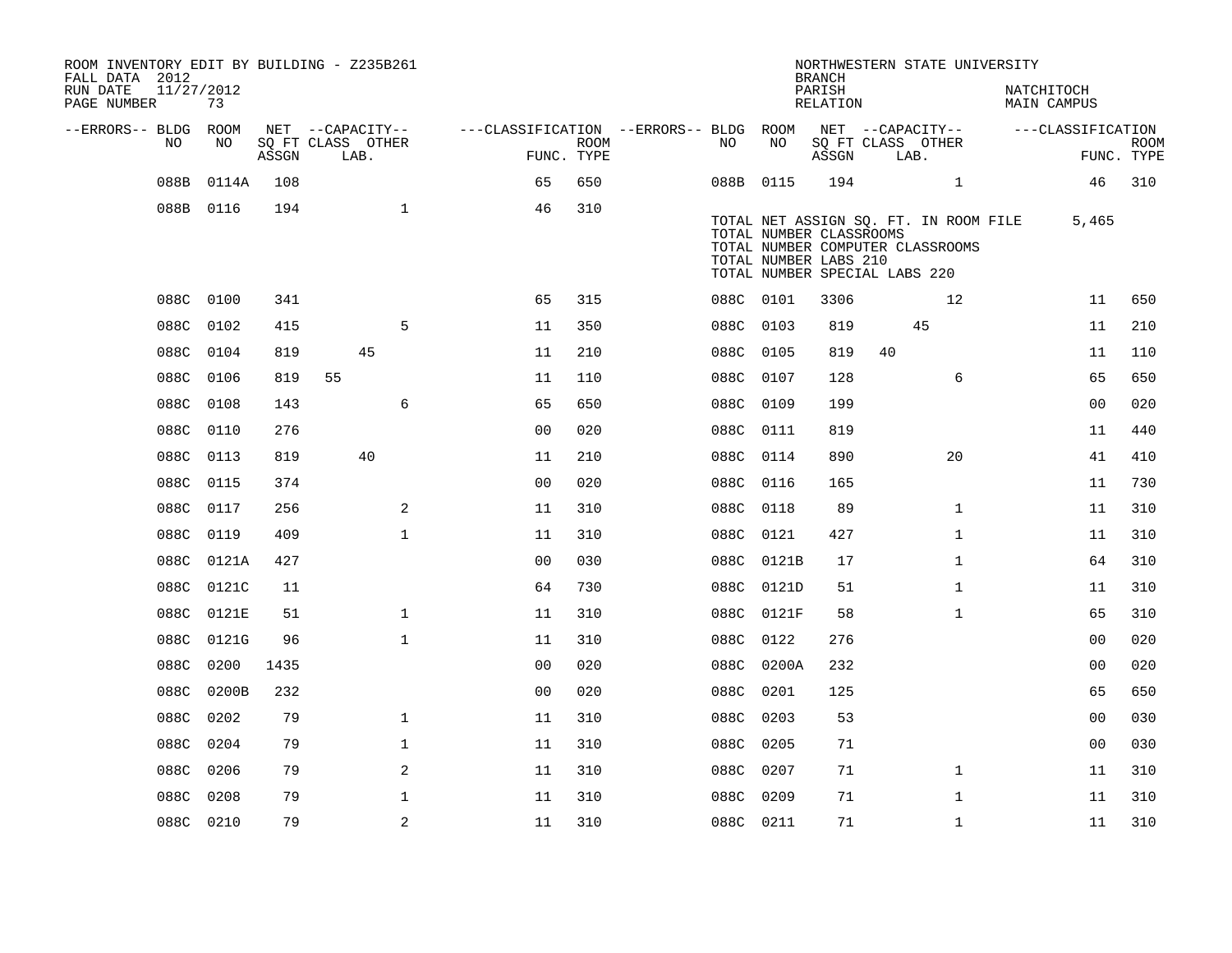| ROOM INVENTORY EDIT BY BUILDING - Z235B261<br>FALL DATA 2012<br>RUN DATE | 11/27/2012 |       |                           |                |             |                                               |           |            | <b>BRANCH</b><br>PARISH                          | NORTHWESTERN STATE UNIVERSITY                                                                              | NATCHITOCH        |                           |
|--------------------------------------------------------------------------|------------|-------|---------------------------|----------------|-------------|-----------------------------------------------|-----------|------------|--------------------------------------------------|------------------------------------------------------------------------------------------------------------|-------------------|---------------------------|
| PAGE NUMBER                                                              | 74         |       |                           |                |             |                                               |           |            | RELATION                                         |                                                                                                            | MAIN CAMPUS       |                           |
| --ERRORS-- BLDG ROOM<br>NO.                                              | NO.        |       | NET --CAPACITY--          |                | <b>ROOM</b> | ---CLASSIFICATION --ERRORS-- BLDG ROOM<br>NO. |           | NO         |                                                  | NET --CAPACITY--                                                                                           | ---CLASSIFICATION |                           |
|                                                                          |            | ASSGN | SQ FT CLASS OTHER<br>LAB. | FUNC. TYPE     |             |                                               |           |            | ASSGN                                            | SQ FT CLASS OTHER<br>LAB.                                                                                  |                   | <b>ROOM</b><br>FUNC. TYPE |
| 088C                                                                     | 0212       | 79    | $\mathbf 1$               | 11             | 310         | 088C                                          |           | 0213       | 71                                               | $\mathbf{1}$                                                                                               | 11                | 310                       |
| 088C                                                                     | 0214       | 79    | 2                         | 11             | 310         | 088C                                          |           | 0215       | 71                                               | $\mathbf{1}$                                                                                               | 11                | 310                       |
|                                                                          | 088C 0216  | 79    | $\mathbf 1$               | 11             | 310         |                                               | 088C 0217 |            | 71                                               | $\mathbf{1}$                                                                                               | 11                | 310                       |
| 088C                                                                     | 0218       | 79    | $\mathbf{1}$              | 11             | 310         | 088C                                          |           | 0219       | 71                                               | $\mathbf{1}$                                                                                               | 11                | 310                       |
|                                                                          | 088C 0220  | 76    | $\mathbf 1$               | 11             | 310         | 088C                                          |           | 0221       | 35                                               |                                                                                                            | 0 <sub>0</sub>    | 030                       |
| 088C                                                                     | 0222       | 79    | $\mathbf{1}$              | 11             | 310         |                                               | 088C 0223 |            | 71                                               | $\mathbf{1}$                                                                                               | 11                | 310                       |
|                                                                          | 088C 0225  | 71    | $\mathbf 1$               | 11             | 310         |                                               | 088C 0226 |            | 79                                               | $\mathbf{1}$                                                                                               | 11                | 310                       |
| 088C                                                                     | 0227       | 71    | $\mathbf{1}$              | 65             | 310         | 088C                                          |           | 0228       | 79                                               | $\mathbf{1}$                                                                                               | 11                | 310                       |
|                                                                          | 088C 0229  | 71    | $\mathbf{1}$              | 11             | 310         |                                               | 088C 0230 |            | 79                                               | $\mathbf{1}$                                                                                               | 11                | 310                       |
| 088C                                                                     | 0231       | 71    | $\mathbf{1}$              | 11             | 310         |                                               | 088C 0232 |            | 79                                               | $\mathbf{1}$                                                                                               | 11                | 310                       |
|                                                                          | 088C 0233  | 71    | $\mathbf 1$               | 11             | 310         |                                               | 088C 0234 |            | 79                                               | $\mathbf{1}$                                                                                               | 11                | 310                       |
|                                                                          | 088C 0235  | 71    | $\mathbf{1}$              | 11             | 310         |                                               | 088C 0236 |            | 79                                               | $\mathbf{1}$                                                                                               | 11                | 310                       |
|                                                                          | 088C 0237  | 71    | $\mathbf 1$               | 11             | 310         |                                               | 088C 0238 |            | 79                                               | $\mathbf{1}$                                                                                               | 11                | 310                       |
|                                                                          | 088C 0239  | 71    | $\mathbf 1$               | 11             | 310         |                                               | 088C 0240 |            | 79                                               | $\mathbf{1}$                                                                                               | 11                | 310                       |
|                                                                          | 088C 0241  | 71    | $\mathbf 1$               | 11             | 310         |                                               | 088C 0242 |            | 79                                               | $\mathbf{1}$                                                                                               | 11                | 310                       |
|                                                                          | 088C 0243  | 71    | $\mathbf 1$               | 11             | 310         |                                               | 088C 0244 |            | 79                                               | $\mathbf{1}$                                                                                               | 11                | 310                       |
|                                                                          | 088C 0245  | 71    | $\mathbf{1}$              | 11             | 310         |                                               | 088C 0246 |            | 79                                               | $\mathbf{1}$                                                                                               | 11                | 310                       |
|                                                                          | 088C 0247  | 1587  | 35                        | 11             | 310         |                                               | 088C 0248 |            | 158                                              | $\mathbf{1}$                                                                                               | 63                | 310                       |
|                                                                          | 088C 0250  | 98    |                           | 0 <sub>0</sub> | 030         |                                               |           |            | TOTAL NUMBER CLASSROOMS<br>TOTAL NUMBER LABS 210 | TOTAL NET ASSIGN SQ. FT. IN ROOM FILE<br>TOTAL NUMBER COMPUTER CLASSROOMS<br>TOTAL NUMBER SPECIAL LABS 220 | 16,721<br>2<br>3  |                           |
| 088D                                                                     | 0101       | 216   | $\mathbf{1}$              | 65             | 310         |                                               | 088D 0102 |            | 1074                                             | 70                                                                                                         | 11                | 110                       |
| 088D                                                                     | 0102A      | 476   | 10                        | 46             | 350         | 088D                                          |           | 0103       | 311                                              | $\mathbf{1}$                                                                                               | 11                | 310                       |
| 088D                                                                     | 0103A      | 100   | 1                         | 11             | 310         |                                               |           | 088D 0103B | 296                                              | 4                                                                                                          | 11                | 540                       |
|                                                                          | 088D 0103C | 36    | 2                         | 11             | 540         |                                               |           | 088D 0103D | 36                                               | 2                                                                                                          | 11                | 540                       |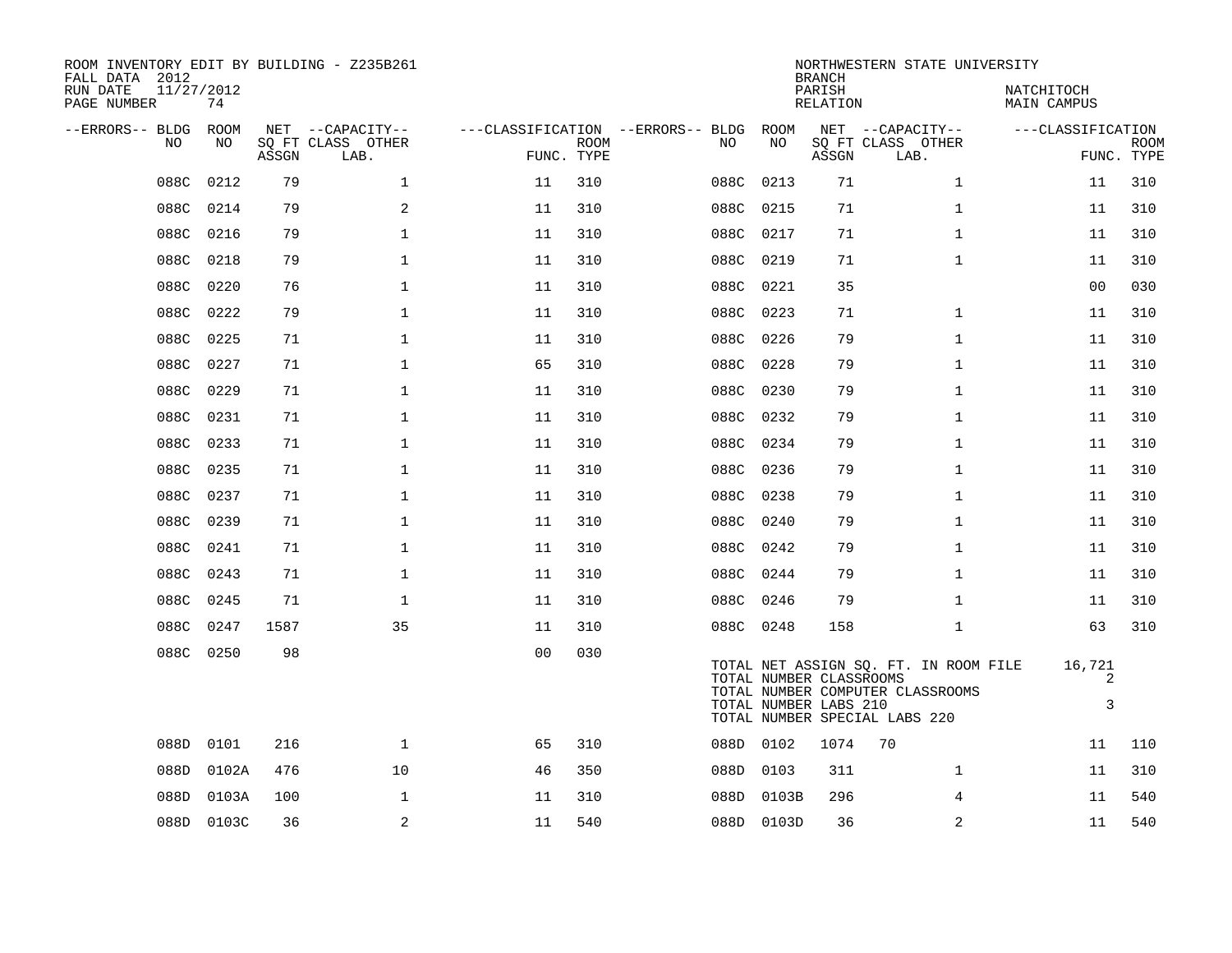| ROOM INVENTORY EDIT BY BUILDING - Z235B261<br>FALL DATA 2012<br>RUN DATE<br>11/27/2012<br>PAGE NUMBER | 75        |       |                                       |                |      |                                        |      |                                                               | <b>BRANCH</b><br>PARISH<br>RELATION |                               | NORTHWESTERN STATE UNIVERSITY                                             | NATCHITOCH<br>MAIN CAMPUS |             |
|-------------------------------------------------------------------------------------------------------|-----------|-------|---------------------------------------|----------------|------|----------------------------------------|------|---------------------------------------------------------------|-------------------------------------|-------------------------------|---------------------------------------------------------------------------|---------------------------|-------------|
| --ERRORS-- BLDG ROOM<br>NO.                                                                           | NO.       |       | NET --CAPACITY--<br>SQ FT CLASS OTHER |                | ROOM | ---CLASSIFICATION --ERRORS-- BLDG ROOM | NO.  | NO                                                            |                                     | SQ FT CLASS OTHER             | NET --CAPACITY--                                                          | ---CLASSIFICATION         | <b>ROOM</b> |
|                                                                                                       |           | ASSGN | LAB.                                  | FUNC. TYPE     |      |                                        |      |                                                               | ASSGN                               | LAB.                          |                                                                           |                           | FUNC. TYPE  |
| 088D                                                                                                  | 0103E     | 36    | 2                                     | 11             | 540  |                                        | 088D | 0103F                                                         | 36                                  |                               | 2                                                                         | 11                        | 540         |
| 088D                                                                                                  | 0103G     | 36    | 2                                     | 11             | 540  |                                        | 088D | 0103H                                                         | 473                                 | 20                            |                                                                           | 46                        | 110         |
| 088D                                                                                                  | 0103I     | 35    |                                       | 11             | 730  |                                        |      | 088D 0103J                                                    | 36                                  |                               |                                                                           | 11                        | 730         |
| 088D                                                                                                  | 0103K     | 71    | $\mathbf{1}$                          | 11             | 310  |                                        |      | 088D 0103L                                                    | 71                                  |                               | $\mathbf{1}$                                                              | 11                        | 310         |
| 088D                                                                                                  | 0103M     | 71    | $\mathbf 1$                           | 11             | 310  |                                        |      | 088D 0103N                                                    | 71                                  |                               | $\mathbf{1}$                                                              | 11                        | 310         |
| 088D                                                                                                  | 01030     | 71    | $\mathbf{1}$                          | 11             | 310  |                                        |      | 088D 0103P                                                    | 178                                 |                               | $\overline{4}$                                                            | 11                        | 540         |
| 088D                                                                                                  | 0104      | 269   | $\mathbf 1$                           | 11             | 310  |                                        |      | 088D 0104A                                                    | 98                                  |                               | $\mathbf{1}$                                                              | 11                        | 310         |
| 088D                                                                                                  | 0104B     | 83    |                                       | 43             | 535  |                                        | 088D | 0104C                                                         | 25                                  |                               | 2                                                                         | 11                        | 540         |
| 088D                                                                                                  | 0104D     | 25    | 2                                     | 11             | 540  |                                        |      | 088D 0104E                                                    | 19                                  |                               | $\overline{2}$                                                            | 11                        | 540         |
| 088D                                                                                                  | 0104F     | 19    | 2                                     | 11             | 540  |                                        | 088D | 0104G                                                         | 19                                  |                               | 2                                                                         | 11                        | 540         |
| 088D                                                                                                  | 0104H     | 890   | 40                                    | 11             | 110  |                                        |      | 088D 0104I                                                    | 120                                 |                               | 5                                                                         | 11                        | 310         |
| 088D                                                                                                  | 0104J     | 120   | $\mathbf 1$                           | 11             | 310  |                                        | 088D | 0104K                                                         | 120                                 |                               | $\mathbf{1}$                                                              | 11                        | 310         |
| 088D                                                                                                  | 0104L     | 198   | 3                                     | 11             | 540  |                                        | 088D | 0105                                                          | 358                                 |                               | 10                                                                        | 45                        | 310         |
| 088D                                                                                                  | 0105A     | 98    | $\mathbf 1$                           | 11             | 310  |                                        | 088D | 0105B                                                         | 522                                 | 48                            |                                                                           | 11                        | 110         |
| 088D                                                                                                  | 0105C     | 209   |                                       | 11             | 115  |                                        |      | 088D 0105D                                                    | 573                                 | 24                            |                                                                           | 11                        | 110         |
| 088D                                                                                                  | 0105E     | 80    | $\mathbf 1$                           | 64             | 310  |                                        | 088D | 0106                                                          | 77                                  |                               | $\overline{a}$                                                            | 11                        | 540         |
| 088D                                                                                                  | 0107      | 77    | 2                                     | 11             | 540  |                                        |      | 088D 0108                                                     | 77                                  |                               | 2                                                                         | 11                        | 540         |
| 088D                                                                                                  | 0109      | 77    | 2                                     | 11             | 540  |                                        |      | 088D 0110                                                     | 77                                  |                               | $\overline{2}$                                                            | 11                        | 540         |
| 088D                                                                                                  | 0111      | 40    | 2                                     | 11             | 650  |                                        |      | 088D 0112                                                     | 168                                 |                               |                                                                           | 11                        | 540         |
|                                                                                                       | 088D 0113 | 100   |                                       | 65             | 650  |                                        |      | 088D 0114<br>TOTAL NUMBER CLASSROOMS<br>TOTAL NUMBER LABS 210 | 100                                 | TOTAL NUMBER SPECIAL LABS 220 | TOTAL NET ASSIGN SQ. FT. IN ROOM FILE<br>TOTAL NUMBER COMPUTER CLASSROOMS | 00<br>8,268<br>5          | 010         |
|                                                                                                       | 092A 0100 | 946   |                                       | 0 <sub>0</sub> | 030  |                                        |      | TOTAL NUMBER CLASSROOMS<br>TOTAL NUMBER LABS 210              |                                     |                               | TOTAL NET ASSIGN SQ. FT. IN ROOM FILE<br>TOTAL NUMBER COMPUTER CLASSROOMS |                           |             |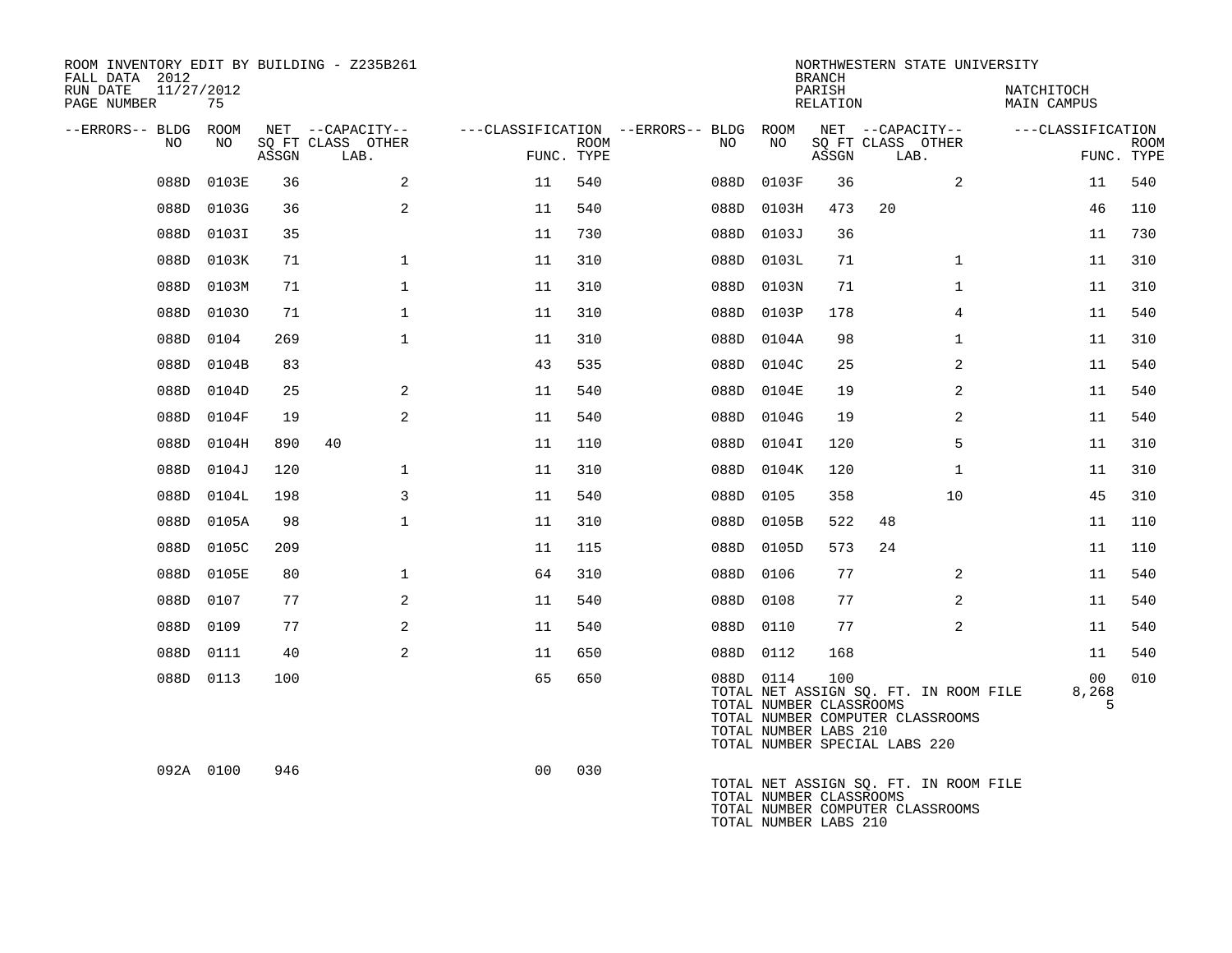| ROOM INVENTORY EDIT BY BUILDING - Z235B261<br>FALL DATA 2012<br>11/27/2012<br>RUN DATE<br>PAGE NUMBER | 76         |       |    |                   |                |      |                                                                                                |           |                                                                                   | <b>BRANCH</b><br>PARISH<br>RELATION |    | NORTHWESTERN STATE UNIVERSITY                                                             | NATCHITOCH<br><b>MAIN CAMPUS</b>            |             |
|-------------------------------------------------------------------------------------------------------|------------|-------|----|-------------------|----------------|------|------------------------------------------------------------------------------------------------|-----------|-----------------------------------------------------------------------------------|-------------------------------------|----|-------------------------------------------------------------------------------------------|---------------------------------------------|-------------|
| --ERRORS-- BLDG ROOM                                                                                  |            |       |    |                   |                |      | NET --CAPACITY-- - ---CLASSIFICATION --ERRORS-- BLDG ROOM NET --CAPACITY-- - ---CLASSIFICATION |           |                                                                                   |                                     |    |                                                                                           |                                             |             |
| NO                                                                                                    | NO         |       |    | SQ FT CLASS OTHER |                | ROOM |                                                                                                | NO        | NO                                                                                |                                     |    | SQ FT CLASS OTHER                                                                         |                                             | <b>ROOM</b> |
|                                                                                                       |            | ASSGN |    | LAB.              | FUNC. TYPE     |      |                                                                                                |           | TOTAL NUMBER SPECIAL LABS 220                                                     | ASSGN                               |    | LAB.                                                                                      |                                             | FUNC. TYPE  |
|                                                                                                       | 113A 0100  | 1000  |    |                   | 30             | 731  |                                                                                                |           | TOTAL NUMBER CLASSROOMS<br>TOTAL NUMBER LABS 210<br>TOTAL NUMBER SPECIAL LABS 220 |                                     |    | TOTAL NUMBER COMPUTER CLASSROOMS                                                          | TOTAL NET ASSIGN SQ. FT. IN ROOM FILE 1,000 |             |
|                                                                                                       | 115A 0100  | 600   |    |                   | 75             | 731  |                                                                                                |           | TOTAL NUMBER CLASSROOMS<br>TOTAL NUMBER LABS 210<br>TOTAL NUMBER SPECIAL LABS 220 |                                     |    | TOTAL NET ASSIGN SQ. FT. IN ROOM FILE<br>TOTAL NUMBER COMPUTER CLASSROOMS                 | 600                                         |             |
|                                                                                                       | 306A 0001A | 50    |    |                   | 0 <sup>0</sup> | 030  |                                                                                                |           | 306A 00010                                                                        | 199                                 |    | 10                                                                                        | 0 <sub>0</sub>                              | 020         |
|                                                                                                       | 306A 00011 | 299   |    |                   | 00             | 030  |                                                                                                |           | 306A 00015                                                                        | 44                                  |    | $\mathbf{1}$                                                                              | 00                                          | 010         |
|                                                                                                       | 306A 00019 | 748   |    |                   | 0 <sub>0</sub> | 030  |                                                                                                |           | 306A 0003A                                                                        | 59                                  |    |                                                                                           | 00                                          | 030         |
|                                                                                                       | 306A 0003B | 78    |    |                   | 0 <sub>0</sub> | 030  |                                                                                                | 306A 0009 |                                                                                   | 372                                 |    |                                                                                           | 00                                          | 030         |
|                                                                                                       | 306A 00100 | 2228  |    |                   | 0 <sub>0</sub> | 020  |                                                                                                |           | 306A 00103                                                                        | 172                                 |    |                                                                                           | 11                                          | 115         |
|                                                                                                       | 306A 00108 | 62    |    |                   | 11             | 115  |                                                                                                | 306A 0013 |                                                                                   | 222                                 |    |                                                                                           | 0 <sub>0</sub>                              | 030         |
|                                                                                                       | 306A 0017  | 150   |    |                   | 0 <sub>0</sub> | 030  |                                                                                                |           | 306A 00203                                                                        | 161                                 |    |                                                                                           | 00                                          | 020         |
|                                                                                                       | 306A 00208 | 68    |    |                   | 11             | 115  |                                                                                                |           | 306A 0100A                                                                        | 56                                  |    |                                                                                           | 0 <sub>0</sub>                              | 030         |
|                                                                                                       | 306A 0101  | 809   |    | 30                | 11             | 210  |                                                                                                | 306A 0102 |                                                                                   | 783                                 | 40 |                                                                                           | 11                                          | 110         |
|                                                                                                       | 306A 0104  | 147   |    |                   | 11             | 115  |                                                                                                | 306A 0105 |                                                                                   | 772                                 |    | 40                                                                                        | 11                                          | 210         |
|                                                                                                       | 306A 0106  | 784   | 70 |                   | 11             | 110  |                                                                                                |           | 306A 0106A                                                                        | 77                                  |    |                                                                                           | 11                                          | 115         |
|                                                                                                       | 306A 0200  | 1166  |    |                   | 0 <sub>0</sub> | 020  |                                                                                                |           | 306A 0200A                                                                        | 56                                  |    |                                                                                           | 0 <sub>0</sub>                              | 030         |
|                                                                                                       | 306A 0201  | 808   | 58 |                   | 11             | 110  |                                                                                                | 306A 0202 |                                                                                   | 782                                 | 54 |                                                                                           | 11                                          | 110         |
|                                                                                                       | 306A 0205  | 772   | 54 |                   | 11             | 110  |                                                                                                | 306A 0206 |                                                                                   | 784                                 | 58 |                                                                                           | 11                                          | 110         |
|                                                                                                       | 306A 0206A | 68    |    |                   | 11             | 115  |                                                                                                | 306A 0210 | TOTAL NUMBER CLASSROOMS<br>TOTAL NUMBER LABS 210<br>TOTAL NUMBER SPECIAL LABS 220 | 336                                 |    | $\mathbf{1}$<br>TOTAL NET ASSIGN SQ. FT. IN ROOM FILE<br>TOTAL NUMBER COMPUTER CLASSROOMS | 11<br>7,224<br>6<br>$\mathbf{2}$            | 310         |
|                                                                                                       | 306B 00109 | 155   |    |                   | 0 <sub>0</sub> | 020  |                                                                                                | 306B 0100 |                                                                                   | 3853                                |    |                                                                                           | 00                                          | 020         |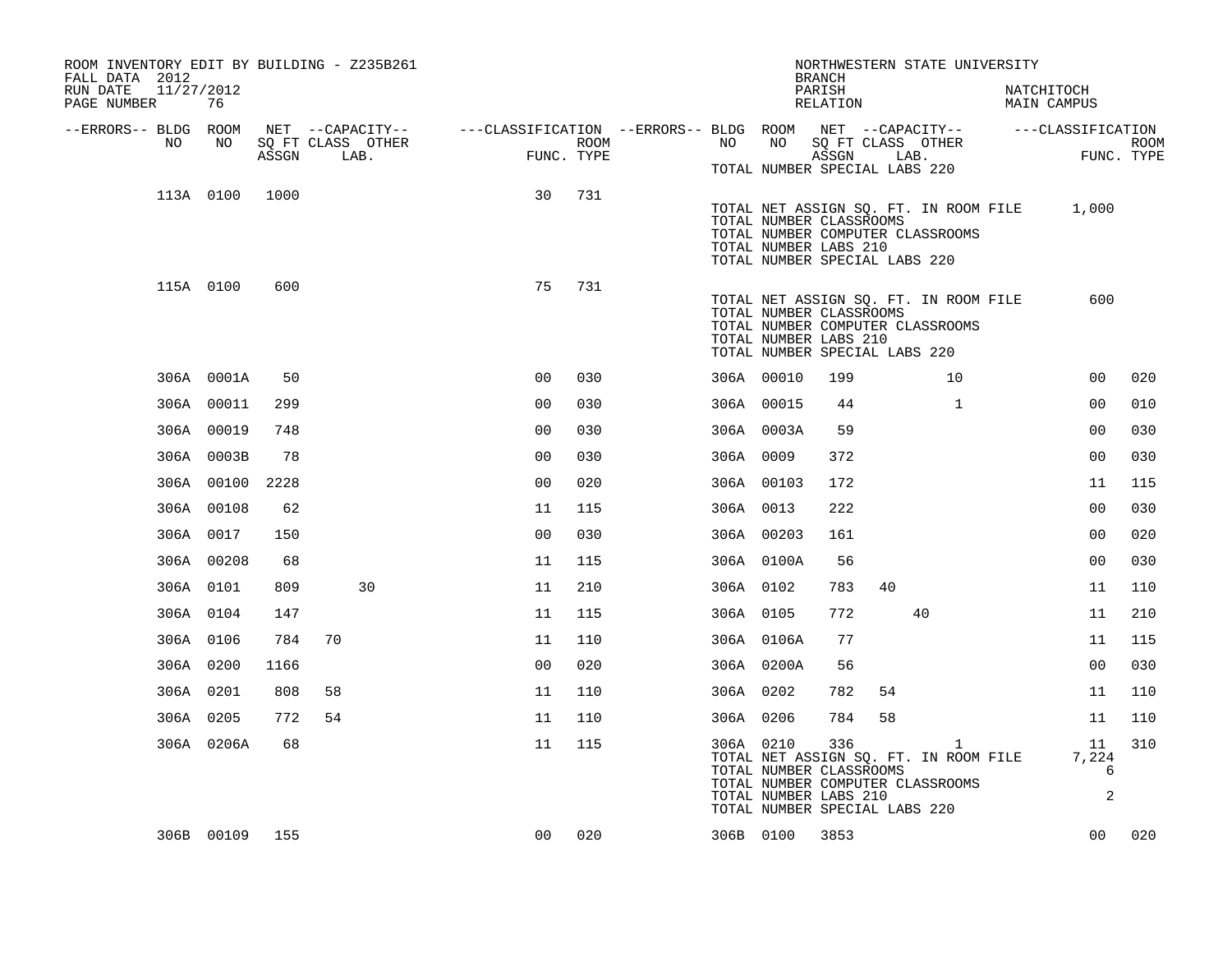| ROOM INVENTORY EDIT BY BUILDING - Z235B261<br>FALL DATA 2012<br>RUN DATE<br>PAGE NUMBER | 11/27/2012<br>77 |          |                                               |                                                 |             |      |            | <b>BRANCH</b><br>PARISH<br>RELATION | NORTHWESTERN STATE UNIVERSITY                 | NATCHITOCH<br>MAIN CAMPUS |                           |
|-----------------------------------------------------------------------------------------|------------------|----------|-----------------------------------------------|-------------------------------------------------|-------------|------|------------|-------------------------------------|-----------------------------------------------|---------------------------|---------------------------|
| --ERRORS-- BLDG<br><b>NO</b>                                                            | ROOM<br>NO.      | ASSGN    | NET --CAPACITY--<br>SO FT CLASS OTHER<br>LAB. | ---CLASSIFICATION --ERRORS-- BLDG<br>FUNC. TYPE | <b>ROOM</b> | NO   | ROOM<br>NO | ASSGN                               | NET --CAPACITY--<br>SQ FT CLASS OTHER<br>LAB. | ---CLASSIFICATION         | <b>ROOM</b><br>FUNC. TYPE |
| 306B                                                                                    | 0101             | 6802     | 136                                           | 46                                              | 430         | 306B | 0101A      | 93                                  | 5                                             | 41                        | 410                       |
| 306B                                                                                    | 0101B            | 60       | 4                                             | 41                                              | 410         |      | 306B 0101C | 60                                  | 4                                             | 41                        | 410                       |
| 306B                                                                                    | 0101D            | 60       | $\overline{4}$                                | 41                                              | 410         |      | 306B 0101E | 60                                  | 4                                             | 41                        | 410                       |
| 306B                                                                                    | 0101F            | 60       | $\overline{4}$                                | 41                                              | 410         |      | 306B 0101G | 60                                  | 4                                             | 41                        | 410                       |
| 306B                                                                                    | 0101H            | 174      |                                               | 41                                              | 440         |      | 306B 0101I | 80                                  | $\mathbf{1}$                                  | 41                        | 440                       |
| 306B                                                                                    | 0101J            | 832      |                                               | 41                                              | 440         |      | 306B 0101K | 215                                 |                                               | 41                        | 440                       |
| 306B                                                                                    | 0101L            | 113      | $\mathbf{1}$                                  | 41                                              | 310         |      | 306B 0101M | 325                                 |                                               | 41                        | 455                       |
| 306B                                                                                    | 0101N            | 42       | 140                                           | 41                                              | 315         |      | 306B 01010 | 157                                 | $\mathbf{1}$                                  | 41                        | 310                       |
| 306B                                                                                    | 0102             | 159      | $\mathbf{1}$                                  | 51                                              | 310         |      | 306B 0102A | 116                                 | $\mathbf{1}$                                  | 51                        | 310                       |
| 306B                                                                                    | 0102B            | 206      |                                               | 51                                              | 315         |      | 306B 0103  | 101                                 |                                               | 00                        | 030                       |
| 306B                                                                                    | 0104             | 225      |                                               | 0 <sub>0</sub>                                  | 020         |      | 306B 0105  | 320                                 | 10                                            | 11                        | 220                       |
| 306B                                                                                    | 0106             | 67       |                                               | 0 <sub>0</sub>                                  | 030         |      | 306B 0107  | 80                                  | 10                                            | 43                        | 310                       |
| 306B                                                                                    | 0107A            | 110      | $\mathbf{1}$                                  | 43                                              | 310         |      | 306B 0107B | 160                                 |                                               | 43                        | 535                       |
| 306B                                                                                    | 0107C            | 55       |                                               | 43                                              | 530         |      | 306B 0107D | 945                                 |                                               | 43                        | 535                       |
| 306B                                                                                    | 0107E            | 525      |                                               | 43                                              | 535         |      | 306B 0107F | 263                                 |                                               | 43                        | 535                       |
| 306B                                                                                    | 0107G            | 14       |                                               | 43                                              | 535         |      | 306B 0107H | 112                                 |                                               | 43                        | 535                       |
| 306B                                                                                    | 0108             | 75       | 4                                             | 0 <sub>0</sub>                                  | 030         | 306B | 0109       | 155                                 |                                               | 0 <sub>0</sub>            | 020                       |
| 306B                                                                                    | 0110             | 318      | 8                                             | 0 <sub>0</sub>                                  | 030         |      | 306B 0111  | 63                                  |                                               | 64                        | 730                       |
| 306B                                                                                    | 0112             | 956      | 40                                            | 11                                              | 250         |      | 306B 0112A | 39                                  |                                               | 11                        | 115                       |
| 306B                                                                                    | 0113             | 171      |                                               | 64                                              | 725         |      | 306B 0114  | 30                                  |                                               | 0 <sub>0</sub>            | 010                       |
| 306B                                                                                    | 0114A            | 24       |                                               | 0 <sub>0</sub>                                  | 010         |      | 306B 0115  | 249                                 |                                               | 64                        | 725                       |
| 306B                                                                                    | 0115A            | 58       |                                               | 0 <sub>0</sub>                                  | 030         |      | 306B 0116  | 140                                 |                                               | 0 <sub>0</sub>            | 030                       |
| 306B                                                                                    | 0117             | 455      |                                               | 11                                              | 350         |      | 306B 0118  | 191                                 |                                               | 0 <sub>0</sub>            | 030                       |
| 306B                                                                                    | 0200             | 4319     |                                               | 0 <sub>0</sub>                                  | 020         |      | 306B 0201  | 164                                 |                                               | 11                        | 655                       |
| 306B                                                                                    | 0201A            | 144      |                                               | 11                                              | 655         |      | 306B 0202  | 237                                 |                                               | 55                        | 660                       |
|                                                                                         | 306B 0203        | 2587 120 |                                               | 11                                              | 110         |      | 306B 0203A | 445                                 |                                               | 11                        | 115                       |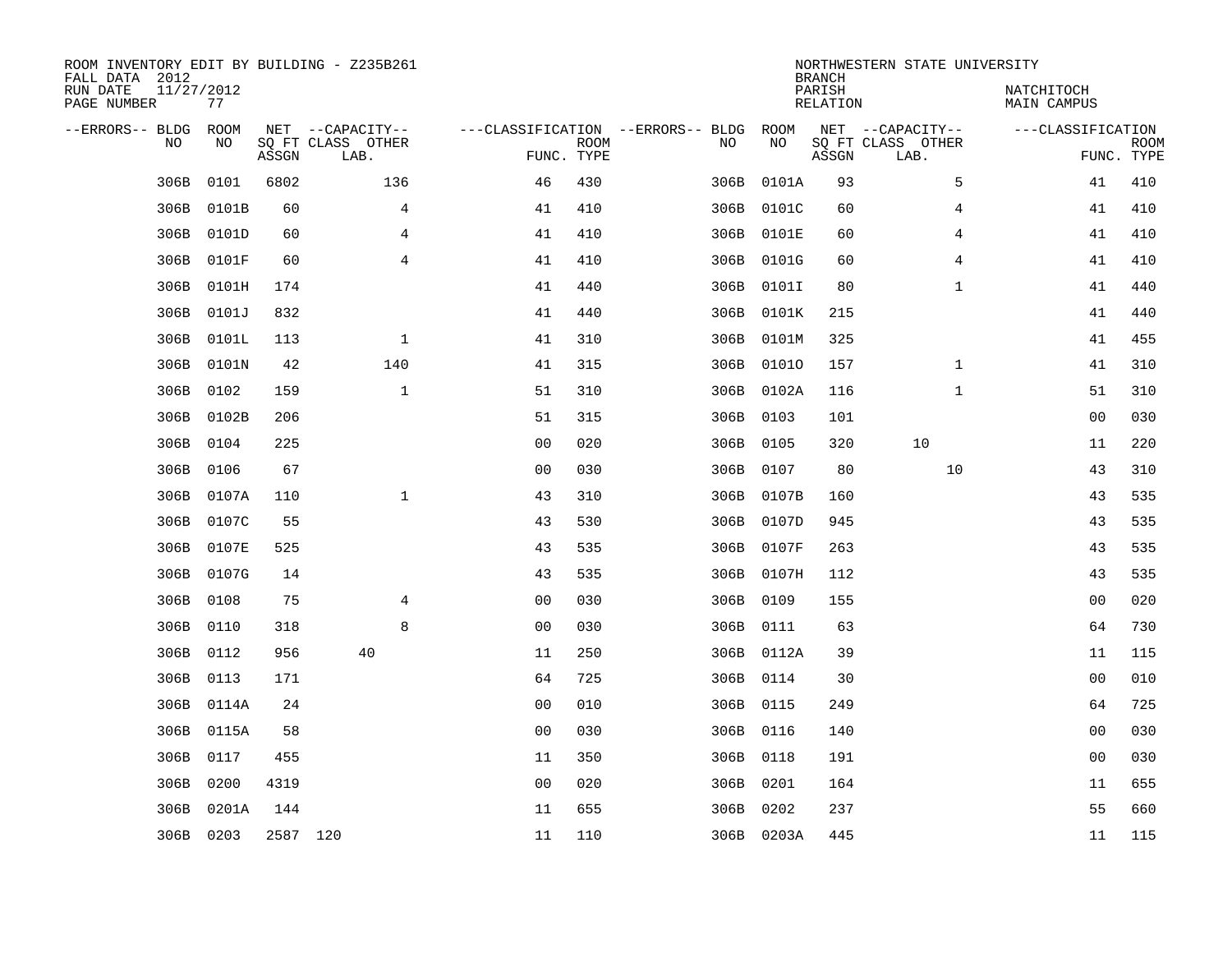| ROOM INVENTORY EDIT BY BUILDING - Z235B261<br>FALL DATA 2012 |                  |          |                                       |      |                |                                                      |             |           |                                                                                                                                                                | NORTHWESTERN STATE UNIVERSITY<br><b>BRANCH</b> |                   |      |              |                           |                                                        |                           |
|--------------------------------------------------------------|------------------|----------|---------------------------------------|------|----------------|------------------------------------------------------|-------------|-----------|----------------------------------------------------------------------------------------------------------------------------------------------------------------|------------------------------------------------|-------------------|------|--------------|---------------------------|--------------------------------------------------------|---------------------------|
| RUN DATE<br>PAGE NUMBER                                      | 11/27/2012<br>78 |          |                                       |      |                |                                                      |             |           |                                                                                                                                                                | PARISH<br>RELATION                             |                   |      |              | NATCHITOCH<br>MAIN CAMPUS |                                                        |                           |
| --ERRORS-- BLDG<br>NO                                        | ROOM<br>NO       | ASSGN    | NET --CAPACITY--<br>SQ FT CLASS OTHER | LAB. |                | ---CLASSIFICATION --ERRORS-- BLDG ROOM<br>FUNC. TYPE | <b>ROOM</b> | NO        | NO                                                                                                                                                             | NET --CAPACITY--<br>ASSGN                      | SQ FT CLASS OTHER | LAB. |              | ---CLASSIFICATION         |                                                        | <b>ROOM</b><br>FUNC. TYPE |
| 306B                                                         | 0203B            | 137      |                                       |      |                | 0 <sub>0</sub>                                       | 030         | 306B      | 0204                                                                                                                                                           | 221                                            |                   |      |              |                           | 00                                                     | 020                       |
| 306B                                                         | 0205             | 2587 120 |                                       |      |                | 11                                                   | 110         |           | 306B 0205A                                                                                                                                                     | 137                                            |                   |      |              |                           | 0 <sub>0</sub>                                         | 030                       |
| 306B                                                         | 0205B            | 445      |                                       |      |                | 11                                                   | 115         | 306B 0206 |                                                                                                                                                                | 67                                             |                   |      |              |                           | 0 <sub>0</sub>                                         | 030                       |
| 306B                                                         | 0207             | 187      |                                       |      |                | 11                                                   | 115         | 306B 0208 |                                                                                                                                                                | 75                                             |                   |      |              |                           | 0 <sub>0</sub>                                         | 010                       |
| 306B                                                         | 0209             | 117      |                                       |      |                | 0 <sub>0</sub>                                       | 020         | 306B 0210 |                                                                                                                                                                | 318                                            |                   |      | 8            |                           | 00                                                     | 030                       |
| 306B                                                         | 0211             | 187      |                                       |      | $\overline{4}$ | 0 <sub>0</sub>                                       | 030         | 306B 0212 |                                                                                                                                                                | 1070                                           | 75                |      |              |                           | 11                                                     | 110                       |
| 306B                                                         | 0213             | 404      |                                       | 10   |                | 41                                                   | 250         |           | 306B 0213A                                                                                                                                                     | 16                                             |                   |      |              |                           | 11                                                     | 215                       |
| 306B                                                         | 0214             | 302      |                                       |      |                | 00                                                   | 020         | 306B      | 0215                                                                                                                                                           | 132                                            |                   |      |              |                           | 11                                                     | 215                       |
| 306B                                                         | 0216             | 630      | 20                                    |      |                | 11                                                   | 110         | 306B 0217 |                                                                                                                                                                | 1586                                           |                   | 50   |              |                           | 11                                                     | 210                       |
| 306B                                                         | 0217A            | 100      |                                       |      |                | 11                                                   | 215         |           | 306B 0217B                                                                                                                                                     | 16                                             |                   |      |              |                           | 11                                                     | 215                       |
| 306B                                                         | 0217C            | 110      |                                       |      | $\mathbf{1}$   | 11                                                   | 310         | 306B 0219 |                                                                                                                                                                | 1586                                           |                   | 20   |              |                           | 41                                                     | 250                       |
| 306B                                                         | 0219A            | 116      |                                       |      |                | 11                                                   | 215         |           | 306B 0219B                                                                                                                                                     | 100                                            |                   |      |              |                           | 11                                                     | 215                       |
| 306B                                                         | 0221             | 1053     |                                       | 50   |                | 11                                                   | 210         | 306B 0223 |                                                                                                                                                                | 234                                            |                   |      |              |                           | 0 <sub>0</sub>                                         | 020                       |
|                                                              | 306B 0300        | 2465     |                                       |      |                | 0 <sub>0</sub>                                       | 030         |           | TOTAL NET ASSIGN SQ. FT. IN ROOM FILE<br>TOTAL NUMBER CLASSROOMS<br>TOTAL NUMBER COMPUTER CLASSROOMS<br>TOTAL NUMBER LABS 210<br>TOTAL NUMBER SPECIAL LABS 220 |                                                |                   |      |              |                           | 27,906<br>$\overline{4}$<br>$\sqrt{2}$<br>$\mathbf{1}$ |                           |
|                                                              | 306C 0100        | 1473     |                                       |      |                | 0 <sub>0</sub>                                       | 020         | 306C 0101 |                                                                                                                                                                | 127                                            |                   |      | $\mathbf{1}$ |                           | 11                                                     | 310                       |
|                                                              | 306C 0102        | 280      |                                       |      | $\mathbf 1$    | 11                                                   | 310         | 306C 0103 |                                                                                                                                                                | 127                                            |                   |      | $\mathbf{1}$ |                           | 11                                                     | 310                       |
|                                                              | 306C 0104        | 280      |                                       |      |                | 11                                                   | 315         | 306C 0105 |                                                                                                                                                                | 127                                            |                   |      | $\mathbf{1}$ |                           | 11                                                     | 310                       |
|                                                              | 306C 0106        | 280      | 19                                    |      |                | 11                                                   | 110         | 306C 0107 |                                                                                                                                                                | 127                                            |                   |      | $\mathbf{1}$ |                           | 11                                                     | 310                       |
| 306C                                                         | 0108             | 281      |                                       |      |                | 0 <sub>0</sub>                                       | 020         | 306C 0109 |                                                                                                                                                                | 151                                            |                   |      | $\mathbf{1}$ |                           | 11                                                     | 310                       |
|                                                              | 306C 0110        | 179      |                                       |      |                | 0 <sub>0</sub>                                       | 030         | 306C 0111 |                                                                                                                                                                | 30                                             |                   |      |              |                           | 0 <sub>0</sub>                                         | 010                       |
| 306C                                                         | 0112             | 170      |                                       |      |                | 0 <sub>0</sub>                                       | 030         | 306C 0113 |                                                                                                                                                                | 96                                             |                   |      |              |                           | 11                                                     | 315                       |
|                                                              | 306C 0114        | 265      |                                       |      |                | 0 <sub>0</sub>                                       | 020         | 306C 0115 |                                                                                                                                                                | 150                                            |                   |      |              |                           | 11                                                     | 315                       |
|                                                              | 306C 0116        | 170      |                                       |      |                | 0 <sub>0</sub>                                       | 030         | 306C 0117 |                                                                                                                                                                | 151                                            |                   |      | $\mathbf{1}$ |                           | 11                                                     | 310                       |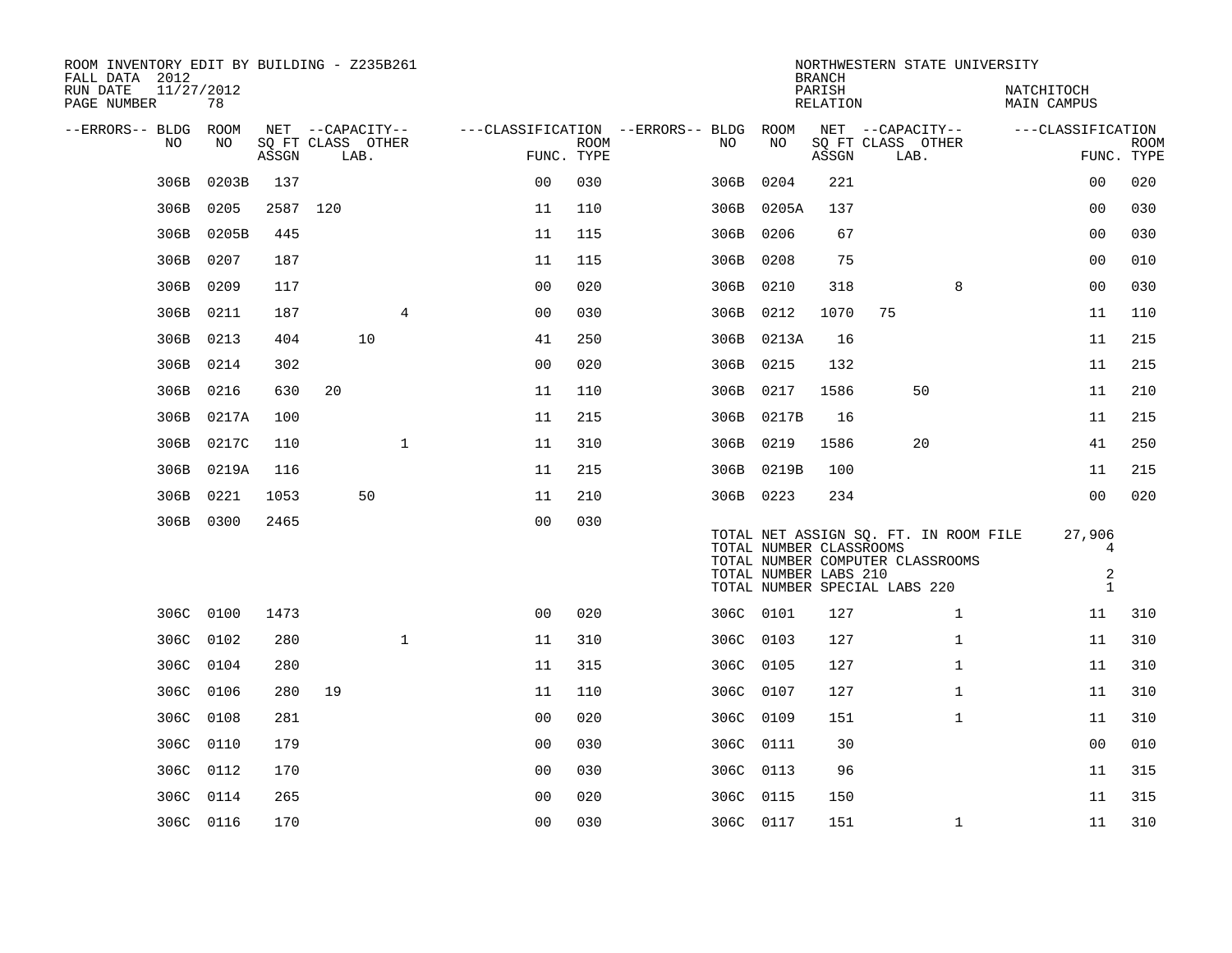| ROOM INVENTORY EDIT BY BUILDING - Z235B261<br>FALL DATA 2012 |                  |       |                           |                |                           |                                   |            | <b>BRANCH</b>             | NORTHWESTERN STATE UNIVERSITY |                                  |                           |
|--------------------------------------------------------------|------------------|-------|---------------------------|----------------|---------------------------|-----------------------------------|------------|---------------------------|-------------------------------|----------------------------------|---------------------------|
| RUN DATE<br>PAGE NUMBER                                      | 11/27/2012<br>79 |       |                           |                |                           |                                   |            | PARISH<br><b>RELATION</b> |                               | NATCHITOCH<br><b>MAIN CAMPUS</b> |                           |
| --ERRORS-- BLDG                                              | ROOM             |       | NET --CAPACITY--          |                |                           | ---CLASSIFICATION --ERRORS-- BLDG | ROOM       |                           | NET --CAPACITY--              | ---CLASSIFICATION                |                           |
| NO                                                           | NO               | ASSGN | SQ FT CLASS OTHER<br>LAB. |                | <b>ROOM</b><br>FUNC. TYPE | NO                                | NO         | ASSGN                     | SQ FT CLASS OTHER<br>LAB.     |                                  | <b>ROOM</b><br>FUNC. TYPE |
| 306C                                                         | 0118             | 55    |                           | 0 <sub>0</sub> | 030                       |                                   | 306C 0119  | 127                       | $\mathbf{1}$                  | 11                               | 310                       |
| 306C                                                         | 0120             | 55    |                           | 0 <sub>0</sub> | 030                       |                                   | 306C 0121  | 127                       | $\mathbf{1}$                  | 11                               | 310                       |
| 306C                                                         | 0123             | 127   | $\mathbf 1$               | 11             | 310                       |                                   | 306C 0125  | 127                       | $\mathbf{1}$                  | 11                               | 310                       |
| 306C                                                         | 0127             | 127   |                           | 11             | 315                       |                                   | 306C 0129  | 127                       | $\mathbf{1}$                  | 11                               | 310                       |
| 306C                                                         | 0131             | 127   | $\mathbf{1}$              | 11             | 310                       |                                   | 306C 0133  | 127                       | $\mathbf{1}$                  | 11                               | 310                       |
| 306C                                                         | 0135             | 396   | 26                        | 11             | 110                       |                                   | 306C 0135B | 6                         |                               | 11                               | 355                       |
| 306C                                                         | 0135C            | 366   |                           | 11             | 355                       |                                   | 306C 0137  | 306                       |                               | 11                               | 350                       |
| 306C                                                         | 0200             | 1598  |                           | 0 <sub>0</sub> | 020                       |                                   | 306C 0201  | 127                       | $\mathbf{1}$                  | 11                               | 310                       |
| 306C                                                         | 0202             | 280   | $\mathbf{1}$              | 11             | 310                       | 306C                              | 0203       | 127                       | $\mathbf{1}$                  | 11                               | 310                       |
| 306C                                                         | 0204             | 280   |                           | 11             | 315                       |                                   | 306C 0205  | 127                       | $\mathbf{1}$                  | 11                               | 310                       |
| 306C                                                         | 0206             | 280   |                           | 11             | 315                       | 306C                              | 0207       | 127                       | $\mathbf{1}$                  | 11                               | 310                       |
| 306C                                                         | 0208             | 162   |                           | 0 <sub>0</sub> | 020                       |                                   | 306C 0209  | 151                       | $\mathbf{1}$                  | 11                               | 310                       |
| 306C                                                         | 0210             | 180   |                           | 0 <sub>0</sub> | 030                       | 306C                              | 0211       | 30                        |                               | 00                               | 010                       |
| 306C                                                         | 0213             | 288   | 19                        | 11             | 110                       | 306C                              | 0215       | 209                       |                               | 11                               | 315                       |
| 306C                                                         | 0217             | 127   | $\mathbf 1$               | 11             | 310                       | 306C                              | 0218       | 55                        |                               | 0 <sub>0</sub>                   | 030                       |
| 306C                                                         | 0219             | 127   | $\mathbf{1}$              | 11             | 310                       | 306C                              | 0220       | 55                        |                               | 00                               | 030                       |
| 306C                                                         | 0221             | 127   | $\mathbf 1$               | 11             | 310                       | 306C                              | 0223       | 127                       | $\mathbf{1}$                  | 11                               | 310                       |
| 306C                                                         | 0225             | 127   | $\mathbf{1}$              | 11             | 310                       | 306C                              | 0227       | 127                       | $\mathbf{1}$                  | 11                               | 310                       |
|                                                              | 306C 0229        | 127   | $\mathbf{1}$              | 41             | 310                       |                                   | 306C 0231  | 127                       | $\mathbf{1}$                  | 11                               | 310                       |
| 306C                                                         | 0233             | 151   | $\mathbf 1$               | 11             | 310                       |                                   | 306C 0235  | 35                        |                               | 0 <sub>0</sub>                   | 030                       |
|                                                              | 306C 0237        | 150   | $\mathbf 1$               | 11             | 310                       |                                   | 306C 0239  | 150                       | $\mathbf{1}$                  | 11                               | 310                       |
| 306C                                                         | 0241             | 158   | $\mathbf 1$               | 11             | 310                       |                                   | 306C 0243  | 127                       | $\mathbf{1}$                  | 11                               | 310                       |
| 306C                                                         | 0245             | 127   | 1                         | 11             | 310                       |                                   | 306C 0300  | 1542                      |                               | 00                               | 020                       |
| 306C                                                         | 0301             | 127   | $\mathbf 1$               | 11             | 310                       |                                   | 306C 0302  | 280                       | $\mathbf{1}$                  | 11                               | 310                       |
| 306C                                                         | 0303             | 127   | $\mathbf 1$               | 11             | 310                       | 306C                              | 0304       | 280                       |                               | 11                               | 315                       |
|                                                              | 306C 0305        | 127   | $\mathbf{1}$              | 11             | 310                       |                                   | 306C 0306  | 280                       |                               | 11                               | 315                       |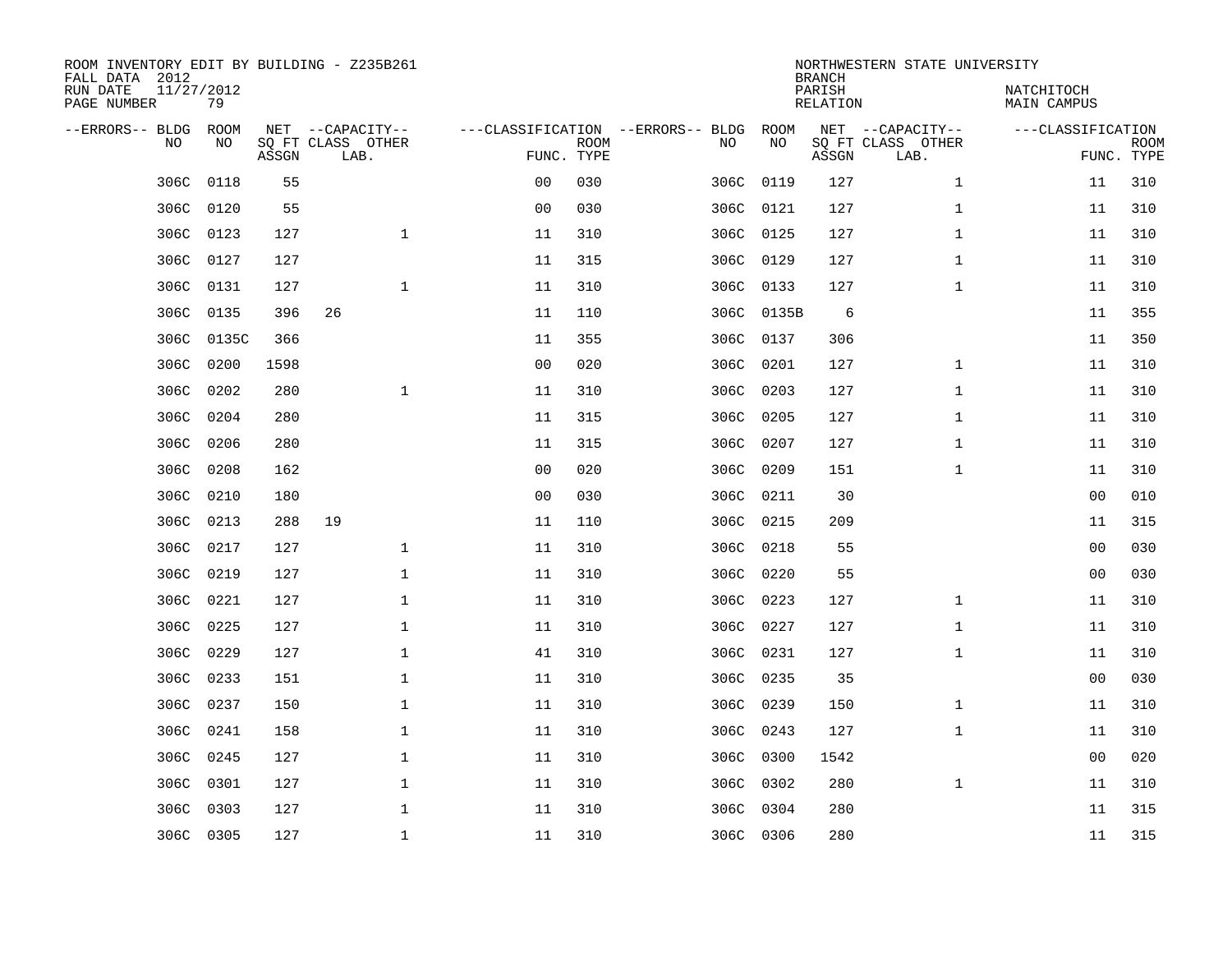| ROOM INVENTORY EDIT BY BUILDING - Z235B261<br>FALL DATA 2012<br>RUN DATE<br>PAGE NUMBER | 11/27/2012<br>80 |       |                                               | NORTHWESTERN STATE UNIVERSITY<br><b>BRANCH</b><br>PARISH<br>NATCHITOCH<br>RELATION<br>MAIN CAMPUS |             |  |           |            |       |                                               |                   |                           |
|-----------------------------------------------------------------------------------------|------------------|-------|-----------------------------------------------|---------------------------------------------------------------------------------------------------|-------------|--|-----------|------------|-------|-----------------------------------------------|-------------------|---------------------------|
| --ERRORS-- BLDG<br>NO                                                                   | ROOM<br>NO       | ASSGN | NET --CAPACITY--<br>SQ FT CLASS OTHER<br>LAB. | ---CLASSIFICATION --ERRORS-- BLDG<br>FUNC. TYPE                                                   | <b>ROOM</b> |  | NO        | ROOM<br>NO | ASSGN | NET --CAPACITY--<br>SQ FT CLASS OTHER<br>LAB. | ---CLASSIFICATION | <b>ROOM</b><br>FUNC. TYPE |
| 306C                                                                                    | 0307             | 127   | $\mathbf{1}$                                  | 11                                                                                                | 310         |  | 306C      | 0308       | 162   |                                               | 00                | 020                       |
| 306C                                                                                    | 0309             | 151   | $\mathbf 1$                                   | 11                                                                                                | 310         |  | 306C 0310 |            | 179   |                                               | 00                | 030                       |
| 306C                                                                                    | 0311             | 30    |                                               | 0 <sub>0</sub>                                                                                    | 010         |  | 306C 0313 |            | 288   | 8                                             | 11                | 110                       |
|                                                                                         | 306C 0315        | 209   |                                               | 11                                                                                                | 315         |  |           | 306C 0317  | 127   | $\mathbf{1}$                                  | 11                | 310                       |
| 306C                                                                                    | 0318             | 55    |                                               | 0 <sub>0</sub>                                                                                    | 030         |  | 306C      | 0319       | 127   | $\mathbf{1}$                                  | 11                | 310                       |
|                                                                                         | 306C 0320        | 55    |                                               | 0 <sub>0</sub>                                                                                    | 030         |  |           | 306C 0321  | 127   | $\mathbf{1}$                                  | 11                | 310                       |
| 306C                                                                                    | 0323             | 127   | $\mathbf{1}$                                  | 11                                                                                                | 310         |  | 306C 0325 |            | 127   | $\mathbf{1}$                                  | 11                | 310                       |
|                                                                                         | 306C 0327        | 127   | $\mathbf 1$                                   | 11                                                                                                | 310         |  |           | 306C 0329  | 127   | $\mathbf{1}$                                  | 11                | 310                       |
| 306C                                                                                    | 0331             | 127   | $\mathbf{1}$                                  | 11                                                                                                | 310         |  | 306C      | 0333       | 151   | $\mathbf{1}$                                  | 11                | 310                       |
|                                                                                         | 306C 0335        | 35    |                                               | 0 <sub>0</sub>                                                                                    | 030         |  |           | 306C 0337  | 150   | $\mathbf{1}$                                  | 11                | 310                       |
| 306C                                                                                    | 0339             | 150   | $\mathbf 1$                                   | 11                                                                                                | 310         |  |           | 306C 0341  | 35    |                                               | 11                | 315                       |
|                                                                                         | 306C 0343        | 151   | $\mathbf 1$                                   | 11                                                                                                | 310         |  |           | 306C 0345  | 127   | $\mathbf{1}$                                  | 11                | 310                       |
| 306C                                                                                    | 0347             | 127   | $\mathbf 1$                                   | 11                                                                                                | 310         |  | 306C      | 0349       | 127   | $\mathbf{1}$                                  | 11                | 310                       |
|                                                                                         | 306C 0351        | 127   | $\mathbf 1$                                   | 11                                                                                                | 310         |  |           | 306C 0400  | 1391  |                                               | 00                | 020                       |
| 306C                                                                                    | 0401             | 250   | $\mathbf 1$                                   | 46                                                                                                | 310         |  | 306C      | 0402       | 156   | $\mathbf{1}$                                  | 11                | 310                       |
| 306C                                                                                    | 0403             | 212   | $\mathbf 1$                                   | 46                                                                                                | 310         |  |           | 306C 0404  | 238   | $\mathbf{1}$                                  | 11                | 310                       |
| 306C                                                                                    | 0405             | 72    |                                               | 46                                                                                                | 315         |  | 306C      | 0406       | 327   |                                               | 11                | 315                       |
| 306C                                                                                    | 0407             | 144   | $\mathbf 1$                                   | 46                                                                                                | 310         |  | 306C      | 0408       | 180   |                                               | 11                | 315                       |
| 306C                                                                                    | 0409             | 327   | $\mathbf 1$                                   | 46                                                                                                | 310         |  | 306C      | 0409A      | 43    |                                               | 46                | 315                       |
| 306C                                                                                    | 0409B            | 72    |                                               | 46                                                                                                | 315         |  | 306C      | 0409C      | 28    |                                               | 46                | 315                       |
| 306C                                                                                    | 0411             | 72    |                                               | 0 <sub>0</sub>                                                                                    | 020         |  | 306C      | 0413       | 495   |                                               | 46                | 350                       |
| 306C                                                                                    | 0415             | 212   | 55                                            | 46                                                                                                | 310         |  | 306C      | 0416       | 55    |                                               | 00                | 030                       |
| 9<br>306C                                                                               | 0419             | 248   | 4                                             | 41                                                                                                | 110         |  | 306C 0421 |            | 123   | $\mathbf{1}$                                  | 46                | 310                       |
| 306C                                                                                    | 0423             | 123   | $\mathbf 1$                                   | 46                                                                                                | 310         |  | 306C 0425 |            | 123   | $\mathbf{1}$                                  | 46                | 310                       |
|                                                                                         | 306C 0427        | 150   | $\mathbf{1}$                                  | 46                                                                                                | 310         |  |           | 306C 0429  | 35    |                                               | 00                | 030                       |
|                                                                                         | 306C 0431        | 144   | $\mathbf{1}$                                  | 46                                                                                                | 310         |  | 306C 0433 |            | 144   | $\mathbf{1}$                                  | 46                | 310                       |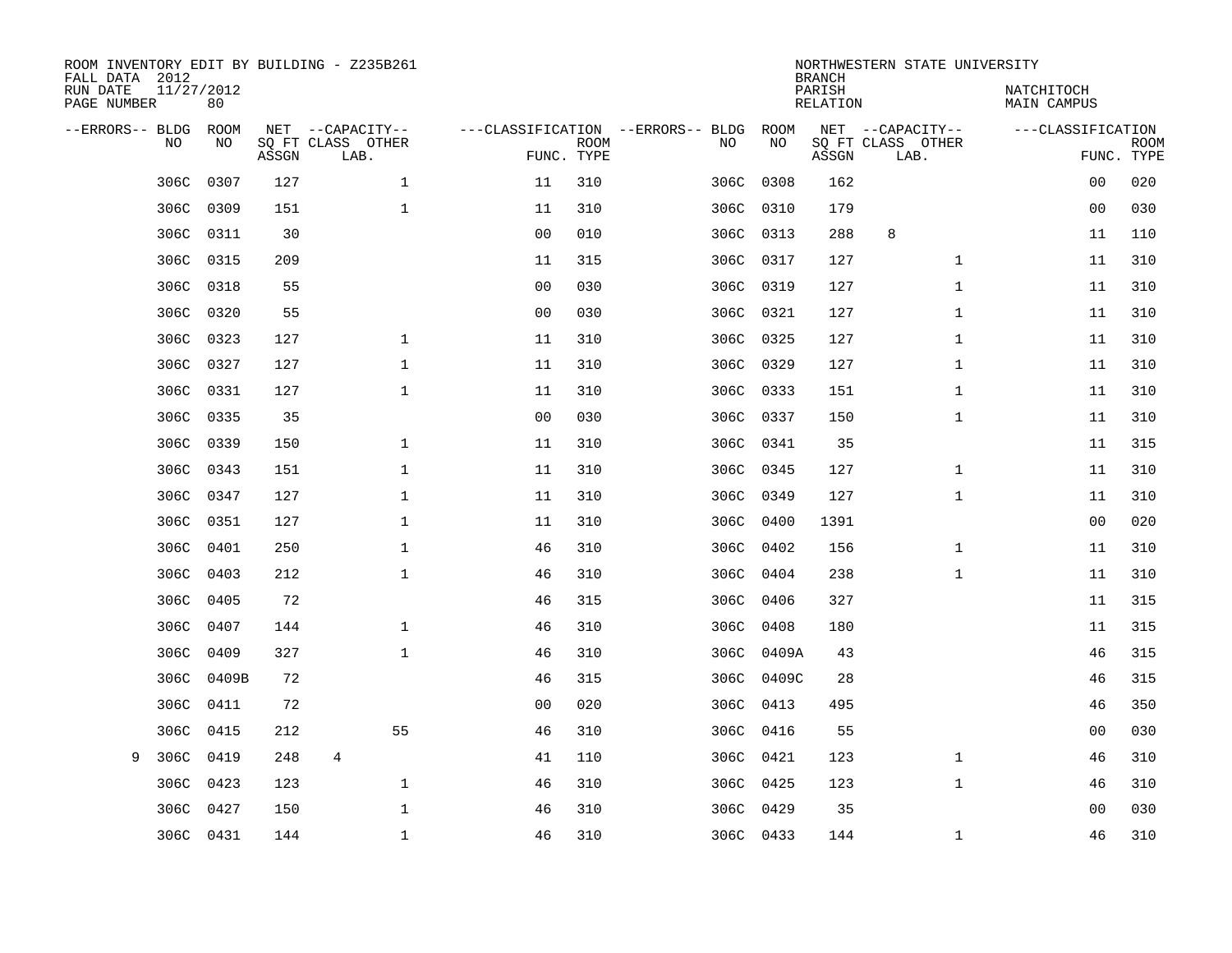| ROOM INVENTORY EDIT BY BUILDING - Z235B261<br>2012<br>FALL DATA |           |       |                   |                   |            |                 |           | <b>BRANCH</b>           | NORTHWESTERN STATE UNIVERSITY         |                                  |            |      |
|-----------------------------------------------------------------|-----------|-------|-------------------|-------------------|------------|-----------------|-----------|-------------------------|---------------------------------------|----------------------------------|------------|------|
| 11/27/2012<br>RUN DATE<br>PAGE NUMBER                           | 81        |       |                   |                   |            |                 |           | PARISH<br>RELATION      |                                       | NATCHITOCH<br><b>MAIN CAMPUS</b> |            |      |
|                                                                 |           |       |                   |                   |            |                 |           |                         |                                       |                                  |            |      |
| --ERRORS-- BLDG                                                 | ROOM      | NET   | --CAPACITY--      | ---CLASSIFICATION |            | --ERRORS-- BLDG | ROOM      | NET                     | --CAPACITY--                          | ---CLASSIFICATION                |            |      |
| NO                                                              | NO.       |       | SQ FT CLASS OTHER |                   | ROOM       | NO.             | NO.       |                         | SQ FT CLASS OTHER                     |                                  |            | ROOM |
|                                                                 |           | ASSGN | LAB.              |                   | FUNC. TYPE |                 |           | ASSGN                   | LAB.                                  |                                  | FUNC. TYPE |      |
|                                                                 | 306C 0435 | 35    |                   | 00                | 010        |                 | 306C 0437 | 147                     |                                       |                                  | 46         | 315  |
|                                                                 | 306C 0439 | 123   |                   | 46                | 310        |                 | 306C 0441 | 123                     |                                       |                                  | 46         | 310  |
|                                                                 | 306C 0443 | 123   |                   | 46                | 310        |                 |           |                         |                                       |                                  |            |      |
|                                                                 |           |       |                   |                   |            |                 |           |                         | TOTAL NET ASSIGN SO. FT. IN ROOM FILE |                                  | 16,345     |      |
|                                                                 |           |       |                   |                   |            |                 |           | TOTAL NUMBER CLASSROOMS |                                       |                                  |            |      |
|                                                                 |           |       |                   |                   |            |                 |           |                         | TOTAL NUMBER COMPUTER CLASSROOMS      |                                  |            |      |
|                                                                 |           |       |                   |                   |            |                 |           | TOTAL NUMBER LABS 210   |                                       |                                  |            |      |
|                                                                 |           |       |                   |                   |            |                 |           |                         | TOTAL NUMBER SPECIAL LABS 220         |                                  |            |      |